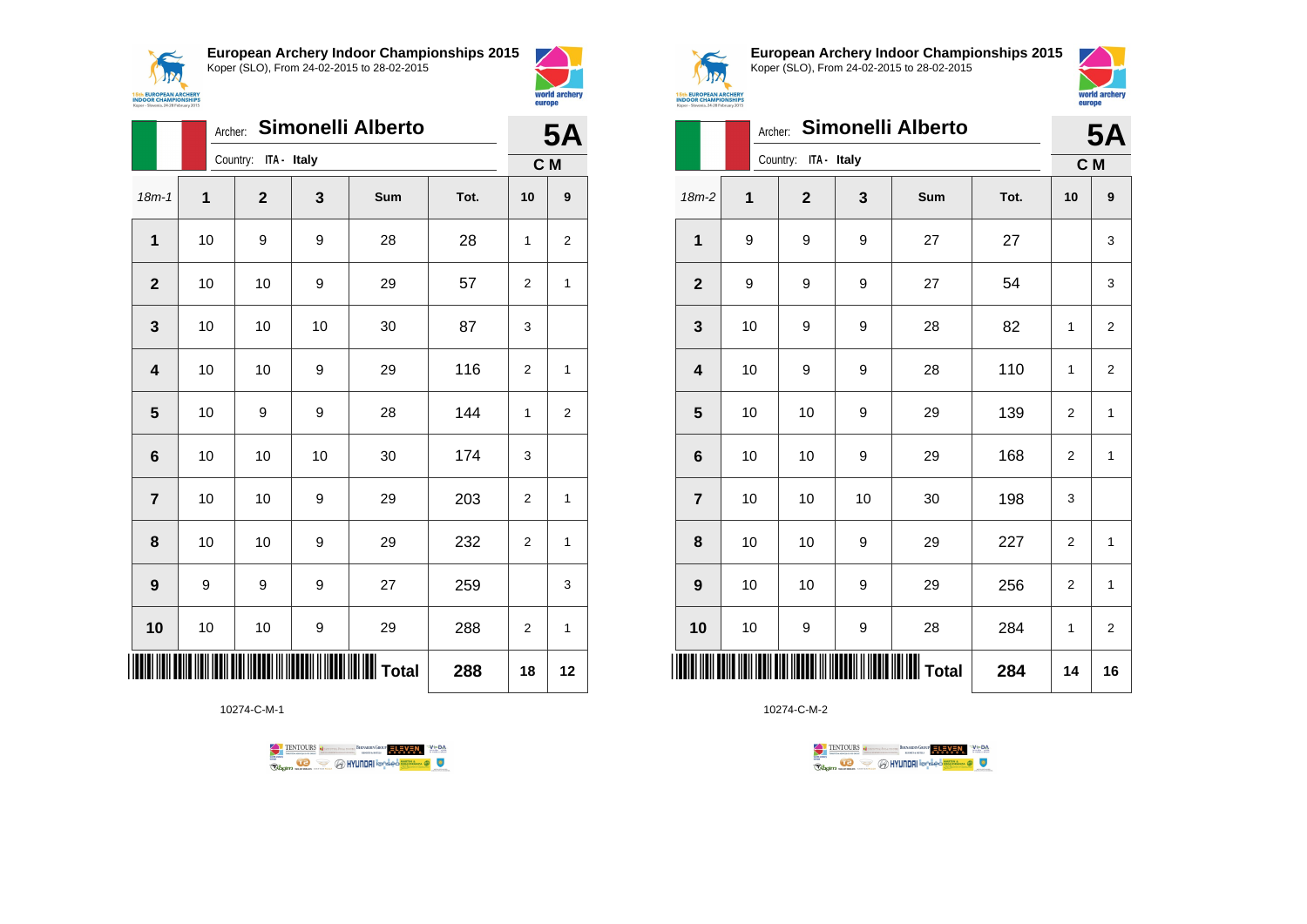



|                         | <b>5B</b> |             |                   |              |      |                |              |
|-------------------------|-----------|-------------|-------------------|--------------|------|----------------|--------------|
|                         |           | Country:    | NED - Netherlands |              |      |                | C M          |
| $18m - 1$               | 1         | $\mathbf 2$ | 3                 | Sum          | Tot. | 10             | 9            |
| 1                       | 10        | 10          | 9                 | 29           | 29   | $\overline{2}$ | 1            |
| $\mathbf 2$             | 10        | 10          | 10                | 30           | 59   | 3              |              |
| 3                       | 10        | 10          | 10                | 30           | 89   | 3              |              |
| $\overline{\mathbf{4}}$ | 10        | 10          | 10                | 30           | 119  | 3              |              |
| 5                       | 10        | 10          | 10                | 30           | 149  | 3              |              |
| 6                       | 10        | 10          | 10                | 30           | 179  | 3              |              |
| $\overline{7}$          | 10        | 10          | 10                | 30           | 209  | 3              |              |
| 8                       | 10        | 10          | 9                 | 29           | 238  | $\overline{2}$ | 1            |
| 9                       | 10        | 10          | 10                | 30           | 268  | 3              |              |
| 10                      | 10        | 10          | 10                | 30           | 298  | 3              |              |
|                         |           |             |                   | <b>Total</b> | 298  | 28             | $\mathbf{2}$ |

1914-C-M-1





**European Archery Indoor Championships 2015** Koper (SLO), From 24-02-2015 to 28-02-2015



|                         | Archer:      |             | <b>Elzinga Peter</b> |                   |      |                | <b>5B</b>      |
|-------------------------|--------------|-------------|----------------------|-------------------|------|----------------|----------------|
|                         |              | Country:    | NED - Netherlands    |                   |      | C M            |                |
| 18m-2                   | $\mathbf{1}$ | $\mathbf 2$ | 3                    | Sum               | Tot. | 10             | 9              |
| $\mathbf{1}$            | 10           | 10          | 10                   | 30                | 30   | 3              |                |
| $\mathbf{2}$            | 10           | 10          | 9                    | 29                | 59   | $\overline{2}$ | 1              |
| $\mathbf{3}$            | 10           | 9           | 9                    | 28                | 87   | 1              | $\overline{2}$ |
| $\overline{\mathbf{4}}$ | 10           | 10          | 10                   | 30                | 117  | 3              |                |
| 5                       | 10           | 10          | 10                   | 30                | 147  | 3              |                |
| $\bf 6$                 | 10           | 10          | 10                   | 30                | 177  | 3              |                |
| $\overline{7}$          | 10           | 10          | 10                   | 30                | 207  | 3              |                |
| 8                       | 10           | 10          | 10                   | 30                | 237  | 3              |                |
| 9                       | 10           | 10          | 10                   | 30                | 267  | 3              |                |
| 10                      | $10\,$       | 10          | 10                   | 30                | 297  | 3              |                |
| ║║║                     |              |             |                      | ┉<br><b>Total</b> | 297  | 27             | 3              |

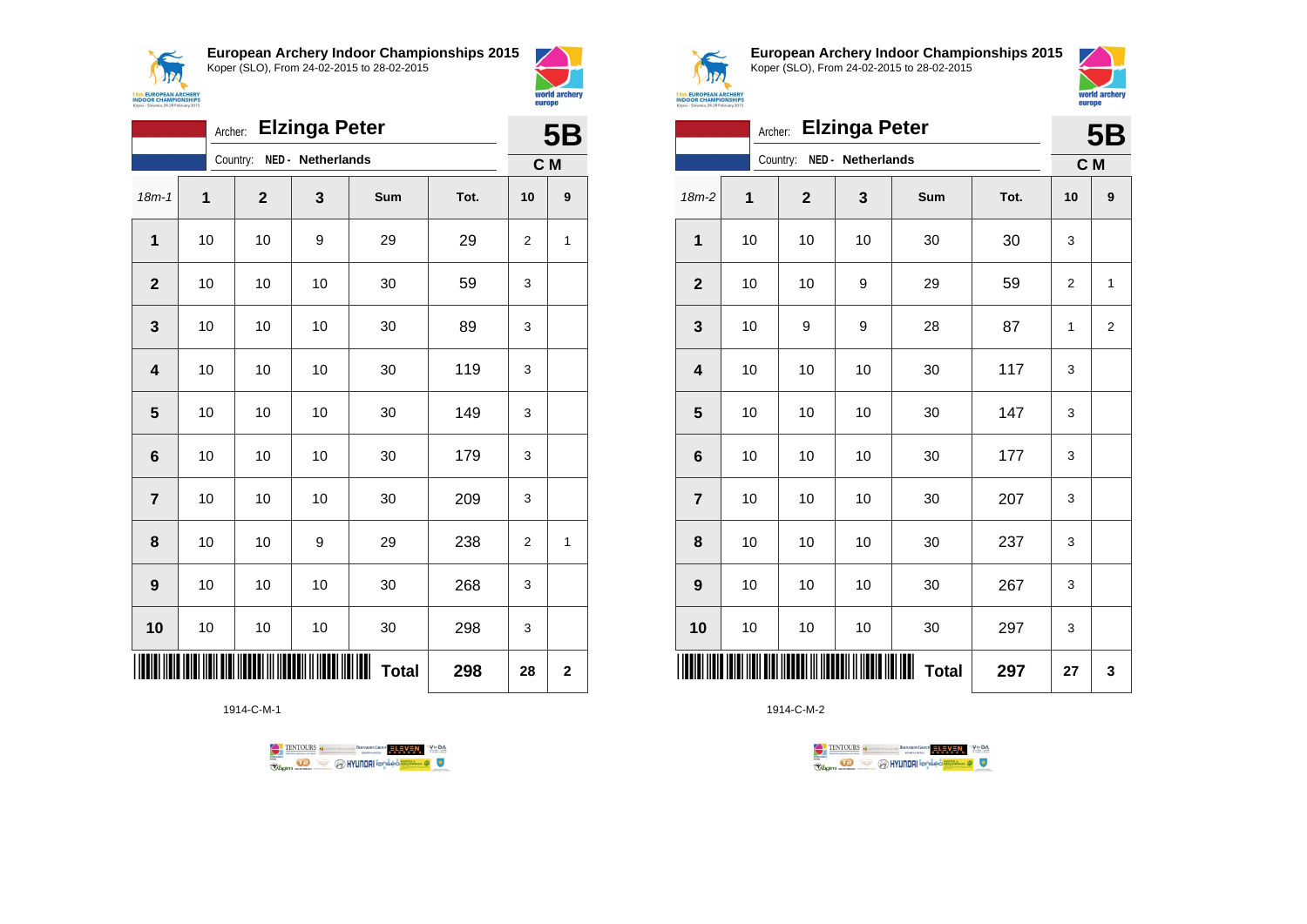



|                         | <b>Vinogradov Roman</b><br>Archer: |          |              |               |                        | 5D   |                |              |
|-------------------------|------------------------------------|----------|--------------|---------------|------------------------|------|----------------|--------------|
|                         |                                    | Country: |              | UKR - Ukraine |                        |      | C M            |              |
| $18m - 1$               | $\mathbf 1$                        |          | $\mathbf{2}$ | 3             | Sum                    | Tot. | 10             | 9            |
| 1                       | 9                                  |          | 9            | 9             | 27                     | 27   |                | 3            |
| $\mathbf 2$             | 10                                 |          | 10           | 9             | 29                     | 56   | $\overline{2}$ | 1            |
| 3                       | 10                                 |          | 9            | 9             | 28                     | 84   | 1              | 2            |
| $\overline{\mathbf{4}}$ | 10                                 |          | 10           | 9             | 29                     | 113  | $\overline{2}$ | $\mathbf{1}$ |
| 5                       | 10                                 |          | 10           | 9             | 29                     | 142  | $\overline{2}$ | 1            |
| 6                       | 10                                 |          | 10           | 9             | 29                     | 171  | $\overline{2}$ | 1            |
| $\overline{7}$          | 10                                 |          | 9            | 9             | 28                     | 199  | 1              | 2            |
| 8                       | 10                                 |          | 10           | 9             | 29                     | 228  | $\overline{2}$ | 1            |
| 9                       | 10                                 |          | 10           | 9             | 29                     | 257  | $\overline{2}$ | $\mathbf{1}$ |
| 10                      | 10                                 |          | 10           | 9             | 29                     | 286  | $\overline{2}$ | 1            |
|                         |                                    |          |              |               | IIIIII<br><b>Total</b> | 286  | 16             | 14           |

6631-C-M-1





**European Archery Indoor Championships 2015** Koper (SLO), From 24-02-2015 to 28-02-2015



|                         | Archer: | <b>Vinogradov Roman</b> | 5D                   |              |      |                |                |
|-------------------------|---------|-------------------------|----------------------|--------------|------|----------------|----------------|
|                         |         | Country:                | <b>UKR</b> - Ukraine |              |      | C M            |                |
| $18m-2$                 | 1       | $\mathbf{2}$            | 3                    | Sum          | Tot. | 10             | 9              |
| $\mathbf{1}$            | 10      | 9                       | 9                    | 28           | 28   | 1              | 2              |
| $\mathbf{2}$            | 9       | 9                       | 9                    | 27           | 55   |                | 3              |
| 3                       | 10      | 9                       | 7                    | 26           | 81   | 1              | 1              |
| $\overline{\mathbf{4}}$ | 10      | 9                       | 9                    | 28           | 109  | 1              | $\overline{2}$ |
| 5                       | 10      | 10                      | 10                   | 30           | 139  | 3              |                |
| $6\phantom{1}6$         | 10      | 10                      | 9                    | 29           | 168  | $\overline{2}$ | $\mathbf{1}$   |
| $\overline{\mathbf{7}}$ | 10      | 10                      | 10                   | 30           | 198  | 3              |                |
| 8                       | 10      | 10                      | 9                    | 29           | 227  | $\overline{2}$ | $\mathbf{1}$   |
| 9                       | 10      | 9                       | 9                    | 28           | 255  | 1              | $\overline{2}$ |
| 10                      | 10      | 9                       | 9                    | 28           | 283  | 1              | $\overline{2}$ |
| IIII                    |         |                         |                      | <b>Total</b> | 283  | 15             | 14             |

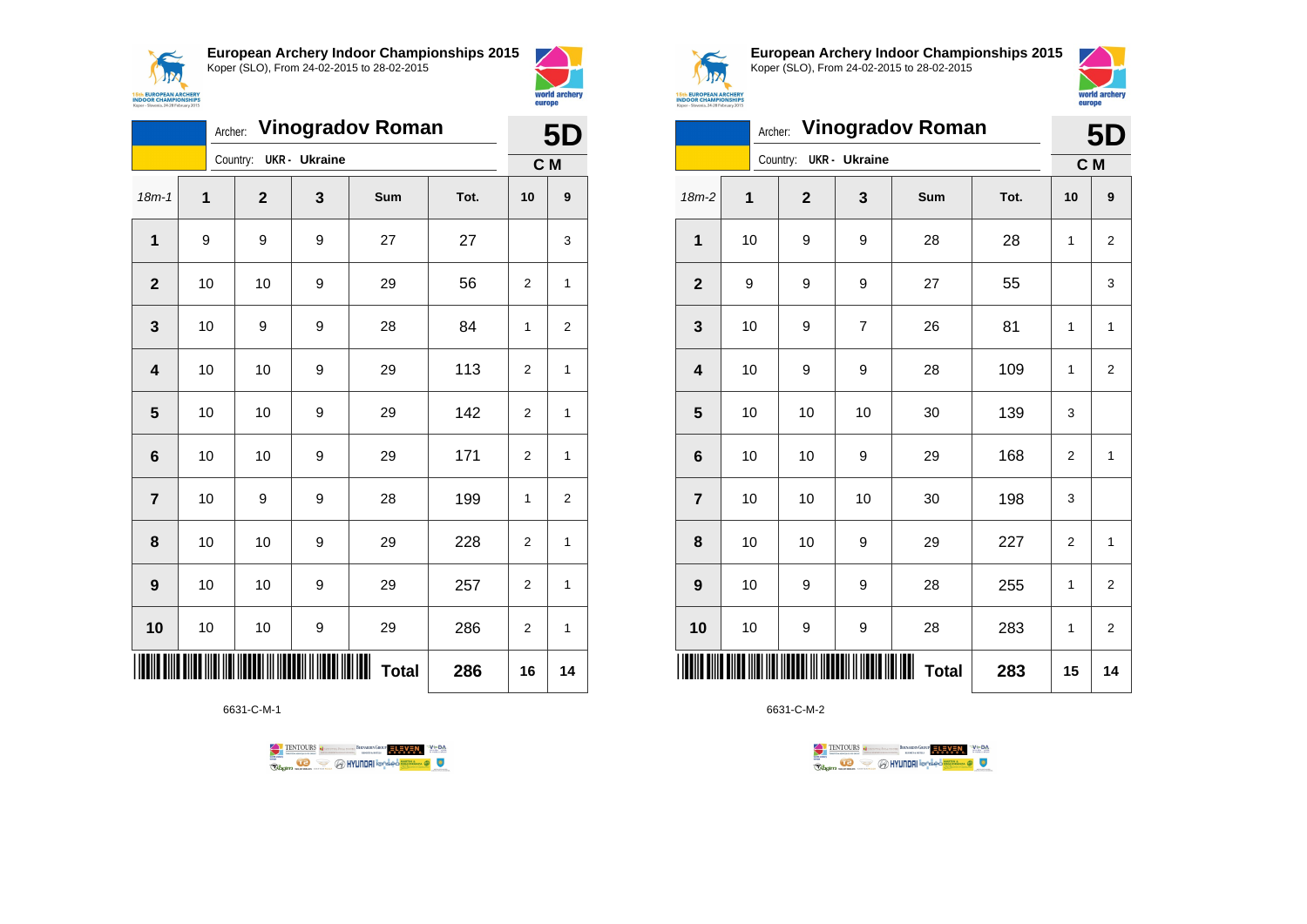



world archery

europe

|                | Archer: |                      | Dragoni Luigi |                                            |      |                | 6A               |
|----------------|---------|----------------------|---------------|--------------------------------------------|------|----------------|------------------|
|                |         | Country: ITA - Italy |               |                                            |      | C M            |                  |
| $18m - 1$      | 1       | $\mathbf{2}$         | 3             | Sum                                        | Tot. | 10             | $\boldsymbol{9}$ |
| $\mathbf{1}$   | 10      | 10                   | 9             | 29                                         | 29   | $\overline{2}$ | 1                |
| $\overline{2}$ | 10      | 10                   | 9             | 29                                         | 58   | $\overline{2}$ | 1                |
| 3              | 10      | 10                   | 10            | 30                                         | 88   | 3              |                  |
| 4              | 10      | 10                   | 9             | 29                                         | 117  | $\overline{2}$ | 1                |
| 5              | 10      | 10                   | 10            | 30                                         | 147  | 3              |                  |
| $6\phantom{1}$ | 10      | 10                   | 10            | 30                                         | 177  | 3              |                  |
| $\overline{7}$ | 10      | 10                   | 10            | 30                                         | 207  | 3              |                  |
| 8              | 10      | 10                   | 10            | 30                                         | 237  | 3              |                  |
| 9              | 10      | 10                   | 10            | 30                                         | 267  | 3              |                  |
| 10             | 10      | 10                   | 9             | 29                                         | 296  | 2              | 1                |
| ∭              |         |                      |               | <b>                             </b> Total | 296  | 26             | 4                |

12304-C-M-1





**European Archery Indoor Championships 2015** Koper (SLO), From 24-02-2015 to 28-02-2015



|                         | Archer: |                      | Dragoni Luigi |              |      |                | 6A             |
|-------------------------|---------|----------------------|---------------|--------------|------|----------------|----------------|
|                         |         | Country: ITA - Italy |               |              |      |                | C M            |
| 18m-2                   | 1       | $\overline{2}$       | 3             | Sum          | Tot. | 10             | 9              |
| 1                       | 10      | 10                   | 10            | 30           | 30   | 3              |                |
| $\overline{2}$          | 10      | 10                   | 9             | 29           | 59   | $\overline{2}$ | 1              |
| $\mathbf{3}$            | 10      | 9                    | 9             | 28           | 87   | 1              | $\overline{2}$ |
| $\overline{\mathbf{4}}$ | 10      | 10                   | 9             | 29           | 116  | $\overline{2}$ | 1              |
| 5                       | 10      | 10                   | 10            | 30           | 146  | 3              |                |
| $6\phantom{1}6$         | 10      | 10                   | 9             | 29           | 175  | $\overline{2}$ | 1              |
| $\overline{7}$          | 10      | 10                   | 10            | 30           | 205  | 3              |                |
| 8                       | 10      | 10                   | 10            | 30           | 235  | 3              |                |
| $\boldsymbol{9}$        | 10      | 10                   | 10            | 30           | 265  | 3              |                |
| 10                      | 10      | 10                   | 10            | 30           | 295  | 3              |                |
|                         |         |                      |               | <b>Total</b> | 295  | 25             | 5              |

TENTOURS **(i)** CONSIDER DEVELOPS OF THE VEDA

**B** MYUNDAI Tonsed **Williams 9** 

 $\perp$ 

12304-C-M-2

**Regin**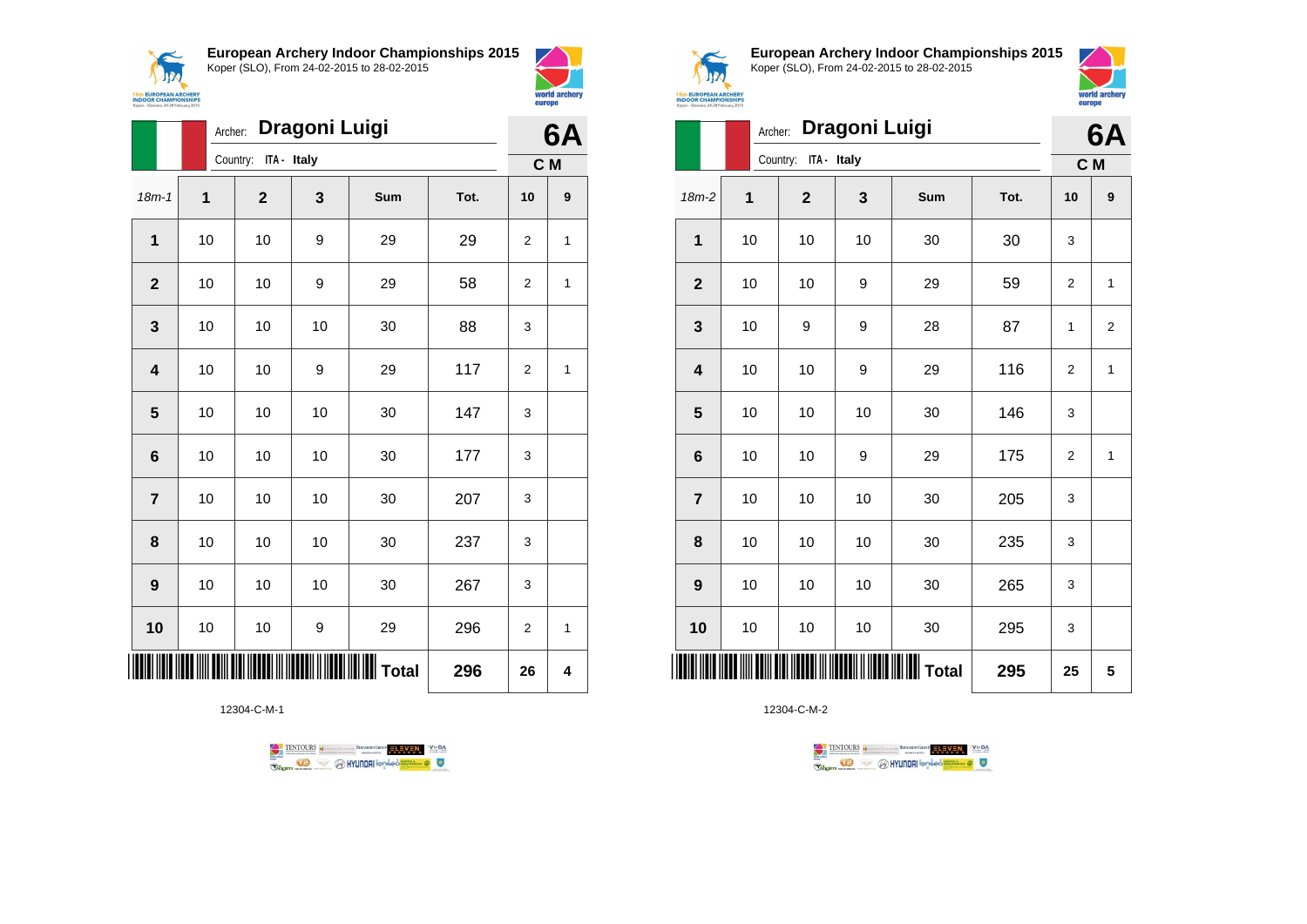



|                         | Archer:     |             |                   | <b>Bleyendaal Ruben</b> |      |                | 6B |
|-------------------------|-------------|-------------|-------------------|-------------------------|------|----------------|----|
|                         |             | Country:    | NED - Netherlands |                         |      | C M            |    |
| $18m - 1$               | $\mathbf 1$ | $\mathbf 2$ | 3                 | Sum                     | Tot. | 10             | 9  |
| $\mathbf{1}$            | 10          | 10          | 10                | 30                      | 30   | 3              |    |
| $\mathbf{2}$            | 10          | 10          | 10                | 30                      | 60   | 3              |    |
| 3                       | 10          | 10          | 9                 | 29                      | 89   | $\overline{2}$ | 1  |
| $\overline{\mathbf{4}}$ | 10          | 10          | 10                | 30                      | 119  | 3              |    |
| 5                       | 10          | 10          | 10                | 30                      | 149  | 3              |    |
| $6\phantom{1}$          | 10          | 10          | 10                | 30                      | 179  | 3              |    |
| $\overline{7}$          | 10          | 9           | 9                 | 28                      | 207  | 1              | 2  |
| 8                       | 10          | 10          | 10                | 30                      | 237  | 3              |    |
| 9                       | 10          | 10          | 10                | 30                      | 267  | 3              |    |
| 10                      | 10          | 10          | 10                | 30                      | 297  | 3              |    |
| ║                       |             |             |                   |                         | 297  | 27             | 3  |

11006-C-M-1





**European Archery Indoor Championships 2015** Koper (SLO), From 24-02-2015 to 28-02-2015



|                         | Archer: |             |                   | <b>Bleyendaal Ruben</b> |      |                | 6B                      |
|-------------------------|---------|-------------|-------------------|-------------------------|------|----------------|-------------------------|
|                         |         | Country:    | NED - Netherlands |                         |      | C M            |                         |
| $18m-2$                 | 1       | $\mathbf 2$ | 3                 | Sum                     | Tot. | 10             | 9                       |
| 1                       | 10      | 9           | 9                 | 28                      | 28   | 1              | $\overline{2}$          |
| $\mathbf{2}$            | 10      | 10          | 9                 | 29                      | 57   | 2              | 1                       |
| 3                       | 10      | 10          | 9                 | 29                      | 86   | 2              | 1                       |
| $\overline{\mathbf{4}}$ | 10      | 10          | 10                | 30                      | 116  | 3              |                         |
| 5                       | 10      | 10          | 9                 | 29                      | 145  | $\overline{2}$ | $\mathbf{1}$            |
| $6\phantom{1}6$         | 10      | 10          | 9                 | 29                      | 174  | $\overline{2}$ | 1                       |
| $\overline{7}$          | 10      | 10          | 10                | 30                      | 204  | 3              |                         |
| 8                       | 10      | 10          | 10                | 30                      | 234  | 3              |                         |
| 9                       | 10      | 10          | 10                | 30                      | 264  | 3              |                         |
| 10                      | 10      | 10          | 9                 | 29                      | 293  | $\overline{2}$ | 1                       |
|                         |         |             |                   |                         | 293  | 23             | $\overline{\mathbf{r}}$ |

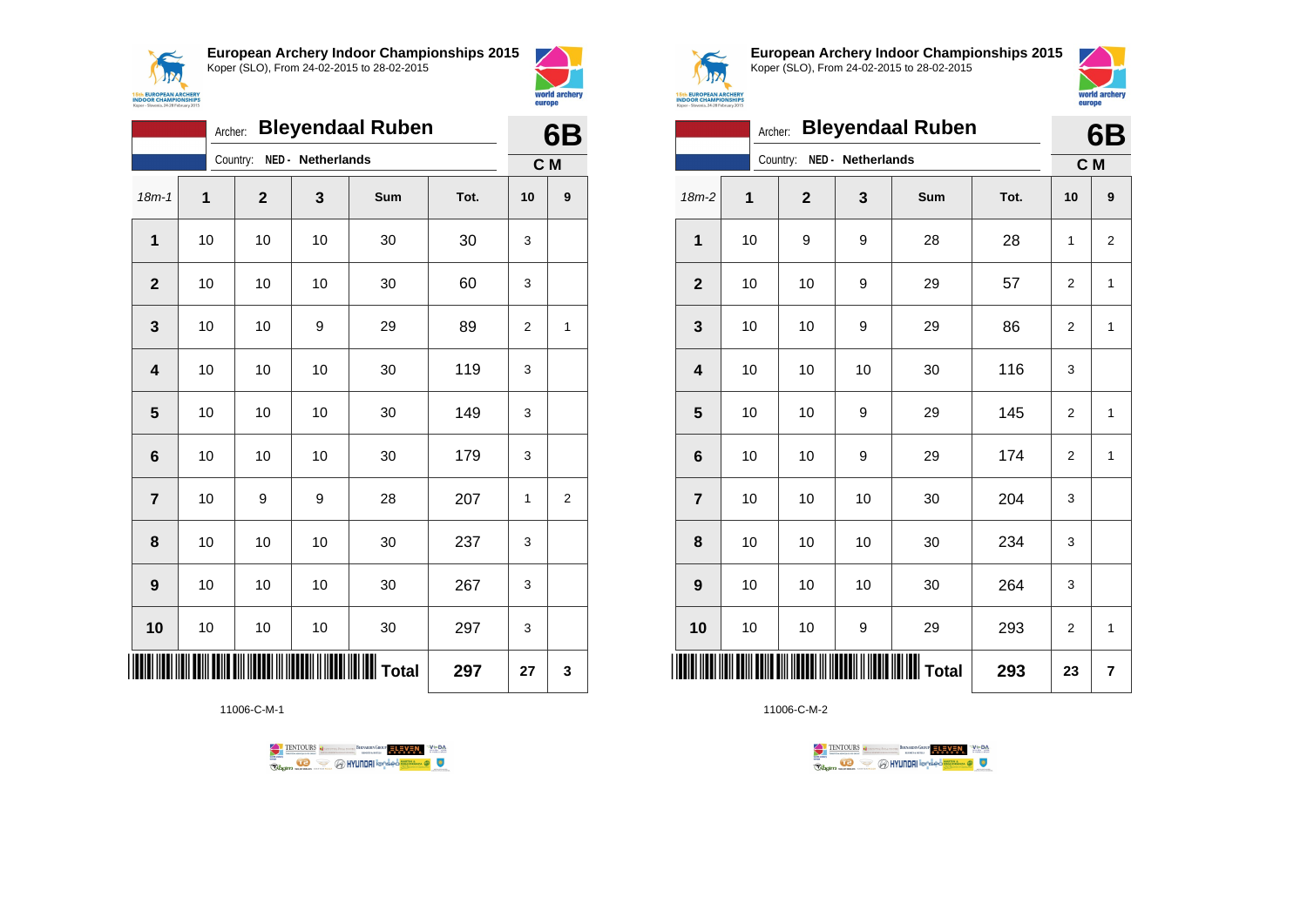



| ٨                       | Majer Damjan<br>Archer: |             |                |              |      |                |                |  |
|-------------------------|-------------------------|-------------|----------------|--------------|------|----------------|----------------|--|
|                         |                         | Country:    | SLO - Slovenia |              |      | C M            |                |  |
| $18m - 1$               | 1                       | $\mathbf 2$ | 3              | Sum          | Tot. | 10             | 9              |  |
| 1                       | 10                      | 10          | 10             | 30           | 30   | 3              |                |  |
| $\mathbf{2}$            | 10                      | 10          | 10             | 30           | 60   | 3              |                |  |
| 3                       | 10                      | 10          | 9              | 29           | 89   | $\overline{2}$ | 1              |  |
| $\overline{\mathbf{4}}$ | 10                      | 10          | 10             | 30           | 119  | 3              |                |  |
| $\overline{\mathbf{5}}$ | 10                      | 9           | 9              | 28           | 147  | $\mathbf{1}$   | $\overline{2}$ |  |
| 6                       | 10                      | 10          | 10             | 30           | 177  | 3              |                |  |
| $\overline{\mathbf{r}}$ | 10                      | 10          | 9              | 29           | 206  | 2              | 1              |  |
| 8                       | 10                      | 10          | 9              | 29           | 235  | $\overline{2}$ | 1              |  |
| 9                       | 10                      | 10          | 9              | 29           | 264  | $\overline{2}$ | 1              |  |
| 10                      | 10                      | 10          | 9              | 29           | 293  | $\overline{2}$ | 1              |  |
|                         |                         |             |                | <b>Total</b> | 293  | 23             | 7              |  |

5961-C-M-1





**European Archery Indoor Championships 2015** Koper (SLO), From 24-02-2015 to 28-02-2015



| Koper - Slovenia, 24-28 February 2015 | <u>om obo</u> |                |                |              |      |                |                |
|---------------------------------------|---------------|----------------|----------------|--------------|------|----------------|----------------|
| Ш                                     | Archer:       |                | Majer Damjan   |              |      | 6C             |                |
|                                       |               | Country:       | SLO - Slovenia |              |      | C M            |                |
| $18m-2$                               | 1             | $\overline{2}$ | 3              | Sum          | Tot. | 10             | 9              |
| 1                                     | 9             | 9              | 9              | 27           | 27   |                | 3              |
| $\overline{2}$                        | 10            | 10             | 9              | 29           | 56   | 2              | 1              |
| $\mathbf{3}$                          | 10            | 10             | 9              | 29           | 85   | $\mathbf 2$    | 1              |
| $\overline{\mathbf{4}}$               | 10            | 10             | 9              | 29           | 114  | $\overline{2}$ | 1              |
| 5                                     | 10            | 10             | 9              | 29           | 143  | $\mathbf 2$    | 1              |
| $\bf 6$                               | 10            | 9              | 9              | 28           | 171  | 1              | $\overline{2}$ |
| $\overline{7}$                        | 10            | 10             | 9              | 29           | 200  | $\mathbf 2$    | 1              |
| 8                                     | 10            | 10             | 9              | 29           | 229  | $\overline{2}$ | 1              |
| $\boldsymbol{9}$                      | 10            | 9              | 9              | 28           | 257  | 1              | $\overline{2}$ |
| 10                                    | 10            | 10             | 10             | 30           | 287  | 3              |                |
| IIIII                                 |               |                |                | <b>Total</b> | 287  | 17             | 13             |

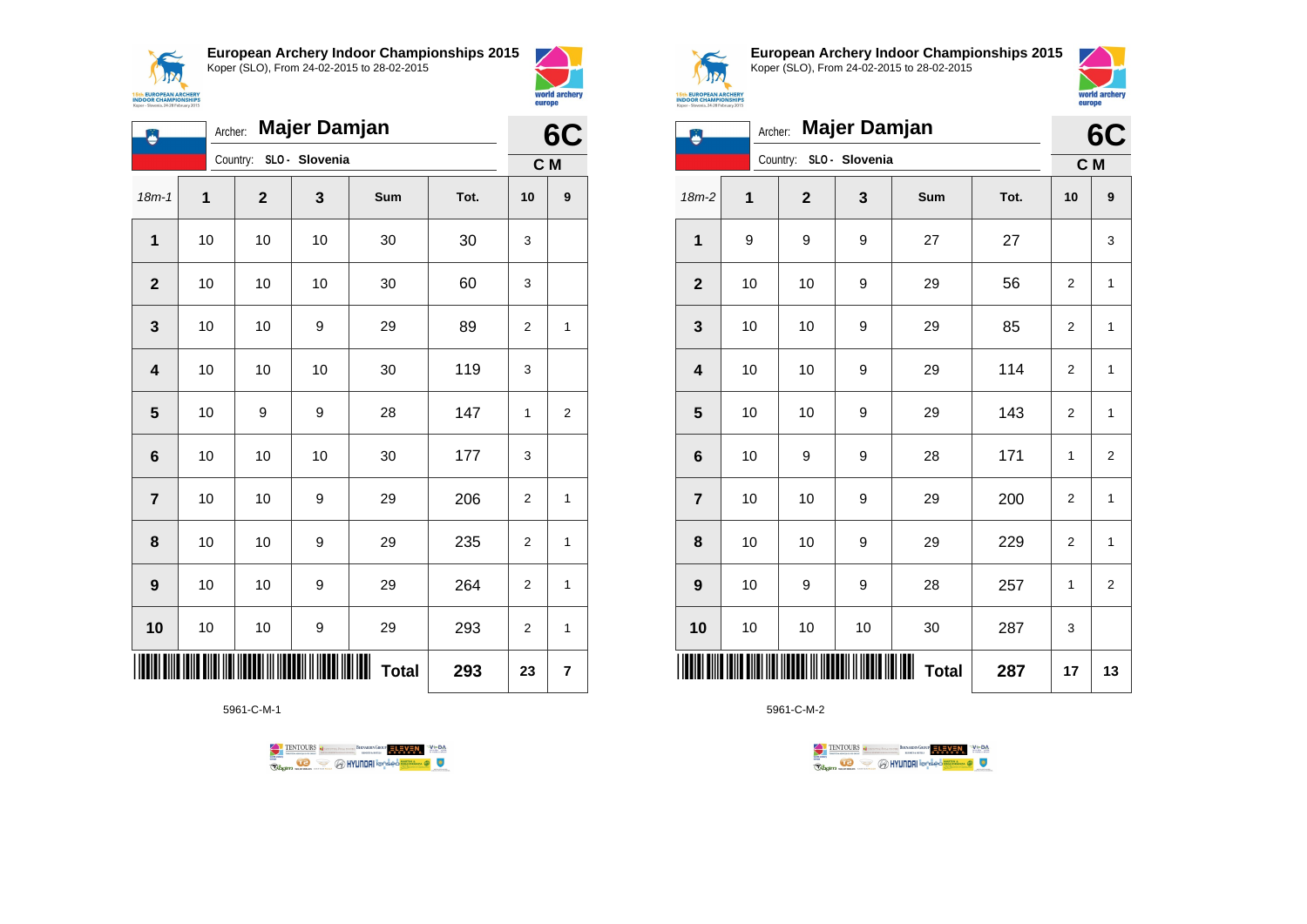



|                         | <b>Mykhalchuk Denys</b><br>Archer: |          |             |                      |     |      |                | 6D             |  |
|-------------------------|------------------------------------|----------|-------------|----------------------|-----|------|----------------|----------------|--|
|                         |                                    | Country: |             | <b>UKR</b> - Ukraine |     |      | C M            |                |  |
| $18m - 1$               | $\mathbf 1$                        |          | $\mathbf 2$ | 3                    | Sum | Tot. | 10             | 9              |  |
| $\mathbf{1}$            | 10                                 |          | 10          | 9                    | 29  | 29   | 2              | 1              |  |
| $\mathbf{2}$            | 10                                 |          | 10          | 10                   | 30  | 59   | 3              |                |  |
| 3                       | 10                                 |          | 9           | 9                    | 28  | 87   | 1              | $\overline{2}$ |  |
| $\overline{\mathbf{4}}$ | 10                                 |          | 10          | 10                   | 30  | 117  | 3              |                |  |
| 5                       | 10                                 |          | 9           | 9                    | 28  | 145  | 1              | 2              |  |
| 6                       | $10$                               |          | 10          | 9                    | 29  | 174  | $\overline{2}$ | 1              |  |
| $\overline{7}$          | 10                                 |          | 10          | 9                    | 29  | 203  | $\overline{2}$ | 1              |  |
| 8                       | 10                                 |          | 10          | 9                    | 29  | 232  | $\overline{2}$ | 1              |  |
| 9                       | 10                                 |          | 10          | 10                   | 30  | 262  | 3              |                |  |
| 10                      | 10                                 |          | 9           | 9                    | 28  | 290  | 1              | 2              |  |
|                         | $\ $    $\ $ Total                 |          |             |                      |     |      | 20             | 10             |  |

11662-C-M-1





**European Archery Indoor Championships 2015** Koper (SLO), From 24-02-2015 to 28-02-2015



| <b>Mykhalchuk Denys</b><br>Archer: |    |          |             |                      |                                           |      | 6D             |                |
|------------------------------------|----|----------|-------------|----------------------|-------------------------------------------|------|----------------|----------------|
|                                    |    | Country: |             | <b>UKR</b> - Ukraine |                                           |      | C M            |                |
| 18m-2                              | 1  |          | $\mathbf 2$ | 3                    | Sum                                       | Tot. | 10             | 9              |
| $\mathbf 1$                        | 10 |          | 9           | 9                    | 28                                        | 28   | 1              | $\overline{2}$ |
| $\mathbf{2}$                       | 10 |          | 10          | 10                   | 30                                        | 58   | 3              |                |
| 3                                  | 10 |          | 10          | 9                    | 29                                        | 87   | $\overline{2}$ | $\mathbf{1}$   |
| 4                                  | 10 |          | 10          | 9                    | 29                                        | 116  | $\overline{c}$ | 1              |
| 5                                  | 10 |          | 10          | 9                    | 29                                        | 145  | $\overline{c}$ | $\mathbf{1}$   |
| $6\phantom{1}6$                    | 10 |          | 10          | 9                    | 29                                        | 174  | $\overline{2}$ | $\mathbf{1}$   |
| $\overline{7}$                     | 10 |          | 9           | 9                    | 28                                        | 202  | 1              | $\overline{2}$ |
| 8                                  | 10 |          | 10          | 10                   | 30                                        | 232  | 3              |                |
| 9                                  | 10 |          | 10          | 9                    | 29                                        | 261  | $\overline{2}$ | $\mathbf{1}$   |
| 10                                 | 10 |          | 10          | 9                    | 29                                        | 290  | $\overline{2}$ | 1              |
|                                    |    |          |             |                      | <b>                          </b>   Total | 290  | 20             | 10             |

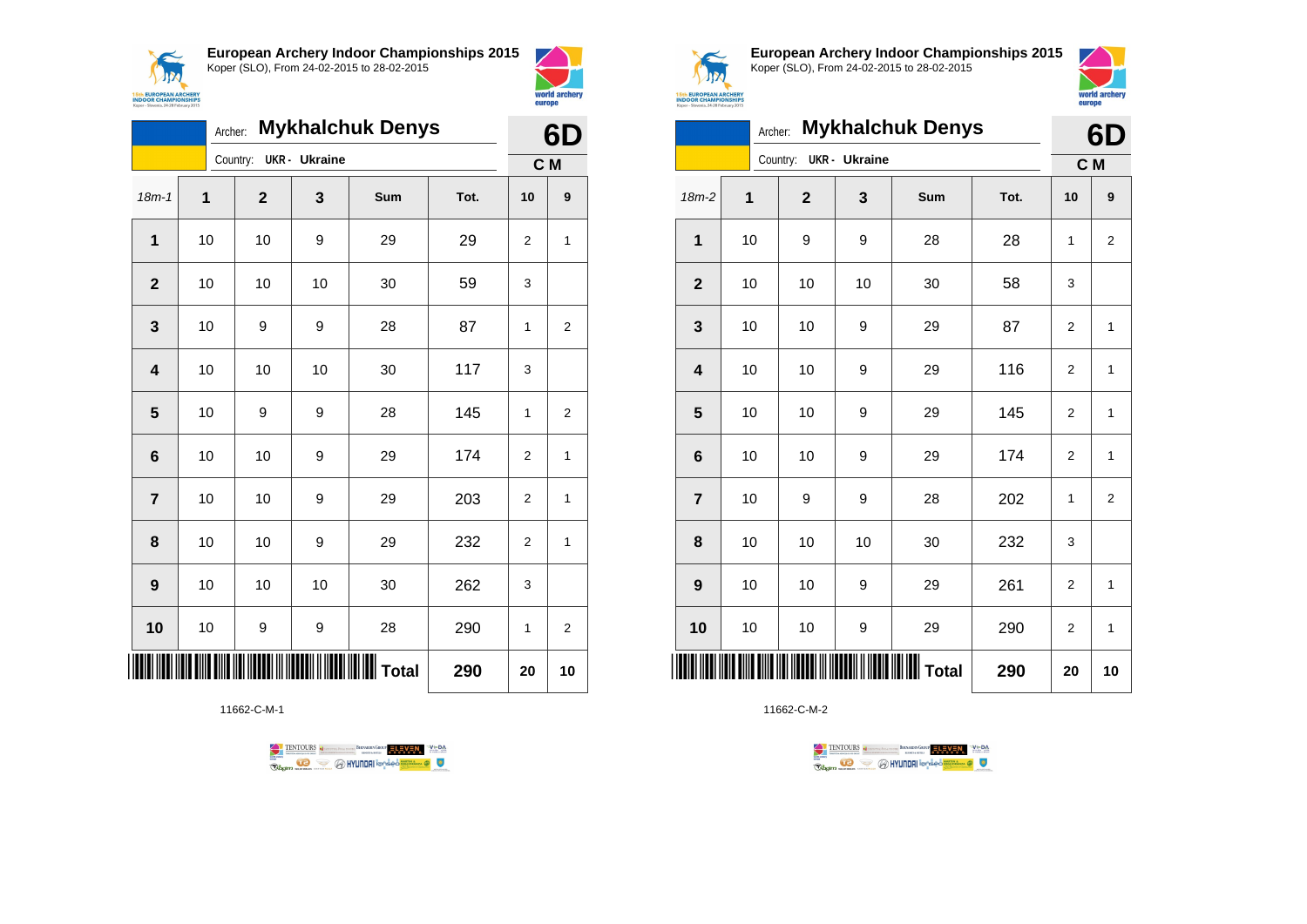



world archery

europe

|                         |    | <b>Pagni Sergio</b><br>Archer: |    |              |      |                |                  |  |  |
|-------------------------|----|--------------------------------|----|--------------|------|----------------|------------------|--|--|
|                         |    | Country: ITA - Italy           |    |              |      |                |                  |  |  |
| $18m - 1$               | 1  | $\mathbf{2}$                   | 3  | Sum          | Tot. | 10             | $\boldsymbol{9}$ |  |  |
| 1                       | 10 | 10                             | 10 | 30           | 30   | 3              |                  |  |  |
| $\overline{2}$          | 10 | 10                             | 10 | 30           | 60   | 3              |                  |  |  |
| 3                       | 10 | 10                             | 10 | 30           | 90   | 3              |                  |  |  |
| $\overline{\mathbf{4}}$ | 10 | 10                             | 10 | 30           | 120  | 3              |                  |  |  |
| 5                       | 10 | 10                             | 10 | 30           | 150  | 3              |                  |  |  |
| $6\phantom{1}6$         | 10 | 10                             | 10 | 30           | 180  | 3              |                  |  |  |
| $\overline{7}$          | 10 | 10                             | 10 | 30           | 210  | 3              |                  |  |  |
| 8                       | 10 | 10                             | 9  | 29           | 239  | $\overline{2}$ | 1                |  |  |
| 9                       | 10 | 10                             | 10 | 30           | 269  | 3              |                  |  |  |
| 10                      | 10 | 10                             | 10 | 30           | 299  | 3              |                  |  |  |
|                         |    |                                |    | <b>Total</b> | 299  | 29             | 1                |  |  |

4226-C-M-1





**European Archery Indoor Championships 2015** Koper (SLO), From 24-02-2015 to 28-02-2015



|                         |    | <b>7A</b>            |    |              |      |                |   |
|-------------------------|----|----------------------|----|--------------|------|----------------|---|
|                         |    | Country: ITA - Italy |    |              |      | C M            |   |
| 18m-2                   | 1  | $\mathbf 2$          | 3  | Sum          | Tot. | 10             | 9 |
| 1                       | 10 | 10                   | 10 | 30           | 30   | 3              |   |
| $\mathbf{2}$            | 10 | 10                   | 10 | 30           | 60   | 3              |   |
| 3                       | 10 | 10                   | 10 | 30           | 90   | 3              |   |
| $\overline{\mathbf{4}}$ | 10 | 10                   | 10 | 30           | 120  | 3              |   |
| 5                       | 10 | 10                   | 10 | 30           | 150  | 3              |   |
| 6                       | 10 | 10                   | 10 | 30           | 180  | 3              |   |
| $\overline{7}$          | 10 | 10                   | 10 | 30           | 210  | 3              |   |
| 8                       | 10 | 10                   | 10 | 30           | 240  | 3              |   |
| 9                       | 10 | 10                   | 9  | 29           | 269  | $\overline{2}$ | 1 |
| 10                      | 10 | 10                   | 10 | 30           | 299  | 3              |   |
|                         |    |                      |    | <b>Total</b> | 299  | 29             | 1 |

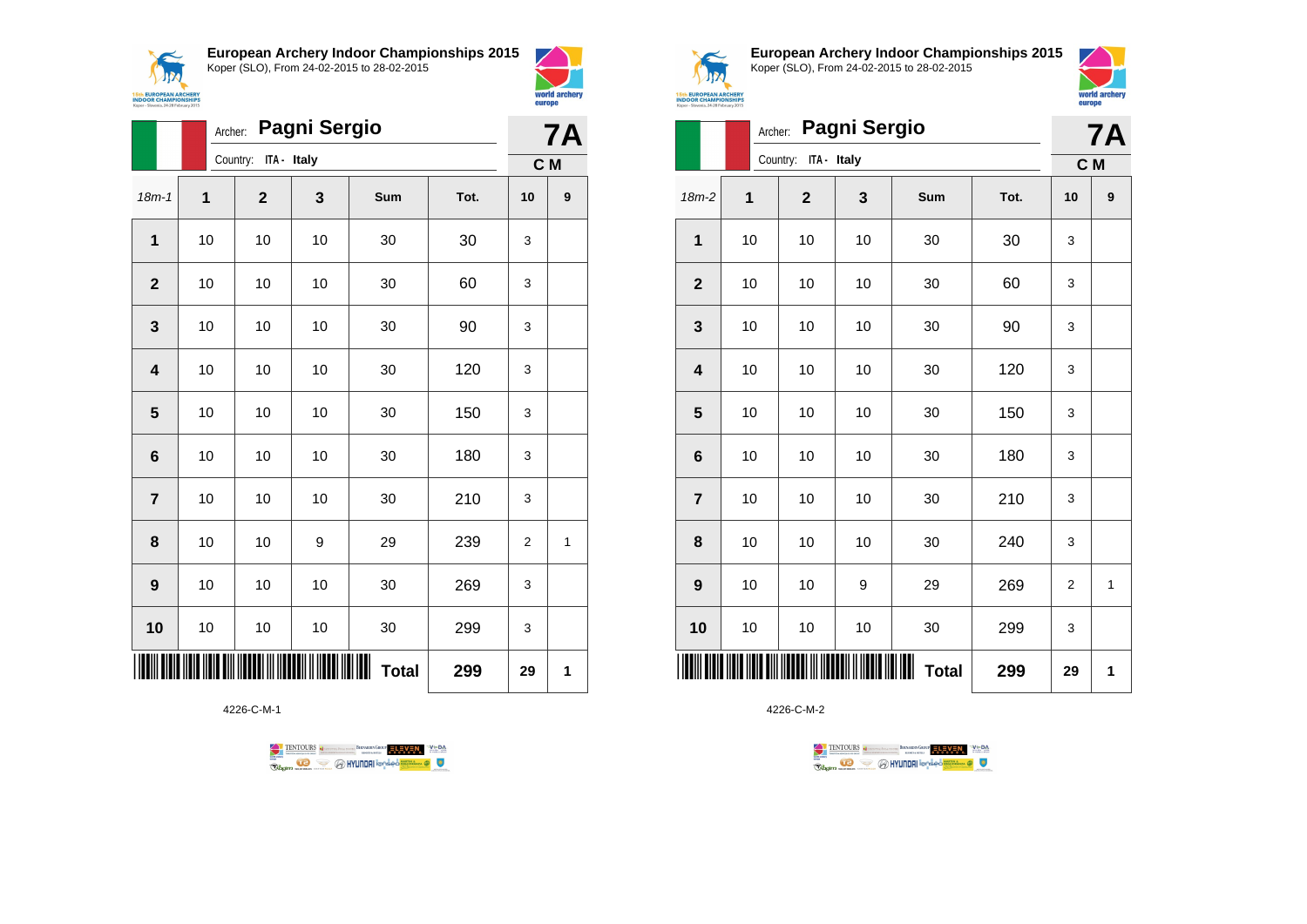



|                 | <b>Schloesser Mike</b><br>Archer: |              |                   |              |      |    |             |  |
|-----------------|-----------------------------------|--------------|-------------------|--------------|------|----|-------------|--|
|                 |                                   | Country:     | NED - Netherlands |              |      |    | C M         |  |
| $18m - 1$       | 1                                 | $\mathbf{2}$ | 3                 | Sum          | Tot. | 10 | 9           |  |
| 1               | 10                                | 10           | 10                | 30           | 30   | 3  |             |  |
| $\mathbf{2}$    | 10                                | 10           | 10                | 30           | 60   | 3  |             |  |
| 3               | 10                                | 10           | 10                | 30           | 90   | 3  |             |  |
| 4               | 10                                | 10           | 10                | 30           | 120  | 3  |             |  |
| 5               | 10                                | 10           | 10                | 30           | 150  | 3  |             |  |
| $6\phantom{1}6$ | 10                                | 10           | 10                | 30           | 180  | 3  |             |  |
| $\overline{7}$  | 10                                | 10           | 10                | 30           | 210  | 3  |             |  |
| 8               | 10                                | 10           | 10                | 30           | 240  | 3  |             |  |
| 9               | 10                                | 10           | 10                | 30           | 270  | 3  |             |  |
| 10              | 10                                | 10           | 10                | 30           | 300  | 3  |             |  |
|                 |                                   |              |                   | <b>Total</b> | 300  | 30 | $\mathbf 0$ |  |

6998-C-M-1





**European Archery Indoor Championships 2015** Koper (SLO), From 24-02-2015 to 28-02-2015



|                         | <b>Schloesser Mike</b><br>Archer: |                |                   |              |      |                |                  |  |
|-------------------------|-----------------------------------|----------------|-------------------|--------------|------|----------------|------------------|--|
|                         |                                   | Country:       | NED - Netherlands |              |      | C M            |                  |  |
| 18m-2                   | 1                                 | $\overline{2}$ | 3                 | Sum          | Tot. | 10             | $\boldsymbol{9}$ |  |
| 1                       | 10                                | 10             | 10                | 30           | 30   | 3              |                  |  |
| $\overline{\mathbf{2}}$ | 10                                | 10             | 10                | 30           | 60   | 3              |                  |  |
| $\mathbf{3}$            | 10                                | 10             | 10                | 30           | 90   | 3              |                  |  |
| $\overline{\mathbf{4}}$ | 10                                | 10             | 10                | 30           | 120  | 3              |                  |  |
| 5                       | 10                                | 10             | 10                | 30           | 150  | 3              |                  |  |
| $6\phantom{1}6$         | 10                                | 10             | 9                 | 29           | 179  | $\overline{2}$ | 1                |  |
| $\overline{7}$          | 10                                | 10             | 10                | 30           | 209  | 3              |                  |  |
| 8                       | 10                                | 10             | 10                | 30           | 239  | 3              |                  |  |
| 9                       | 10                                | 10             | 10                | 30           | 269  | 3              |                  |  |
| 10                      | 10                                | 10             | 10                | 30           | 299  | 3              |                  |  |
|                         |                                   |                |                   | <b>Total</b> | 299  | 29             | 1                |  |

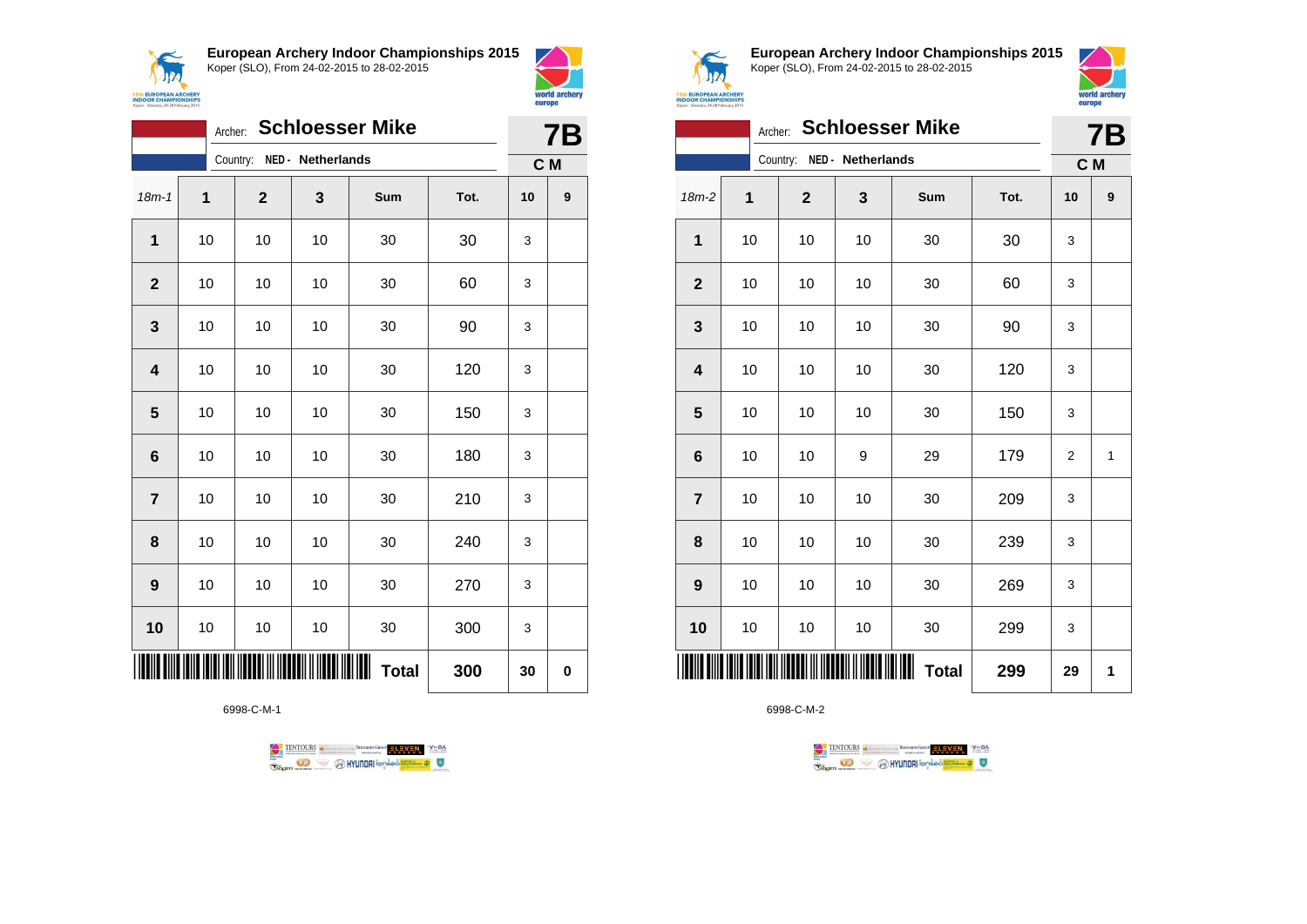





| Ą                       | <b>Sitar Dejan</b><br>Archer: |             |                |                                |      |                |                  |  |
|-------------------------|-------------------------------|-------------|----------------|--------------------------------|------|----------------|------------------|--|
|                         |                               | Country:    | SLO - Slovenia |                                |      |                | C M              |  |
| $18m - 1$               | 1                             | $\mathbf 2$ | 3              | Sum                            | Tot. | 10             | $\boldsymbol{9}$ |  |
| 1                       | 10                            | 10          | 9              | 29                             | 29   | 2              | 1                |  |
| $\mathbf{2}$            | 10                            | 9           | 9              | 28                             | 57   | 1              | 2                |  |
| 3                       | 10                            | 10          | 9              | 29                             | 86   | $\overline{2}$ | 1                |  |
| $\overline{\mathbf{4}}$ | 10                            | 10          | 9              | 29                             | 115  | $\overline{2}$ | 1                |  |
| 5                       | 10                            | 10          | 9              | 29                             | 144  | $\overline{2}$ | 1                |  |
| $6\phantom{1}6$         | 10                            | 10          | 9              | 29                             | 173  | 2              | 1                |  |
| $\overline{7}$          | 10                            | 10          | 10             | 30                             | 203  | 3              |                  |  |
| 8                       | 10                            | 9           | 9              | 28                             | 231  | $\mathbf{1}$   | $\overline{2}$   |  |
| 9                       | 10                            | 10          | 9              | 29                             | 260  | $\overline{2}$ | 1                |  |
| 10                      | 10                            | 10          | 10             | 30                             | 290  | 3              |                  |  |
|                         |                               |             |                | $\blacksquare$<br><b>Total</b> | 290  | 20             | 10               |  |

1263-C-M-1





**European Archery Indoor Championships 2015** Koper (SLO), From 24-02-2015 to 28-02-2015



|                  | <b>Sitar Dejan</b><br>Archer:<br>Country: SLO - Slovenia |             |    |              |      |             |              |  |
|------------------|----------------------------------------------------------|-------------|----|--------------|------|-------------|--------------|--|
|                  |                                                          |             |    |              |      | C M         |              |  |
| 18m-2            | 1                                                        | $\mathbf 2$ | 3  | Sum          | Tot. | 10          | 9            |  |
| 1                | 10                                                       | 10          | 10 | 30           | 30   | 3           |              |  |
| $\mathbf{2}$     | 10                                                       | 10          | 10 | 30           | 60   | 3           |              |  |
| 3                | 10                                                       | 10          | 10 | 30           | 90   | 3           |              |  |
| 4                | 10                                                       | 10          | 10 | 30           | 120  | 3           |              |  |
| 5                | 10                                                       | 10          | 10 | 30           | 150  | 3           |              |  |
| $\bf 6$          | 10                                                       | $10$        | 10 | 30           | 180  | 3           |              |  |
| $\overline{7}$   | 10                                                       | 10          | 10 | 30           | 210  | 3           |              |  |
| 8                | 10                                                       | 10          | 10 | 30           | 240  | 3           |              |  |
| $\boldsymbol{9}$ | 10                                                       | 10          | 10 | 30           | 270  | 3           |              |  |
| 10               | 10                                                       | $10$        | 9  | 29           | 299  | $\mathbf 2$ | $\mathbf{1}$ |  |
|                  |                                                          |             |    | <b>Total</b> | 299  | 29          | 1            |  |

1263-C-M-2



 $\perp$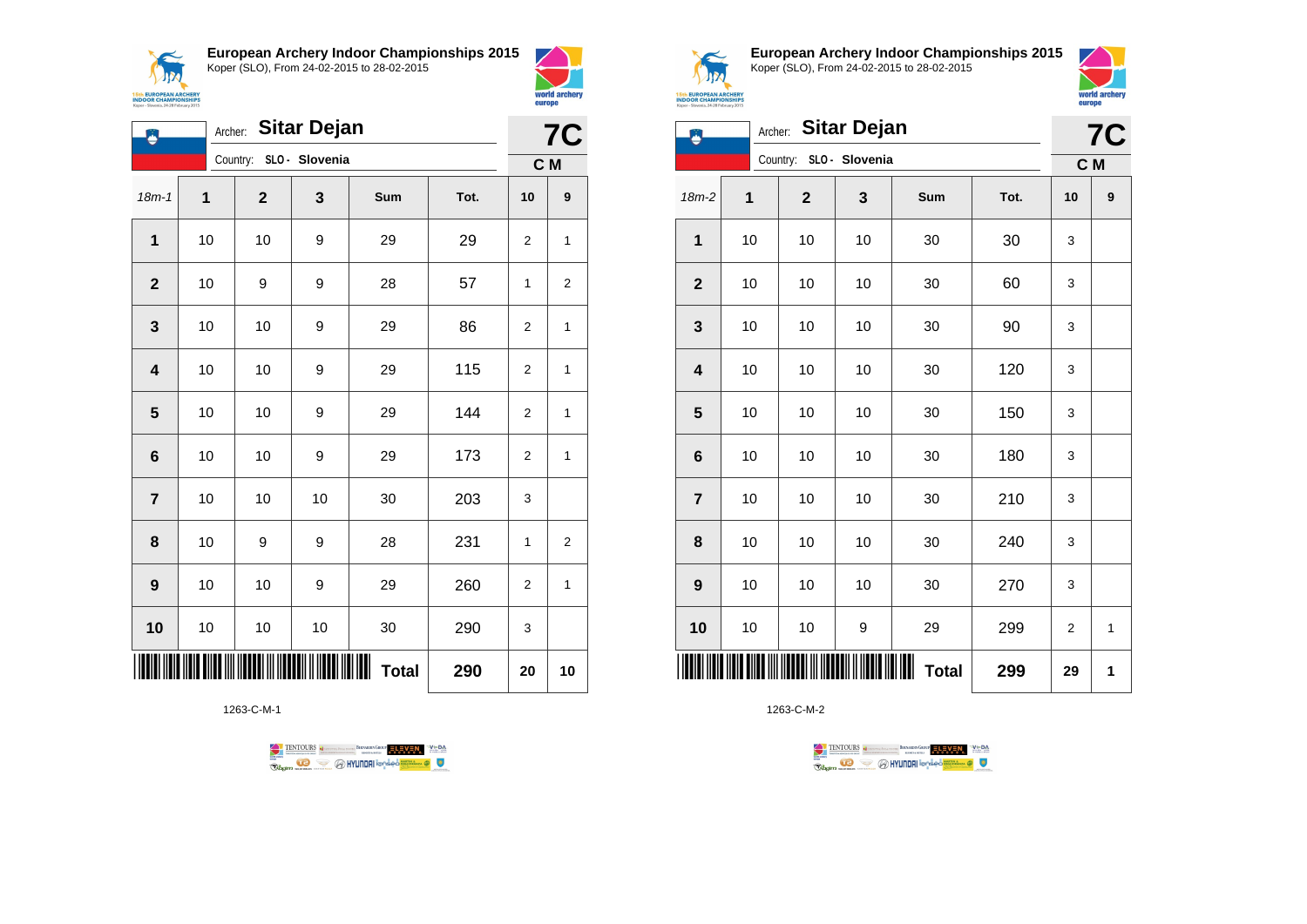



|                         | <b>Lvovskyy Dmytro</b><br>Archer: |  |             |                      |     |      |                | <b>7D</b>        |  |
|-------------------------|-----------------------------------|--|-------------|----------------------|-----|------|----------------|------------------|--|
|                         |                                   |  | Country:    | <b>UKR</b> - Ukraine |     |      |                | C M              |  |
| $18m - 1$               | $\mathbf 1$                       |  | $\mathbf 2$ | 3                    | Sum | Tot. | 10             | $\boldsymbol{9}$ |  |
| $\overline{1}$          | 10                                |  | 10          | 10                   | 30  | 30   | 3              |                  |  |
| $\mathbf{2}$            | 10                                |  | 9           | 9                    | 28  | 58   | 1              | 2                |  |
| 3                       | 10                                |  | 9           | 9                    | 28  | 86   | 1              | 2                |  |
| $\overline{\mathbf{4}}$ | 10                                |  | 10          | 9                    | 29  | 115  | $\overline{2}$ | 1                |  |
| 5                       | 10                                |  | 10          | 10                   | 30  | 145  | 3              |                  |  |
| $6\phantom{1}6$         | 10                                |  | 10          | 10                   | 30  | 175  | 3              |                  |  |
| $\overline{7}$          | 10                                |  | 9           | 9                    | 28  | 203  | 1              | 2                |  |
| 8                       | 10                                |  | 9           | 9                    | 28  | 231  | 1              | 2                |  |
| 9                       | 10                                |  | 10          | 10                   | 30  | 261  | 3              |                  |  |
| 10                      | 10                                |  | 10          | 9                    | 29  | 290  | $\overline{2}$ | 1                |  |
|                         | ∭∭<br><b>Total</b><br>290         |  |             |                      |     |      | 20             | 10               |  |

6621-C-M-1





**European Archery Indoor Championships 2015** Koper (SLO), From 24-02-2015 to 28-02-2015



|                         |    | <b>Lvovskyy Dmytro</b><br>Archer: |                     |              | <b>7D</b> |                |                         |
|-------------------------|----|-----------------------------------|---------------------|--------------|-----------|----------------|-------------------------|
|                         |    | Country:                          | <b>UKR- Ukraine</b> |              |           |                | C M                     |
| $18m-2$                 | 1  | $\overline{2}$                    | 3                   | Sum          | Tot.      | 10             | 9                       |
| 1                       | 10 | 10                                | 10                  | 30           | 30        | 3              |                         |
| $\mathbf{2}$            | 9  | 9                                 | 9                   | 27           | 57        |                | 3                       |
| $\mathbf{3}$            | 9  | 9                                 | 9                   | 27           | 84        |                | 3                       |
| $\overline{\mathbf{4}}$ | 10 | 10                                | 9                   | 29           | 113       | $\overline{2}$ | 1                       |
| $\overline{\mathbf{5}}$ | 10 | 10                                | 9                   | 29           | 142       | $\overline{2}$ | 1                       |
| $\bf 6$                 | 10 | 9                                 | 9                   | 28           | 170       | 1              | $\overline{\mathbf{c}}$ |
| $\overline{7}$          | 10 | 9                                 | 9                   | 28           | 198       | 1              | $\overline{2}$          |
| 8                       | 10 | 10                                | 9                   | 29           | 227       | $\overline{2}$ | 1                       |
| 9                       | 10 | 10                                | 9                   | 29           | 256       | $\overline{2}$ | 1                       |
| 10                      | 10 | 10                                | 10                  | 30           | 286       | 3              |                         |
| IIIII                   |    |                                   |                     | <b>Total</b> | 286       | 16             | 14                      |

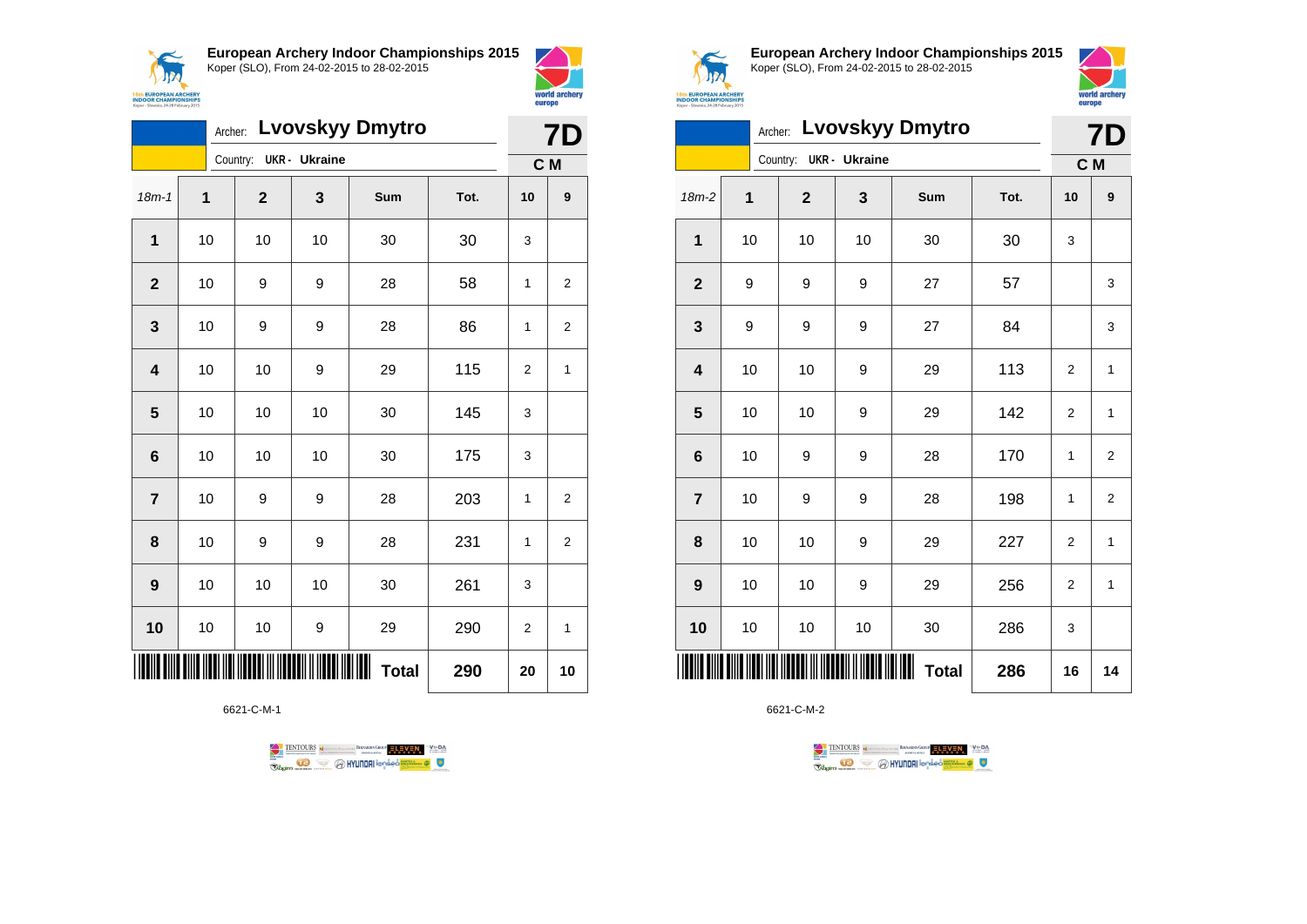



|                | <b>Tjentland Oddmund</b><br>Archer: |                       |    |                         |      |                |   |
|----------------|-------------------------------------|-----------------------|----|-------------------------|------|----------------|---|
|                |                                     | Country: NOR - Norway |    |                         |      | C M            |   |
| $18m - 1$      | 1                                   | $\overline{2}$        | 3  | Sum                     | Tot. | 10             | 9 |
| 1              | 10                                  | 10                    | 10 | 30                      | 30   | 3              |   |
| $\overline{2}$ | 10                                  | 10                    | 9  | 29                      | 59   | $\overline{2}$ | 1 |
| 3              | 10                                  | 10                    | 9  | 29                      | 88   | 2              | 1 |
| 4              | 10                                  | 9                     | 9  | 28                      | 116  | 1              | 2 |
| 5              | 10                                  | 10                    | 10 | 30                      | 146  | 3              |   |
| 6              | 10                                  | 10                    | 10 | 30                      | 176  | 3              |   |
| $\overline{7}$ | 10                                  | 10                    | 10 | 30                      | 206  | 3              |   |
| 8              | 10                                  | 10                    | 9  | 29                      | 235  | 2              | 1 |
| 9              | 10                                  | 10                    | 9  | 29                      | 264  | $\overline{2}$ | 1 |
| 10             | 10                                  | 10                    | 10 | 30                      | 294  | 3              |   |
|                |                                     |                       |    | <b>III IIIIII</b> Total | 294  | 24             | 6 |

12295-C-M-1





**European Archery Indoor Championships 2015** Koper (SLO), From 24-02-2015 to 28-02-2015



|                         | <b>Tjentland Oddmund</b><br>Archer: |             |              |     |      |                | 8Α           |
|-------------------------|-------------------------------------|-------------|--------------|-----|------|----------------|--------------|
|                         |                                     | Country:    | NOR - Norway |     |      | C M            |              |
| $18m-2$                 | 1                                   | $\mathbf 2$ | 3            | Sum | Tot. | 10             | 9            |
| 1                       | 10                                  | 10          | 10           | 30  | 30   | 3              |              |
| $\mathbf{2}$            | 9                                   | 9           | 9            | 27  | 57   |                | 3            |
| 3                       | 10                                  | 10          | 9            | 29  | 86   | $\overline{2}$ | 1            |
| $\overline{\mathbf{4}}$ | 10                                  | 10          | 9            | 29  | 115  | $\overline{2}$ | $\mathbf{1}$ |
| 5                       | 10                                  | 10          | 10           | 30  | 145  | 3              |              |
| $6\phantom{1}6$         | 10                                  | 10          | 9            | 29  | 174  | $\overline{2}$ | 1            |
| $\overline{7}$          | 10                                  | 10          | 9            | 29  | 203  | 2              | 1            |
| 8                       | 10                                  | 10          | 9            | 29  | 232  | $\overline{2}$ | 1            |
| 9                       | 10                                  | 10          | 9            | 29  | 261  | $\overline{2}$ | $\mathbf{1}$ |
| 10                      | 10                                  | 10          | 10           | 30  | 291  | 3              |              |
| ║║║                     |                                     |             |              |     | 291  | 21             | 9            |

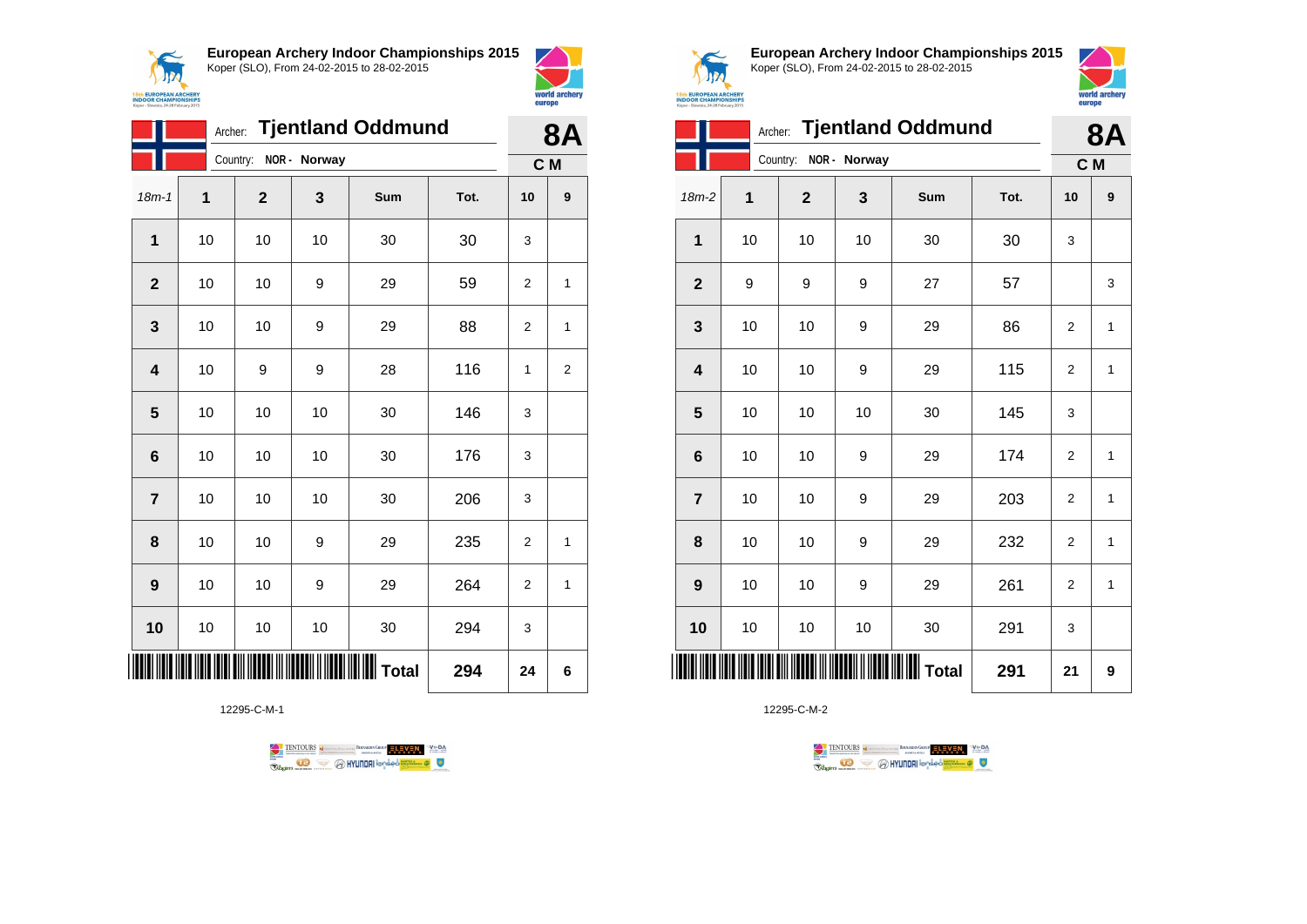



world archery

europe

|                         | Archer: |             |               | <b>Darum Andreas</b> |      | <b>8B</b>      |                  |
|-------------------------|---------|-------------|---------------|----------------------|------|----------------|------------------|
|                         |         | Country:    | DEN - Denmark |                      |      | C M            |                  |
| $18m - 1$               | 1       | $\mathbf 2$ | 3             | Sum                  | Tot. | 10             | $\boldsymbol{9}$ |
| 1                       | 10      | 10          | 10            | 30                   | 30   | 3              |                  |
| $\mathbf{2}$            | 10      | 10          | 9             | 29                   | 59   | 2              | 1                |
| 3                       | 10      | 10          | 9             | 29                   | 88   | $\overline{2}$ | $\mathbf{1}$     |
| $\overline{\mathbf{4}}$ | 10      | 10          | 10            | 30                   | 118  | 3              |                  |
| 5                       | 10      | 10          | 9             | 29                   | 147  | $\overline{2}$ | 1                |
| 6                       | 10      | 10          | 9             | 29                   | 176  | $\overline{2}$ | 1                |
| $\overline{\mathbf{7}}$ | 10      | 10          | 9             | 29                   | 205  | 2              | 1                |
| 8                       | 10      | 10          | 10            | 30                   | 235  | 3              |                  |
| 9                       | 10      | 9           | 9             | 28                   | 263  | 1              | $\overline{2}$   |
| 10                      | 10      | 9           | 9             | 28                   | 291  | 1              | $\overline{2}$   |
|                         |         |             |               | <b>Total</b>         | 291  | 21             | 9                |

7331-C-M-1





**European Archery Indoor Championships 2015** Koper (SLO), From 24-02-2015 to 28-02-2015



|                         |    |              | 8B          |              |      |                |                |
|-------------------------|----|--------------|-------------|--------------|------|----------------|----------------|
|                         |    | Country:     | DEN-Denmark |              |      | C M            |                |
| $18m-2$                 | 1  | $\mathbf{2}$ | 3           | Sum          | Tot. | 10             | 9              |
| 1                       | 10 | 10           | 9           | 29           | 29   | 2              | 1              |
| $\mathbf{2}$            | 10 | 10           | 10          | 30           | 59   | 3              |                |
| $\mathbf 3$             | 10 | 10           | 10          | 30           | 89   | 3              |                |
| $\overline{\mathbf{4}}$ | 10 | 10           | 10          | 30           | 119  | 3              |                |
| $\overline{\mathbf{5}}$ | 10 | 9            | 9           | 28           | 147  | 1              | $\overline{2}$ |
| $\bf 6$                 | 10 | 10           | 9           | 29           | 176  | $\overline{2}$ | 1              |
| $\overline{7}$          | 10 | 10           | 9           | 29           | 205  | 2              | 1              |
| 8                       | 10 | 10           | 10          | 30           | 235  | 3              |                |
| 9                       | 10 | 10           | 10          | 30           | 265  | 3              |                |
| 10                      | 10 | 10           | 9           | 29           | 294  | $\overline{2}$ | 1              |
| ║║║                     |    |              |             | <b>Total</b> | 294  | 24             | 6              |

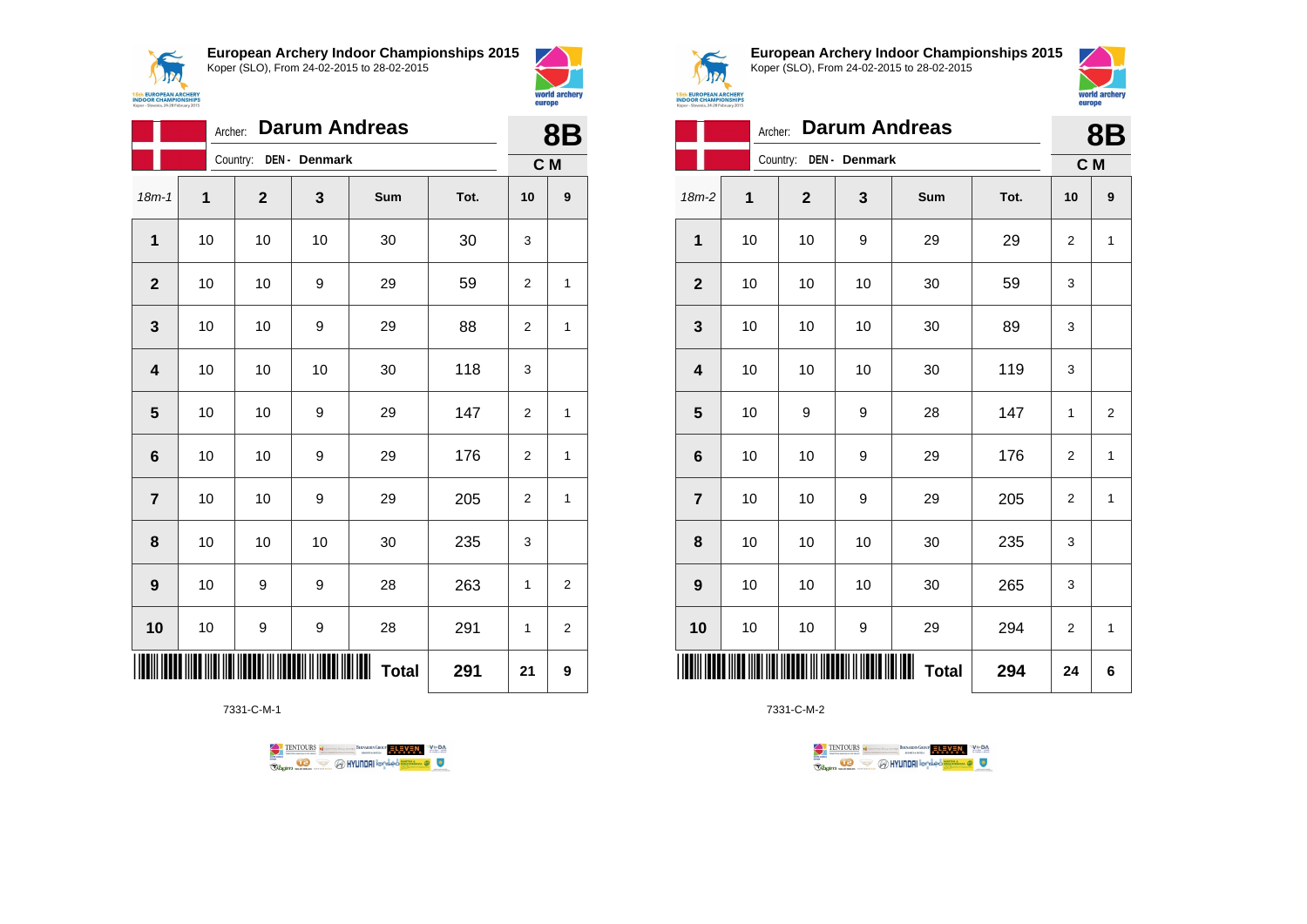



| Щ                       | <b>Tursic Slavko</b><br>Archer: |                         |    |              |      |                |                         |  |
|-------------------------|---------------------------------|-------------------------|----|--------------|------|----------------|-------------------------|--|
|                         |                                 | Country: SLO - Slovenia |    |              |      |                | C M                     |  |
| $18m - 1$               | 1                               | $\mathbf 2$             | 3  | Sum          | Tot. | 10             | $\boldsymbol{9}$        |  |
| 1                       | 10                              | 10                      | 10 | 30           | 30   | 3              |                         |  |
| $\mathbf{2}$            | $10$                            | 10                      | 9  | 29           | 59   | 2              | 1                       |  |
| 3                       | 10                              | 9                       | 9  | 28           | 87   | 1              | $\overline{\mathbf{c}}$ |  |
| $\overline{\mathbf{4}}$ | 10                              | 10                      | 9  | 29           | 116  | $\overline{2}$ | 1                       |  |
| 5                       | 10                              | 10                      | 10 | 30           | 146  | 3              |                         |  |
| $6\phantom{1}$          | 10                              | 10                      | 9  | 29           | 175  | $\overline{2}$ | 1                       |  |
| $\overline{7}$          | 10                              | 10                      | 10 | 30           | 205  | 3              |                         |  |
| 8                       | 10                              | 10                      | 10 | 30           | 235  | 3              |                         |  |
| $\boldsymbol{9}$        | 10                              | 10                      | 9  | 29           | 264  | 2              | 1                       |  |
| 10                      | 10                              | 10                      | 10 | 30           | 294  | 3              |                         |  |
|                         |                                 |                         |    | <b>Total</b> | 294  | 24             | 6                       |  |

8468-C-M-1

TENTOURS of BENJAMING COUP ELEVEN VEBA **Example 1996** CONTROL CONTROL CONTROL CONTROL CONTROL CONTROL CONTROL CONTROL CONTROL CONTROL CONTROL CONTROL CONTROL CONTROL CONTROL CONTROL CONTROL CONTROL CONTROL CONTROL CONTROL CONTROL CONTROL CONTROL CONTROL CONTROL



**European Archery Indoor Championships 2015** Koper (SLO), From 24-02-2015 to 28-02-2015



|                         | Archer: Tursic Slavko |                         |    | 8C                |      |     |   |
|-------------------------|-----------------------|-------------------------|----|-------------------|------|-----|---|
|                         |                       | Country: SLO - Slovenia |    |                   |      | C M |   |
| $18m-2$                 | 1                     | $\mathbf{2}$            | 3  | Sum               | Tot. | 10  | 9 |
| $\mathbf{1}$            | 10                    | 10                      | 9  | 29                | 29   | 2   | 1 |
| $\mathbf{2}$            | 10                    | 10                      | 10 | 30                | 59   | 3   |   |
| $\mathbf{3}$            | 10                    | 10                      | 10 | 30                | 89   | 3   |   |
| $\overline{\mathbf{4}}$ | 10                    | 10                      | 10 | 30                | 119  | 3   |   |
| $\overline{\mathbf{5}}$ | 10                    | 10                      | 9  | 29                | 148  | 2   | 1 |
| $\bf 6$                 | 10                    | 10                      | 10 | 30                | 178  | 3   |   |
| $\overline{7}$          | 10                    | 10                      | 9  | 29                | 207  | 2   | 1 |
| 8                       | 10                    | 10                      | 10 | 30                | 237  | 3   |   |
| 9                       | 10                    | 10                      | 10 | 30                | 267  | 3   |   |
| 10                      | 10                    | 10                      | 10 | 30                | 297  | 3   |   |
| Ш                       |                       |                         |    | Ш<br><b>Total</b> | 297  | 27  | 3 |

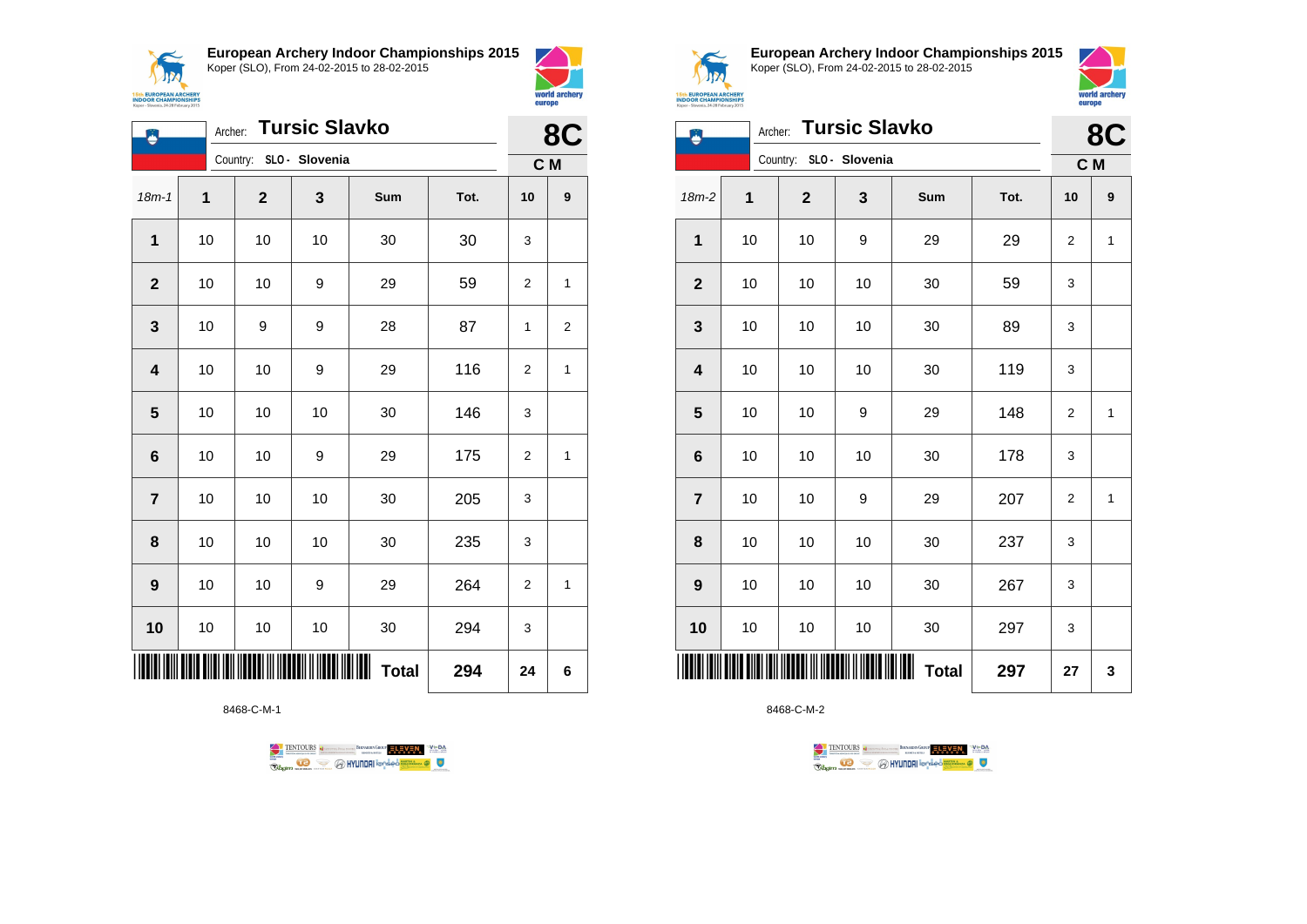



|                |    | <b>Brasseur Sebastien</b><br>Archer: |    |              |      |                |                  |  |  |
|----------------|----|--------------------------------------|----|--------------|------|----------------|------------------|--|--|
|                |    | Country: FRA - France                |    |              |      | C M            |                  |  |  |
| $18m - 1$      | 1  | $\overline{2}$                       | 3  | Sum          | Tot. | 10             | $\boldsymbol{9}$ |  |  |
| $\mathbf{1}$   | 9  | 9                                    | 9  | 27           | 27   |                | 3                |  |  |
| $\mathbf{2}$   | 10 | 10                                   | 10 | 30           | 57   | 3              |                  |  |  |
| 3              | 10 | 10                                   | 9  | 29           | 86   | 2              | 1                |  |  |
| 4              | 10 | 10                                   | 10 | 30           | 116  | 3              |                  |  |  |
| 5              | 10 | 10                                   | 10 | 30           | 146  | 3              |                  |  |  |
| 6              | 10 | 10                                   | 9  | 29           | 175  | $\overline{2}$ | $\mathbf{1}$     |  |  |
| $\overline{7}$ | 10 | 10                                   | 10 | 30           | 205  | 3              |                  |  |  |
| 8              | 10 | 10                                   | 10 | 30           | 235  | 3              |                  |  |  |
| 9              | 10 | 10                                   | 10 | 30           | 265  | 3              |                  |  |  |
| 10             | 10 | 10                                   | 9  | 29           | 294  | $\overline{2}$ | 1                |  |  |
|                |    |                                      |    | <b>Total</b> | 294  | 24             | 6                |  |  |

4224-C-M-1

TENTOURS of BENJAMING COUP ELEVEN VEBA **B** AHYUNDAI lonsed **Williams & Ragma** 



**European Archery Indoor Championships 2015** Koper (SLO), From 24-02-2015 to 28-02-2015



|                         |    | <b>Brasseur Sebastien</b><br>Archer: |              |              |      |                |                  |  |  |
|-------------------------|----|--------------------------------------|--------------|--------------|------|----------------|------------------|--|--|
|                         |    | Country:                             | FRA - France |              |      | C M            |                  |  |  |
| $18m-2$                 | 1  | $\overline{2}$                       | 3            | Sum          | Tot. | 10             | $\boldsymbol{9}$ |  |  |
| 1                       | 10 | 10                                   | 10           | 30           | 30   | 3              |                  |  |  |
| $\mathbf{2}$            | 10 | 10                                   | 9            | 29           | 59   | $\mathbf 2$    | 1                |  |  |
| $\mathbf 3$             | 10 | 10                                   | 9            | 29           | 88   | $\overline{2}$ | 1                |  |  |
| $\overline{\mathbf{4}}$ | 10 | 10                                   | 9            | 29           | 117  | $\overline{2}$ | 1                |  |  |
| 5                       | 10 | 10                                   | 10           | 30           | 147  | 3              |                  |  |  |
| $\bf 6$                 | 10 | 10                                   | 9            | 29           | 176  | $\overline{2}$ | 1                |  |  |
| $\overline{7}$          | 10 | 10                                   | 9            | 29           | 205  | $\overline{2}$ | 1                |  |  |
| 8                       | 10 | 10                                   | 10           | 30           | 235  | 3              |                  |  |  |
| 9                       | 10 | 10                                   | 9            | 29           | 264  | $\overline{2}$ | 1                |  |  |
| 10                      | 10 | 10                                   | 9            | 29           | 293  | 2              | 1                |  |  |
| IIII                    |    |                                      |              | <b>Total</b> | 293  | 23             | 7                |  |  |

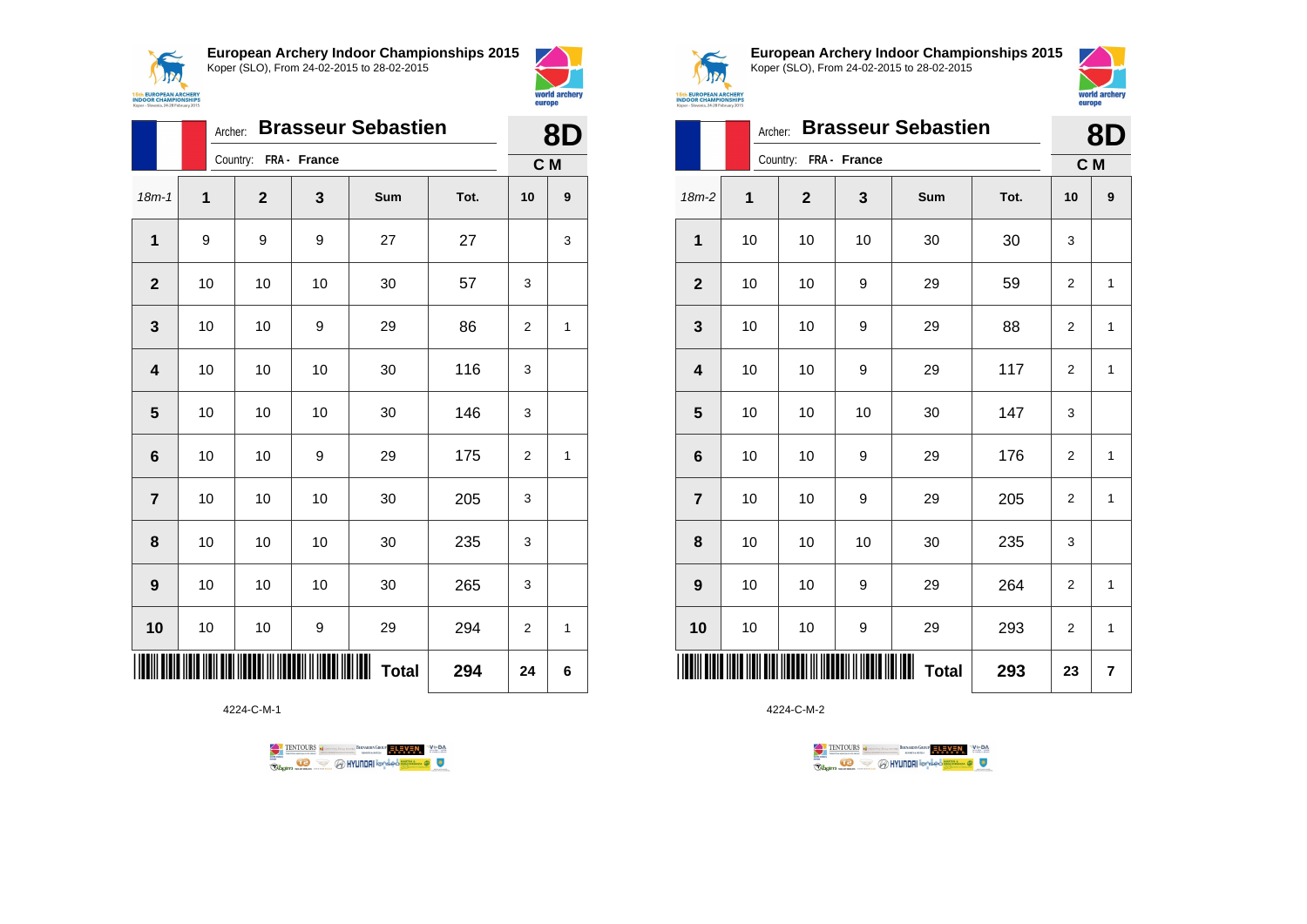



|                         | <b>Lie Eivind</b><br>Archer: |             |              |                     |      |     |                  |
|-------------------------|------------------------------|-------------|--------------|---------------------|------|-----|------------------|
|                         |                              | Country:    | NOR - Norway |                     |      | C M |                  |
| $18m - 1$               | $\mathbf 1$                  | $\mathbf 2$ | 3            | Sum                 | Tot. | 10  | $\boldsymbol{9}$ |
| $\mathbf{1}$            | 10                           | 9           | 8            | 27                  | 27   | 1   | 1                |
| $\overline{2}$          | 10                           | 10          | 10           | 30                  | 57   | 3   |                  |
| 3                       | 10                           | 10          | 9            | 29                  | 86   | 2   | 1                |
| $\overline{\mathbf{4}}$ | 10                           | 10          | 10           | 30                  | 116  | 3   |                  |
| $\overline{\mathbf{5}}$ | 9                            | 9           | 9            | 27                  | 143  |     | 3                |
| $6\phantom{1}6$         | 10                           | 9           | 9            | 28                  | 171  | 1   | 2                |
| $\overline{7}$          | 9                            | 9           | 9            | 27                  | 198  |     | 3                |
| 8                       | 10                           | 10          | 10           | 30                  | 228  | 3   |                  |
| 9                       | 10                           | 10          | 9            | 29                  | 257  | 2   | $\mathbf{1}$     |
| 10                      | 10                           | 10          | 10           | 30                  | 287  | 3   |                  |
|                         |                              |             |              | ║║║<br><b>Total</b> | 287  | 18  | 11               |

6280-C-M-1





**European Archery Indoor Championships 2015** Koper (SLO), From 24-02-2015 to 28-02-2015



|                         | <b>Lie Eivind</b><br>Archer: |              |                |                     |      |                |              |
|-------------------------|------------------------------|--------------|----------------|---------------------|------|----------------|--------------|
|                         |                              | Country:     | NOR - Norway   |                     |      | C M            |              |
| 18m-2                   | 1                            | $\mathbf{2}$ | $\mathbf{3}$   | Sum                 | Tot. | 10             | 9            |
| 1                       | 10                           | 10           | 9              | 29                  | 29   | $\overline{2}$ | $\mathbf{1}$ |
| $\mathbf{2}$            | 10                           | 10           | 10             | 30                  | 59   | 3              |              |
| $\mathbf{3}$            | 10                           | 10           | 10             | 30                  | 89   | 3              |              |
| $\overline{\mathbf{r}}$ | 10                           | 10           | 10             | 30                  | 119  | 3              |              |
| $\overline{\mathbf{5}}$ | 10                           | 10           | 9              | 29                  | 148  | $\overline{2}$ | $\mathbf{1}$ |
| $\bf 6$                 | 10                           | 10           | 9              | 29                  | 177  | $\overline{2}$ | $\mathbf{1}$ |
| $\overline{7}$          | 10                           | 10           | 9              | 29                  | 206  | $\overline{2}$ | 1            |
| 8                       | 10                           | 9            | $\overline{7}$ | 26                  | 232  | 1              | $\mathbf{1}$ |
| 9                       | 10                           | 9            | 9              | 28                  | 260  | 1              | $\mathbf 2$  |
| 10                      | 10                           | $10$         | 9              | 29                  | 289  | $\overline{2}$ | $\mathbf{1}$ |
|                         |                              |              |                | ║║║<br><b>Total</b> | 289  | 21             | 8            |

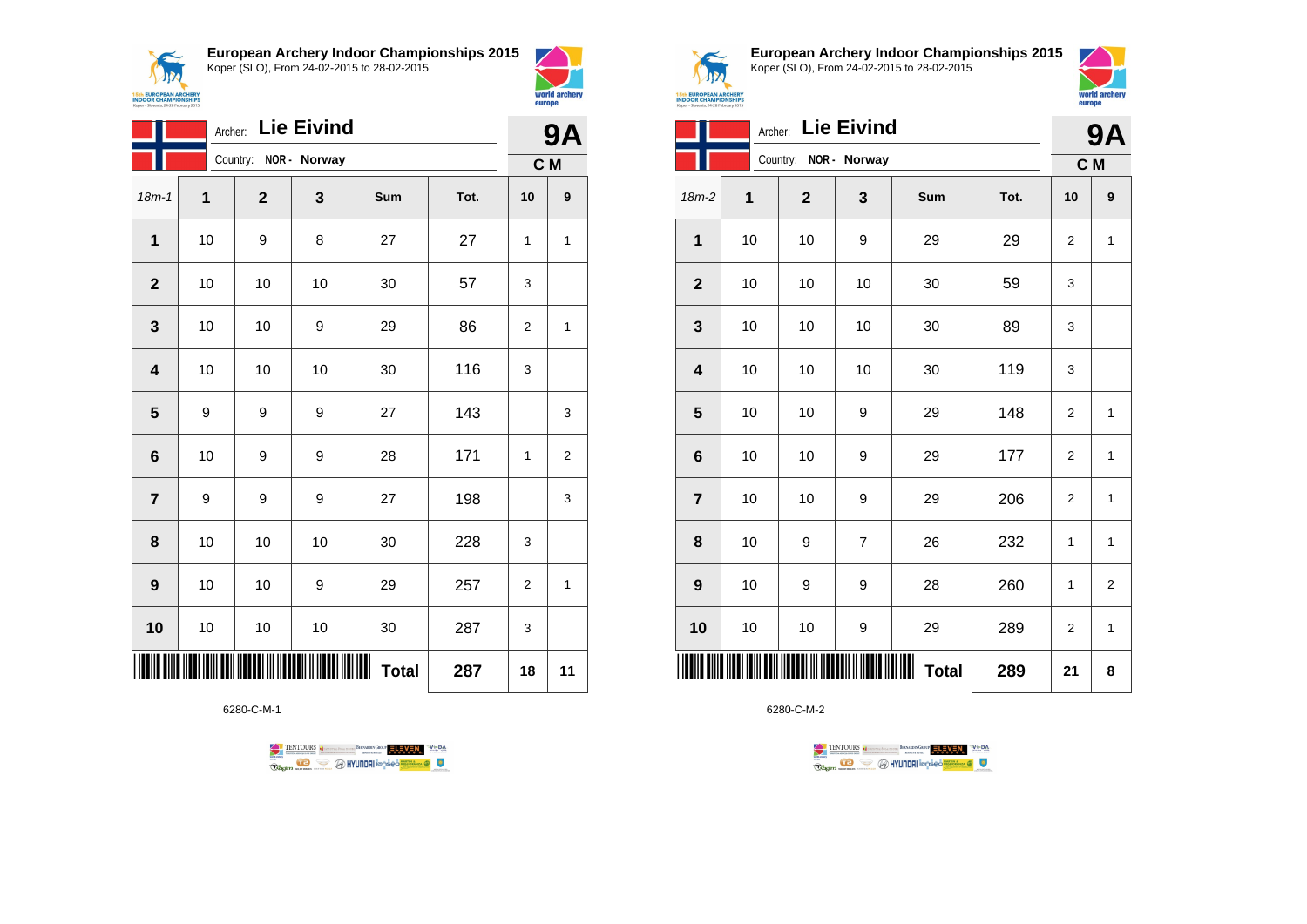



|                         | Archer: |                |               | <b>Damsbo Martin</b> |      | <b>9B</b>      |     |  |
|-------------------------|---------|----------------|---------------|----------------------|------|----------------|-----|--|
|                         |         | Country:       | DEN - Denmark |                      |      |                | C M |  |
| $18m - 1$               | 1       | $\overline{2}$ | 3             | Sum                  | Tot. | 10             | 9   |  |
| $\mathbf{1}$            | 10      | 9              | 9             | 28                   | 28   | 1              | 2   |  |
| $\overline{2}$          | 10      | 10             | 10            | 30                   | 58   | 3              |     |  |
| 3                       | 10      | 10             | 10            | 30                   | 88   | 3              |     |  |
| $\overline{\mathbf{4}}$ | 10      | 10             | 10            | 30                   | 118  | 3              |     |  |
| 5                       | 10      | 10             | 9             | 29                   | 147  | 2              | 1   |  |
| 6                       | 10      | 10             | 10            | 30                   | 177  | 3              |     |  |
| $\overline{7}$          | 10      | 10             | 10            | 30                   | 207  | 3              |     |  |
| 8                       | 10      | 10             | 9             | 29                   | 236  | $\overline{2}$ | 1   |  |
| 9                       | 10      | 10             | 10            | 30                   | 266  | 3              |     |  |
| 10                      | 10      | 10             | 10            | 30                   | 296  | 3              |     |  |
|                         |         |                |               | <b>Total</b>         | 296  | 26             | 4   |  |

2291-C-M-1





**European Archery Indoor Championships 2015** Koper (SLO), From 24-02-2015 to 28-02-2015



|                         |    | 9Β             |                             |              |      |     |                |
|-------------------------|----|----------------|-----------------------------|--------------|------|-----|----------------|
|                         |    |                | Country: DEN - Denmark      |              |      | C M |                |
| $18m-2$                 | 1  | $\overline{2}$ | 3                           | Sum          | Tot. | 10  | 9              |
| 1                       | 10 | 10             | 10                          | 30           | 30   | 3   |                |
| $\mathbf{2}$            | 10 | 10             | 10                          | 30           | 60   | 3   |                |
| $\mathbf{3}$            | 10 | 10             | 10                          | 30           | 90   | 3   |                |
| $\overline{\mathbf{4}}$ | 10 | 9              | 9                           | 28           | 118  | 1   | $\overline{2}$ |
| 5                       | 10 | 10             | 10                          | 30           | 148  | 3   |                |
| $6\phantom{1}6$         | 10 | 10             | 10                          | 30           | 178  | 3   |                |
| $\overline{7}$          | 10 | 10             | 10                          | 30           | 208  | 3   |                |
| 8                       | 10 | 10             | 10                          | 30           | 238  | 3   |                |
| 9                       | 10 | 10             | 10                          | 30           | 268  | 3   |                |
| 10                      | 10 | 10             | 10                          | 30           | 298  | 3   |                |
|                         |    |                | <u> HIII III III III II</u> | <b>Total</b> | 298  | 28  | $\overline{2}$ |

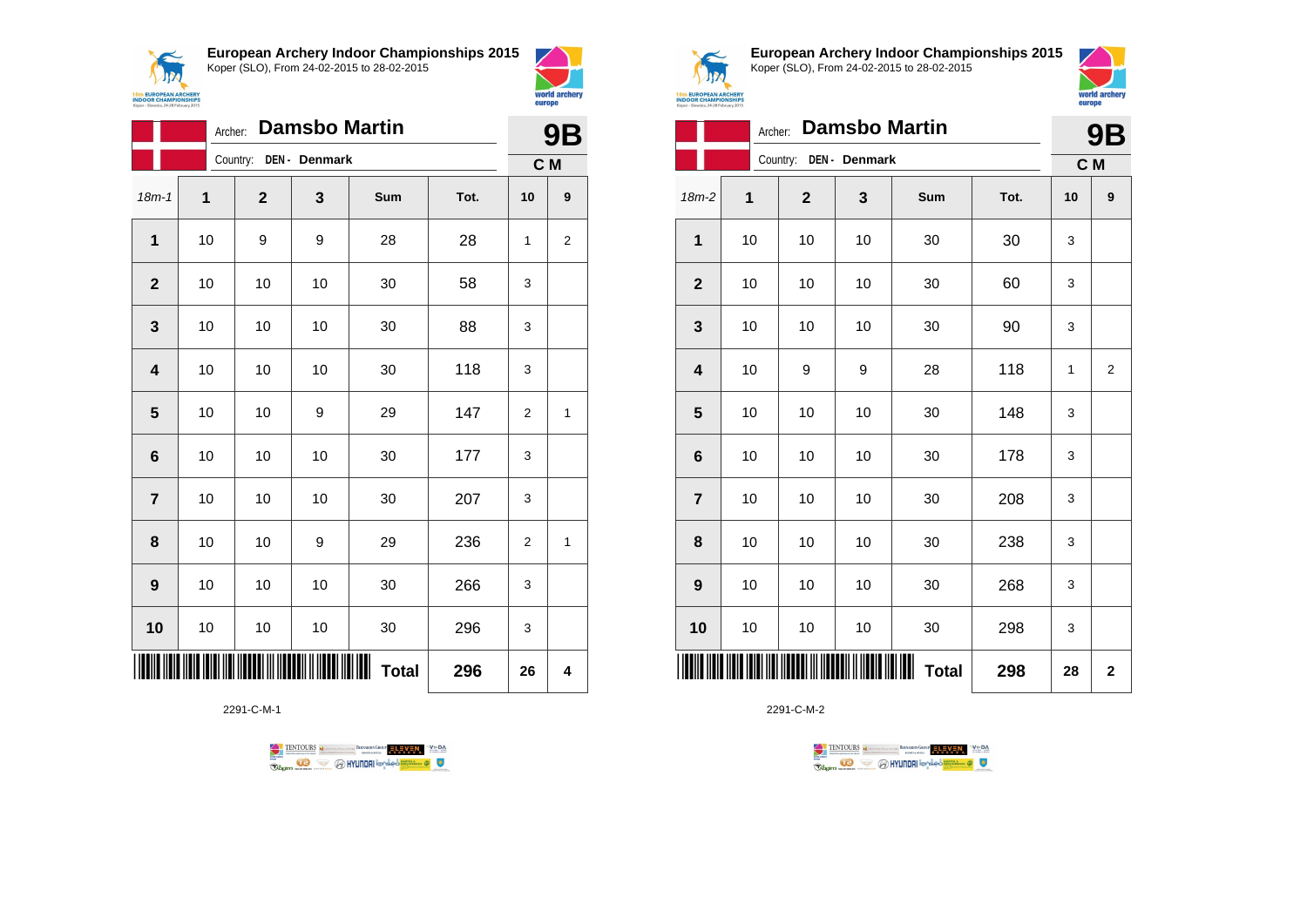



|                         | <b>Kostopoulos Athanasios</b><br>Archer: |                       |    |              |      |                |                |
|-------------------------|------------------------------------------|-----------------------|----|--------------|------|----------------|----------------|
|                         |                                          | Country: GRE - Greece |    |              |      | C M            |                |
| $18m - 1$               | 1                                        | $\overline{2}$        | 3  | Sum          | Tot. | 10             | 9              |
| 1                       | 10                                       | 10                    | 10 | 30           | 30   | 3              |                |
| $\overline{2}$          | 9                                        | 9                     | 9  | 27           | 57   |                | 3              |
| 3                       | 10                                       | 10                    | 9  | 29           | 86   | $\overline{2}$ | 1              |
| $\overline{\mathbf{4}}$ | 10                                       | 10                    | 10 | 30           | 116  | 3              |                |
| 5                       | 10                                       | 10                    | 10 | 30           | 146  | 3              |                |
| 6                       | 10                                       | 9                     | 9  | 28           | 174  | 1              | 2              |
| $\overline{7}$          | 10                                       | 10                    | 10 | 30           | 204  | 3              |                |
| 8                       | 10                                       | 9                     | 9  | 28           | 232  | 1              | 2              |
| 9                       | 10                                       | 10                    | 9  | 29           | 261  | $\overline{2}$ | 1              |
| 10                      | 10                                       | 9                     | 9  | 28           | 289  | 1              | $\overline{2}$ |
|                         |                                          |                       |    | <b>Total</b> | 289  | 19             | 11             |

9091-C-M-1





**European Archery Indoor Championships 2015** Koper (SLO), From 24-02-2015 to 28-02-2015



|                | <b>Kostopoulos Athanasios</b><br>Archer: |              |              |                   |      |                |              |
|----------------|------------------------------------------|--------------|--------------|-------------------|------|----------------|--------------|
|                |                                          | Country:     | GRE - Greece |                   |      | C M            |              |
| 18m-2          | 1                                        | $\mathbf{2}$ | 3            | Sum               | Tot. | 10             | 9            |
| 1              | 10                                       | 10           | 9            | 29                | 29   | 2              | 1            |
| $\overline{2}$ | 10                                       | 10           | 10           | 30                | 59   | 3              |              |
| 3              | 10                                       | 10           | 10           | 30                | 89   | 3              |              |
| 4              | 10                                       | 10           | 10           | 30                | 119  | 3              |              |
| 5              | 10                                       | 10           | 10           | 30                | 149  | 3              |              |
| 6              | 10                                       | 10           | 9            | 29                | 178  | $\overline{2}$ | $\mathbf{1}$ |
| $\overline{7}$ | 10                                       | 10           | 9            | 29                | 207  | $\overline{2}$ | $\mathbf{1}$ |
| 8              | 10                                       | 10           | 10           | 30                | 237  | 3              |              |
| 9              | 10                                       | 10           | 10           | 30                | 267  | 3              |              |
| 10             | 10                                       | 10           | 9            | 29                | 296  | $\overline{2}$ | 1            |
|                |                                          |              |              | Ш<br><b>Total</b> | 296  | 26             | 4            |

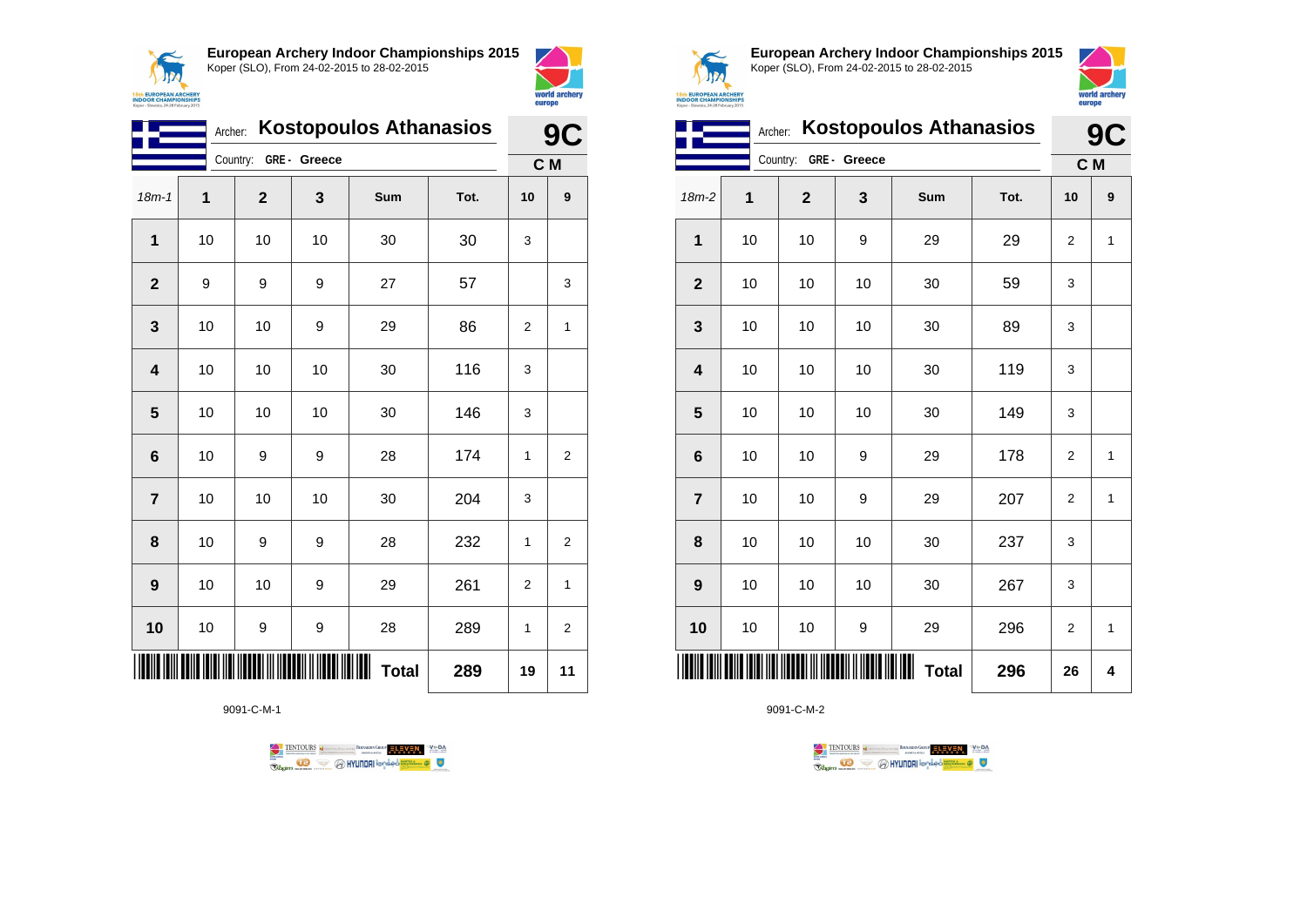



|                |    | Archer:               |    | <b>Peineau Sebastien</b> |      |                | 9<br>D       |
|----------------|----|-----------------------|----|--------------------------|------|----------------|--------------|
|                |    | Country: FRA - France |    |                          |      | C M            |              |
| $18m - 1$      | 1  | $\mathbf{2}$          | 3  | Sum                      | Tot. | 10             | 9            |
| 1              | 10 | 10                    | 10 | 30                       | 30   | 3              |              |
| $\overline{2}$ | 10 | 10                    | 10 | 30                       | 60   | 3              |              |
| 3              | 10 | 10                    | 10 | 30                       | 90   | 3              |              |
| 4              | 10 | 10                    | 10 | 30                       | 120  | 3              |              |
| 5              | 10 | 10                    | 9  | 29                       | 149  | $\overline{2}$ | 1            |
| 6              | 10 | 10                    | 9  | 29                       | 178  | 2              | $\mathbf{1}$ |
| $\overline{7}$ | 10 | 10                    | 10 | 30                       | 208  | 3              |              |
| 8              | 10 | 10                    | 10 | 30                       | 238  | 3              |              |
| 9              | 10 | 10                    | 10 | 30                       | 268  | 3              |              |
| 10             | 10 | 10                    | 9  | 29                       | 297  | $\overline{2}$ | 1            |
|                |    |                       |    | ∭∭<br><b>Total</b>       | 297  | 27             | 3            |

4265-C-M-1





**European Archery Indoor Championships 2015** Koper (SLO), From 24-02-2015 to 28-02-2015



|                         |    | <b>Peineau Sebastien</b><br>Archer: |    |                   |      |                |                  |  |  |
|-------------------------|----|-------------------------------------|----|-------------------|------|----------------|------------------|--|--|
|                         |    | Country: FRA - France               |    |                   |      |                |                  |  |  |
| 18m-2                   | 1  | $\overline{2}$                      | 3  | Sum               | Tot. | 10             | $\boldsymbol{9}$ |  |  |
| $\mathbf{1}$            | 10 | 10                                  | 10 | 30                | 30   | 3              |                  |  |  |
| $\mathbf{2}$            | 10 | 10                                  | 9  | 29                | 59   | $\mathbf 2$    | $\mathbf{1}$     |  |  |
| 3                       | 10 | 10                                  | 9  | 29                | 88   | $\overline{2}$ | $\mathbf{1}$     |  |  |
| $\overline{\mathbf{4}}$ | 10 | 10                                  | 9  | 29                | 117  | $\overline{2}$ | $\mathbf{1}$     |  |  |
| $\overline{\mathbf{5}}$ | 10 | 10                                  | 10 | 30                | 147  | 3              |                  |  |  |
| $\bf 6$                 | 10 | 10                                  | 10 | 30                | 177  | 3              |                  |  |  |
| $\overline{7}$          | 10 | 10                                  | 9  | 29                | 206  | $\overline{2}$ | $\mathbf{1}$     |  |  |
| 8                       | 10 | 10                                  | 10 | 30                | 236  | 3              |                  |  |  |
| 9                       | 10 | 10                                  | 9  | 29                | 265  | $\overline{2}$ | $\mathbf{1}$     |  |  |
| 10                      | 10 | 10                                  | 10 | 30                | 295  | 3              |                  |  |  |
| Ш                       |    |                                     |    | Ш<br><b>Total</b> | 295  | 25             | 5                |  |  |

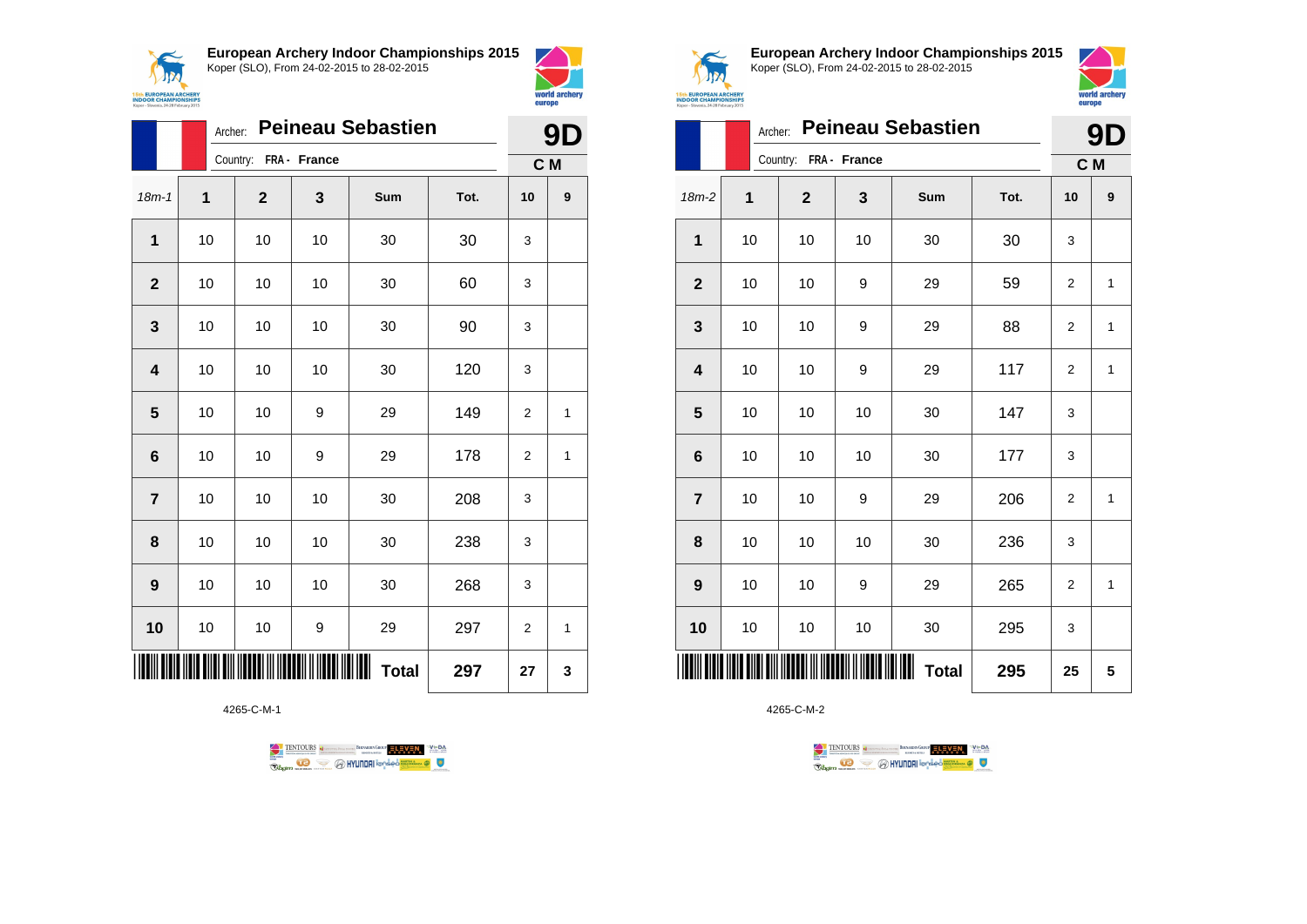$\sqrt{N}$ **15th EUROPEAN ARCHERY**<br>INDOOR CHAMPIONSHIPS<br>Koper - Slovenia, 24-28 February 2015 **European Archery Indoor Championships 2015** Koper (SLO), From 24-02-2015 to 28-02-2015



|                         | <b>Aamaas Njaal</b><br>Archer: |             |              |                   |      |                |                  |
|-------------------------|--------------------------------|-------------|--------------|-------------------|------|----------------|------------------|
|                         |                                | Country:    | NOR - Norway |                   |      | C M            | <b>10A</b>       |
| $18m - 1$               | 1                              | $\mathbf 2$ | 3            | Sum               | Tot. | 10             | $\boldsymbol{9}$ |
| $\mathbf{1}$            | 10                             | 10          | 9            | 29                | 29   | $\overline{2}$ | 1                |
| $\overline{2}$          | 10                             | 10          | 9            | 29                | 58   | $\overline{2}$ | 1                |
| 3                       | 10                             | 10          | 9            | 29                | 87   | $\overline{2}$ | 1                |
| $\overline{\mathbf{4}}$ | 10                             | 9           | 9            | 28                | 115  | 1              | $\boldsymbol{2}$ |
| 5                       | 10                             | 10          | 10           | 30                | 145  | 3              |                  |
| $6\phantom{1}6$         | 10                             | 10          | 10           | 30                | 175  | 3              |                  |
| $\overline{7}$          | 10                             | 10          | 10           | 30                | 205  | 3              |                  |
| 8                       | 10                             | 10          | 10           | 30                | 235  | 3              |                  |
| 9                       | 10                             | 10          | 10           | 30                | 265  | 3              |                  |
| 10                      | 10                             | 10          | 10           | 30                | 295  | 3              |                  |
|                         |                                |             |              | Ш<br><b>Total</b> | 295  | 25             | 5                |

7527-C-M-1





**European Archery Indoor Championships 2015** Koper (SLO), From 24-02-2015 to 28-02-2015



|                         |    | Archer:        | <b>Aamaas Njaal</b> |              |      |                | <b>10A</b>  |
|-------------------------|----|----------------|---------------------|--------------|------|----------------|-------------|
|                         |    | Country:       | NOR - Norway        |              |      | C M            |             |
| 18m-2                   | 1  | $\overline{2}$ | 3                   | Sum          | Tot. | 10             | 9           |
| 1                       | 10 | 10             | 10                  | 30           | 30   | 3              |             |
| $\overline{\mathbf{2}}$ | 10 | 10             | 9                   | 29           | 59   | 2              | 1           |
| $\mathbf{3}$            | 10 | 10             | 10                  | 30           | 89   | 3              |             |
| $\overline{\mathbf{4}}$ | 10 | 10             | 10                  | 30           | 119  | 3              |             |
| 5                       | 10 | 10             | 10                  | 30           | 149  | 3              |             |
| $6\phantom{1}6$         | 10 | 10             | 10                  | 30           | 179  | 3              |             |
| $\overline{7}$          | 10 | 10             | 10                  | 30           | 209  | 3              |             |
| 8                       | 10 | 10             | 10                  | 30           | 239  | 3              |             |
| $\boldsymbol{9}$        | 10 | 10             | 10                  | 30           | 269  | 3              |             |
| 10                      | 10 | 10             | 9                   | 29           | 298  | $\overline{2}$ | 1           |
| ║║║                     |    |                |                     | <b>Total</b> | 298  | 28             | $\mathbf 2$ |

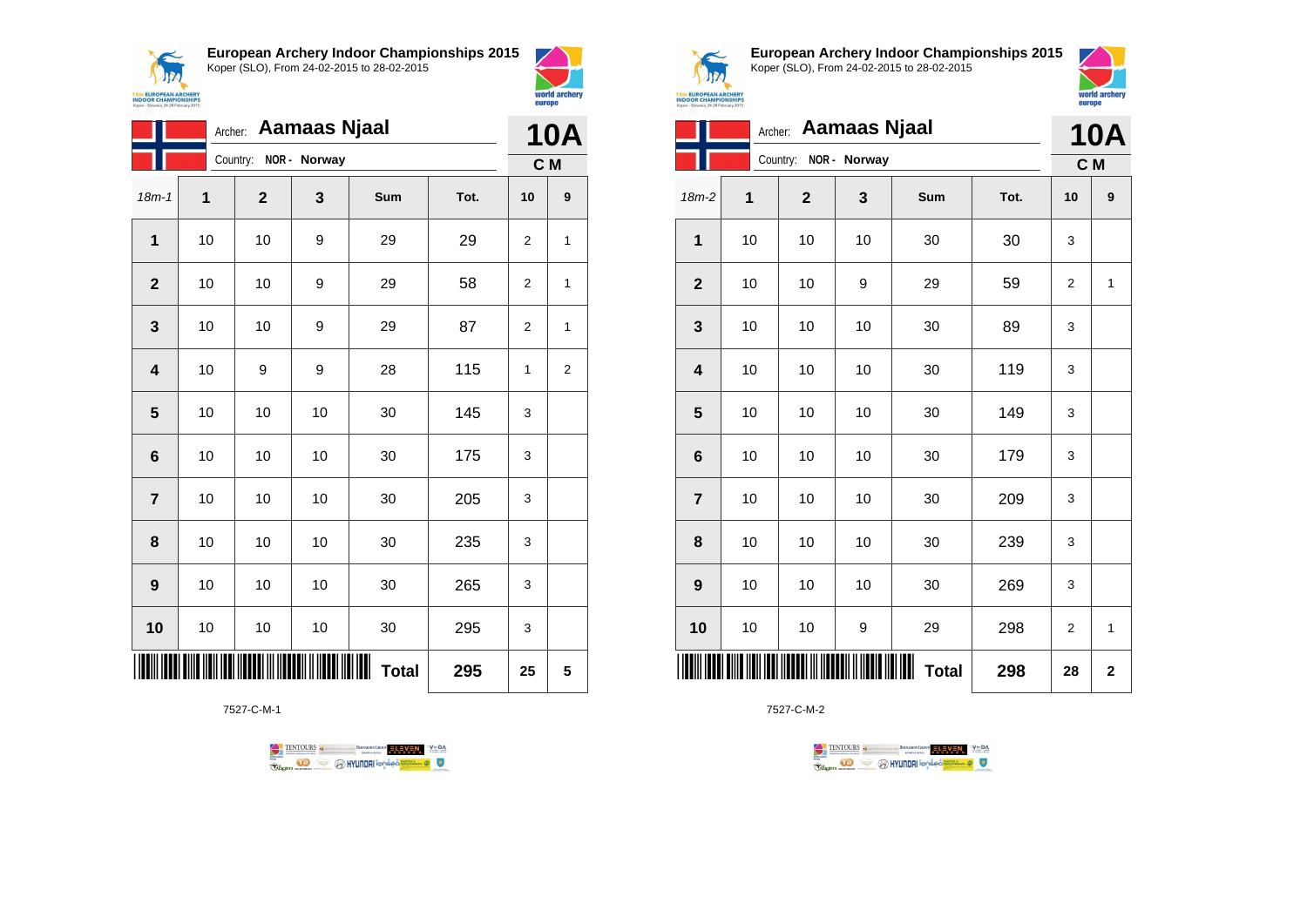



|                         | <b>Hansen Stephan</b><br>Archer: |             |               |                   |      |                |                  |
|-------------------------|----------------------------------|-------------|---------------|-------------------|------|----------------|------------------|
|                         |                                  | Country:    | DEN - Denmark |                   |      |                | C M              |
| $18m - 1$               | 1                                | $\mathbf 2$ | 3             | Sum               | Tot. | 10             | $\boldsymbol{9}$ |
| 1                       | 10                               | 10          | 10            | 30                | 30   | 3              |                  |
| $\mathbf{2}$            | 10                               | 10          | 10            | 30                | 60   | 3              |                  |
| 3                       | 10                               | 10          | 9             | 29                | 89   | $\overline{2}$ | 1                |
| $\overline{\mathbf{4}}$ | 10                               | 10          | 10            | 30                | 119  | 3              |                  |
| 5                       | 10                               | 10          | 9             | 29                | 148  | 2              | 1                |
| $6\phantom{1}6$         | 10                               | 10          | 9             | 29                | 177  | $\overline{2}$ | 1                |
| $\overline{7}$          | 10                               | 10          | 9             | 29                | 206  | $\overline{2}$ | 1                |
| 8                       | 10                               | 10          | 9             | 29                | 235  | 2              | 1                |
| $\boldsymbol{9}$        | 10                               | 10          | 10            | 30                | 265  | 3              |                  |
| 10                      | 10                               | 10          | 10            | 30                | 295  | 3              |                  |
|                         |                                  |             |               | ┉<br><b>Total</b> | 295  | 25             | 5                |

8251-C-M-1

TENTOURS of BENJAMING COUP ELEVEN VEBA **B** AHYUNDAI lonsed **Williams & Ragma** 



**European Archery Indoor Championships 2015** Koper (SLO), From 24-02-2015 to 28-02-2015



|                         | <b>Hansen Stephan</b><br>Archer: |              |               |                     |      |                |              |
|-------------------------|----------------------------------|--------------|---------------|---------------------|------|----------------|--------------|
|                         |                                  | Country:     | DEN - Denmark |                     |      | C M            |              |
| $18m-2$                 | 1                                | $\mathbf{2}$ | 3             | Sum                 | Tot. | 10             | 9            |
| $\mathbf 1$             | 10                               | 10           | 10            | 30                  | 30   | 3              |              |
| $\mathbf{2}$            | 10                               | 10           | 9             | 29                  | 59   | $\overline{2}$ | $\mathbf{1}$ |
| 3                       | 10                               | 10           | 10            | 30                  | 89   | 3              |              |
| $\overline{\mathbf{4}}$ | 10                               | 10           | 10            | 30                  | 119  | 3              |              |
| 5                       | 10                               | 10           | 9             | 29                  | 148  | $\overline{2}$ | $\mathbf{1}$ |
| $\bf 6$                 | 10                               | 10           | 9             | 29                  | 177  | 2              | $\mathbf{1}$ |
| $\overline{7}$          | 10                               | 10           | 9             | 29                  | 206  | $\overline{2}$ | $\mathbf{1}$ |
| 8                       | 10                               | 10           | 9             | 29                  | 235  | $\overline{2}$ | $\mathbf{1}$ |
| $\boldsymbol{9}$        | 10                               | 10           | 10            | 30                  | 265  | 3              |              |
| 10                      | 10                               | $10$         | 10            | 30                  | 295  | 3              |              |
|                         |                                  |              |               | ║║║<br><b>Total</b> | 295  | 25             | 5            |

TENTOURS **(i)** CONSIDER DEVELOPS OF THE VEDA

**B** MYUNDAI Tonsed **Williams 9** 

8251-C-M-2

Ragm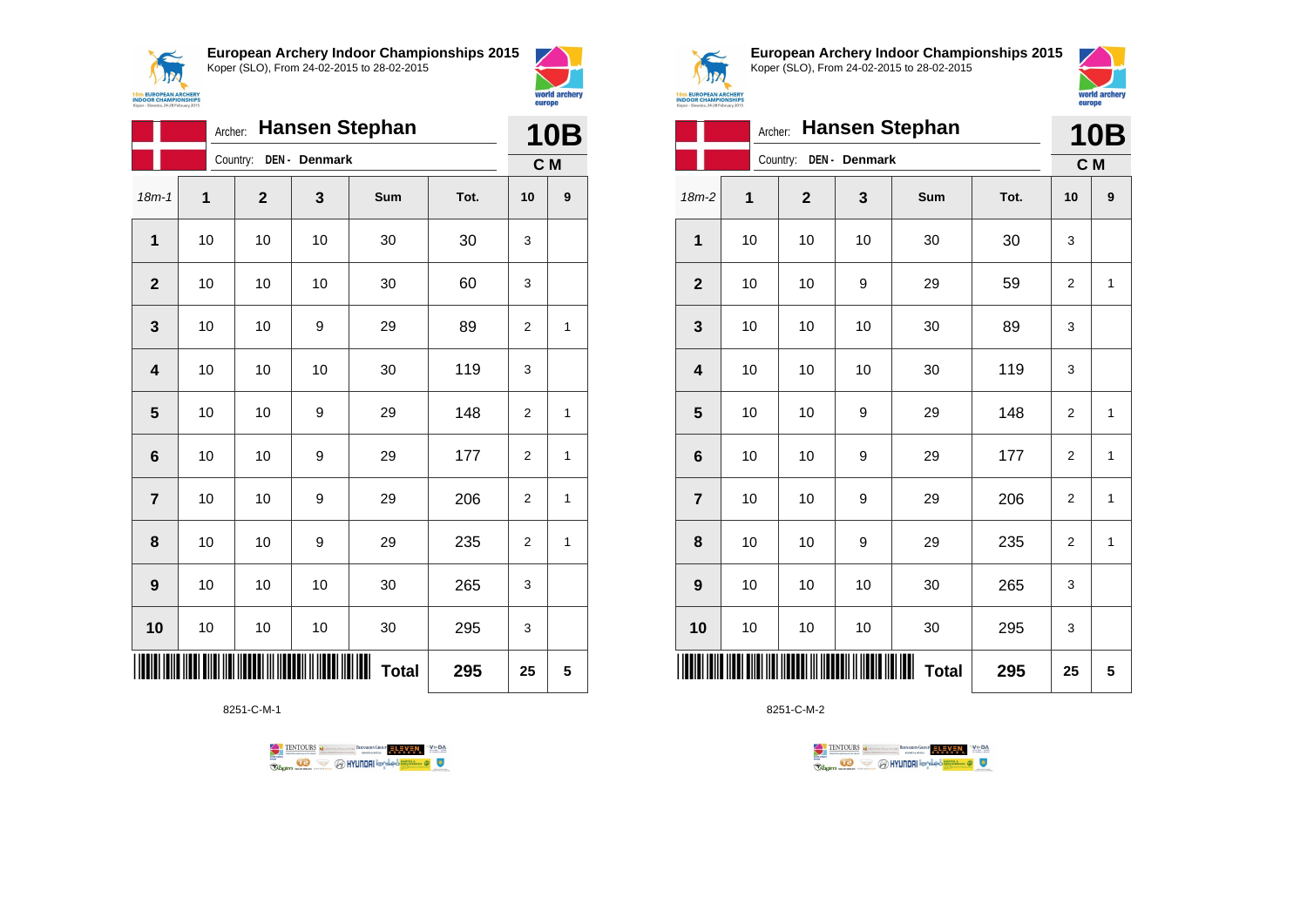



world archery

europe

|                         |    | Archer:      |                           | <b>Aerikos Christos</b> |      | <b>10C</b>     |                |
|-------------------------|----|--------------|---------------------------|-------------------------|------|----------------|----------------|
|                         |    | Country:     | GRE- Greece               |                         |      |                | C M            |
| $18m - 1$               | 1  | $\mathbf{2}$ | 3                         | Sum                     | Tot. | 10             | 9              |
| 1                       | 10 | 10           | 10                        | 30                      | 30   | 3              |                |
| $\overline{2}$          | 10 | 10           | 10                        | 30                      | 60   | 3              |                |
| 3                       | 10 | 10           | 9                         | 29                      | 89   | $\overline{2}$ | 1              |
| $\overline{\mathbf{4}}$ | 10 | 10           | 9                         | 29                      | 118  | $\overline{2}$ | $\mathbf{1}$   |
| 5                       | 10 | 10           | 10                        | 30                      | 148  | 3              |                |
| $6\phantom{1}6$         | 10 | 10           | 9                         | 29                      | 177  | $\overline{2}$ | 1              |
| $\overline{7}$          | 10 | 10           | 10                        | 30                      | 207  | 3              |                |
| 8                       | 10 | 10           | 10                        | 30                      | 237  | 3              |                |
| 9                       | 10 | 9            | 9                         | 28                      | 265  | 1              | $\overline{2}$ |
| 10                      | 10 | 10           | 10                        | 30                      | 295  | 3              |                |
|                         |    |              | TITONI II IITONI IITONI T | <b>Total</b>            | 295  | 25             | 5              |

7264-C-M-1





**European Archery Indoor Championships 2015** Koper (SLO), From 24-02-2015 to 28-02-2015



|                         | Archer: Aerikos Christos |                       |                     |              |      |                |                   |
|-------------------------|--------------------------|-----------------------|---------------------|--------------|------|----------------|-------------------|
|                         |                          | Country: GRE - Greece |                     |              |      |                | <b>10C</b><br>C M |
| $18m-2$                 | 1                        | $\mathbf 2$           | 3                   | Sum          | Tot. | 10             | 9                 |
| $\mathbf{1}$            | 10                       | 10                    | 9                   | 29           | 29   | $\overline{2}$ | 1                 |
| $\overline{\mathbf{2}}$ | 10                       | 10                    | 10                  | 30           | 59   | 3              |                   |
| 3                       | 10                       | 10                    | 10                  | 30           | 89   | 3              |                   |
| $\overline{\mathbf{4}}$ | 10                       | 10                    | 10                  | 30           | 119  | 3              |                   |
| 5                       | 10                       | 10                    | 10                  | 30           | 149  | 3              |                   |
| $6\phantom{1}6$         | 10                       | 10                    | 10                  | 30           | 179  | 3              |                   |
| $\overline{7}$          | 10                       | 10                    | 9                   | 29           | 208  | $\overline{2}$ | 1                 |
| 8                       | 10                       | 9                     | 9                   | 28           | 236  | 1              | 2                 |
| 9                       | 10                       | 10                    | 10                  | 30           | 266  | 3              |                   |
| 10                      | 10                       | 10                    | 10                  | 30           | 296  | 3              |                   |
|                         |                          |                       | <b>IIII IIIIIII</b> | <b>Total</b> | 296  | 26             | 4                 |

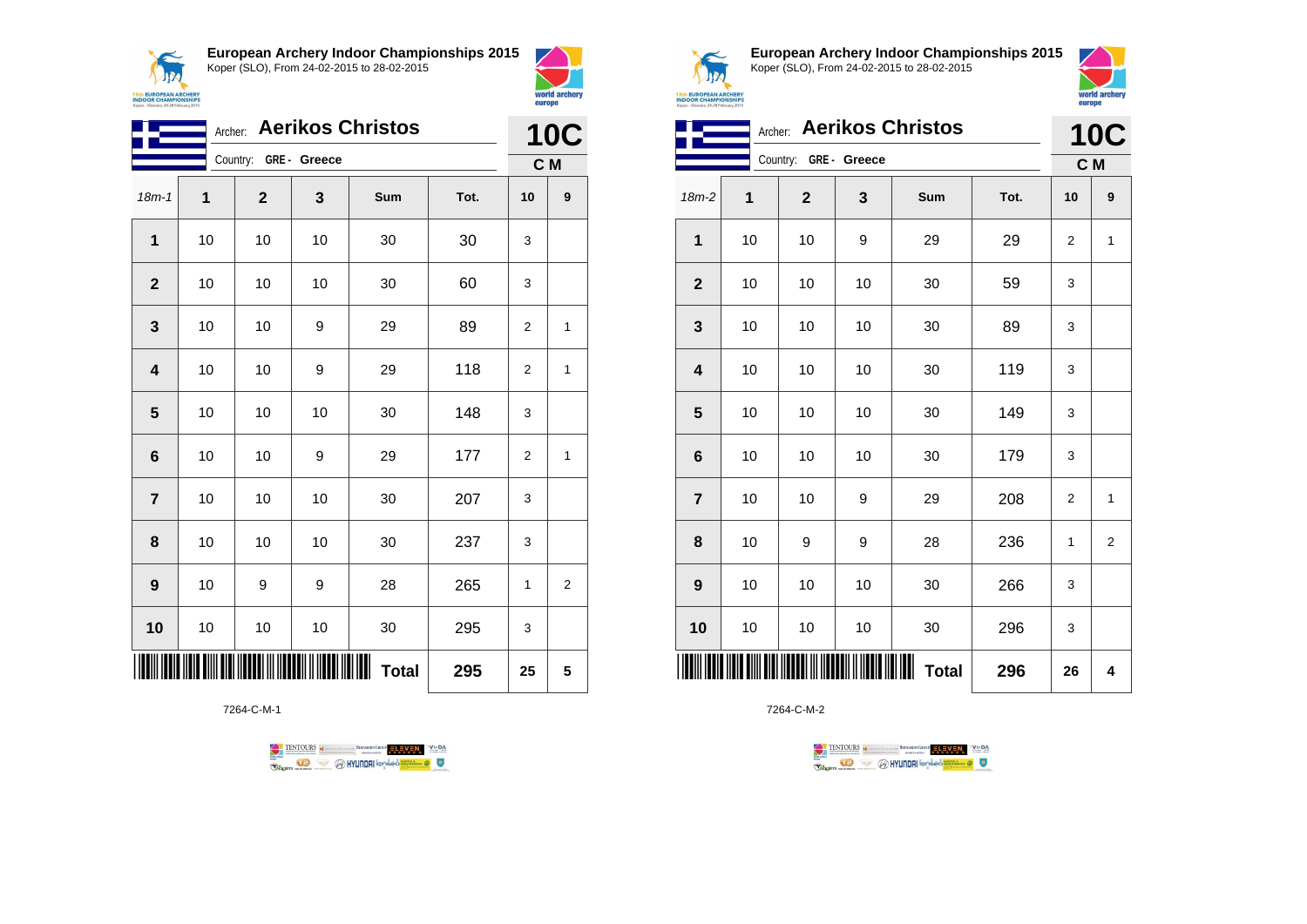



|                |      | <b>Deloche Pierre Julien</b><br>Archer: |    |                   |      |                |                  |  |  |
|----------------|------|-----------------------------------------|----|-------------------|------|----------------|------------------|--|--|
|                |      | Country: FRA - France                   |    |                   |      |                |                  |  |  |
| $18m - 1$      | 1    | $\mathbf{2}$                            | 3  | Sum               | Tot. | 10             | $\boldsymbol{9}$ |  |  |
| 1              | 10   | 10                                      | 9  | 29                | 29   | $\overline{2}$ | 1                |  |  |
| $\overline{2}$ | 10   | 10                                      | 10 | 30                | 59   | 3              |                  |  |  |
| 3              | 10   | 10                                      | 9  | 29                | 88   | 2              | 1                |  |  |
| 4              | 10   | 10                                      | 10 | 30                | 118  | 3              |                  |  |  |
| 5              | 10   | 10                                      | 10 | 30                | 148  | 3              |                  |  |  |
| 6              | 10   | 10                                      | 10 | 30                | 178  | 3              |                  |  |  |
| $\overline{7}$ | 10   | 10                                      | 10 | 30                | 208  | 3              |                  |  |  |
| 8              | $10$ | 10                                      | 10 | 30                | 238  | 3              |                  |  |  |
| 9              | 10   | 10                                      | 10 | 30                | 268  | 3              |                  |  |  |
| 10             | 10   | 10                                      | 9  | 29                | 297  | $\overline{2}$ | 1                |  |  |
|                |      |                                         |    | Ш<br><b>Total</b> | 297  | 27             | 3                |  |  |

5682-C-M-1

TENTOURS of BENJAMING COUP ELEVEN VEBA **Example 3** @ HYUNDAI lansed **State 4** 0



**European Archery Indoor Championships 2015** Koper (SLO), From 24-02-2015 to 28-02-2015



|                         |    | <b>Deloche Pierre Julien</b><br>Archer: |    |              |      |                |                |  |  |
|-------------------------|----|-----------------------------------------|----|--------------|------|----------------|----------------|--|--|
|                         |    | Country: FRA - France                   |    |              |      |                |                |  |  |
| $18m-2$                 | 1  | $\mathbf{2}$                            | 3  | Sum          | Tot. | 10             | 9              |  |  |
| 1                       | 10 | 10                                      | 9  | 29           | 29   | 2              | 1              |  |  |
| $\boldsymbol{2}$        | 10 | 10                                      | 10 | 30           | 59   | 3              |                |  |  |
| $\mathbf{3}$            | 10 | 10                                      | 10 | 30           | 89   | 3              |                |  |  |
| $\overline{\mathbf{4}}$ | 10 | 10                                      | 10 | 30           | 119  | 3              |                |  |  |
| $\overline{\mathbf{5}}$ | 10 | 10                                      | 10 | 30           | 149  | 3              |                |  |  |
| $\bf 6$                 | 10 | 10                                      | 10 | 30           | 179  | 3              |                |  |  |
| $\overline{7}$          | 10 | 10                                      | 9  | 29           | 208  | $\overline{c}$ | 1              |  |  |
| 8                       | 10 | 10                                      | 10 | 30           | 238  | 3              |                |  |  |
| 9                       | 10 | 10                                      | 10 | 30           | 268  | 3              |                |  |  |
| 10                      | 10 | 10                                      | 10 | 30           | 298  | 3              |                |  |  |
| ║║║                     |    |                                         |    | <b>Total</b> | 298  | 28             | $\overline{2}$ |  |  |

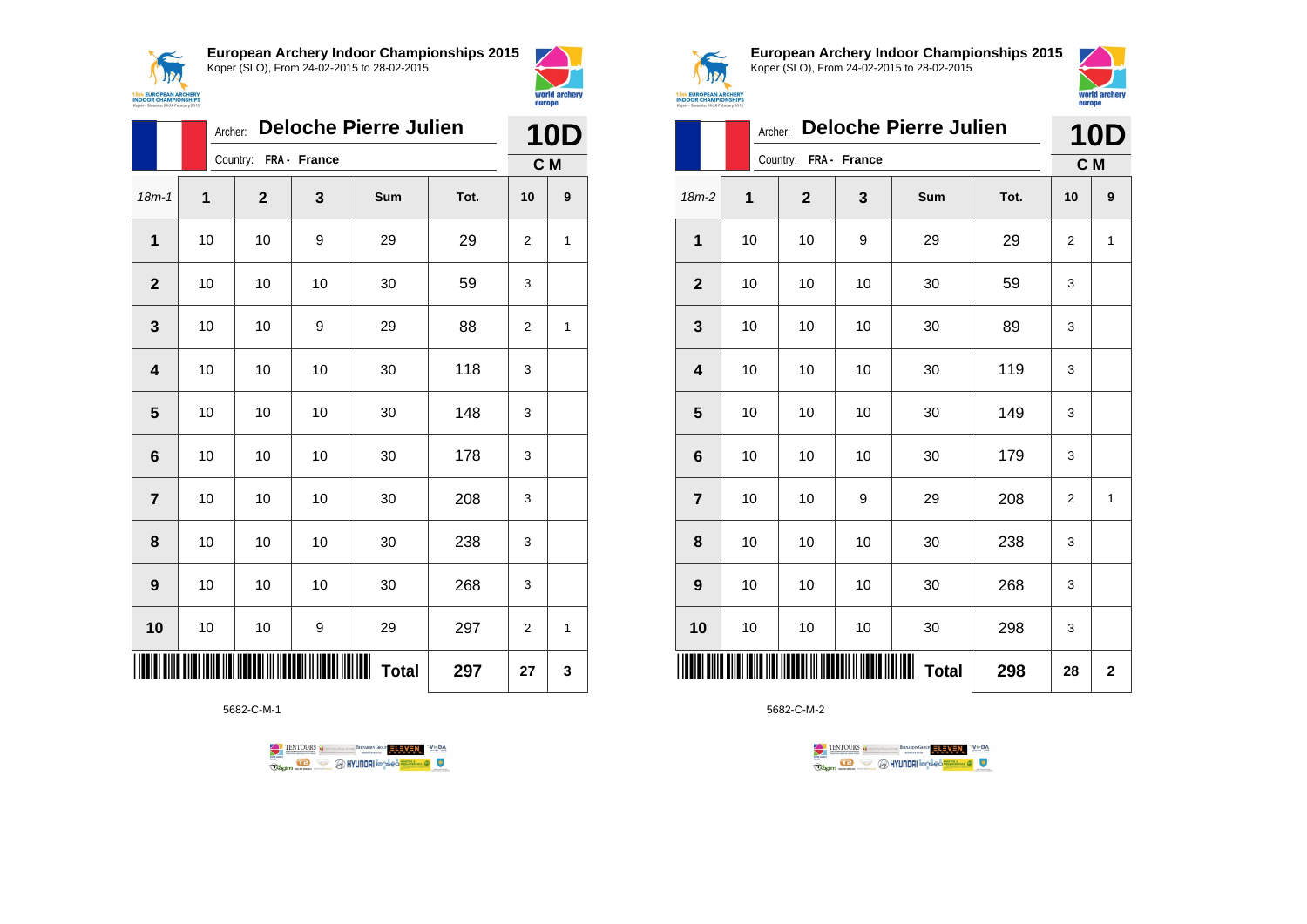



| <b>Haefelfinger Roman</b><br>Archer: |    |              |                            |                      |      | 11A            |                  |
|--------------------------------------|----|--------------|----------------------------|----------------------|------|----------------|------------------|
|                                      |    |              | Country: SUI - Switzerland |                      |      | C M            |                  |
| $18m - 1$                            | 1  | $\mathbf{2}$ | 3                          | Sum                  | Tot. | 10             | $\boldsymbol{9}$ |
| $\mathbf{1}$                         | 10 | 9            | 9                          | 28                   | 28   | 1              | $\overline{2}$   |
| $\overline{2}$                       | 10 | 10           | 9                          | 29                   | 57   | 2              | 1                |
| 3                                    | 10 | 10           | 9                          | 29                   | 86   | $\overline{2}$ | 1                |
| $\overline{\mathbf{4}}$              | 10 | 10           | 9                          | 29                   | 115  | $\overline{2}$ | 1                |
| 5                                    | 10 | 10           | 9                          | 29                   | 144  | 2              | 1                |
| 6                                    | 10 | 10           | 9                          | 29                   | 173  | $\overline{2}$ | 1                |
| $\overline{7}$                       | 10 | 10           | 9                          | 29                   | 202  | $\overline{2}$ | 1                |
| 8                                    | 9  | 9            | 9                          | 27                   | 229  |                | 3                |
| 9                                    | 10 | 10           | 9                          | 29                   | 258  | $\overline{2}$ | 1                |
| 10                                   | 10 | 10           | 9                          | 29                   | 287  | 2              | 1                |
|                                      |    |              |                            | <b>HII HII Total</b> | 287  | 17             | 13               |

15063-C-M-1





**European Archery Indoor Championships 2015** Koper (SLO), From 24-02-2015 to 28-02-2015



|                         | <b>Haefelfinger Roman</b><br>Archer: |                            |    |                                                  |      |                |              |  |
|-------------------------|--------------------------------------|----------------------------|----|--------------------------------------------------|------|----------------|--------------|--|
|                         |                                      | Country: SUI - Switzerland |    |                                                  |      | C M            |              |  |
| 18m-2                   | 1                                    | $\mathbf 2$                | 3  | Sum                                              | Tot. | 10             | 9            |  |
| $\mathbf 1$             | 10                                   | 10                         | 10 | 30                                               | 30   | 3              |              |  |
| $\mathbf 2$             | 10                                   | 10                         | 10 | 30                                               | 60   | 3              |              |  |
| 3                       | 10                                   | 10                         | 10 | 30                                               | 90   | 3              |              |  |
| $\overline{\mathbf{4}}$ | 10                                   | 10                         | 10 | 30                                               | 120  | 3              |              |  |
| 5                       | 10                                   | 10                         | 9  | 29                                               | 149  | $\overline{2}$ | $\mathbf{1}$ |  |
| $6\phantom{1}6$         | 10                                   | 10                         | 9  | 29                                               | 178  | $\overline{2}$ | 1            |  |
| $\overline{7}$          | 10                                   | 10                         | 9  | 29                                               | 207  | $\overline{2}$ | 1            |  |
| 8                       | 10                                   | 10                         | 10 | 30                                               | 237  | 3              |              |  |
| 9                       | 10                                   | 10                         | 10 | 30                                               | 267  | 3              |              |  |
| 10                      | 10                                   | 10                         | 9  | 29                                               | 296  | $\overline{2}$ | 1            |  |
|                         |                                      |                            |    | <b>                                   </b> Total | 296  | 26             | 4            |  |

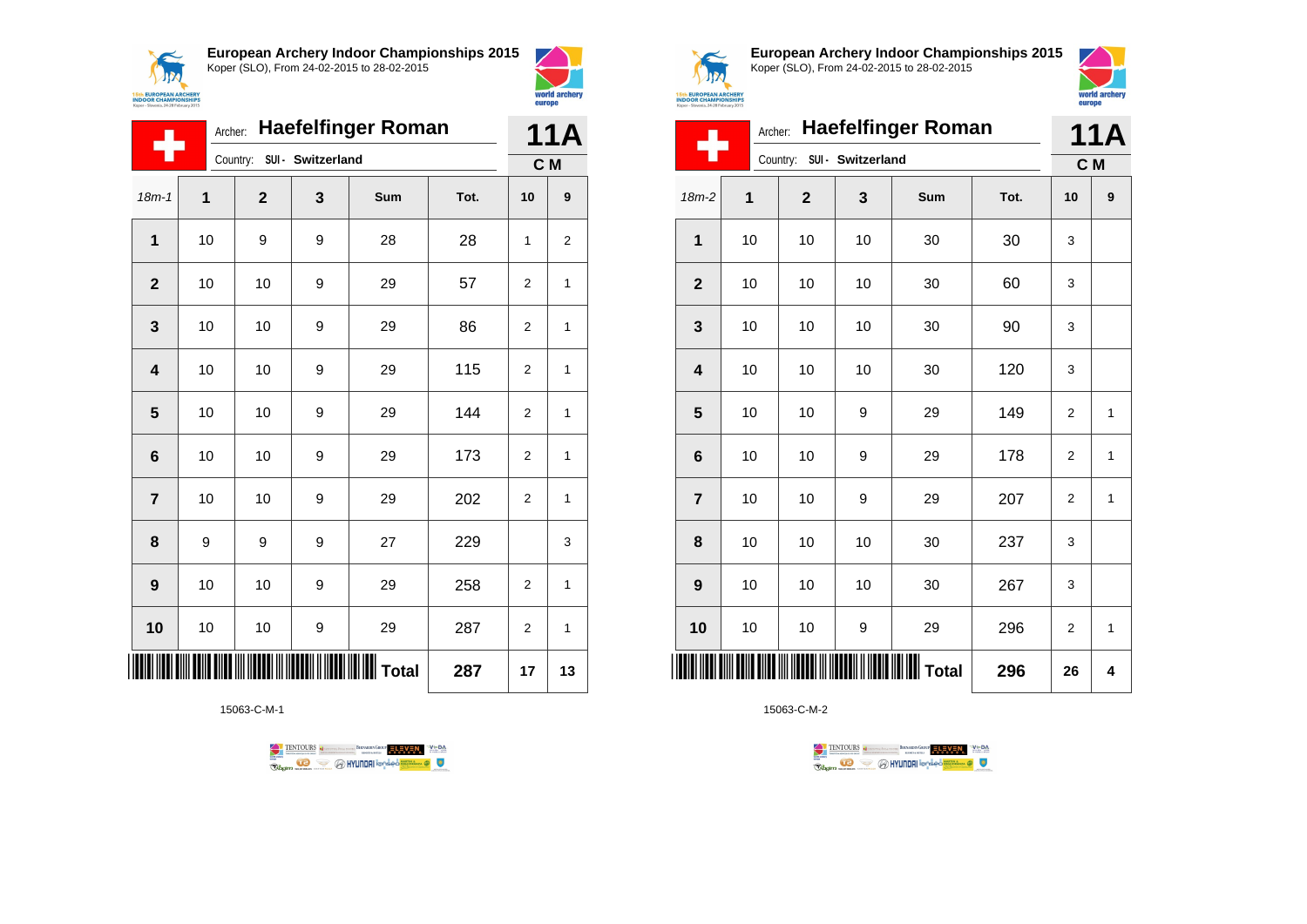**ANA 15th EUROPEAN ARCHERY<br>INDOOR CHAMPIONSHIPS**<br>Koper - Slovenia, 24-28 February 2015 **European Archery Indoor Championships 2015** Koper (SLO), From 24-02-2015 to 28-02-2015





| <b>Vonic Zoran</b><br>Archer: |    |                        |    |     |      |                | 11B            |  |
|-------------------------------|----|------------------------|----|-----|------|----------------|----------------|--|
|                               |    | Country: CRO - Croatia |    |     |      | C M            |                |  |
| $18m - 1$                     | 1  | $\overline{2}$         | 3  | Sum | Tot. | 10             | 9              |  |
| 1                             | 10 | 9                      | 9  | 28  | 28   | 1              | $\overline{2}$ |  |
| $\mathbf{2}$                  | 10 | 10                     | 10 | 30  | 58   | 3              |                |  |
| 3                             | 10 | 10                     | 10 | 30  | 88   | 3              |                |  |
| $\overline{\mathbf{4}}$       | 10 | 9                      | 9  | 28  | 116  | 1              | $\overline{2}$ |  |
| 5                             | 10 | 10                     | 9  | 29  | 145  | 2              | 1              |  |
| $6\phantom{1}$                | 10 | 10                     | 9  | 29  | 174  | 2              | 1              |  |
| $\overline{7}$                | 10 | 10                     | 10 | 30  | 204  | 3              |                |  |
| 8                             | 10 | 9                      | 9  | 28  | 232  | 1              | 2              |  |
| $\boldsymbol{9}$              | 10 | 10                     | 9  | 29  | 261  | 2              | 1              |  |
| 10                            | 10 | 10                     | 9  | 29  | 290  | $\overline{2}$ | 1              |  |
|                               |    | 290                    | 20 | 10  |      |                |                |  |

14466-C-M-1





**European Archery Indoor Championships 2015** Koper (SLO), From 24-02-2015 to 28-02-2015



**11B 11B 11B** 

| 417                                                           |
|---------------------------------------------------------------|
| <b>EUROPEAN ARCHERY</b>                                       |
| <b>OOR CHAMPIONSHIPS</b><br>r - Slovenia, 24-28 February 2015 |

|                         | <b>Vonic Zoran</b><br>Archer: |                        |    |       |      |                |                         |
|-------------------------|-------------------------------|------------------------|----|-------|------|----------------|-------------------------|
|                         |                               | Country: CRO - Croatia |    |       |      | C M            |                         |
| $18m-2$                 | 1                             | $\mathbf{2}$           | 3  | Sum   | Tot. | 10             | 9                       |
| 1                       | 10                            | 10                     | 10 | 30    | 30   | 3              |                         |
| $\mathbf{2}$            | 10                            | 9                      | 9  | 28    | 58   | 1              | $\overline{2}$          |
| 3                       | 10                            | 10                     | 9  | 29    | 87   | $\overline{c}$ | 1                       |
| $\overline{\mathbf{4}}$ | 10                            | 10                     | 9  | 29    | 116  | $\overline{2}$ | $\mathbf{1}$            |
| 5                       | 10                            | 10                     | 10 | 30    | 146  | 3              |                         |
| $6\phantom{1}6$         | 10                            | 10                     | 10 | 30    | 176  | 3              |                         |
| $\overline{7}$          | 10                            | 10                     | 9  | 29    | 205  | $\overline{c}$ | 1                       |
| 8                       | 10                            | 10                     | 9  | 29    | 234  | $\overline{2}$ | $\mathbf{1}$            |
| $\boldsymbol{9}$        | 10                            | 9                      | 9  | 28    | 262  | 1              | $\overline{\mathbf{c}}$ |
| 10                      | 10                            | 9                      | 9  | 28    | 290  | 1              | $\overline{2}$          |
| ║║║                     |                               |                        |    | Total | 290  | 20             | 10                      |

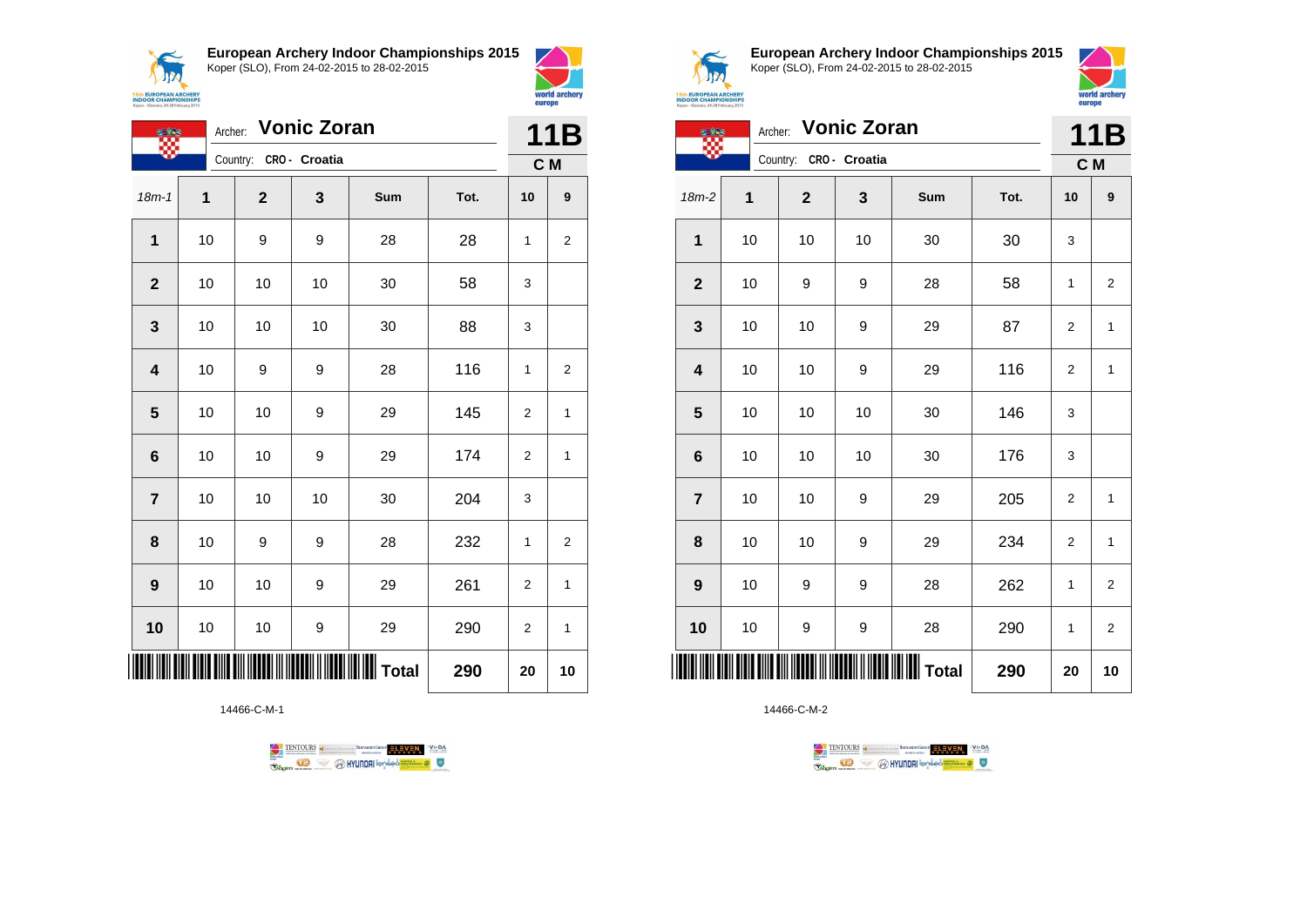



world archery

europe

|                         | <b>Koumertas Stavros</b><br>Archer: |                       |                |                    |      |                |                |  |
|-------------------------|-------------------------------------|-----------------------|----------------|--------------------|------|----------------|----------------|--|
|                         |                                     | Country: GRE - Greece |                |                    |      |                | C M            |  |
| $18m - 1$               | $\mathbf 1$                         | $\mathbf{2}$          | 3              | Sum                | Tot. | 10             | 9              |  |
| 1                       | 10                                  | 10                    | 9              | 29                 | 29   | $\overline{2}$ | 1              |  |
| $\overline{2}$          | 10                                  | 9                     | $\overline{7}$ | 26                 | 55   | 1              | 1              |  |
| $\mathbf{3}$            | 10                                  | 9                     | 9              | 28                 | 83   | 1              | 2              |  |
| $\overline{\mathbf{4}}$ | 10                                  | 10                    | 9              | 29                 | 112  | $\overline{2}$ | 1              |  |
| 5                       | 10                                  | 9                     | 9              | 28                 | 140  | 1              | $\overline{2}$ |  |
| 6                       | 10                                  | 10                    | 9              | 29                 | 169  | 2              | 1              |  |
| $\overline{7}$          | 10                                  | 10                    | 10             | 30                 | 199  | 3              |                |  |
| 8                       | 10                                  | 9                     | 9              | 28                 | 227  | 1              | 2              |  |
| $\boldsymbol{9}$        | 10                                  | 10                    | 10             | 30                 | 257  | 3              |                |  |
| 10                      | 10                                  | 10                    | 9              | 29                 | 286  | $\overline{2}$ | 1              |  |
|                         |                                     |                       |                | ∭∭<br><b>Total</b> | 286  | 18             | 11             |  |

7578-C-M-1





**European Archery Indoor Championships 2015** Koper (SLO), From 24-02-2015 to 28-02-2015



|                | <b>Koumertas Stavros</b><br>Archer: |                       |    |                        |      |                |                |
|----------------|-------------------------------------|-----------------------|----|------------------------|------|----------------|----------------|
|                |                                     | Country: GRE - Greece |    |                        |      | C M            |                |
| 18m-2          | 1                                   | $\mathbf{2}$          | 3  | Sum                    | Tot. | 10             | 9              |
| 1              | 10                                  | 10                    | 10 | 30                     | 30   | 3              |                |
| $\mathbf{2}$   | 10                                  | 9                     | 9  | 28                     | 58   | 1              | 2              |
| 3              | 10                                  | 10                    | 9  | 29                     | 87   | $\overline{2}$ | 1              |
| 4              | 10                                  | 9                     | 8  | 27                     | 114  | 1              | 1              |
| 5              | 10                                  | 10                    | 9  | 29                     | 143  | $\overline{2}$ | $\mathbf{1}$   |
| 6              | 10                                  | 10                    | 9  | 29                     | 172  | $\overline{2}$ | $\mathbf{1}$   |
| $\overline{7}$ | 10                                  | 9                     | 9  | 28                     | 200  | 1              | $\overline{2}$ |
| 8              | 10                                  | 10                    | 10 | 30                     | 230  | 3              |                |
| 9              | 10                                  | 10                    | 10 | 30                     | 260  | 3              |                |
| 10             | 10                                  | 10                    | 10 | 30                     | 290  | 3              |                |
|                |                                     |                       |    | IIIIII<br><b>Total</b> | 290  | 21             | 8              |

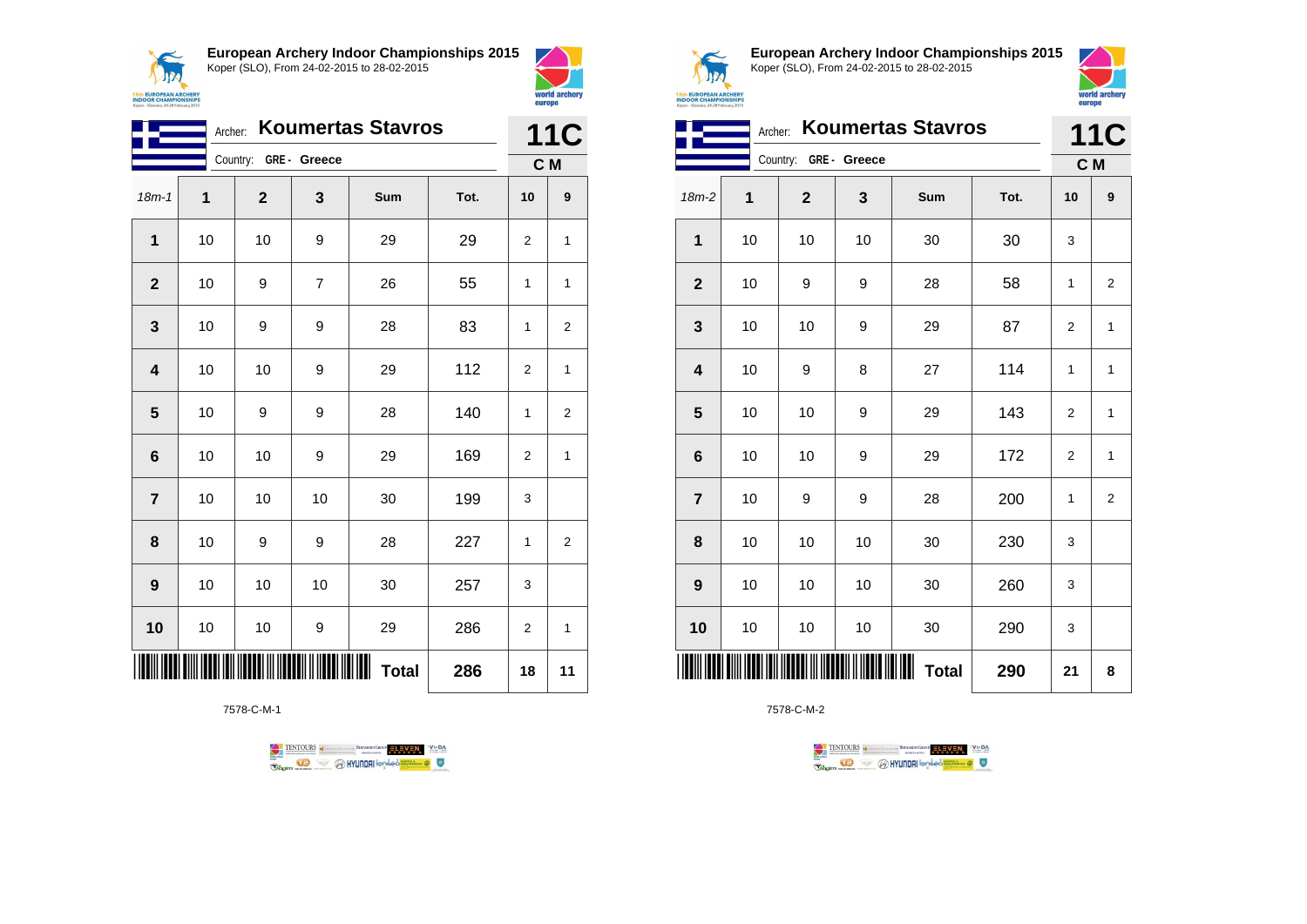$\sqrt{N}$ **15th EUROPEAN ARCHERY**<br>INDOOR CHAMPIONSHIPS<br>Koper - Slovenia, 24-28 February 2015 **European Archery Indoor Championships 2015** Koper (SLO), From 24-02-2015 to 28-02-2015



| <b>TANK</b>             | Archer: Vukelic Damir |                |    |                                       |      |     | 11D              |  |
|-------------------------|-----------------------|----------------|----|---------------------------------------|------|-----|------------------|--|
|                         |                       |                |    | Country: BIH - Bosnia and Herzegovina |      | C M |                  |  |
| $18m - 1$               | 1                     | $\overline{2}$ | 3  | Sum                                   | Tot. | 10  | $\boldsymbol{9}$ |  |
| 1                       | 10                    | 9              | 9  | 28                                    | 28   | 1   | $\overline{2}$   |  |
| $\overline{2}$          | 10                    | 9              | 9  | 28                                    | 56   | 1   | 2                |  |
| 3                       | 10                    | 10             | 9  | 29                                    | 85   | 2   | 1                |  |
| $\overline{\mathbf{4}}$ | 10                    | 9              | 9  | 28                                    | 113  | 1   | 2                |  |
| 5                       | 10                    | 9              | 9  | 28                                    | 141  | 1   | $\overline{2}$   |  |
| $6\phantom{1}6$         | 10                    | 9              | 9  | 28                                    | 169  | 1   | 2                |  |
| $\overline{7}$          | 10                    | 10             | 10 | 30                                    | 199  | 3   |                  |  |
| 8                       | 10                    | 10             | 10 | 30                                    | 229  | 3   |                  |  |
| $\boldsymbol{9}$        | 10                    | 10             | 10 | 30                                    | 259  | 3   |                  |  |
| 10                      | 10                    | 10             | 10 | 30                                    | 289  | 3   |                  |  |
|                         |                       |                |    | ∭<br><b>Total</b>                     | 289  | 19  | 11               |  |

8585-C-M-1

TENTOURS of BENJAMING COUP ELEVEN VEBA **OD SOUTHERRY SECTION AND STATE** Ragun



**European Archery Indoor Championships 2015** Koper (SLO), From 24-02-2015 to 28-02-2015



|                | Archer: Vukelic Damir<br><b>Report Follows</b> |             |    |                                       |      |                |                |  |
|----------------|------------------------------------------------|-------------|----|---------------------------------------|------|----------------|----------------|--|
|                |                                                |             |    | Country: BIH - Bosnia and Herzegovina |      | C M            |                |  |
| 18m-2          | 1                                              | $\mathbf 2$ | 3  | Sum                                   | Tot. | 10             | 9              |  |
| 1              | 10                                             | 10          | 10 | 30                                    | 30   | 3              |                |  |
| $\mathbf{2}$   | 10                                             | 10          | 10 | 30                                    | 60   | 3              |                |  |
| 3              | 10                                             | 10          | 9  | 29                                    | 89   | $\overline{2}$ | $\mathbf{1}$   |  |
| 4              | 10                                             | 10          | 9  | 29                                    | 118  | $\overline{2}$ | 1              |  |
| 5              | 10                                             | 10          | 9  | 29                                    | 147  | 2              | 1              |  |
| $6\phantom{1}$ | 10                                             | 10          | 10 | 30                                    | 177  | 3              |                |  |
| $\overline{7}$ | 10                                             | 9           | 9  | 28                                    | 205  | 1              | $\overline{2}$ |  |
| 8              | 10                                             | 10          | 9  | 29                                    | 234  | $\overline{2}$ | 1              |  |
| 9              | 10                                             | 9           | 9  | 28                                    | 262  | 1              | $\overline{2}$ |  |
| 10             | 10                                             | 10          | 9  | 29                                    | 291  | 2              | 1              |  |
|                |                                                |             |    | ┉<br><b>Total</b>                     | 291  | 21             | 9              |  |

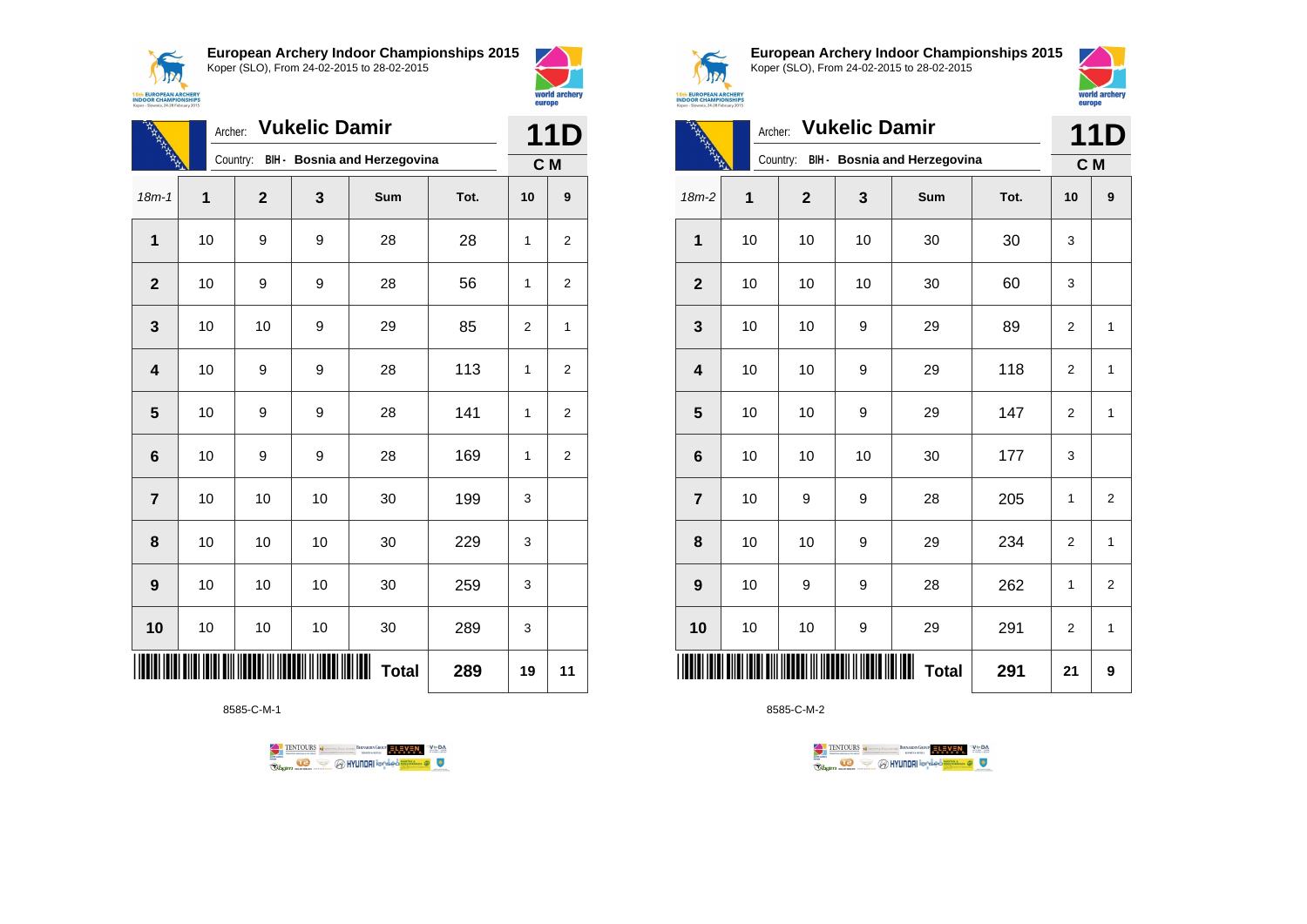**AN 15th EUROPEAN ARCHERY**<br>**INDOOR CHAMPIONSHIPS**<br>Koper - Slovenia, 24-28 February 2015 **European Archery Indoor Championships 2015** Koper (SLO), From 24-02-2015 to 28-02-2015



| <b>Petraglio Marco</b><br>Archer: |                |              |                            |                   |      |                | <b>12A</b> |  |
|-----------------------------------|----------------|--------------|----------------------------|-------------------|------|----------------|------------|--|
|                                   |                |              | Country: SUI - Switzerland |                   |      |                | C M        |  |
| $18m - 1$                         | $\overline{1}$ | $\mathbf{2}$ | 3                          | Sum               | Tot. | 10             | 9          |  |
| $\mathbf{1}$                      | 10             | 10           | 9                          | 29                | 29   | $\overline{2}$ | 1          |  |
| $\overline{2}$                    | 10             | 10           | 9                          | 29                | 58   | 2              | 1          |  |
| 3                                 | 10             | 9            | 9                          | 28                | 86   | 1              | 2          |  |
| $\overline{\mathbf{4}}$           | 10             | 10           | 10                         | 30                | 116  | 3              |            |  |
| 5                                 | 10             | 10           | 9                          | 29                | 145  | $\overline{2}$ | 1          |  |
| 6                                 | 10             | 10           | 10                         | 30                | 175  | 3              |            |  |
| $\overline{7}$                    | 10             | 10           | 10                         | 30                | 205  | 3              |            |  |
| 8                                 | 10             | 10           | 9                          | 29                | 234  | 2              | 1          |  |
| 9                                 | 10             | 10           | 10                         | 30                | 264  | 3              |            |  |
| 10                                | 10             | 10           | 9                          | 29                | 293  | $\overline{2}$ | 1          |  |
|                                   |                |              |                            | $\parallel$ Total | 293  | 23             | 7          |  |

16181-C-M-1





**European Archery Indoor Championships 2015** Koper (SLO), From 24-02-2015 to 28-02-2015



| <b>OR CHAMPIONSHIPS</b> |
|-------------------------|

| <b>Petraglio Marco</b><br>Archer: |              |                            |    |     |      |                | <b>12A</b>     |  |
|-----------------------------------|--------------|----------------------------|----|-----|------|----------------|----------------|--|
|                                   |              | Country: SUI - Switzerland |    |     |      |                | C M            |  |
| $18m-2$                           | $\mathbf{1}$ | $\mathbf{2}$               | 3  | Sum | Tot. | 10             | 9              |  |
| 1                                 | 10           | 9                          | 9  | 28  | 28   | 1              | $\overline{2}$ |  |
| $\overline{2}$                    | 10           | 10                         | 9  | 29  | 57   | 2              | 1              |  |
| 3                                 | 10           | 10                         | 9  | 29  | 86   | 2              | 1              |  |
| $\overline{\mathbf{4}}$           | 10           | 10                         | 9  | 29  | 115  | $\overline{2}$ | 1              |  |
| 5                                 | 10           | 10                         | 10 | 30  | 145  | 3              |                |  |
| $6\phantom{1}6$                   | 10           | 10                         | 10 | 30  | 175  | 3              |                |  |
| $\overline{7}$                    | 10           | 10                         | 10 | 30  | 205  | 3              |                |  |
| 8                                 | 10           | 9                          | 9  | 28  | 233  | 1              | $\overline{2}$ |  |
| 9                                 | 10           | 10                         | 9  | 29  | 262  | 2              | 1              |  |
| 10                                | 10           | 10                         | 10 | 30  | 292  | 3              |                |  |
|                                   |              |                            |    |     | 292  | 22             | 8              |  |

TENTOURS **Q** CONSIDERED BEXTRED CONDUCT **CONSIDERED** VICE DA

**Example 2** @ HYUNDAI lansed **State 4** U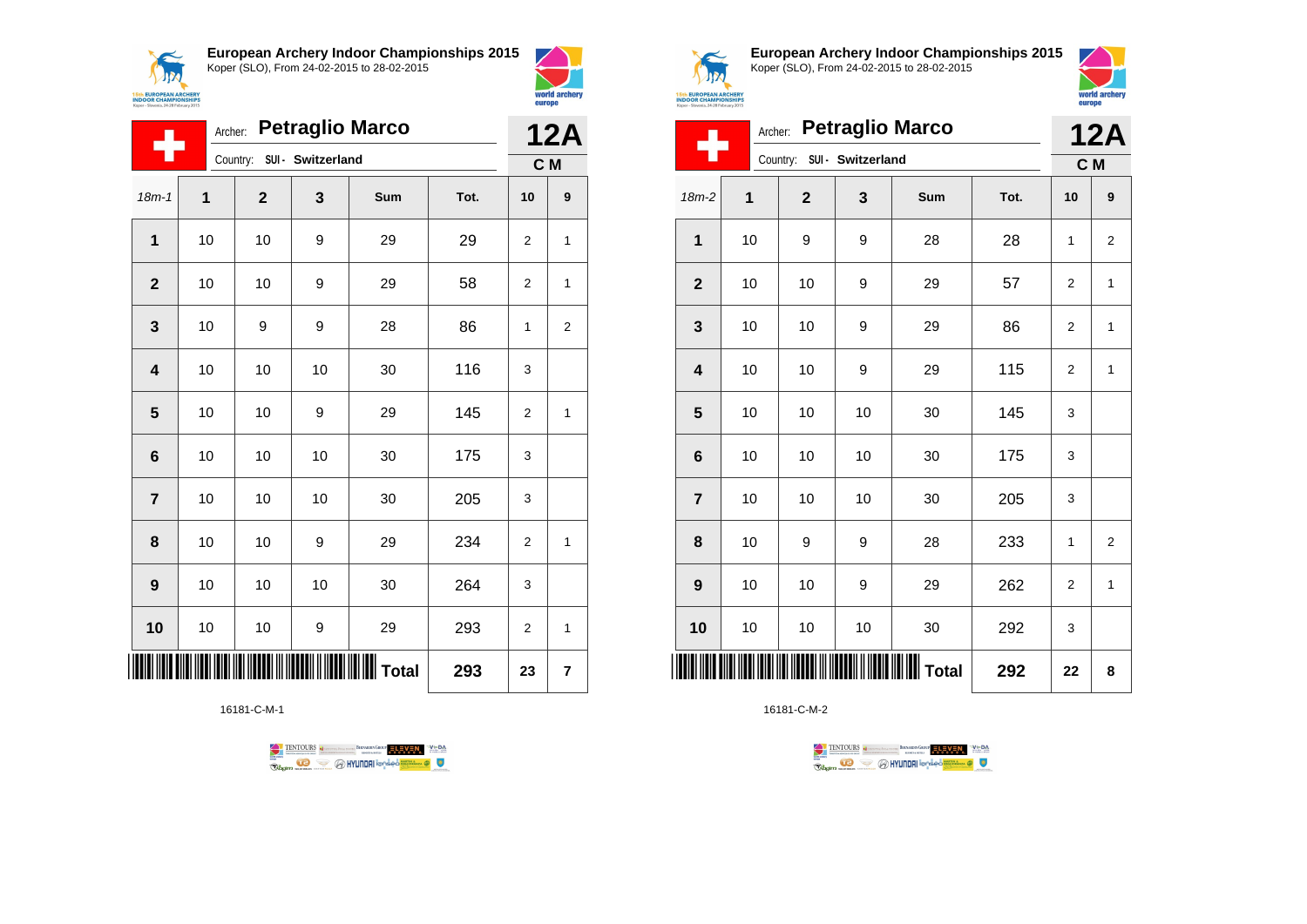$\prec$ **ANA 15th EUROPEAN ARCHERY**<br>INDOOR CHAMPIONSHIPS<br>Koper - Slovenia, 24-28 February 2015 **European Archery Indoor Championships 2015** Koper (SLO), From 24-02-2015 to 28-02-2015



|                         | <b>Markes Ivan</b><br>Archer:<br><b>CAR</b> |              |               |     |      |                |   |
|-------------------------|---------------------------------------------|--------------|---------------|-----|------|----------------|---|
|                         |                                             | Country:     | CRO - Croatia |     |      | C M            |   |
| $18m - 1$               | 1                                           | $\mathbf{2}$ | 3             | Sum | Tot. | 10             | 9 |
| 1                       | 10                                          | 9            | 9             | 28  | 28   | 1              | 2 |
| $\overline{2}$          | 10                                          | 10           | 10            | 30  | 58   | 3              |   |
| $\mathbf{3}$            | 10                                          | 10           | 9             | 29  | 87   | 2              | 1 |
| $\overline{\mathbf{4}}$ | 10                                          | 10           | 10            | 30  | 117  | 3              |   |
| 5                       | 10                                          | 10           | 10            | 30  | 147  | 3              |   |
| $6\phantom{1}6$         | $10$                                        | 10           | 10            | 30  | 177  | 3              |   |
| $\overline{7}$          | 10                                          | 10           | 10            | 30  | 207  | 3              |   |
| 8                       | 9                                           | 9            | 9             | 27  | 234  |                | 3 |
| 9                       | 10                                          | 10           | 9             | 29  | 263  | $\overline{2}$ | 1 |
| 10                      | 10                                          | 10           | 10            | 30  | 293  | 3              |   |
|                         |                                             |              | 293           | 23  | 7    |                |   |

15761-C-M-1





**European Archery Indoor Championships 2015** Koper (SLO), From 24-02-2015 to 28-02-2015



world archer

europe

| <b>CAR</b>     | Archer: |              | <b>Markes Ivan</b> |                     |      | <b>12B</b>     |                         |  |
|----------------|---------|--------------|--------------------|---------------------|------|----------------|-------------------------|--|
|                |         | Country:     | CRO - Croatia      |                     |      | C M            |                         |  |
| $18m-2$        | 1       | $\mathbf{2}$ | 3                  | Sum                 | Tot. | 10             | 9                       |  |
| 1              | 10      | 9            | 9                  | 28                  | 28   | 1              | $\boldsymbol{2}$        |  |
| $\mathbf{2}$   | 10      | 10           | 9                  | 29                  | 57   | $\overline{c}$ | 1                       |  |
| 3              | 10      | 10           | 9                  | 29                  | 86   | $\overline{2}$ | 1                       |  |
| 4              | 10      | 10           | 10                 | 30                  | 116  | 3              |                         |  |
| 5              | 10      | 9            | 9                  | 28                  | 144  | 1              | $\mathbf 2$             |  |
| 6              | 10      | 10           | 10                 | 30                  | 174  | 3              |                         |  |
| $\overline{7}$ | 10      | 10           | 9                  | 29                  | 203  | $\overline{2}$ | 1                       |  |
| 8              | 10      | 10           | 9                  | 29                  | 232  | 2              | 1                       |  |
| 9              | 10      | 10           | 10                 | 30                  | 262  | 3              |                         |  |
| 10             | 10      | 9            | 9                  | 28                  | 290  | 1              | $\overline{\mathbf{c}}$ |  |
|                |         |              |                    | <b>WILLES</b> Total | 290  | 20             | 10                      |  |

TENTOURS **Q** CONSIDERED BEXTRED CONDUCT **CONSIDERED** VICE DA

**Example 2** @ HYUNDAI lansed **State 4** U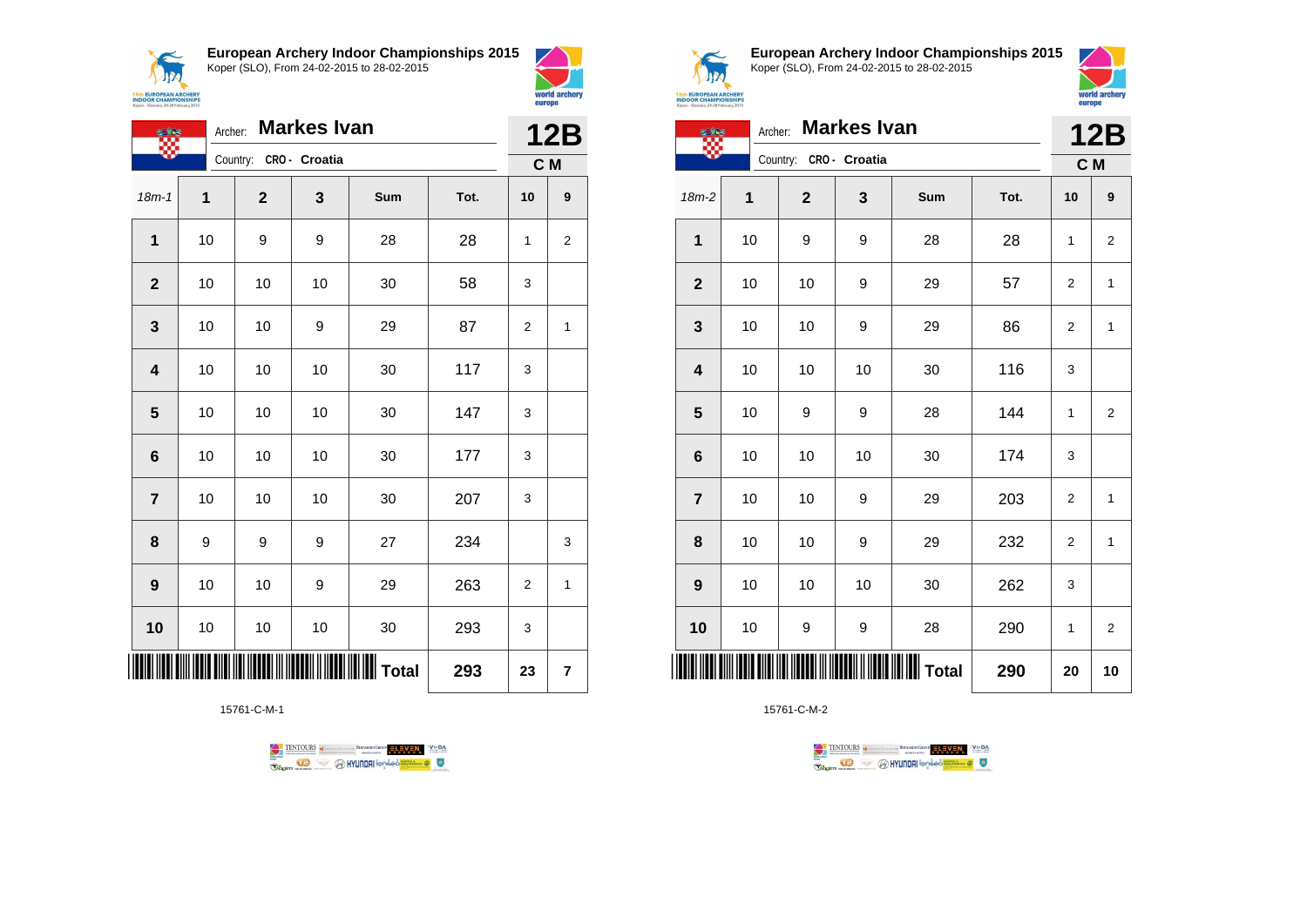



|                         | Archer: Lavrentiev Oleg |             |                      |                 |      |                | <b>12C</b> |
|-------------------------|-------------------------|-------------|----------------------|-----------------|------|----------------|------------|
|                         |                         | Country:    | <b>BLR</b> - Belarus |                 |      | C M            |            |
| $18m - 1$               | 1                       | $\mathbf 2$ | 3                    | Sum             | Tot. | 10             | 9          |
| 1                       | 10                      | 10          | 9                    | 29              | 29   | $\overline{2}$ | 1          |
| $\overline{\mathbf{2}}$ | 10                      | 10          | 10                   | 30              | 59   | 3              |            |
| 3                       | 10                      | 10          | 9                    | 29              | 88   | 2              | 1          |
| $\overline{\mathbf{4}}$ | 10                      | 10          | 9                    | 29              | 117  | $\overline{2}$ | 1          |
| $5\phantom{1}$          | 10                      | 10          | 10                   | 30              | 147  | 3              |            |
| 6                       | 10                      | 10          | 9                    | 29              | 176  | $\overline{2}$ | 1          |
| $\overline{7}$          | 10                      | 10          | 10                   | 30              | 206  | 3              |            |
| 8                       | $10$                    | 10          | 9                    | 29              | 235  | $\overline{2}$ | 1          |
| $\boldsymbol{9}$        | 10                      | 10          | 9                    | 29              | 264  | $\overline{2}$ | 1          |
| 10                      | 10                      | 10          | 9                    | 29              | 293  | $\overline{2}$ | 1          |
|                         |                         |             |                      | <b>II</b> Total | 293  | 23             | 7          |

13061-C-M-1





**European Archery Indoor Championships 2015** Koper (SLO), From 24-02-2015 to 28-02-2015



| <b>CHERY</b><br><b>NSHIPS</b><br>rusry 2015 |  |                        |                         |
|---------------------------------------------|--|------------------------|-------------------------|
|                                             |  |                        | Archer: Lavrentiev Oleg |
|                                             |  | Country: BLR - Belarus |                         |
|                                             |  |                        |                         |

|                         | <b>Lavrentiev Oleg</b><br>Archer: |                |                      |     |      |                |                  |
|-------------------------|-----------------------------------|----------------|----------------------|-----|------|----------------|------------------|
|                         |                                   | Country:       | <b>BLR</b> - Belarus |     |      | C M            |                  |
| $18m-2$                 | 1                                 | $\overline{2}$ | 3                    | Sum | Tot. | 10             | 9                |
| 1                       | 10                                | 10             | 10                   | 30  | 30   | 3              |                  |
| $\overline{2}$          | 10                                | 10             | 10                   | 30  | 60   | 3              |                  |
| 3                       | 10                                | 10             | 9                    | 29  | 89   | $\overline{2}$ | $\mathbf{1}$     |
| $\overline{\mathbf{4}}$ | 10                                | 10             | 9                    | 29  | 118  | $\overline{2}$ | $\mathbf{1}$     |
| 5                       | 10                                | 9              | 9                    | 28  | 146  | 1              | $\overline{2}$   |
| $6\phantom{1}6$         | 10                                | 10             | 10                   | 30  | 176  | 3              |                  |
| $\overline{7}$          | 10                                | 9              | 9                    | 28  | 204  | 1              | $\overline{2}$   |
| 8                       | 10                                | 9              | 9                    | 28  | 232  | 1              | $\boldsymbol{2}$ |
| 9                       | 10                                | 10             | 9                    | 29  | 261  | $\overline{2}$ | $\mathbf{1}$     |
| 10                      | 10                                | 10             | 10                   | 30  | 291  | 3              |                  |
| ║║║                     |                                   |                |                      |     | 291  | 21             | 9                |

TENTOURS descriptions RENARDINGSOUP ELEVEN. WHEN

**Example 2** @ HYUNDAI lansed **State 4** U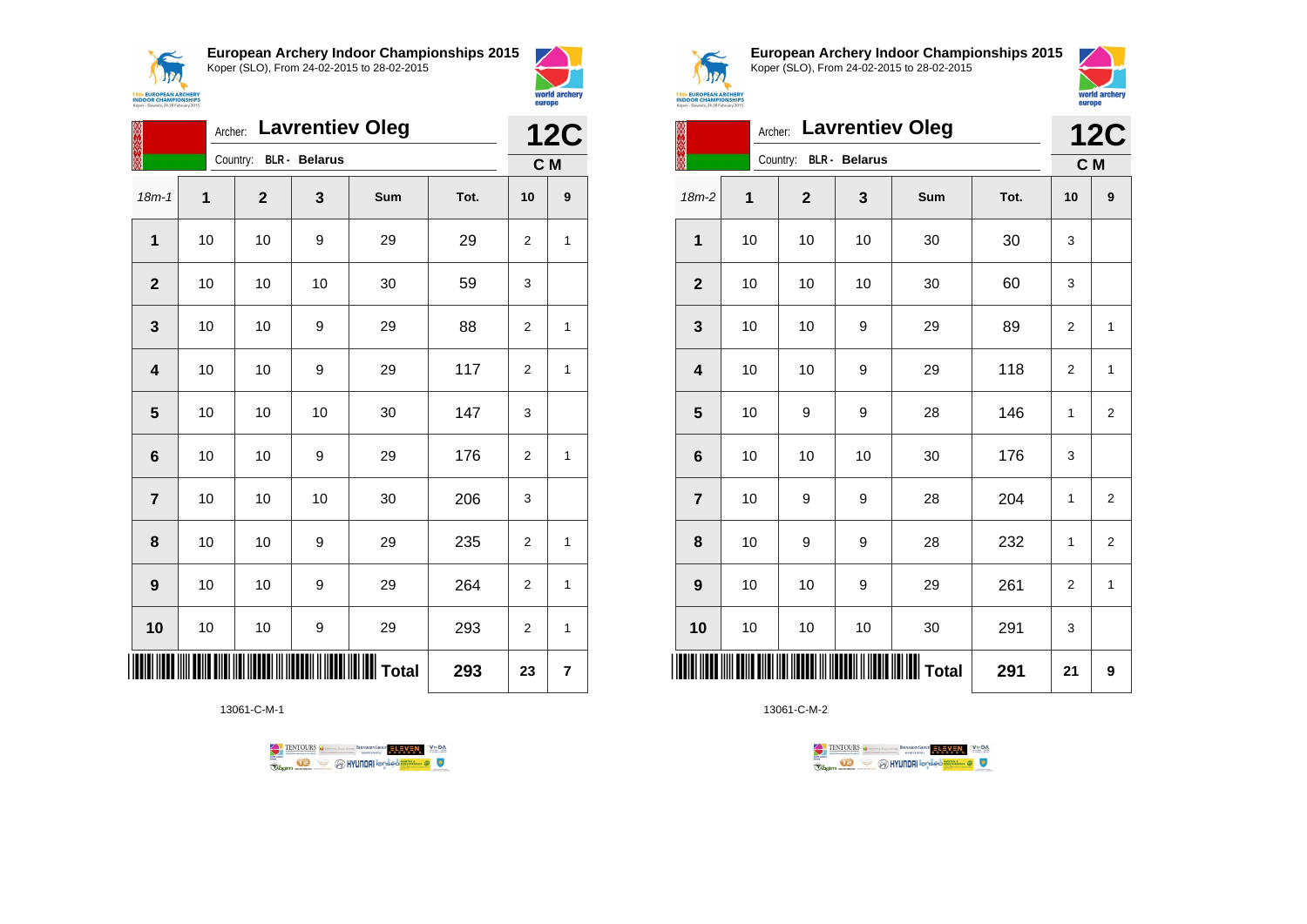



world archery

europe

|                         | <b>Petrov Viktor</b><br>Archer: |                         |                                 |              |      |                | <b>12D</b>       |  |
|-------------------------|---------------------------------|-------------------------|---------------------------------|--------------|------|----------------|------------------|--|
|                         |                                 | Country: BUL - Bulgaria |                                 |              |      | C M            |                  |  |
| $18m-1$                 | 1                               | $\mathbf 2$             | 3                               | Sum          | Tot. | 10             | $\boldsymbol{9}$ |  |
| $\mathbf{1}$            | 10                              | 9                       | 9                               | 28           | 28   | 1              | 2                |  |
| $\mathbf{2}$            | 10                              | 10                      | 10                              | 30           | 58   | 3              |                  |  |
| 3                       | 10                              | 10                      | 9                               | 29           | 87   | $\overline{2}$ | 1                |  |
| 4                       | 10                              | 9                       | 9                               | 28           | 115  | 1              | $\overline{c}$   |  |
| $\overline{\mathbf{5}}$ | 10                              | 10                      | 10                              | 30           | 145  | 3              |                  |  |
| 6                       | 10                              | 10                      | 10                              | 30           | 175  | 3              |                  |  |
| $\overline{7}$          | 10                              | 9                       | 9                               | 28           | 203  | 1              | $\overline{2}$   |  |
| 8                       | 10                              | 10                      | 10                              | 30           | 233  | 3              |                  |  |
| 9                       | 10                              | 9                       | 9                               | 28           | 261  | 1              | 2                |  |
| 10                      | 10                              | 10                      | 10                              | 30           | 291  | 3              |                  |  |
|                         |                                 |                         | <b>TITAN NASA KABUPATEN KEN</b> | <b>Total</b> | 291  | 21             | 9                |  |

8016-C-M-1





**European Archery Indoor Championships 2015** Koper (SLO), From 24-02-2015 to 28-02-2015



|                         | <b>Petrov Viktor</b><br>Archer: |              |                       |                     |      |                |                |
|-------------------------|---------------------------------|--------------|-----------------------|---------------------|------|----------------|----------------|
|                         |                                 | Country:     | <b>BUL</b> - Bulgaria |                     |      | C M            |                |
| 18m-2                   | 1                               | $\mathbf{2}$ | 3                     | Sum                 | Tot. | 10             | 9              |
| 1                       | 10                              | 10           | 9                     | 29                  | 29   | $\overline{2}$ | 1              |
| $\mathbf{2}$            | 10                              | 10           | 10                    | 30                  | 59   | 3              |                |
| $\mathbf{3}$            | 10                              | 9            | 9                     | 28                  | 87   | 1              | $\overline{2}$ |
| $\overline{\mathbf{4}}$ | 10                              | 9            | 9                     | 28                  | 115  | 1              | $\overline{2}$ |
| 5                       | 10                              | 10           | 9                     | 29                  | 144  | $\overline{2}$ | $\mathbf{1}$   |
| $\bf 6$                 | 10                              | 10           | 9                     | 29                  | 173  | $\overline{2}$ | 1              |
| $\overline{7}$          | 10                              | 10           | 9                     | 29                  | 202  | $\overline{2}$ | 1              |
| 8                       | 10                              | 9            | 9                     | 28                  | 230  | 1              | $\overline{2}$ |
| 9                       | 10                              | 10           | 10                    | 30                  | 260  | 3              |                |
| 10                      | $10$                            | 10           | 9                     | 29                  | 289  | $\overline{2}$ | 1              |
| ║║║                     |                                 |              |                       | ║║║<br><b>Total</b> | 289  | 19             | 11             |

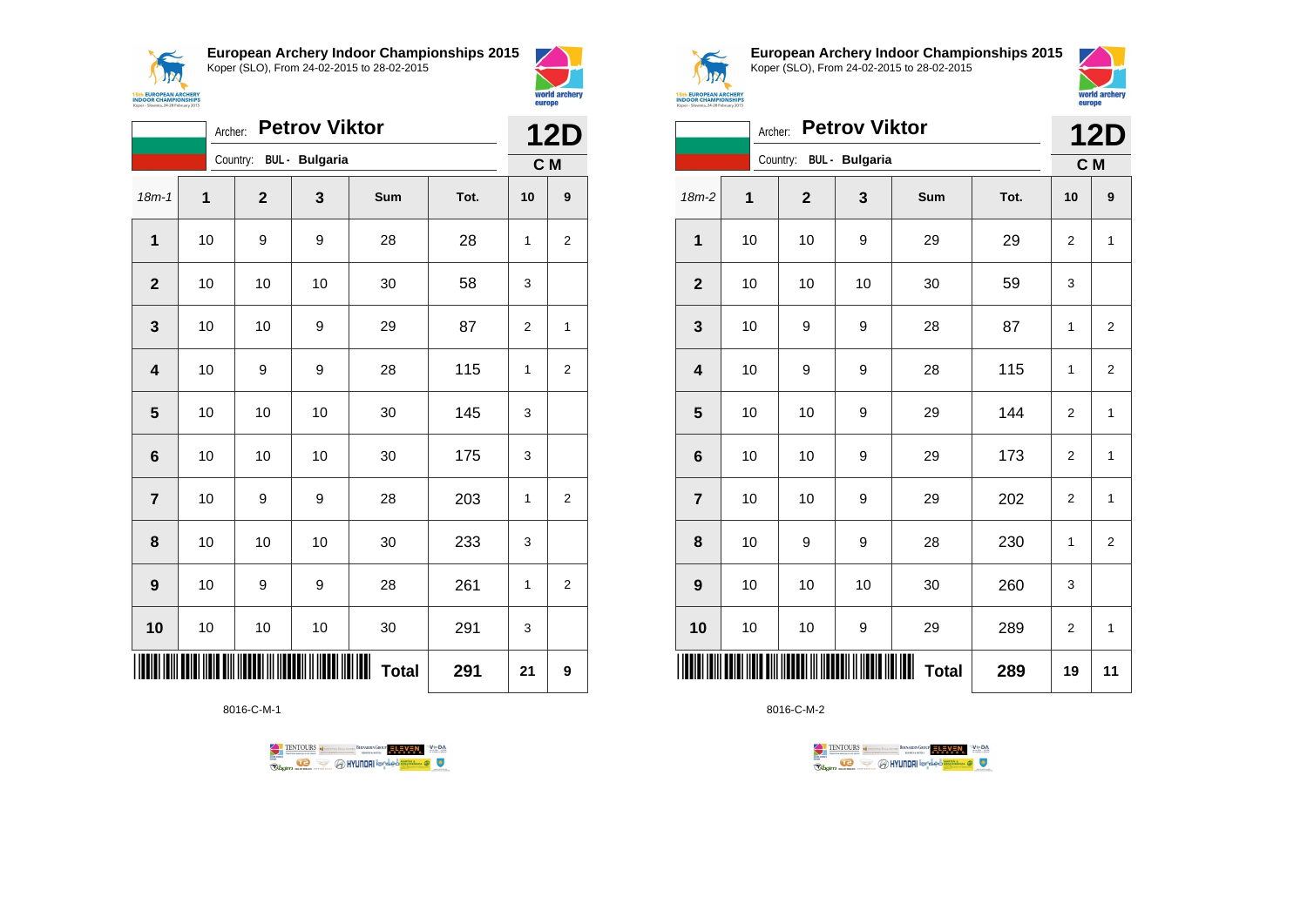



|                  | <b>Uschounig Daniel Sebastian</b><br>Archer: |              |               |     |      |                   |    |
|------------------|----------------------------------------------|--------------|---------------|-----|------|-------------------|----|
|                  |                                              | Country:     | AUT - Austria |     |      | <b>13A</b><br>C M |    |
| $18m - 1$        | 1                                            | $\mathbf{2}$ | 3             | Sum | Tot. | 10                | 9  |
| 1                | 10                                           | 10           | 9             | 29  | 29   | $\overline{2}$    | 1  |
| $\overline{2}$   | 10                                           | 10           | 9             | 29  | 58   | 2                 | 1  |
| 3                | 10                                           | 9            | 9             | 28  | 86   | 1                 | 2  |
| 4                | 10                                           | 9            | 9             | 28  | 114  | 1                 | 2  |
| 5                | 10                                           | 10           | 9             | 29  | 143  | $\overline{2}$    | 1  |
| $6\phantom{1}6$  | 10                                           | 10           | 10            | 30  | 173  | 3                 |    |
| $\overline{7}$   | 10                                           | 10           | 9             | 29  | 202  | $\overline{2}$    | 1  |
| 8                | 10                                           | 10           | 9             | 29  | 231  | $\overline{2}$    | 1  |
| $\boldsymbol{9}$ | 10                                           | 10           | 9             | 29  | 260  | 2                 | 1  |
| 10               | 10                                           | 10           | 10            | 30  | 290  | 3                 |    |
|                  |                                              |              |               |     | 290  | 20                | 10 |

11812-C-M-1





**European Archery Indoor Championships 2015** Koper (SLO), From 24-02-2015 to 28-02-2015



|                 | <b>Uschounig Daniel Sebastian</b><br>Archer: |                        |    |                                                  |      |                | <b>13A</b>              |
|-----------------|----------------------------------------------|------------------------|----|--------------------------------------------------|------|----------------|-------------------------|
|                 |                                              | Country: AUT - Austria |    |                                                  |      | C M            |                         |
| 18m-2           | 1                                            | $\mathbf{2}$           | 3  | Sum                                              | Tot. | 10             | 9                       |
| 1               | 10                                           | 10                     | 9  | 29                                               | 29   | 2              | $\mathbf{1}$            |
| $\overline{2}$  | 10                                           | 10                     | 9  | 29                                               | 58   | $\overline{2}$ | $\mathbf{1}$            |
| 3               | 9                                            | 9                      | 9  | 27                                               | 85   |                | 3                       |
| 4               | 10                                           | 9                      | 9  | 28                                               | 113  | 1              | $\overline{\mathbf{c}}$ |
| 5               | 10                                           | 9                      | 9  | 28                                               | 141  | 1              | $\mathbf 2$             |
| $6\phantom{1}6$ | 10                                           | 9                      | 8  | 27                                               | 168  | 1              | $\mathbf{1}$            |
| $\overline{7}$  | 10                                           | 10                     | 9  | 29                                               | 197  | $\overline{2}$ | $\mathbf{1}$            |
| 8               | 10                                           | 10                     | 9  | 29                                               | 226  | $\overline{2}$ | $\mathbf{1}$            |
| 9               | 10                                           | 10                     | 10 | 30                                               | 256  | 3              |                         |
| 10              | 10                                           | 9                      | 9  | 28                                               | 284  | 1              | $\overline{2}$          |
| IIII            |                                              |                        |    | <b>                                   </b> Total | 284  | 15             | 14                      |

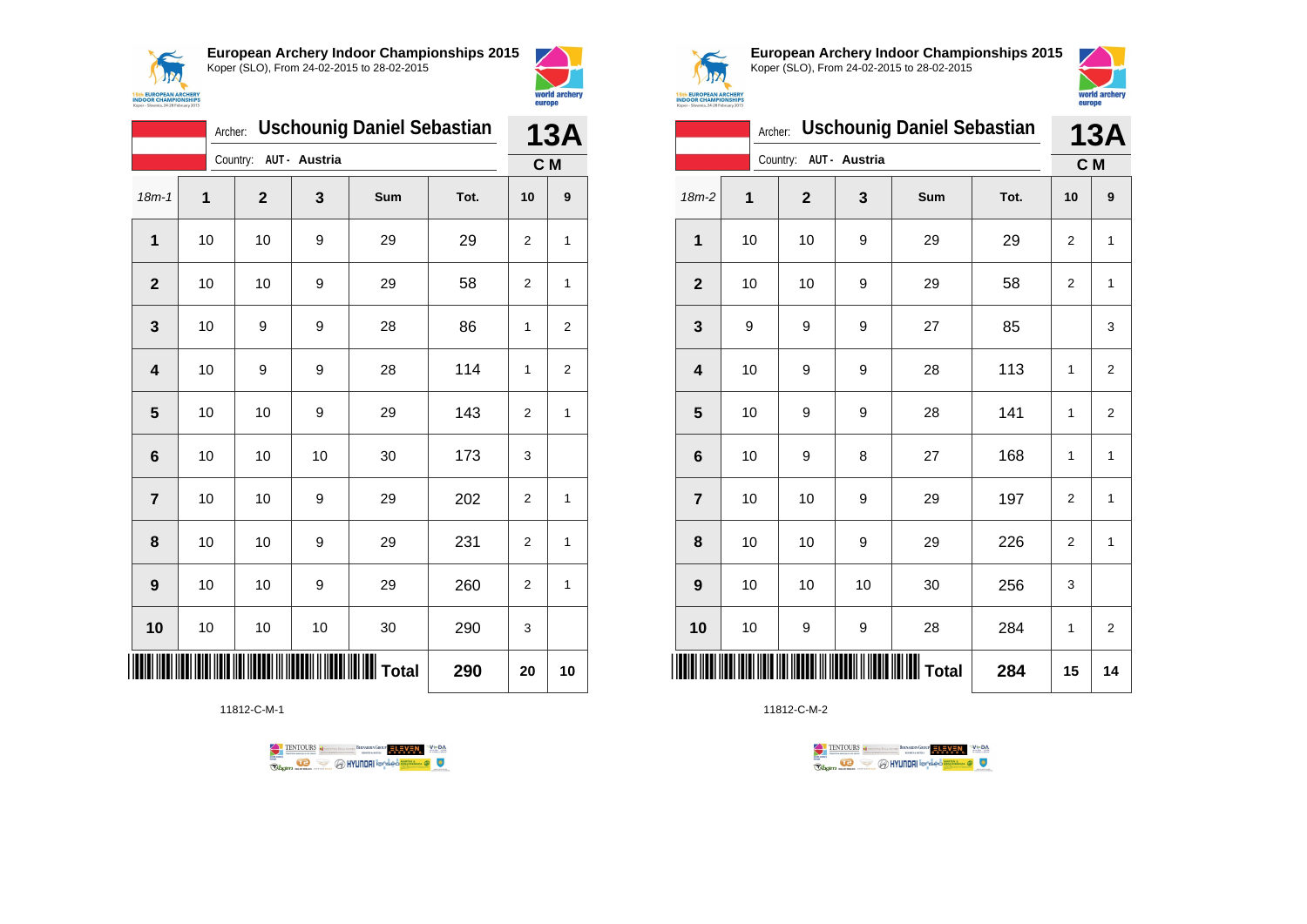



|                 | Archer: Soizhinov Zorigto |                |    |                                 |      |                | <b>13B</b>              |  |
|-----------------|---------------------------|----------------|----|---------------------------------|------|----------------|-------------------------|--|
|                 |                           | Country:       |    | <b>RUS - Russian Federation</b> |      | C M            |                         |  |
| $18m - 1$       | 1                         | $\overline{2}$ | 3  | Sum                             | Tot. | 10             | $\boldsymbol{9}$        |  |
| 1               | 10                        | 10             | 9  | 29                              | 29   | $\overline{2}$ | 1                       |  |
| $\mathbf{2}$    | 10                        | 9              | 9  | 28                              | 57   | 1              | $\overline{2}$          |  |
| 3               | 10                        | 9              | 9  | 28                              | 85   | 1              | $\overline{2}$          |  |
| 4               | 10                        | 9              | 9  | 28                              | 113  | 1              | $\overline{\mathbf{c}}$ |  |
| 5               | 10                        | 9              | 9  | 28                              | 141  | $\mathbf{1}$   | $\mathbf 2$             |  |
| $6\phantom{1}6$ | 10                        | 10             | 10 | 30                              | 171  | 3              |                         |  |
| $\overline{7}$  | 10                        | 10             | 9  | 29                              | 200  | $\overline{2}$ | 1                       |  |
| 8               | 10                        | 10             | 10 | 30                              | 230  | 3              |                         |  |
| 9               | 10                        | 10             | 9  | 29                              | 259  | 2              | 1                       |  |
| 10              | 10                        | 10             | 9  | 29                              | 288  | $\overline{2}$ | 1                       |  |
|                 |                           |                |    | <b>II</b> Total                 | 288  | 18             | 12                      |  |

13579-C-M-1





**European Archery Indoor Championships 2015** Koper (SLO), From 24-02-2015 to 28-02-2015



|                 | <b>Soizhinov Zorigto</b><br>Archer: |             |    |                                   |      |                |                |
|-----------------|-------------------------------------|-------------|----|-----------------------------------|------|----------------|----------------|
|                 |                                     |             |    | Country: RUS - Russian Federation |      | C M            |                |
| 18m-2           | 1                                   | $\mathbf 2$ | 3  | Sum                               | Tot. | 10             | 9              |
| 1               | 10                                  | 10          | 9  | 29                                | 29   | 2              | $\mathbf{1}$   |
| $\overline{2}$  | 10                                  | 10          | 9  | 29                                | 58   | $\overline{2}$ | 1              |
| 3               | 10                                  | 10          | 9  | 29                                | 87   | $\overline{2}$ | 1              |
| 4               | 10                                  | 10          | 10 | 30                                | 117  | 3              |                |
| 5               | 10                                  | 9           | 9  | 28                                | 145  | 1              | $\overline{2}$ |
| $6\phantom{1}6$ | 10                                  | 10          | 10 | 30                                | 175  | 3              |                |
| $\overline{7}$  | 10                                  | 10          | 10 | 30                                | 205  | 3              |                |
| 8               | 10                                  | 10          | 10 | 30                                | 235  | 3              |                |
| 9               | 10                                  | 10          | 10 | 30                                | 265  | 3              |                |
| 10              | 10                                  | 10          | 9  | 29                                | 294  | $\overline{2}$ | 1              |
| IIII            |                                     |             |    |                                   | 294  | 24             | 6              |

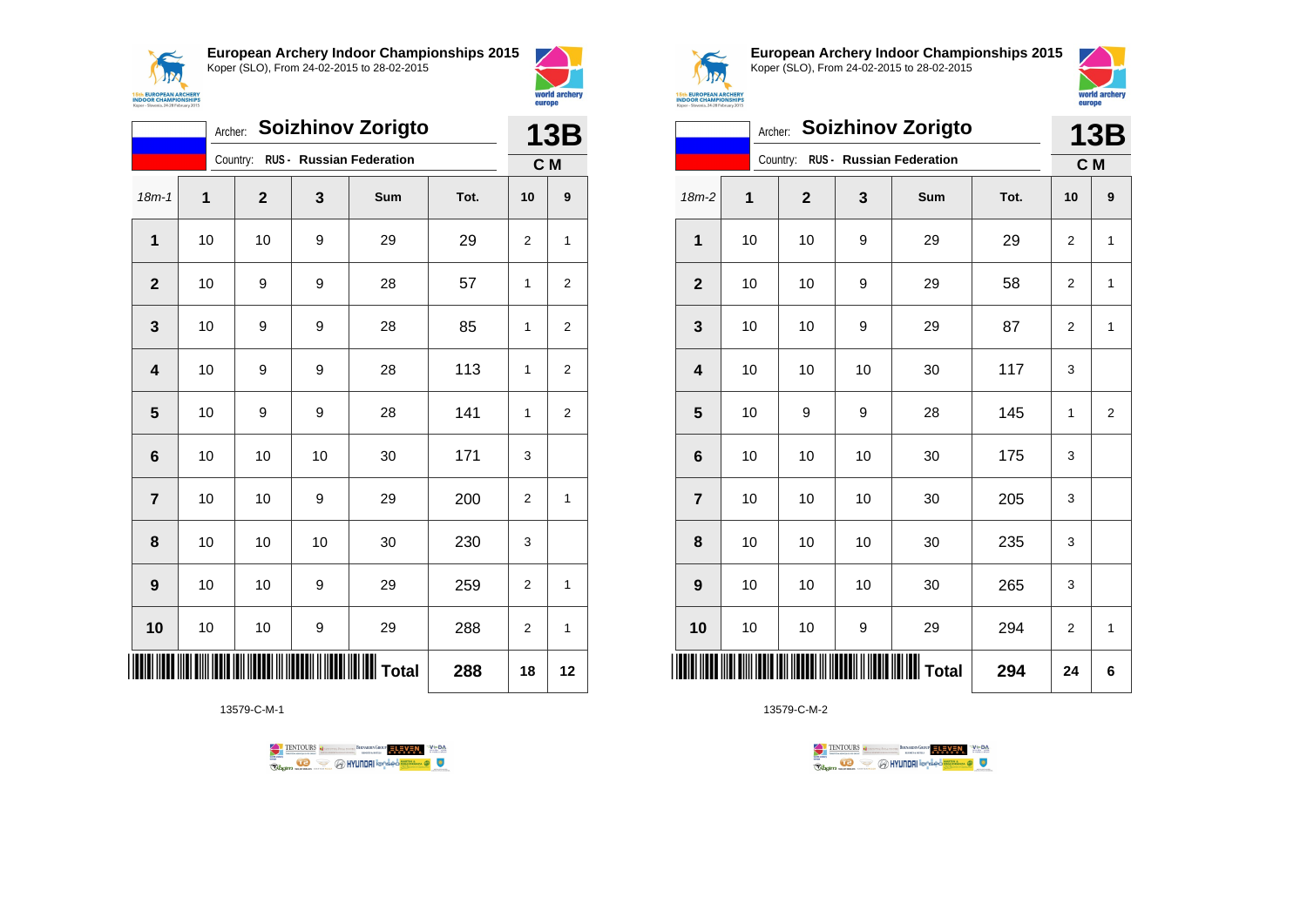



|                 |    | <b>Goossens Chris</b><br>Archer: |    |                        |      |                |                  |
|-----------------|----|----------------------------------|----|------------------------|------|----------------|------------------|
|                 |    | Country: BEL - Belgium           |    |                        |      | C M            |                  |
| $18m - 1$       | 1  | $\mathbf{2}$                     | 3  | Sum                    | Tot. | 10             | $\boldsymbol{9}$ |
| $\mathbf{1}$    | 10 | 10                               | 9  | 29                     | 29   | $\overline{2}$ | 1                |
| $\overline{2}$  | 10 | 9                                | 9  | 28                     | 57   | 1              | 2                |
| 3               | 10 | 9                                | 9  | 28                     | 85   | $\mathbf{1}$   | 2                |
| 4               | 10 | 10                               | 9  | 29                     | 114  | $\overline{2}$ | 1                |
| 5               | 10 | 10                               | 9  | 29                     | 143  | $\overline{2}$ | 1                |
| $6\phantom{1}6$ | 10 | 10                               | 10 | 30                     | 173  | 3              |                  |
| $\overline{7}$  | 10 | 10                               | 9  | 29                     | 202  | $\overline{2}$ | 1                |
| 8               | 10 | 10                               | 10 | 30                     | 232  | 3              |                  |
| 9               | 10 | 10                               | 10 | 30                     | 262  | 3              |                  |
| 10              | 10 | 10                               | 9  | 29                     | 291  | 2              | 1                |
|                 |    |                                  |    | <b>IIIIIIIII</b> Total | 291  | 21             | 9                |

14428-C-M-1





**European Archery Indoor Championships 2015** Koper (SLO), From 24-02-2015 to 28-02-2015



|                |    | <b>Goossens Chris</b><br>Archer: |    |     |      |                |              |  |
|----------------|----|----------------------------------|----|-----|------|----------------|--------------|--|
|                |    | Country: BEL - Belgium           |    |     |      | C M            | <b>13C</b>   |  |
| $18m-2$        | 1  | $\overline{2}$                   | 3  | Sum | Tot. | 10             | 9            |  |
| 1              | 10 | 10                               | 10 | 30  | 30   | 3              |              |  |
| $\mathbf{2}$   | 10 | 10                               | 9  | 29  | 59   | $\overline{2}$ | 1            |  |
| 3              | 10 | 10                               | 9  | 29  | 88   | $\overline{2}$ | 1            |  |
| 4              | 10 | 10                               | 10 | 30  | 118  | 3              |              |  |
| 5              | 10 | 10                               | 9  | 29  | 147  | $\overline{2}$ | $\mathbf{1}$ |  |
| 6              | 10 | 10                               | 9  | 29  | 176  | $\overline{2}$ | $\mathbf{1}$ |  |
| $\overline{7}$ | 10 | 10                               | 9  | 29  | 205  | 2              | 1            |  |
| 8              | 10 | 10                               | 9  | 29  | 234  | 2              | 1            |  |
| 9              | 10 | 10                               | 10 | 30  | 264  | 3              |              |  |
| 10             | 10 | 10                               | 10 | 30  | 294  | 3              |              |  |
| IIII           |    |                                  |    |     | 294  | 24             | 6            |  |

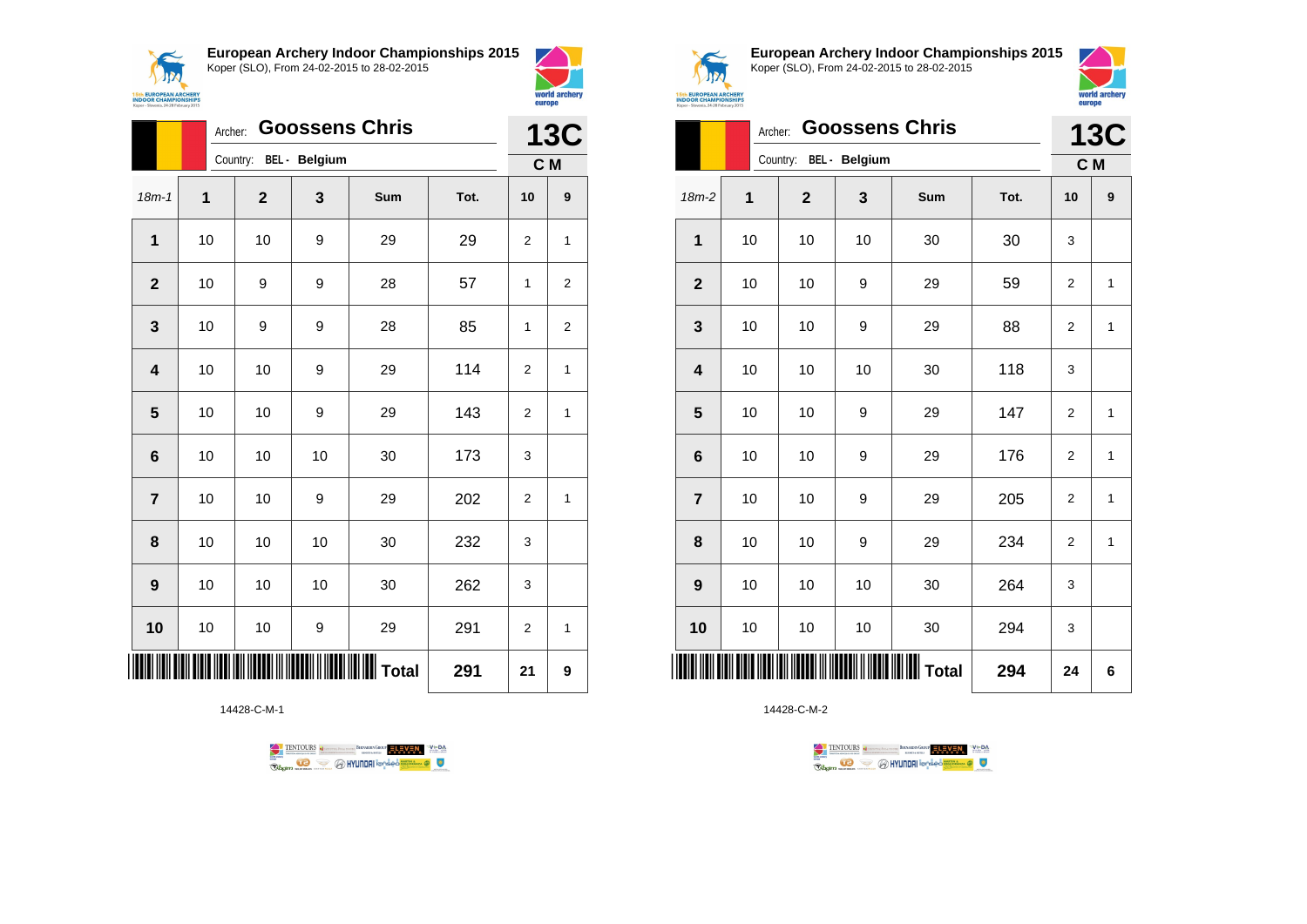



world archery

europe

| <b>NZ</b>       | <b>14A</b> |              |                              |                        |      |                |                  |
|-----------------|------------|--------------|------------------------------|------------------------|------|----------------|------------------|
|                 |            |              | Country: GBR - Great Britain |                        |      |                | C M              |
| $18m - 1$       | 1          | $\mathbf{2}$ | 3                            | Sum                    | Tot. | 10             | $\boldsymbol{9}$ |
| 1               | 10         | 10           | 9                            | 29                     | 29   | $\overline{2}$ | $\mathbf{1}$     |
| $\mathbf{2}$    | 10         | 9            | 9                            | 28                     | 57   | 1              | 2                |
| 3               | 10         | 10           | 9                            | 29                     | 86   | 2              | 1                |
| 4               | 10         | 10           | 9                            | 29                     | 115  | $\overline{2}$ | 1                |
| 5               | 10         | 10           | 9                            | 29                     | 144  | $\overline{2}$ | 1                |
| $6\phantom{1}6$ | 10         | 10           | 9                            | 29                     | 173  | $\overline{2}$ | 1                |
| $\overline{7}$  | 10         | 10           | 9                            | 29                     | 202  | 2              | 1                |
| 8               | 10         | 9            | 9                            | 28                     | 230  | 1              | 2                |
| 9               | 10         | 10           | 9                            | 29                     | 259  | $\overline{2}$ | $\mathbf{1}$     |
| 10              | 10         | 10           | 10                           | 30                     | 289  | 3              |                  |
|                 |            |              |                              | IIIIII<br><b>Total</b> | 289  | 19             | 11               |

4360-C-M-1





**European Archery Indoor Championships 2015** Koper (SLO), From 24-02-2015 to 28-02-2015



|                |    | Archer: Nash Tim             |                               |              |      |                | <b>14A</b>     |
|----------------|----|------------------------------|-------------------------------|--------------|------|----------------|----------------|
|                |    | Country: GBR - Great Britain |                               |              |      | C M            |                |
| $18m-2$        | 1  | $\mathbf{2}$                 | 3                             | Sum          | Tot. | 10             | 9              |
| 1              | 10 | 10                           | 9                             | 29           | 29   | $\overline{2}$ | $\mathbf{1}$   |
| $\mathbf{2}$   | 10 | 10                           | 9                             | 29           | 58   | $\overline{2}$ | $\mathbf{1}$   |
| 3              | 10 | 10                           | 9                             | 29           | 87   | $\overline{2}$ | 1              |
| 4              | 10 | 10                           | 10                            | 30           | 117  | 3              |                |
| 5              | 10 | 10                           | 9                             | 29           | 146  | $\overline{2}$ | 1              |
| 6              | 10 | 10                           | 9                             | 29           | 175  | $\overline{2}$ | $\mathbf{1}$   |
| $\overline{7}$ | 10 | 10                           | 9                             | 29           | 204  | $\overline{2}$ | 1              |
| 8              | 10 | 10                           | 9                             | 29           | 233  | $\overline{2}$ | 1              |
| 9              | 10 | 9                            | 9                             | 28           | 261  | 1              | $\overline{2}$ |
| 10             | 10 | 9                            | 9                             | 28           | 289  | 1              | $\overline{2}$ |
|                |    |                              | <b>TII II IIIII IIII IIII</b> | <b>Total</b> | 289  | 19             | 11             |

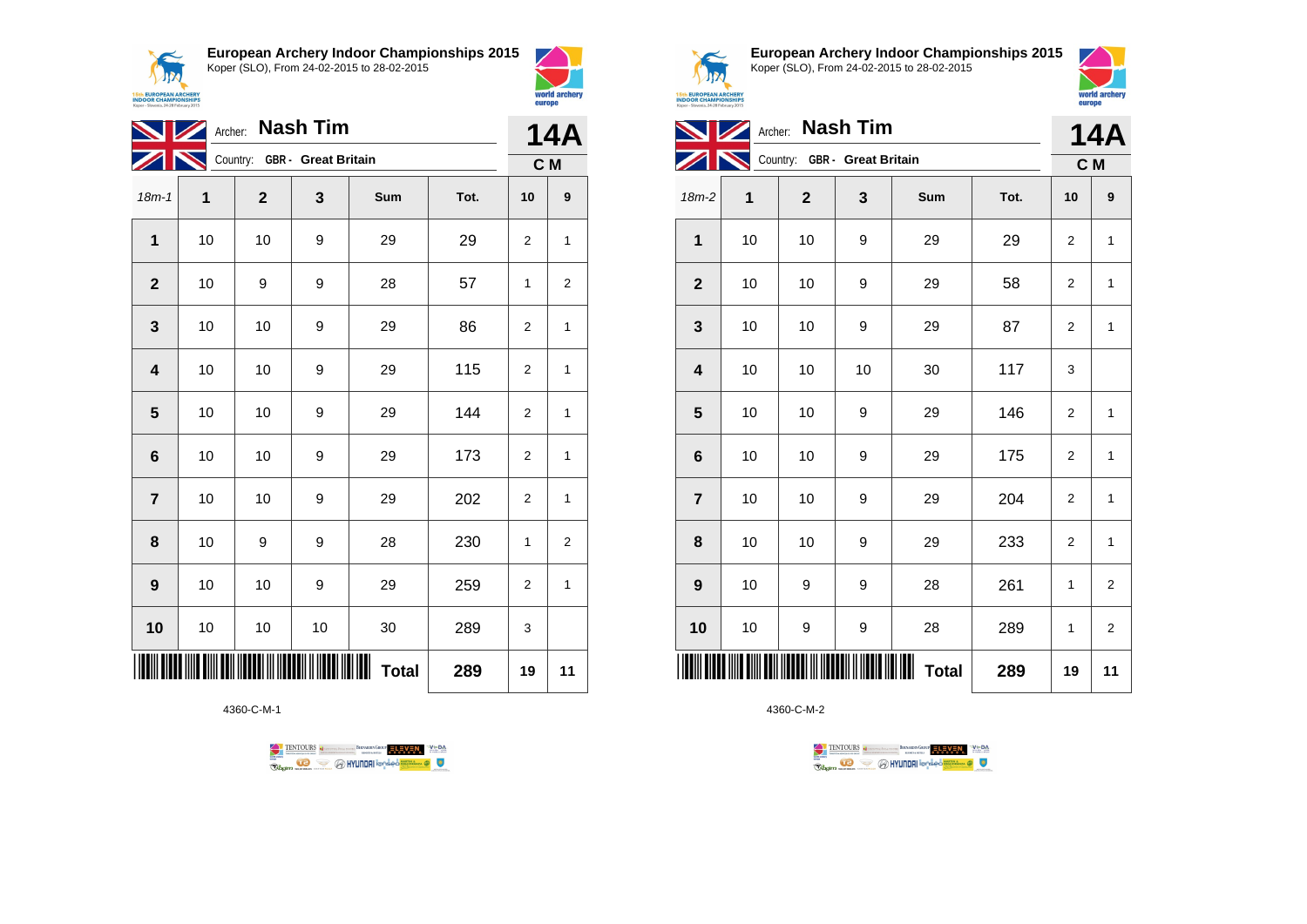

**European Archery Indoor Championships 2015**





|                         |      | Archer: Wojtas Jan    |      |                         |      | <b>14B</b>     |                |
|-------------------------|------|-----------------------|------|-------------------------|------|----------------|----------------|
|                         |      | Country: POL - Poland |      |                         |      |                | C M            |
| $18m - 1$               | 1    | $\mathbf{2}$          | 3    | Sum                     | Tot. | 10             | 9              |
| 1                       | 10   | 9                     | 9    | 28                      | 28   | 1              | $\overline{2}$ |
| $\mathbf{2}$            | 10   | 10                    | 10   | 30                      | 58   | 3              |                |
| 3                       | $10$ | 10                    | 9    | 29                      | 87   | $\overline{2}$ | 1              |
| $\overline{\mathbf{4}}$ | 10   | 9                     | 9    | 28                      | 115  | 1              | $\overline{2}$ |
| $\overline{\mathbf{5}}$ | 10   | 9                     | 9    | 28                      | 143  | 1              | $\overline{2}$ |
| $\bf 6$                 | 10   | 10                    | 9    | 29                      | 172  | 2              | 1              |
| $\overline{7}$          | 10   | 10                    | $10$ | 30                      | 202  | 3              |                |
| 8                       | 10   | $10$                  | 10   | 30                      | 232  | 3              |                |
| 9                       | 10   | 10                    | 10   | 30                      | 262  | 3              |                |
| 10                      | 10   | 9                     | 9    | 28                      | 290  | 1              | $\overline{2}$ |
|                         |      |                       |      | <b>           Total</b> | 290  | 20             | 10             |

15590-C-M-1





**European Archery Indoor Championships 2015** Koper (SLO), From 24-02-2015 to 28-02-2015



|                         |    | Archer: Wojtas Jan    |    |       |      |                | 14B          |
|-------------------------|----|-----------------------|----|-------|------|----------------|--------------|
|                         |    | Country: POL - Poland |    |       |      | C M            |              |
| $18m-2$                 | 1  | $\mathbf 2$           | 3  | Sum   | Tot. | 10             | 9            |
| 1                       | 10 | 10                    | 9  | 29    | 29   | $\overline{2}$ | 1            |
| $\mathbf{2}$            | 10 | 10                    | 9  | 29    | 58   | $\overline{2}$ | 1            |
| $\mathbf 3$             | 10 | 10                    | 10 | 30    | 88   | 3              |              |
| $\overline{\mathbf{4}}$ | 10 | 10                    | 9  | 29    | 117  | $\overline{c}$ | 1            |
| 5                       | 10 | 10                    | 9  | 29    | 146  | $\overline{c}$ | $\mathbf{1}$ |
| $6\phantom{1}6$         | 10 | 10                    | 9  | 29    | 175  | $\overline{c}$ | 1            |
| $\overline{7}$          | 10 | 10                    | 10 | 30    | 205  | 3              |              |
| 8                       | 10 | 10                    | 9  | 29    | 234  | $\overline{c}$ | $\mathbf{1}$ |
| 9                       | 10 | 10                    | 9  | 29    | 263  | $\overline{c}$ | $\mathbf{1}$ |
| 10                      | 10 | $10$                  | 10 | 30    | 293  | 3              |              |
| IIII                    |    |                       |    | Total | 293  | 23             | 7            |

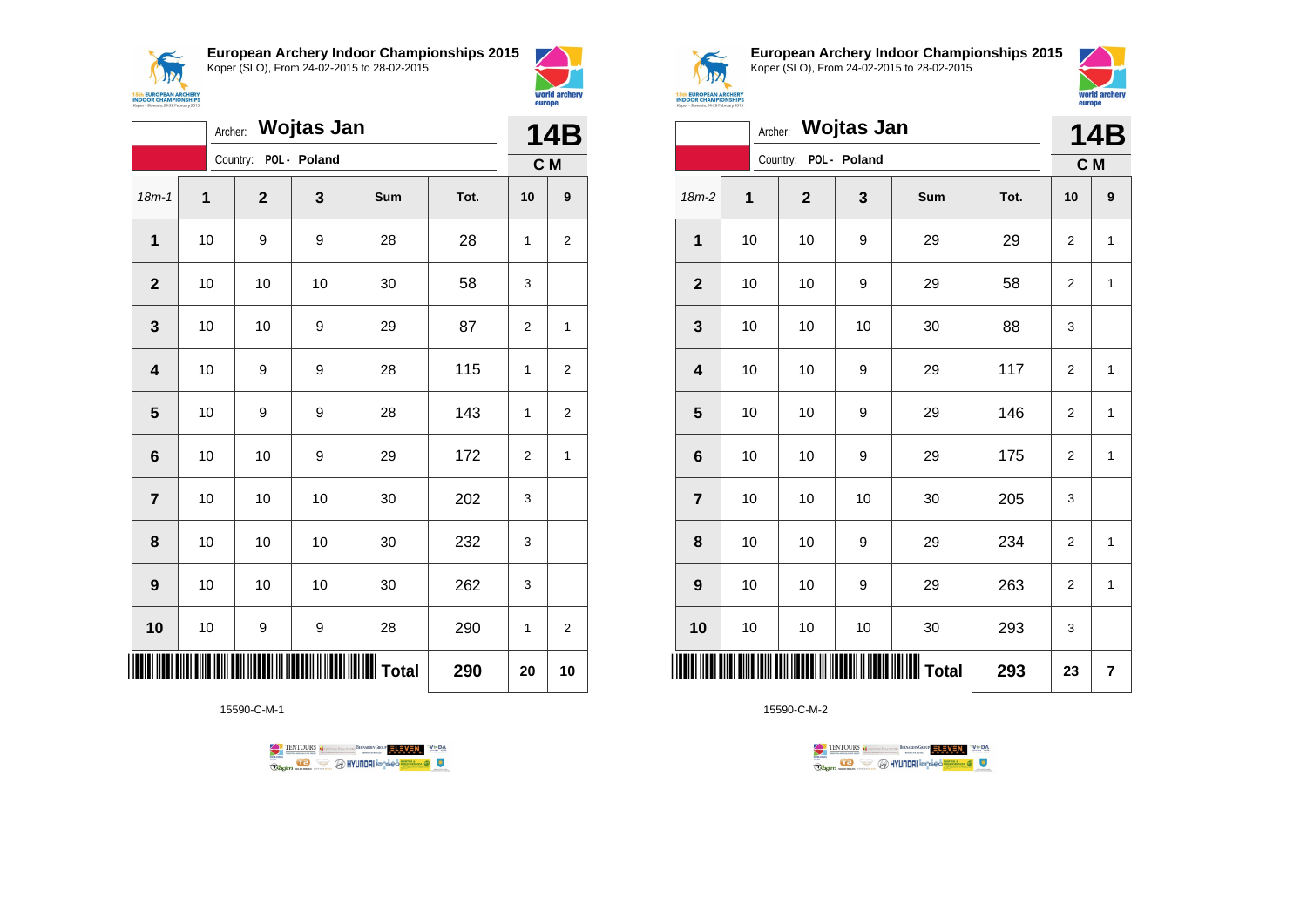

**European Archery Indoor Championships 2015**



|                  |    | Archer:                | <b>Achilie Ovidiu</b> |     |      |              | 14C              |
|------------------|----|------------------------|-----------------------|-----|------|--------------|------------------|
|                  |    | Country: ROU - Romania |                       |     |      |              | C M              |
| $18m - 1$        | 1  | $\mathbf 2$            | 3                     | Sum | Tot. | 10           | $\boldsymbol{9}$ |
| $\overline{1}$   | 10 | 10                     | 9                     | 29  | 29   | 2            | 1                |
| $\mathbf{2}$     | 10 | 10                     | 9                     | 29  | 58   | 2            | 1                |
| 3                | 10 | 10                     | 9                     | 29  | 87   | 2            | 1                |
| 4                | 10 | 9                      | 9                     | 28  | 115  | $\mathbf{1}$ | $\overline{c}$   |
| 5                | 10 | 10                     | 10                    | 30  | 145  | 3            |                  |
| $6\phantom{1}$   | 10 | 10                     | 10                    | 30  | 175  | 3            |                  |
| $\overline{7}$   | 10 | 10                     | 10                    | 30  | 205  | 3            |                  |
| 8                | 10 | 10                     | 10                    | 30  | 235  | 3            |                  |
| $\boldsymbol{9}$ | 10 | 10                     | 10                    | 30  | 265  | 3            |                  |
| 10               | 10 | 9                      | 9                     | 28  | 293  | 1            | $\overline{2}$   |
| ║                |    |                        |                       |     | 293  | 23           | 7                |

15628-C-M-1





world archery

europe

**European Archery Indoor Championships 2015** Koper (SLO), From 24-02-2015 to 28-02-2015



|                |    | Archer:                | <b>Achilie Ovidiu</b> |     |      |    | <b>14C</b>              |
|----------------|----|------------------------|-----------------------|-----|------|----|-------------------------|
|                |    | Country: ROU - Romania |                       |     |      |    | C M                     |
| $18m-2$        | 1  | $\overline{2}$         | 3                     | Sum | Tot. | 10 | 9                       |
| 1              | 10 | 9                      | 9                     | 28  | 28   | 1  | $\overline{\mathbf{c}}$ |
| $\overline{2}$ | 10 | 10                     | 9                     | 29  | 57   | 2  | 1                       |
| 3              | 10 | 10                     | 9                     | 29  | 86   | 2  | 1                       |
| 4              | 10 | 10                     | 10                    | 30  | 116  | 3  |                         |
| 5              | 10 | 10                     | 10                    | 30  | 146  | 3  |                         |
| 6              | 10 | 10                     | 9                     | 29  | 175  | 2  | 1                       |
| $\overline{7}$ | 9  | 9                      | 9                     | 27  | 202  |    | 3                       |
| 8              | 10 | 10                     | 10                    | 30  | 232  | 3  |                         |
| 9              | 10 | 10                     | 10                    | 30  | 262  | 3  |                         |
| 10             | 10 | 9                      | 9                     | 28  | 290  | 1  | $\overline{2}$          |
| ║║║            |    |                        |                       |     | 290  | 20 | 10                      |

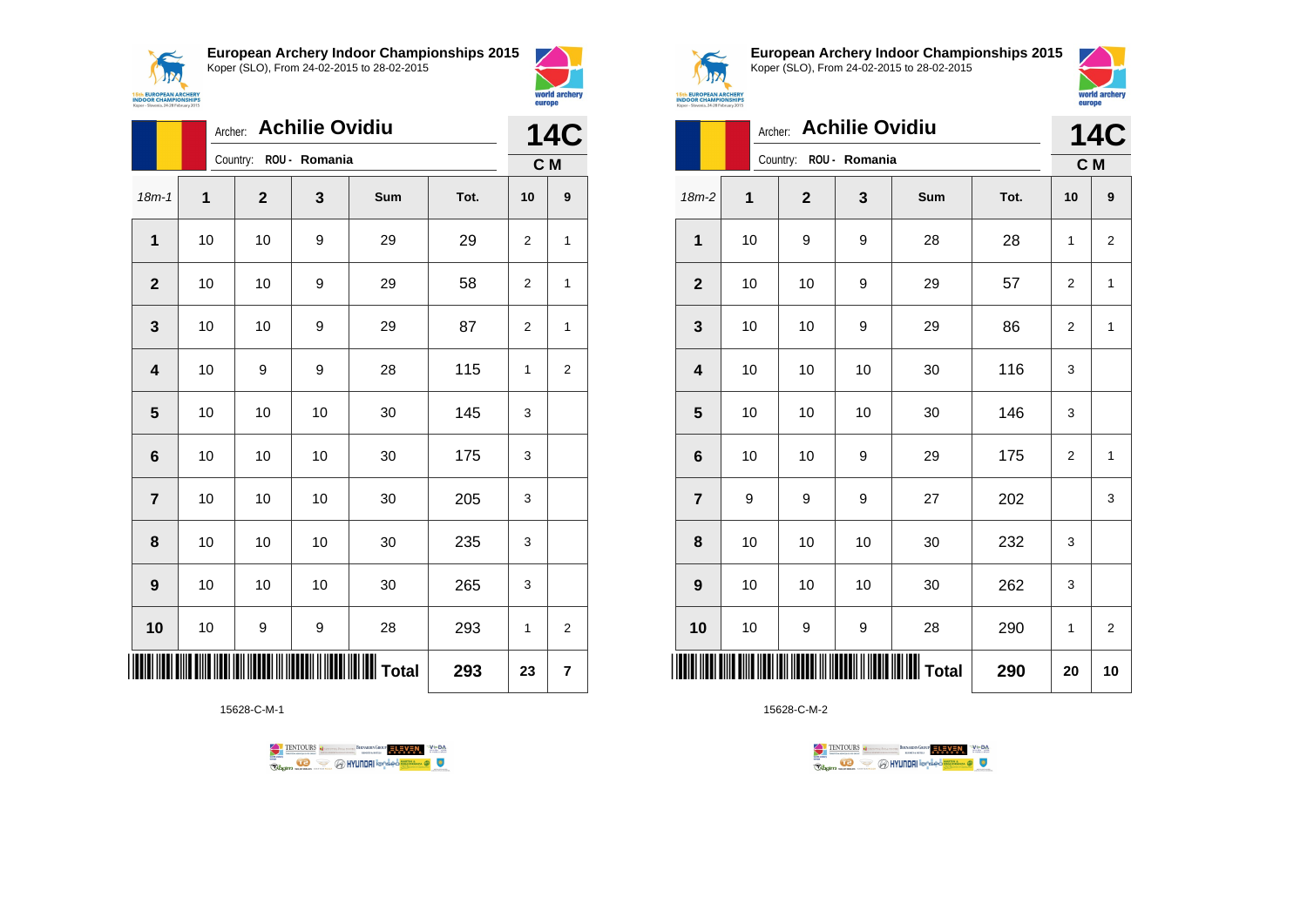



| 16                      | Archer: |              |             | <b>Blazquez Alberto</b>                    |      |                | <b>15A</b>       |
|-------------------------|---------|--------------|-------------|--------------------------------------------|------|----------------|------------------|
|                         |         | Country:     | ESP - Spain |                                            |      | C M            |                  |
| $18m - 1$               | 1       | $\mathbf{2}$ | 3           | Sum                                        | Tot. | 10             | $\boldsymbol{9}$ |
| 1                       | 10      | 10           | 10          | 30                                         | 30   | 3              |                  |
| $\overline{2}$          | 10      | 10           | 10          | 30                                         | 60   | 3              |                  |
| $\mathbf{3}$            | 10      | 10           | 9           | 29                                         | 89   | $\overline{2}$ | 1                |
| $\overline{\mathbf{4}}$ | 10      | 10           | 9           | 29                                         | 118  | $\overline{c}$ | 1                |
| 5                       | 10      | 10           | 10          | 30                                         | 148  | 3              |                  |
| $6\phantom{1}6$         | 10      | 10           | 9           | 29                                         | 177  | 2              | 1                |
| $\overline{7}$          | 10      | 10           | 10          | 30                                         | 207  | 3              |                  |
| 8                       | 10      | 10           | 10          | 30                                         | 237  | 3              |                  |
| 9                       | 10      | 10           | 10          | 30                                         | 267  | 3              |                  |
| 10                      | 10      | 9            | 9           | 28                                         | 295  | 1              | 2                |
|                         |         |              |             | <b>                           </b>   Total | 295  | 25             | 5                |

12535-C-M-1





**European Archery Indoor Championships 2015** Koper (SLO), From 24-02-2015 to 28-02-2015



| <b>UROPEAN ARCHERY</b><br><b>OR CHAMPIONSHIPS</b> |  |  |
|---------------------------------------------------|--|--|
| Slovenia, 24-28 February 2015                     |  |  |

| 高               | Archer: |              |             | <b>Blazquez Alberto</b> |      |                | <b>15A</b>   |
|-----------------|---------|--------------|-------------|-------------------------|------|----------------|--------------|
|                 |         | Country:     | ESP - Spain |                         |      | C M            |              |
| $18m-2$         | 1       | $\mathbf{2}$ | 3           | Sum                     | Tot. | 10             | 9            |
| 1               | 10      | 10           | 9           | 29                      | 29   | $\overline{2}$ | 1            |
| $\mathbf{2}$    | 10      | 10           | 10          | 30                      | 59   | 3              |              |
| 3               | 10      | 10           | 9           | 29                      | 88   | $\overline{2}$ | 1            |
| 4               | 10      | 10           | 10          | 30                      | 118  | 3              |              |
| 5               | 10      | 10           | 10          | 30                      | 148  | 3              |              |
| $6\phantom{1}6$ | 10      | 10           | 10          | 30                      | 178  | 3              |              |
| $\overline{7}$  | 10      | 10           | 10          | 30                      | 208  | 3              |              |
| 8               | 10      | 10           | 10          | 30                      | 238  | 3              |              |
| 9               | 10      | 10           | 9           | 29                      | 267  | $\overline{2}$ | $\mathbf{1}$ |
| 10              | 10      | 10           | 10          | 30                      | 297  | 3              |              |
|                 |         |              |             |                         | 297  | 27             | 3            |

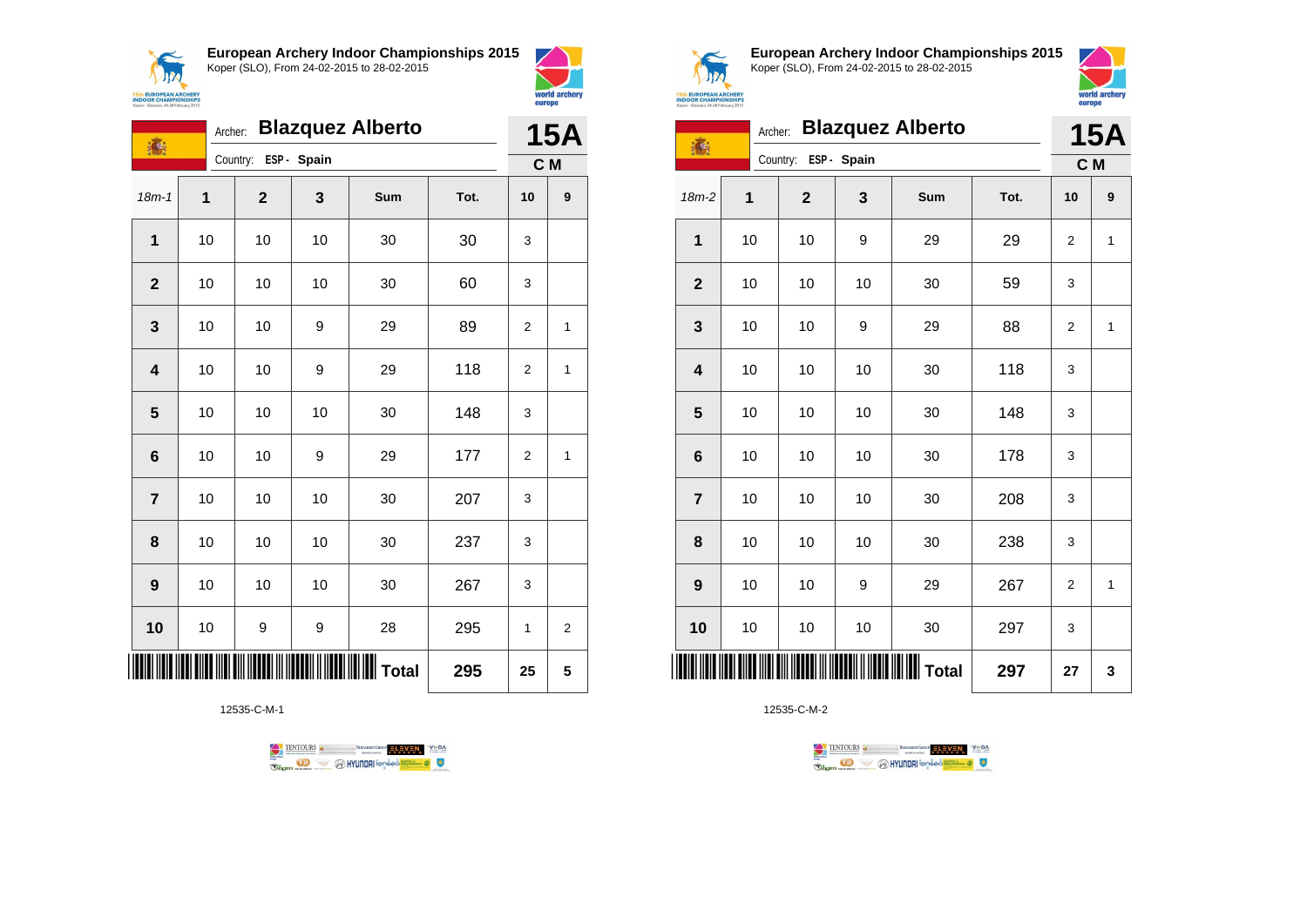



|                         |    |              |               | Archer: Juutilainen Mikko |      | <b>15B</b>     |   |
|-------------------------|----|--------------|---------------|---------------------------|------|----------------|---|
|                         |    | Country:     | FIN - Finland |                           |      | C M            |   |
| $18m - 1$               | 1  | $\mathbf{2}$ | 3             | Sum                       | Tot. | 10             | 9 |
| 1                       | 10 | 10           | 9             | 29                        | 29   | $\overline{2}$ | 1 |
| $\mathbf{2}$            | 10 | 10           | 10            | 30                        | 59   | 3              |   |
| 3                       | 10 | 10           | 10            | 30                        | 89   | 3              |   |
| $\overline{\mathbf{4}}$ | 10 | 10           | 9             | 29                        | 118  | 2              | 1 |
| $\overline{\mathbf{5}}$ | 10 | 10           | 10            | 30                        | 148  | 3              |   |
| $6\phantom{1}6$         | 10 | 10           | 9             | 29                        | 177  | $\overline{2}$ | 1 |
| $\overline{7}$          | 10 | 10           | 9             | 29                        | 206  | $\overline{2}$ | 1 |
| 8                       | 10 | 10           | 10            | 30                        | 236  | 3              |   |
| 9                       | 10 | 10           | 10            | 30                        | 266  | 3              |   |
| 10                      | 10 | 10           | 9             | 29                        | 295  | $\overline{2}$ | 1 |
|                         |    |              |               | $\parallel$ Total         | 295  | 25             | 5 |

11011-C-M-1





**European Archery Indoor Championships 2015** Koper (SLO), From 24-02-2015 to 28-02-2015



| <b>15th EUROPEAN ARCHERY<br/>INDOOR CHAMPIONSHIPS</b><br>Koper - Slovenia, 24-28 February 2015 |    |                        |    |                           |      | europe         | world archery  |  |
|------------------------------------------------------------------------------------------------|----|------------------------|----|---------------------------|------|----------------|----------------|--|
|                                                                                                |    |                        |    | Archer: Juutilainen Mikko |      |                | <b>15B</b>     |  |
|                                                                                                |    | Country: FIN - Finland |    |                           | C M  |                |                |  |
| $18m-2$                                                                                        | 1  | $\overline{2}$         | 3  | Sum                       | Tot. | 10             | 9              |  |
| 1                                                                                              | 10 | 10                     | 10 | 30                        | 30   | 3              |                |  |
| $\overline{2}$                                                                                 | 10 | 10                     | 10 | 30                        | 60   | 3              |                |  |
| 3                                                                                              | 10 | 10                     | 9  | 29                        | 89   | $\overline{2}$ | 1              |  |
| 4                                                                                              | 10 | 10                     | 9  | 29                        | 118  | 2              | 1              |  |
| 5                                                                                              | 10 | 9                      | 9  | 28                        | 146  | 1              | $\overline{2}$ |  |
| 6                                                                                              | 10 | 10                     | 10 | 30                        | 176  | 3              |                |  |
| $\overline{7}$                                                                                 | 10 | 10                     | 10 | 30                        | 206  | 3              |                |  |
| 8                                                                                              | 10 | 10                     | 10 | 30                        | 236  | 3              |                |  |
| 9                                                                                              | 10 | 10                     | 10 | 30                        | 266  | 3              |                |  |
| 10                                                                                             | 10 | 9                      | 9  | 28                        | 294  | 1              | $\overline{2}$ |  |
|                                                                                                |    |                        |    | <b>WWW</b> Total          | 294  | 24             | 6              |  |

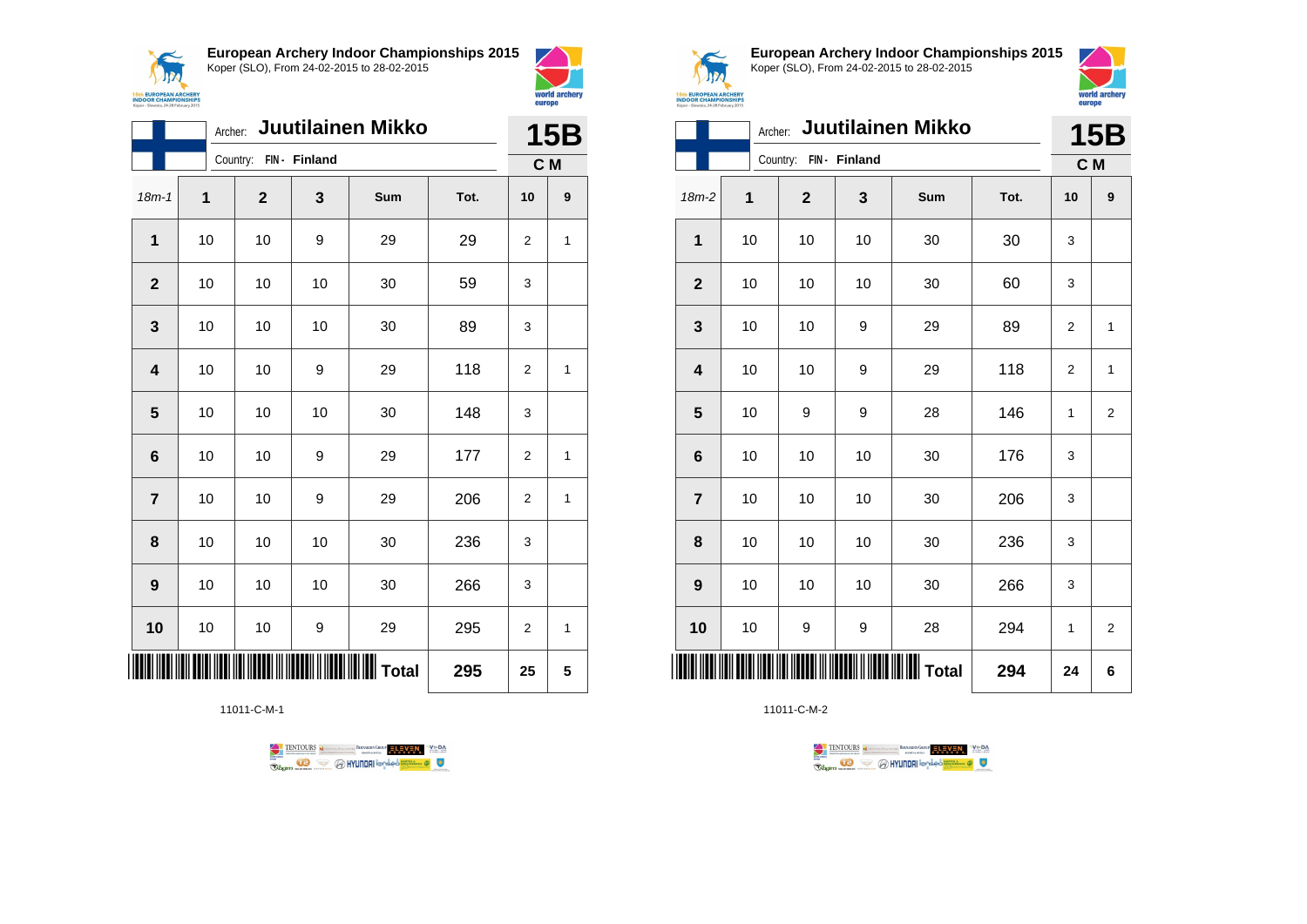**ANA 15th EUROPEAN ARCHERY**<br>INDOOR CHAMPIONSHIPS<br>Koper - Slovenia, 24-28 February 2015 **European Archery Indoor Championships 2015** Koper (SLO), From 24-02-2015 to 28-02-2015



|                         | Archer:     |                        | <b>Ressar Evert</b> |                   |      | <b>15C</b>     |                  |
|-------------------------|-------------|------------------------|---------------------|-------------------|------|----------------|------------------|
|                         |             | Country: EST - Estonia |                     |                   |      | C M            |                  |
| $18m - 1$               | $\mathbf 1$ | $\mathbf{2}$           | 3                   | Sum               | Tot. | 10             | $\boldsymbol{9}$ |
| 1                       | 10          | 10                     | 9                   | 29                | 29   | $\overline{2}$ | 1                |
| $\mathbf{2}$            | 10          | 10                     | 9                   | 29                | 58   | 2              | $\mathbf{1}$     |
| $\mathbf{3}$            | 10          | 9                      | 9                   | 28                | 86   | 1              | 2                |
| $\overline{\mathbf{4}}$ | 10          | 10                     | 9                   | 29                | 115  | $\overline{2}$ | $\mathbf{1}$     |
| 5                       | 10          | 10                     | 10                  | 30                | 145  | 3              |                  |
| $6\phantom{1}6$         | 10          | 10                     | 10                  | 30                | 175  | 3              |                  |
| $\overline{7}$          | 10          | 10                     | 9                   | 29                | 204  | $\overline{2}$ | 1                |
| 8                       | 10          | 10                     | 10                  | 30                | 234  | 3              |                  |
| $\boldsymbol{9}$        | 10          | 10                     | 9                   | 29                | 263  | $\overline{c}$ | 1                |
| 10                      | 10          | 10                     | 9                   | 29                | 292  | 2              | 1                |
|                         |             |                        |                     | Ш<br><b>Total</b> | 292  | 22             | 8                |

6589-C-M-1





**European Archery Indoor Championships 2015** Koper (SLO), From 24-02-2015 to 28-02-2015



| Koper - Slovenia, 24-28 February 2015 |         |              |                     |              |      | europe         |              |
|---------------------------------------|---------|--------------|---------------------|--------------|------|----------------|--------------|
|                                       | Archer: |              | <b>Ressar Evert</b> |              |      |                | <b>15C</b>   |
|                                       |         | Country:     | EST - Estonia       |              |      | C M            |              |
| 18m-2                                 | 1       | $\mathbf{2}$ | 3                   | Sum          | Tot. | 10             | 9            |
| 1                                     | 10      | 10           | 9                   | 29           | 29   | $\overline{c}$ | 1            |
| $\mathbf{2}$                          | 10      | 10           | 9                   | 29           | 58   | $\overline{2}$ | $\mathbf{1}$ |
| 3                                     | 10      | 10           | 10                  | 30           | 88   | 3              |              |
| $\overline{\mathbf{4}}$               | 10      | 10           | 10                  | 30           | 118  | 3              |              |
| 5                                     | 10      | 10           | 9                   | 29           | 147  | $\overline{2}$ | $\mathbf{1}$ |
| $6\phantom{1}6$                       | 10      | 10           | 10                  | 30           | 177  | 3              |              |
| $\overline{7}$                        | 10      | 10           | 10                  | 30           | 207  | 3              |              |
| 8                                     | 10      | 10           | 10                  | 30           | 237  | 3              |              |
| 9                                     | 10      | 10           | 10                  | 30           | 267  | 3              |              |
| 10                                    | 10      | 10           | 10                  | 30           | 297  | 3              |              |
|                                       |         |              |                     | <b>Total</b> | 297  | 27             | 3            |

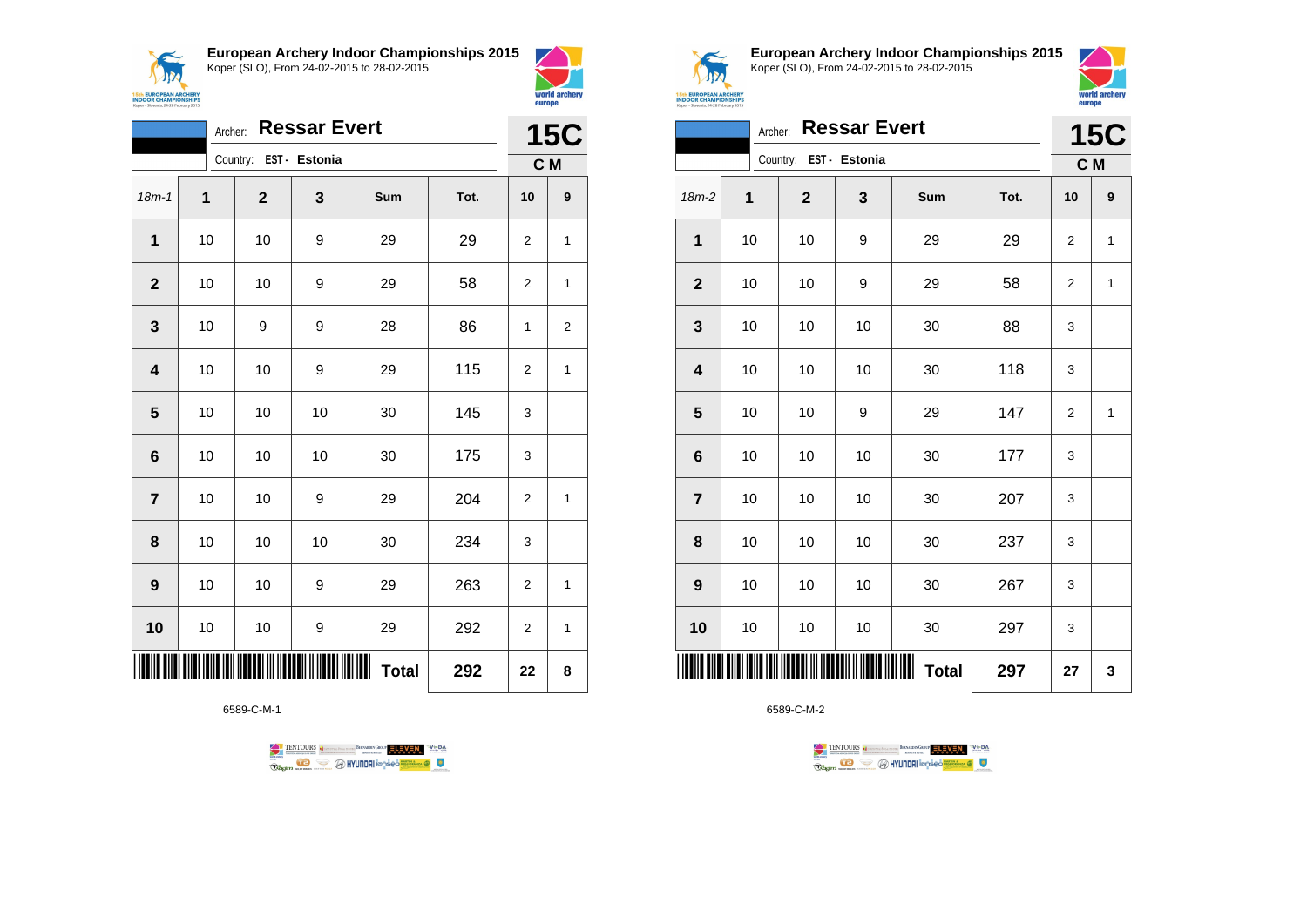



|                | Archer: |                       | <b>Reppe Zandra</b> |                   |      | <b>18A</b>     |                |
|----------------|---------|-----------------------|---------------------|-------------------|------|----------------|----------------|
|                |         | Country: SWE - Sweden |                     |                   |      |                | C W            |
| $18m-1$        | 1       | $\mathbf{2}$          | 3                   | Sum               | Tot. | 10             | 9              |
| 1              | 10      | 9                     | 8                   | 27                | 27   | 1              | 1              |
| $\overline{2}$ | 10      | 9                     | 9                   | 28                | 55   | 1              | $\overline{2}$ |
| 3              | 10      | 9                     | 9                   | 28                | 83   | 1              | 2              |
| 4              | 10      | 10                    | 9                   | 29                | 112  | $\overline{2}$ | 1              |
| 5              | 10      | 10                    | 9                   | 29                | 141  | $\overline{2}$ | 1              |
| 6              | 9       | 9                     | 9                   | 27                | 168  |                | 3              |
| $\overline{7}$ | 10      | 9                     | 8                   | 27                | 195  | 1              | 1              |
| 8              | 10      | 9                     | 9                   | 28                | 223  | 1              | $\overline{2}$ |
| 9              | 10      | 10                    | 10                  | 30                | 253  | 3              |                |
| 10             | 10      | 10                    | 10                  | 30                | 283  | 3              |                |
|                |         |                       |                     | Ш<br><b>Total</b> | 283  | 15             | 13             |

6597-C-W-1





**European Archery Indoor Championships 2015** Koper (SLO), From 24-02-2015 to 28-02-2015



|                         | <b>Reppe Zandra</b><br>Archer: |                |             |                   |      |                |                |  |
|-------------------------|--------------------------------|----------------|-------------|-------------------|------|----------------|----------------|--|
|                         |                                | Country:       | SWE- Sweden |                   |      | C <sub>W</sub> |                |  |
| $18m-2$                 | 1                              | $\overline{2}$ | 3           | Sum               | Tot. | 10             | 9              |  |
| 1                       | 10                             | 9              | 9           | 28                | 28   | 1              | $\overline{2}$ |  |
| $\mathbf{2}$            | 10                             | 9              | M           | 19                | 47   | 1              | 1              |  |
| 3                       | 10                             | 10             | 9           | 29                | 76   | $\overline{2}$ | 1              |  |
| $\overline{\mathbf{4}}$ | 10                             | 9              | 9           | 28                | 104  | 1              | $\overline{2}$ |  |
| 5                       | 10                             | 9              | 9           | 28                | 132  | 1              | $\overline{2}$ |  |
| $\bf 6$                 | 10                             | 10             | 10          | 30                | 162  | 3              |                |  |
| $\overline{7}$          | 10                             | 10             | 10          | 30                | 192  | 3              |                |  |
| 8                       | 9                              | 9              | M           | 18                | 210  |                | $\overline{2}$ |  |
| 9                       | 10                             | 9              | 9           | 28                | 238  | 1              | $\overline{c}$ |  |
| 10                      | 10                             | 10             | 10          | 30                | 268  | 3              |                |  |
|                         |                                |                |             | ┉<br><b>Total</b> | 268  | 16             | 12             |  |

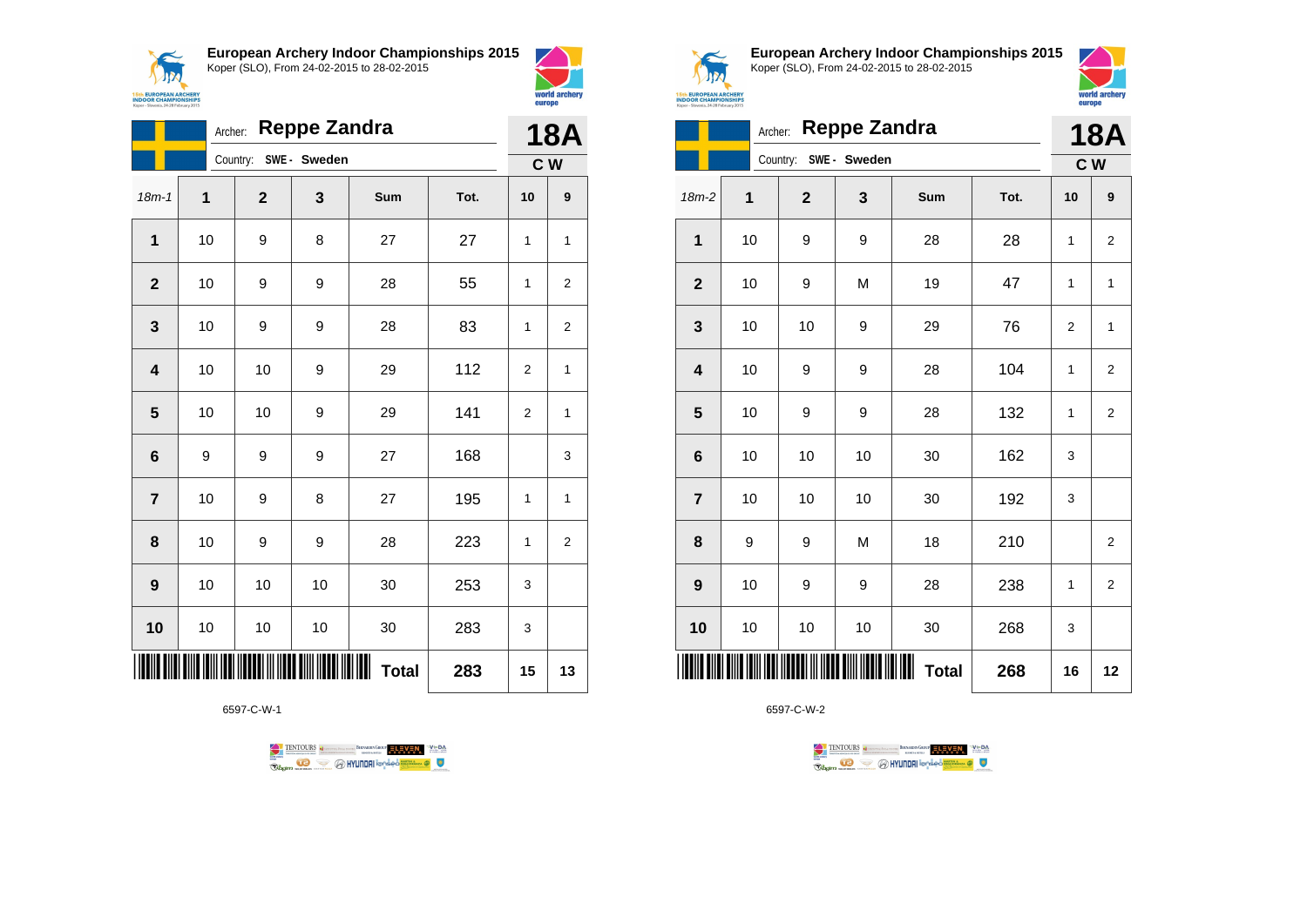



|                         | Archer: |                       |   | <b>Stahlkrantz Sofie</b>                         |      | <b>18B</b>     |                |
|-------------------------|---------|-----------------------|---|--------------------------------------------------|------|----------------|----------------|
|                         |         | Country: SWE - Sweden |   |                                                  |      | C W            |                |
| $18m - 1$               | 1       | $\mathbf{2}$          | 3 | Sum                                              | Tot. | 10             | 9              |
| 1                       | 10      | 10                    | 9 | 29                                               | 29   | $\overline{2}$ | $\mathbf{1}$   |
| $\overline{2}$          | 10      | 10                    | 9 | 29                                               | 58   | 2              | 1              |
| 3                       | 10      | 10                    | 9 | 29                                               | 87   | $\overline{2}$ | $\mathbf{1}$   |
| $\overline{\mathbf{4}}$ | 10      | 9                     | 9 | 28                                               | 115  | 1              | 2              |
| 5                       | 10      | 9                     | 9 | 28                                               | 143  | 1              | $\overline{2}$ |
| $6\phantom{1}6$         | 10      | 9                     | 9 | 28                                               | 171  | 1              | $\overline{2}$ |
| $\overline{7}$          | 9       | 9                     | 9 | 27                                               | 198  |                | 3              |
| 8                       | 9       | 9                     | 9 | 27                                               | 225  |                | 3              |
| $\boldsymbol{9}$        | 10      | 10                    | 9 | 29                                               | 254  | $\overline{2}$ | $\mathbf{1}$   |
| 10                      | 10      | 9                     | 9 | 28                                               | 282  | 1              | 2              |
|                         |         |                       |   | <b>                                   </b> Total | 282  | 12             | 18             |

15833-C-W-1





**European Archery Indoor Championships 2015** Koper (SLO), From 24-02-2015 to 28-02-2015



|                 | Archer: |                       |    | <b>Stahlkrantz Sofie</b>                  |      | <b>18B</b>     |                |
|-----------------|---------|-----------------------|----|-------------------------------------------|------|----------------|----------------|
|                 |         | Country: SWE - Sweden |    |                                           |      |                | C W            |
| $18m-2$         | 1       | $\mathbf{2}$          | 3  | Sum                                       | Tot. | 10             | 9              |
| 1               | 9       | 9                     | 9  | 27                                        | 27   |                | 3              |
| $\mathbf{2}$    | 10      | 10                    | 10 | 30                                        | 57   | 3              |                |
| 3               | 10      | 9                     | 8  | 27                                        | 84   | 1              | $\mathbf{1}$   |
| 4               | 10      | 10                    | 10 | 30                                        | 114  | 3              |                |
| 5               | 10      | 10                    | 9  | 29                                        | 143  | $\overline{2}$ | $\mathbf{1}$   |
| $6\phantom{1}6$ | 10      | 9                     | 9  | 28                                        | 171  | 1              | $\overline{2}$ |
| $\overline{7}$  | 10      | 10                    | 10 | 30                                        | 201  | 3              |                |
| 8               | 10      | 10                    | 10 | 30                                        | 231  | 3              |                |
| 9               | 10      | 10                    | 9  | 29                                        | 260  | $\overline{2}$ | 1              |
| 10              | 10      | 10                    | 9  | 29                                        | 289  | 2              | $\mathbf{1}$   |
| ║║║             |         |                       |    | <b>                            </b> Total | 289  | 20             | 9              |

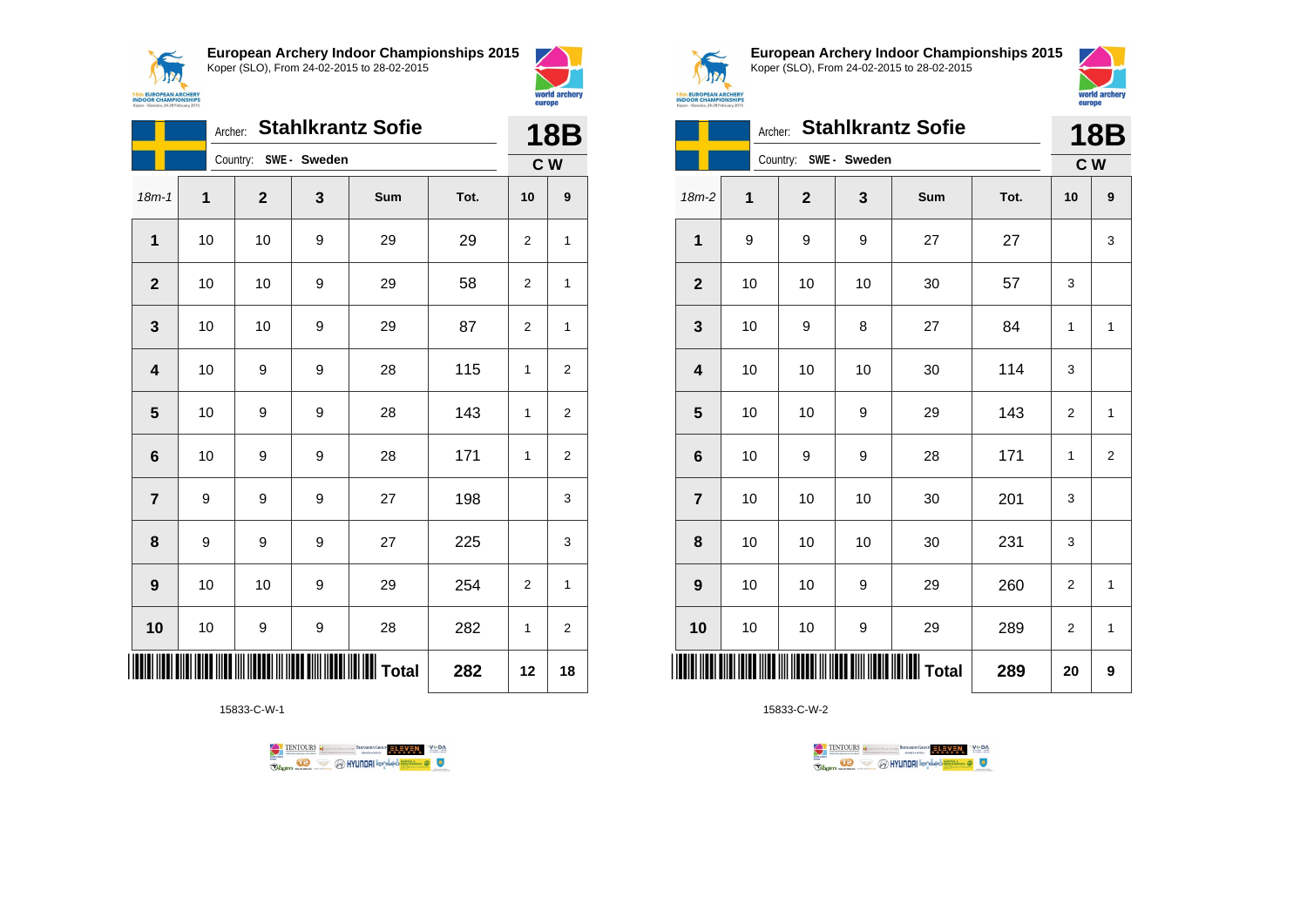



|                | <b>Couwenberg Martine</b><br>Archer: |                            |   |                 |      |                |                |
|----------------|--------------------------------------|----------------------------|---|-----------------|------|----------------|----------------|
|                |                                      | Country: NED - Netherlands |   |                 |      | C W            |                |
| $18m - 1$      | 1                                    | $\overline{2}$             | 3 | Sum             | Tot. | 10             | 9              |
| $\mathbf{1}$   | 10                                   | 9                          | 9 | 28              | 28   | 1              | $\overline{2}$ |
| $\overline{2}$ | 10                                   | 10                         | 9 | 29              | 57   | 2              | 1              |
| 3              | 10                                   | 10                         | 9 | 29              | 86   | 2              | 1              |
| 4              | 9                                    | 9                          | 9 | 27              | 113  |                | 3              |
| 5              | 10                                   | 9                          | 9 | 28              | 141  | 1              | $\overline{2}$ |
| 6              | 10                                   | 10                         | 9 | 29              | 170  | $\overline{2}$ | 1              |
| $\overline{7}$ | 10                                   | 10                         | 9 | 29              | 199  | $\overline{2}$ | $\overline{1}$ |
| 8              | 10                                   | 9                          | 9 | 28              | 227  | 1              | $\overline{2}$ |
| 9              | 10                                   | 10                         | 9 | 29              | 256  | 2              | 1              |
| 10             | 9                                    | 9                          | 9 | 27              | 283  |                | 3              |
|                |                                      |                            |   | <b>II</b> Total | 283  | 13             | 17             |

13812-C-W-1





**European Archery Indoor Championships 2015** Koper (SLO), From 24-02-2015 to 28-02-2015



|                         | <b>Couwenberg Martine</b><br>Archer: |             |                   |     |      |                |                   |  |
|-------------------------|--------------------------------------|-------------|-------------------|-----|------|----------------|-------------------|--|
|                         |                                      | Country:    | NED - Netherlands |     |      |                | <b>18D</b><br>C W |  |
| $18m-2$                 | 1                                    | $\mathbf 2$ | 3                 | Sum | Tot. | 10             | 9                 |  |
| $\mathbf 1$             | 10                                   | 9           | 9                 | 28  | 28   | 1              | $\overline{2}$    |  |
| $\mathbf{2}$            | 10                                   | 10          | 10                | 30  | 58   | 3              |                   |  |
| 3                       | 10                                   | 10          | 9                 | 29  | 87   | $\overline{2}$ | 1                 |  |
| $\overline{\mathbf{4}}$ | 10                                   | 10          | 9                 | 29  | 116  | $\overline{2}$ | 1                 |  |
| 5                       | 10                                   | 10          | 9                 | 29  | 145  | 2              | $\mathbf{1}$      |  |
| $6\phantom{1}6$         | 10                                   | 9           | 9                 | 28  | 173  | 1              | $\overline{2}$    |  |
| $\overline{7}$          | 10                                   | 10          | 9                 | 29  | 202  | $\overline{2}$ | $\mathbf{1}$      |  |
| 8                       | 10                                   | 9           | 9                 | 28  | 230  | 1              | $\overline{2}$    |  |
| 9                       | 10                                   | 9           | 9                 | 28  | 258  | 1              | $\overline{2}$    |  |
| 10                      | 10                                   | 9           | 9                 | 28  | 286  | 1              | 2                 |  |
| ║║                      |                                      |             |                   |     | 286  | 16             | 14                |  |

TENTOURS **(i)** CONSIDER DEVELOPS OF THE VEDA

**Example 2** @ HYUNDAI lansed **State 4** U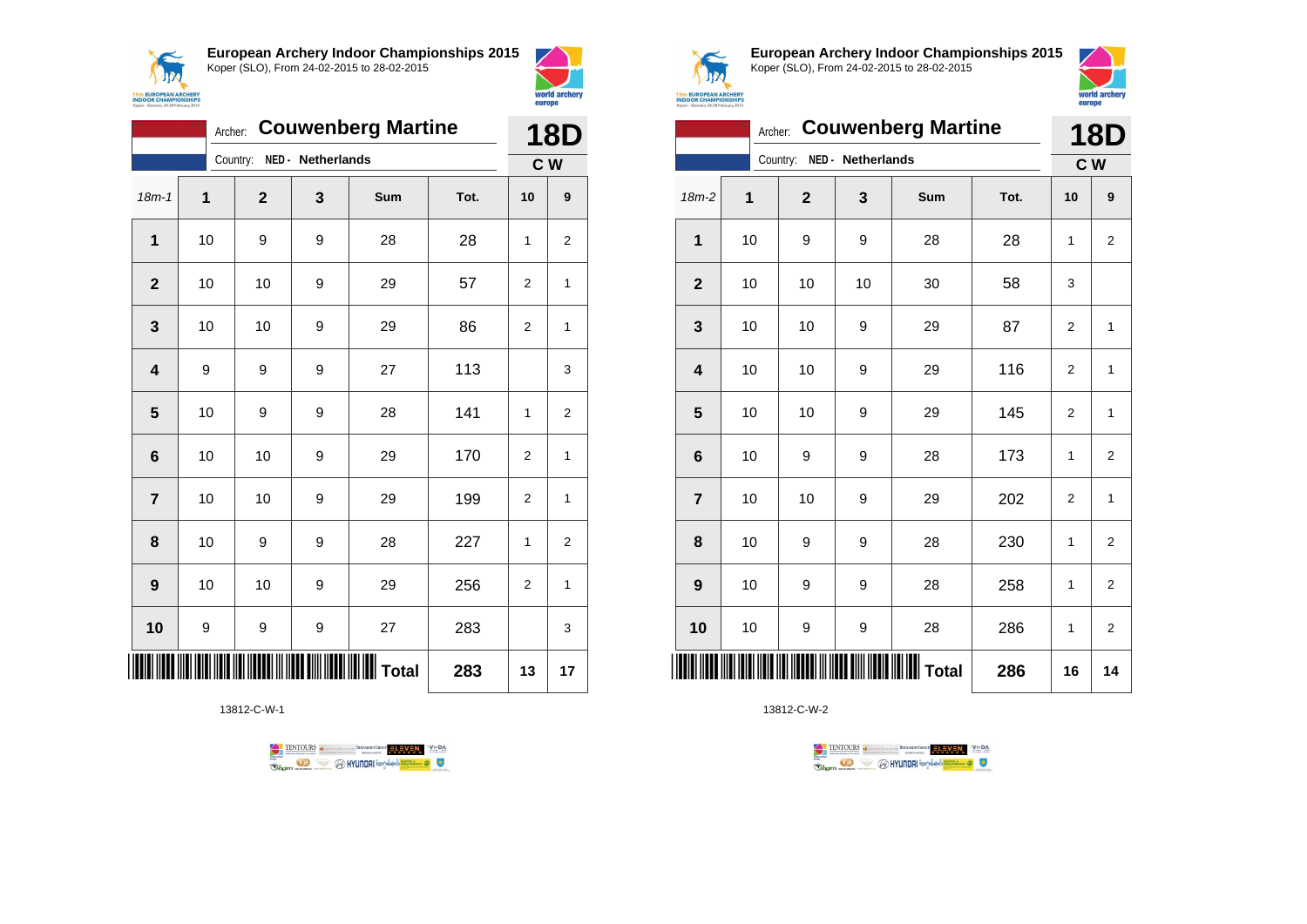



|                | Archer: |                |                      | <b>Burdeyna Nataliya</b> |      | 19A            |                |
|----------------|---------|----------------|----------------------|--------------------------|------|----------------|----------------|
|                |         | Country:       | <b>UKR</b> - Ukraine |                          |      | C W            |                |
| $18m - 1$      | 1       | $\overline{2}$ | 3                    | Sum                      | Tot. | 10             | 9              |
| 1              | 10      | 9              | 9                    | 28                       | 28   | 1              | 2              |
| $\overline{2}$ | 10      | 10             | 9                    | 29                       | 57   | 2              | 1              |
| 3              | 10      | 9              | 9                    | 28                       | 85   | 1              | 2              |
| 4              | 10      | 9              | 9                    | 28                       | 113  | 1              | 2              |
| 5              | 9       | 9              | 9                    | 27                       | 140  |                | 3              |
| 6              | 10      | 10             | 9                    | 29                       | 169  | $\overline{2}$ | 1              |
| $\overline{7}$ | 10      | 10             | 9                    | 29                       | 198  | 2              | 1              |
| 8              | 10      | 9              | 9                    | 28                       | 226  | 1              | $\overline{2}$ |
| 9              | 10      | 10             | 10                   | 30                       | 256  | 3              |                |
| 10             | 10      | 10             | 9                    | 29                       | 285  | $\overline{2}$ | 1              |
|                |         |                |                      | <b>Total</b>             | 285  | 15             | 15             |

476-C-W-1

TENTOURS of BENJAMING COUP ELEVEN VEBA **OD SOUTHERRY SECTION AND STATE Ragma** 



**European Archery Indoor Championships 2015** Koper (SLO), From 24-02-2015 to 28-02-2015



|                         | <b>Burdeyna Nataliya</b><br>Archer: |                |                      |                   |      |                |                |  |
|-------------------------|-------------------------------------|----------------|----------------------|-------------------|------|----------------|----------------|--|
|                         |                                     | Country:       | <b>UKR</b> - Ukraine |                   |      |                | C W            |  |
| $18m-2$                 | 1                                   | $\overline{2}$ | 3                    | Sum               | Tot. | 10             | 9              |  |
| $\mathbf{1}$            | 9                                   | 9              | 9                    | 27                | 27   |                | 3              |  |
| $\mathbf{2}$            | 10                                  | 9              | 9                    | 28                | 55   | 1              | $\overline{2}$ |  |
| $\mathbf{3}$            | 10                                  | 10             | 9                    | 29                | 84   | $\overline{2}$ | 1              |  |
| $\overline{\mathbf{4}}$ | 10                                  | 10             | 9                    | 29                | 113  | $\overline{2}$ | 1              |  |
| 5                       | 10                                  | 9              | 9                    | 28                | 141  | 1              | $\overline{2}$ |  |
| $\bf 6$                 | 10                                  | 10             | 10                   | 30                | 171  | 3              |                |  |
| $\overline{7}$          | 10                                  | 9              | 9                    | 28                | 199  | 1              | $\overline{2}$ |  |
| 8                       | 10                                  | 9              | 9                    | 28                | 227  | 1              | $\overline{2}$ |  |
| 9                       | 10                                  | 10             | 9                    | 29                | 256  | $\overline{2}$ | 1              |  |
| 10                      | 10                                  | 10             | 9                    | 29                | 285  | $\overline{2}$ | 1              |  |
|                         |                                     |                |                      | Ⅲ<br><b>Total</b> | 285  | 15             | 15             |  |

TENTOURS **Q** CONSIDERED BEXTRED CONDUCT **CONSIDERED** VICE DA

**B** MYUNDAI Tonsed **Williams 9** 

476-C-W-2

**Regin**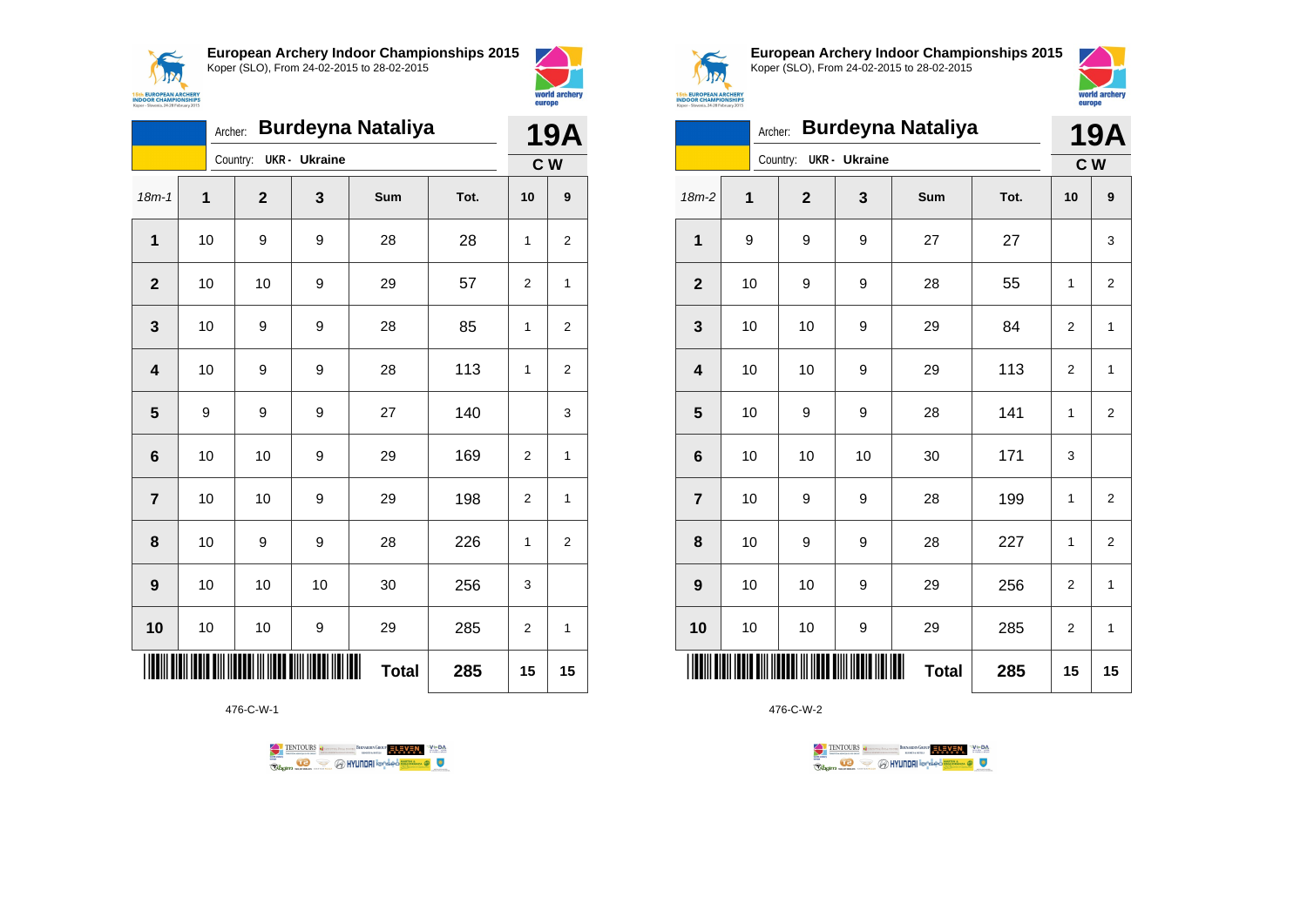



|                         |    |                      |    | Archer: Tonioli Marcella |      |                | <b>19B</b>   |
|-------------------------|----|----------------------|----|--------------------------|------|----------------|--------------|
|                         |    | Country: ITA - Italy |    |                          |      |                | C W          |
| $18m - 1$               | 1  | $\mathbf{2}$         | 3  | Sum                      | Tot. | 10             | 9            |
| $\mathbf 1$             | 10 | 9                    | 9  | 28                       | 28   | 1              | 2            |
| $\mathbf{2}$            | 10 | 9                    | 9  | 28                       | 56   | 1              | 2            |
| $\mathbf{3}$            | 10 | 10                   | 10 | 30                       | 86   | 3              |              |
| $\overline{\mathbf{4}}$ | 10 | 9                    | 9  | 28                       | 114  | 1              | 2            |
| 5                       | 10 | 10                   | 10 | 30                       | 144  | 3              |              |
| $6\phantom{1}6$         | 10 | 10                   | 9  | 29                       | 173  | $\overline{2}$ | $\mathbf{1}$ |
| $\overline{7}$          | 10 | 10                   | 9  | 29                       | 202  | $\mathbf{2}$   | $\mathbf{1}$ |
| 8                       | 10 | 10                   | 9  | 29                       | 231  | 2              | 1            |
| 9                       | 10 | 10                   | 9  | 29                       | 260  | $\overline{2}$ | $\mathbf{1}$ |
| 10                      | 9  | 9                    | 9  | 27                       | 287  |                | 3            |
|                         |    |                      |    |                          | 287  | 17             | 13           |

11092-C-W-1





world archery

europe

**European Archery Indoor Championships 2015** Koper (SLO), From 24-02-2015 to 28-02-2015



|                |    | <b>Tonioli Marcella</b><br>Archer: |    |       |      |                |              |  |  |
|----------------|----|------------------------------------|----|-------|------|----------------|--------------|--|--|
|                |    | Country: ITA - Italy               |    |       |      | C W            |              |  |  |
| $18m-2$        | 1  | $\mathbf{2}$                       | 3  | Sum   | Tot. | 10             | 9            |  |  |
| $\mathbf{1}$   | 10 | 10                                 | 10 | 30    | 30   | 3              |              |  |  |
| $\mathbf{2}$   | 10 | 10                                 | 9  | 29    | 59   | $\overline{2}$ | $\mathbf{1}$ |  |  |
| 3              | 10 | 10                                 | 9  | 29    | 88   | $\overline{2}$ | $\mathbf{1}$ |  |  |
| 4              | 10 | 10                                 | 10 | 30    | 118  | 3              |              |  |  |
| 5              | 10 | 10                                 | 9  | 29    | 147  | $\overline{2}$ | $\mathbf{1}$ |  |  |
| 6              | 10 | 10                                 | 10 | 30    | 177  | 3              |              |  |  |
| $\overline{7}$ | 10 | 10                                 | 10 | 30    | 207  | 3              |              |  |  |
| 8              | 10 | 10                                 | 9  | 29    | 236  | 2              | 1            |  |  |
| 9              | 10 | 10                                 | 9  | 29    | 265  | $\overline{2}$ | $\mathbf{1}$ |  |  |
| 10             | 10 | 10                                 | 10 | 30    | 295  | 3              |              |  |  |
|                |    |                                    |    | Total | 295  | 25             | 5            |  |  |

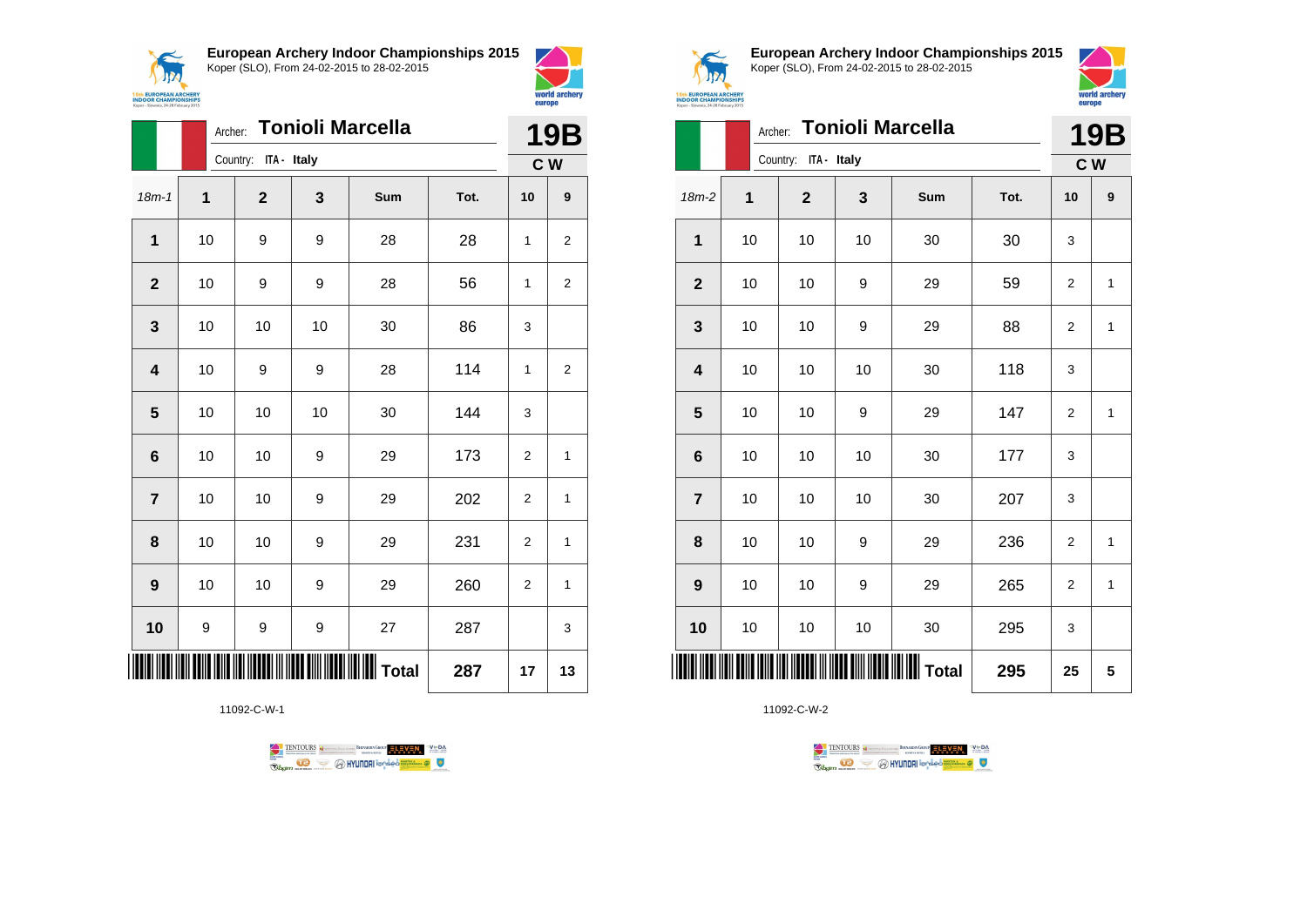



|                         | <b>Van Caspel Inge</b><br>Archer: |                            |    |                        |      |                |                |  |
|-------------------------|-----------------------------------|----------------------------|----|------------------------|------|----------------|----------------|--|
|                         |                                   | Country: NED - Netherlands |    |                        |      | C <sub>W</sub> |                |  |
| $18m - 1$               | 1                                 | $\overline{2}$             | 3  | <b>Sum</b>             | Tot. | 10             | 9              |  |
| 1                       | 9                                 | 9                          | 9  | 27                     | 27   |                | 3              |  |
| $\overline{2}$          | 10                                | 9                          | 9  | 28                     | 55   | 1              | 2              |  |
| 3                       | 10                                | 10                         | 10 | 30                     | 85   | 3              |                |  |
| $\overline{\mathbf{4}}$ | 10                                | 10                         | 10 | 30                     | 115  | 3              |                |  |
| 5                       | 10                                | 10                         | 9  | 29                     | 144  | $\overline{2}$ | 1              |  |
| 6                       | 10                                | 10                         | 9  | 29                     | 173  | $\overline{2}$ | 1              |  |
| $\overline{7}$          | 10                                | 10                         | 10 | 30                     | 203  | 3              |                |  |
| 8                       | 10                                | 10                         | 10 | 30                     | 233  | 3              |                |  |
| 9                       | 10                                | 9                          | 9  | 28                     | 261  | 1              | $\overline{2}$ |  |
| 10                      | 10                                | 10                         | 9  | 29                     | 290  | $\overline{2}$ | 1              |  |
|                         |                                   |                            |    | IIIIII<br><b>Total</b> | 290  | 20             | 10             |  |

7940-C-W-1





**European Archery Indoor Championships 2015** Koper (SLO), From 24-02-2015 to 28-02-2015



|                         |    | <b>19C</b>                    |    |                   |      |                         |                |
|-------------------------|----|-------------------------------|----|-------------------|------|-------------------------|----------------|
|                         |    | NED - Netherlands<br>Country: |    |                   | C W  |                         |                |
| $18m-2$                 | 1  | $\overline{2}$                | 3  | Sum               | Tot. | 10                      | 9              |
| $\mathbf{1}$            | 10 | 10                            | 9  | 29                | 29   | $\overline{2}$          | 1              |
| $\mathbf{2}$            | 10 | 10                            | 9  | 29                | 58   | $\overline{\mathbf{c}}$ | 1              |
| $\mathbf{3}$            | 10 | 9                             | 9  | 28                | 86   | 1                       | $\overline{2}$ |
| $\overline{\mathbf{4}}$ | 10 | 10                            | 9  | 29                | 115  | $\overline{2}$          | 1              |
| 5                       | 10 | 10                            | 10 | 30                | 145  | 3                       |                |
| $\bf 6$                 | 10 | 10                            | 9  | 29                | 174  | $\overline{2}$          | 1              |
| $\overline{7}$          | 10 | 10                            | 10 | 30                | 204  | 3                       |                |
| 8                       | 10 | 10                            | 10 | 30                | 234  | 3                       |                |
| 9                       | 10 | 10                            | 9  | 29                | 263  | $\overline{2}$          | 1              |
| 10                      | 10 | 10                            | 9  | 29                | 292  | $\overline{2}$          | 1              |
| Ш                       |    |                               |    | Ш<br><b>Total</b> | 292  | 22                      | 8              |

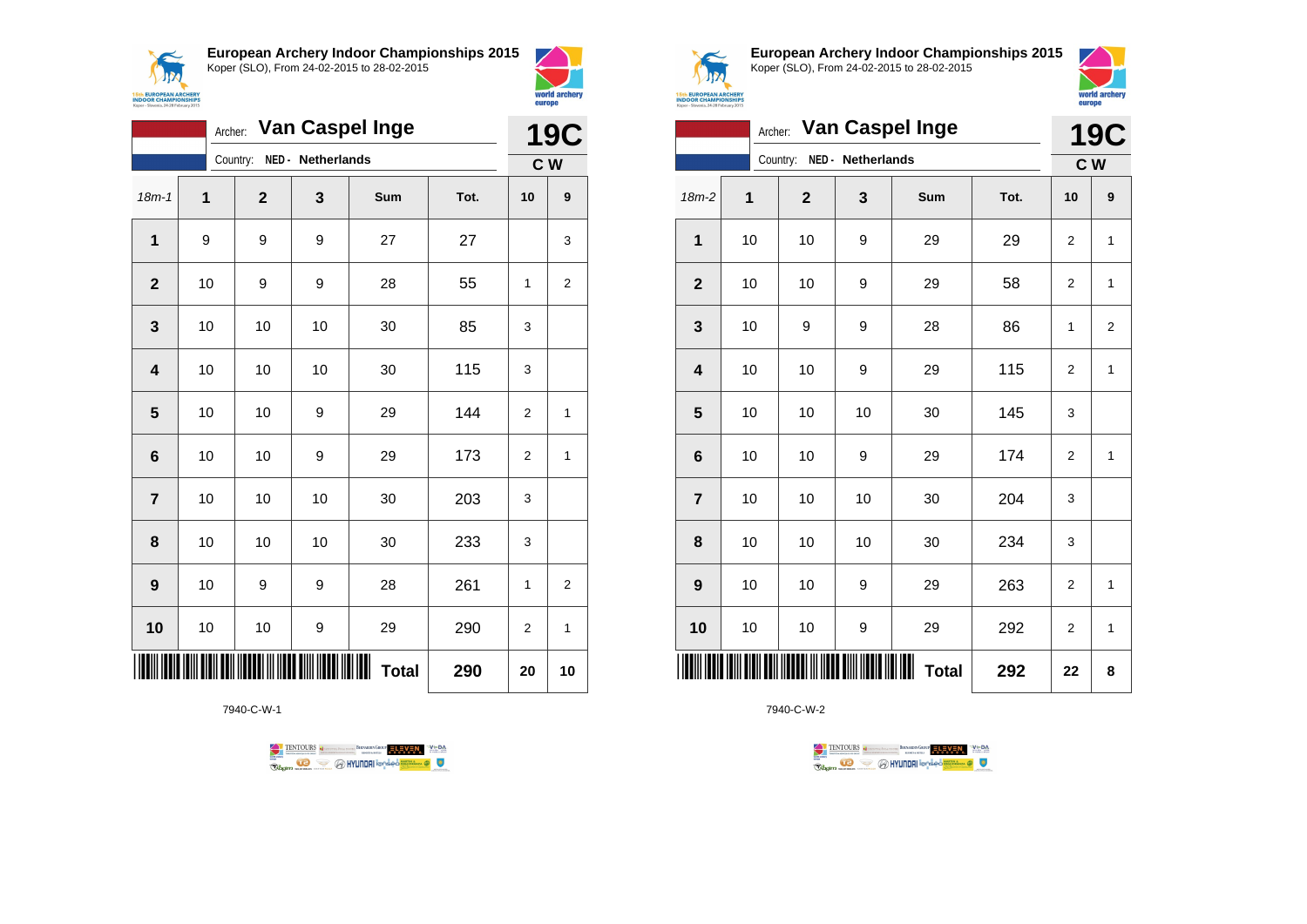



|                | Archer: Avdeeva Natalia |              |                        |                                   |      |                |                  |  |
|----------------|-------------------------|--------------|------------------------|-----------------------------------|------|----------------|------------------|--|
|                |                         |              |                        | Country: RUS - Russian Federation |      |                | C W              |  |
| $18m - 1$      | 1                       | $\mathbf{2}$ | 3                      | Sum                               | Tot. | 10             | $\boldsymbol{9}$ |  |
| 1              | 10                      | 10           | 10                     | 30                                | 30   | 3              |                  |  |
| $\overline{2}$ | $10$                    | 10           | 10                     | 30                                | 60   | 3              |                  |  |
| 3              | 10                      | 10           | 9                      | 29                                | 89   | 2              | 1                |  |
| 4              | 10                      | 10           | 9                      | 29                                | 118  | 2              | $\mathbf{1}$     |  |
| 5              | 10                      | 10           | 10                     | 30                                | 148  | 3              |                  |  |
| 6              | 10                      | 10           | 9                      | 29                                | 177  | 2              | $\mathbf{1}$     |  |
| $\overline{7}$ | 10                      | 10           | 10                     | 30                                | 207  | 3              |                  |  |
| 8              | 10                      | 10           | 9                      | 29                                | 236  | $\overline{2}$ | $\mathbf{1}$     |  |
| 9              | 10                      | 9            | 9                      | 28                                | 264  | 1              | 2                |  |
| 10             | 10                      | 9            | 9                      | 28                                | 292  | 1              | $\overline{2}$   |  |
|                |                         |              | <b>TITUNINININININ</b> | <b>Total</b>                      | 292  | 22             | 8                |  |

8321-C-W-1





**European Archery Indoor Championships 2015** Koper (SLO), From 24-02-2015 to 28-02-2015



|                         | Archer: Avdeeva Natalia |  |             |    |                                   |      | <b>19D</b>     |              |
|-------------------------|-------------------------|--|-------------|----|-----------------------------------|------|----------------|--------------|
|                         |                         |  |             |    | Country: RUS - Russian Federation |      | C W            |              |
| $18m-2$                 | 1                       |  | $\mathbf 2$ | 3  | Sum                               | Tot. | 10             | 9            |
| 1                       | 10                      |  | 10          | 9  | 29                                | 29   | $\overline{2}$ | 1            |
| $\mathbf{2}$            | 10                      |  | 10          | 9  | 29                                | 58   | 2              | 1            |
| $\mathbf{3}$            | 10                      |  | 10          | 10 | 30                                | 88   | 3              |              |
| $\overline{\mathbf{4}}$ | 10                      |  | 10          | 9  | 29                                | 117  | $\overline{2}$ | $\mathbf{1}$ |
| 5                       | 10                      |  | 10          | 9  | 29                                | 146  | $\overline{2}$ | 1            |
| $\boldsymbol{6}$        | 10                      |  | 10          | 10 | 30                                | 176  | 3              |              |
| $\overline{7}$          | 10                      |  | 10          | 10 | 30                                | 206  | 3              |              |
| 8                       | 10                      |  | 10          | 10 | 30                                | 236  | 3              |              |
| 9                       | 10                      |  | 10          | 9  | 29                                | 265  | $\overline{2}$ | 1            |
| 10                      | 10                      |  | 10          | 10 | 30                                | 295  | 3              |              |
|                         |                         |  |             |    | ┉<br><b>Total</b>                 | 295  | 25             | 5            |

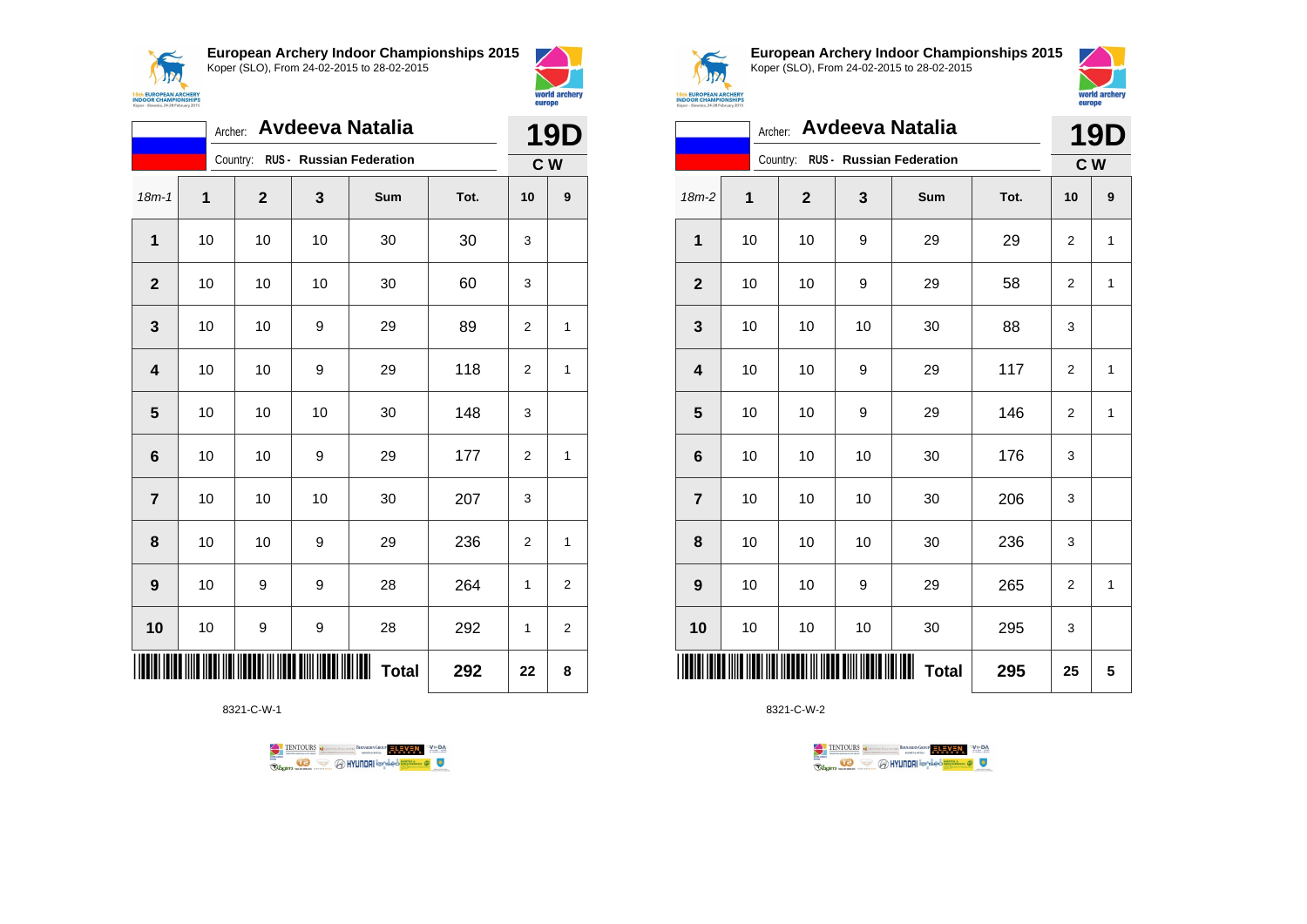



world archery

|                | <b>Shkliar Kseniya</b><br>Archer: |              |               |                        |      |                | <b>20A</b>     |  |
|----------------|-----------------------------------|--------------|---------------|------------------------|------|----------------|----------------|--|
|                |                                   | Country:     | UKR - Ukraine |                        |      |                | C <sub>W</sub> |  |
| $18m - 1$      | 1                                 | $\mathbf{2}$ | 3             | Sum                    | Tot. | 10             | 9              |  |
| 1              | 10                                | 9            | 9             | 28                     | 28   | 1              | $\overline{2}$ |  |
| $\overline{2}$ | 10                                | 9            | 9             | 28                     | 56   | 1              | 2              |  |
| 3              | 10                                | 9            | 9             | 28                     | 84   | 1              | 2              |  |
| 4              | 10                                | 10           | 9             | 29                     | 113  | $\overline{2}$ | 1              |  |
| 5              | 9                                 | 9            | 9             | 27                     | 140  |                | 3              |  |
| 6              | 10                                | 9            | 9             | 28                     | 168  | 1              | 2              |  |
| $\overline{7}$ | 10                                | 9            | 9             | 28                     | 196  | 1              | 2              |  |
| 8              | 9                                 | 9            | 9             | 27                     | 223  |                | 3              |  |
| 9              | 10                                | 10           | 9             | 29                     | 252  | $\overline{2}$ | $\mathbf{1}$   |  |
| 10             | 9                                 | 9            | 9             | 27                     | 279  |                | 3              |  |
|                |                                   |              |               | IIIIII<br><b>Total</b> | 279  | 9              | 21             |  |

7704-C-W-1





**European Archery Indoor Championships 2015** Koper (SLO), From 24-02-2015 to 28-02-2015



| <b>Shkliar Kseniya</b><br>Archer: |                           |                |                  |              |      |                | <b>20A</b>              |  |
|-----------------------------------|---------------------------|----------------|------------------|--------------|------|----------------|-------------------------|--|
|                                   | UKR - Ukraine<br>Country: |                |                  |              |      |                | C W                     |  |
| 18m-2                             | $\mathbf 1$               | $\overline{2}$ | 3                | Sum          | Tot. | 10             | 9                       |  |
| 1                                 | 10                        | 9              | 9                | 28           | 28   | 1              | $\overline{2}$          |  |
| $\overline{\mathbf{2}}$           | 10                        | 9              | 9                | 28           | 56   | 1              | $\overline{2}$          |  |
| 3                                 | 10                        | 10             | 9                | 29           | 85   | $\overline{2}$ | 1                       |  |
| $\overline{\mathbf{4}}$           | 10                        | 9              | 8                | 27           | 112  | 1              | 1                       |  |
| 5                                 | 9                         | 9              | 9                | 27           | 139  |                | 3                       |  |
| $6\phantom{1}6$                   | 10                        | 10             | 10               | 30           | 169  | 3              |                         |  |
| $\overline{7}$                    | 10                        | 9              | 9                | 28           | 197  | 1              | $\overline{\mathbf{c}}$ |  |
| 8                                 | 10                        | 9              | 9                | 28           | 225  | 1              | $\overline{2}$          |  |
| 9                                 | 9                         | 9              | 9                | 27           | 252  |                | 3                       |  |
| 10                                | 10                        | 9              | 9                | 28           | 280  | 1              | $\overline{2}$          |  |
| ║║║                               |                           |                | <u> HIII III</u> | <b>Total</b> | 280  | 11             | 18                      |  |

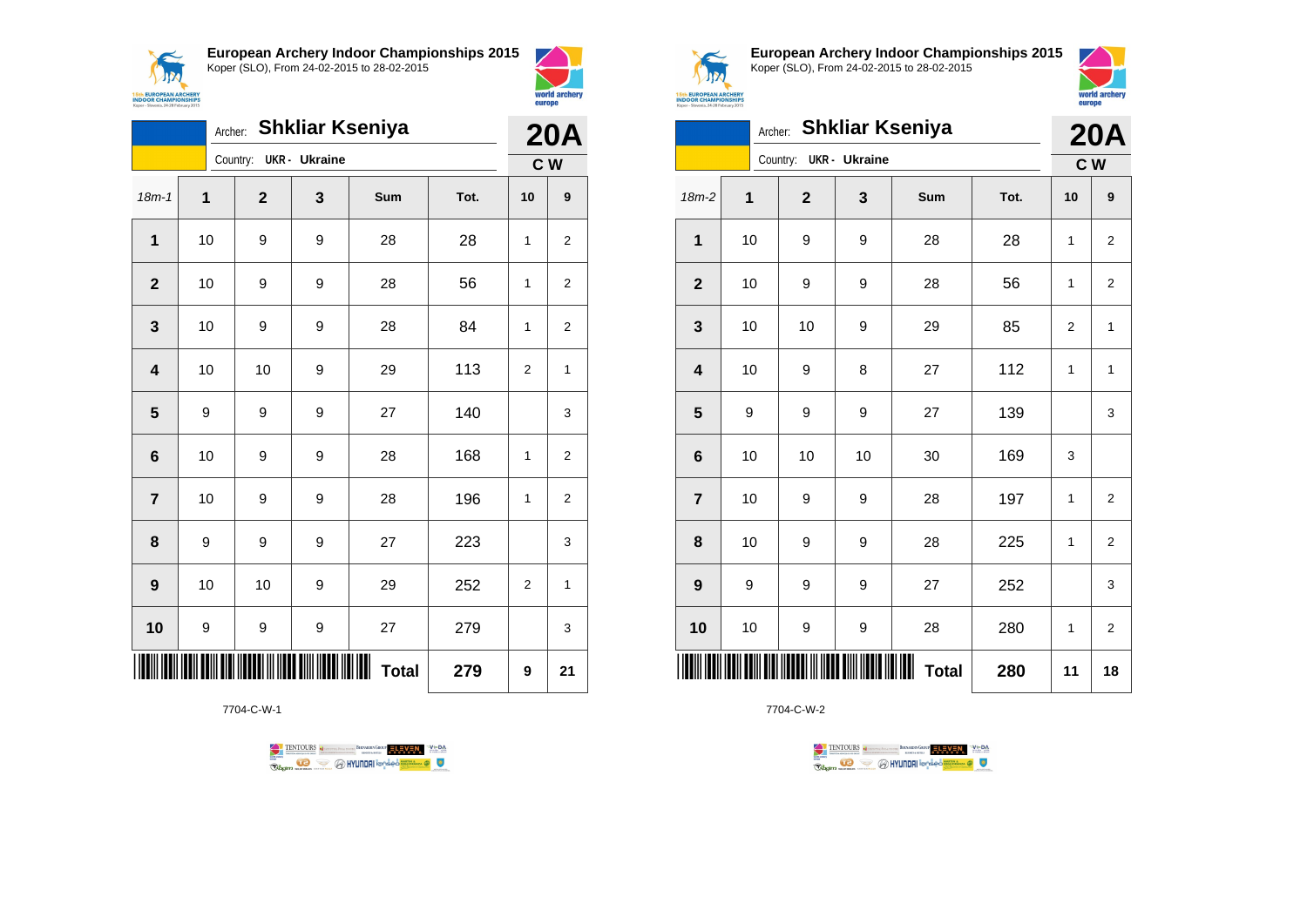



|                |    | Archer: Anastasio Anastasia |    |                        |      |                |   |  |  |
|----------------|----|-----------------------------|----|------------------------|------|----------------|---|--|--|
|                |    | Country: ITA - Italy        |    |                        |      |                |   |  |  |
| $18m - 1$      | 1  | $\mathbf{2}$                | 3  | Sum                    | Tot. | 10             | 9 |  |  |
| 1              | 10 | 10                          | 9  | 29                     | 29   | $\overline{2}$ | 1 |  |  |
| $\mathbf{2}$   | 10 | 10                          | 9  | 29                     | 58   | $\overline{2}$ | 1 |  |  |
| 3              | 10 | 10                          | 9  | 29                     | 87   | 2              | 1 |  |  |
| 4              | 10 | 10                          | 9  | 29                     | 116  | 2              | 1 |  |  |
| 5              | 10 | 10                          | 9  | 29                     | 145  | $\overline{2}$ | 1 |  |  |
| 6              | 10 | 10                          | 9  | 29                     | 174  | 2              | 1 |  |  |
| $\overline{7}$ | 10 | 10                          | 9  | 29                     | 203  | $\overline{2}$ | 1 |  |  |
| 8              | 10 | 10                          | 9  | 29                     | 232  | $\overline{2}$ | 1 |  |  |
| 9              | 10 | 10                          | 10 | 30                     | 262  | 3              |   |  |  |
| 10             | 10 | 10                          | 9  | 29                     | 291  | 2              | 1 |  |  |
|                |    |                             |    | IIIIII<br><b>Total</b> | 291  | 21             | 9 |  |  |

5797-C-W-1





**European Archery Indoor Championships 2015** Koper (SLO), From 24-02-2015 to 28-02-2015



|                         | Archer: | <b>20B</b>           |    |                   |      |                |                |
|-------------------------|---------|----------------------|----|-------------------|------|----------------|----------------|
|                         |         | Country: ITA - Italy |    |                   |      | C W            |                |
| $18m-2$                 | 1       | $\overline{2}$       | 3  | Sum               | Tot. | 10             | 9              |
| 1                       | 10      | 10                   | 9  | 29                | 29   | 2              | $\mathbf{1}$   |
| $\mathbf{2}$            | 10      | 10                   | 10 | 30                | 59   | 3              |                |
| 3                       | 10      | 10                   | 9  | 29                | 88   | $\overline{2}$ | $\mathbf{1}$   |
| $\overline{\mathbf{4}}$ | 10      | 10                   | 10 | 30                | 118  | 3              |                |
| 5                       | 10      | 10                   | 10 | 30                | 148  | 3              |                |
| $\bf 6$                 | 10      | 10                   | 9  | 29                | 177  | 2              | 1              |
| $\overline{7}$          | 10      | 10                   | 9  | 29                | 206  | $\overline{2}$ | $\mathbf{1}$   |
| 8                       | 10      | 10                   | 10 | 30                | 236  | 3              |                |
| 9                       | 10      | 9                    | 9  | 28                | 264  | 1              | $\overline{2}$ |
| 10                      | 10      | 10                   | 10 | 30                | 294  | 3              |                |
| Ш                       |         |                      |    | Ш<br><b>Total</b> | 294  | 24             | 6              |

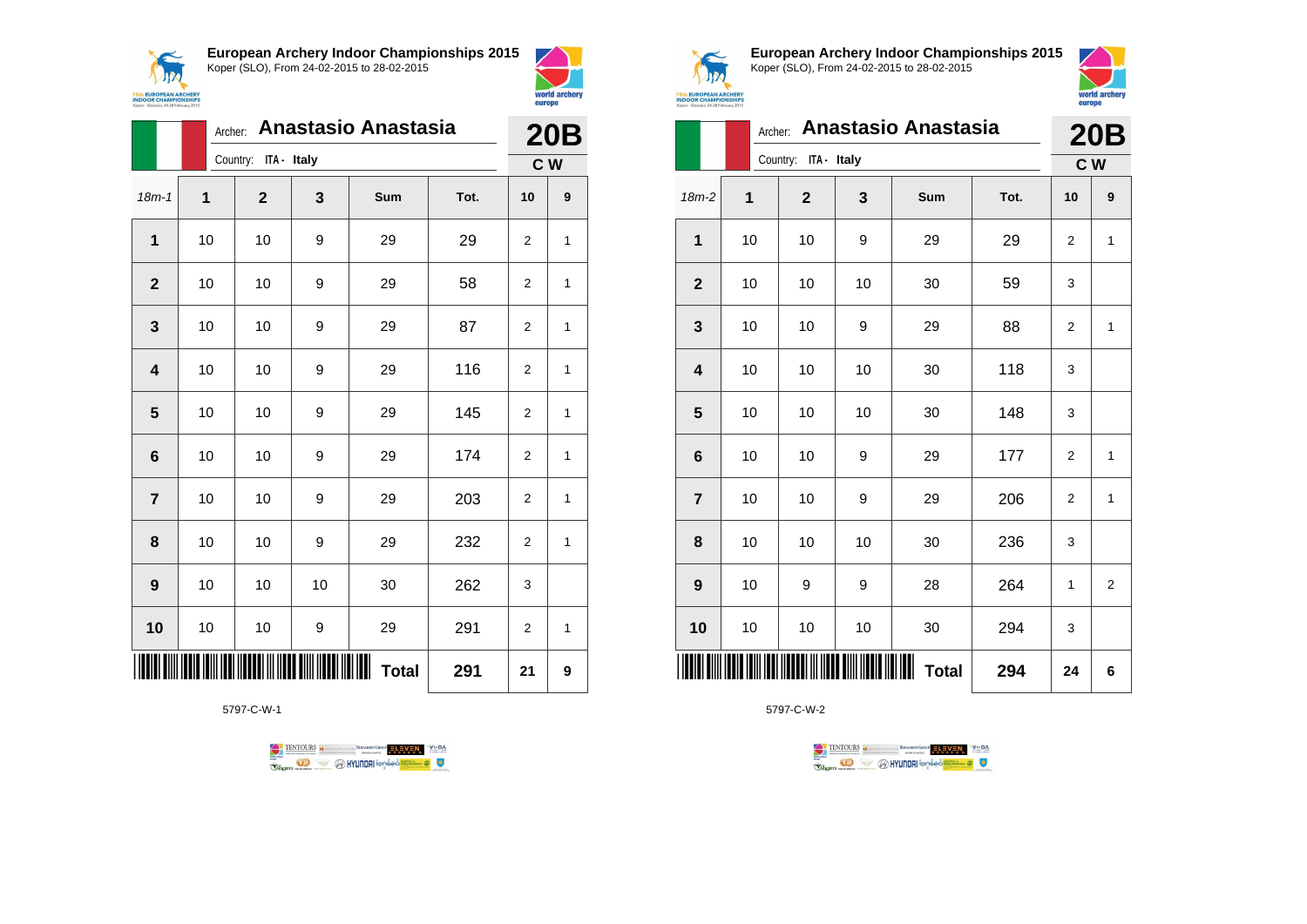



|                | <b>20C</b>                    |                |    |                   |      |                |                  |
|----------------|-------------------------------|----------------|----|-------------------|------|----------------|------------------|
|                | NED - Netherlands<br>Country: |                |    |                   |      | C W            |                  |
| $18m - 1$      | 1                             | $\overline{2}$ | 3  | Sum               | Tot. | 10             | $\boldsymbol{9}$ |
| 1              | 10                            | 9              | 9  | 28                | 28   | 1              | 2                |
| $\overline{2}$ | 9                             | 9              | 9  | 27                | 55   |                | 3                |
| 3              | 10                            | 10             | 10 | 30                | 85   | 3              |                  |
| 4              | 10                            | 9              | 9  | 28                | 113  | 1              | $\overline{2}$   |
| 5              | 10                            | 10             | 9  | 29                | 142  | $\overline{2}$ | 1                |
| 6              | 9                             | 9              | 9  | 27                | 169  |                | 3                |
| $\overline{7}$ | 10                            | 9              | 9  | 28                | 197  | 1              | 2                |
| 8              | 9                             | 9              | 9  | 27                | 224  |                | 3                |
| 9              | 10                            | 9              | 9  | 28                | 252  | 1              | 2                |
| 10             | 10                            | 9              | 9  | 28                | 280  | 1              | 2                |
|                |                               |                |    | Ш<br><b>Total</b> | 280  | 10             | 20               |

5420-C-W-1





**European Archery Indoor Championships 2015** Koper (SLO), From 24-02-2015 to 28-02-2015



|                         | Archer: |                |                   | Enthoven-Mokkenstorm Inge |      |                | <b>20C</b>     |
|-------------------------|---------|----------------|-------------------|---------------------------|------|----------------|----------------|
|                         |         | Country:       | NED - Netherlands |                           |      | C <sub>W</sub> |                |
| $18m-2$                 | 1       | $\overline{2}$ | 3                 | Sum                       | Tot. | 10             | 9              |
| 1                       | 9       | 9              | 9                 | 27                        | 27   |                | 3              |
| $\overline{\mathbf{2}}$ | 9       | 9              | 9                 | 27                        | 54   |                | 3              |
| $\mathbf 3$             | 9       | 9              | 9                 | 27                        | 81   |                | 3              |
| $\overline{\mathbf{4}}$ | 9       | 9              | 9                 | 27                        | 108  |                | 3              |
| 5                       | 9       | 9              | 9                 | 27                        | 135  |                | 3              |
| $6\phantom{1}6$         | 10      | 9              | 9                 | 28                        | 163  | 1              | $\overline{2}$ |
| $\overline{7}$          | 10      | 10             | 9                 | 29                        | 192  | $\overline{2}$ | $\mathbf{1}$   |
| 8                       | 10      | 10             | 10                | 30                        | 222  | 3              |                |
| $\boldsymbol{9}$        | 9       | 9              | 9                 | 27                        | 249  |                | 3              |
| 10                      | 10      | 10             | 10                | 30                        | 279  | 3              |                |
| IIIII                   |         |                |                   | ∭∭<br><b>Total</b>        | 279  | 9              | 21             |

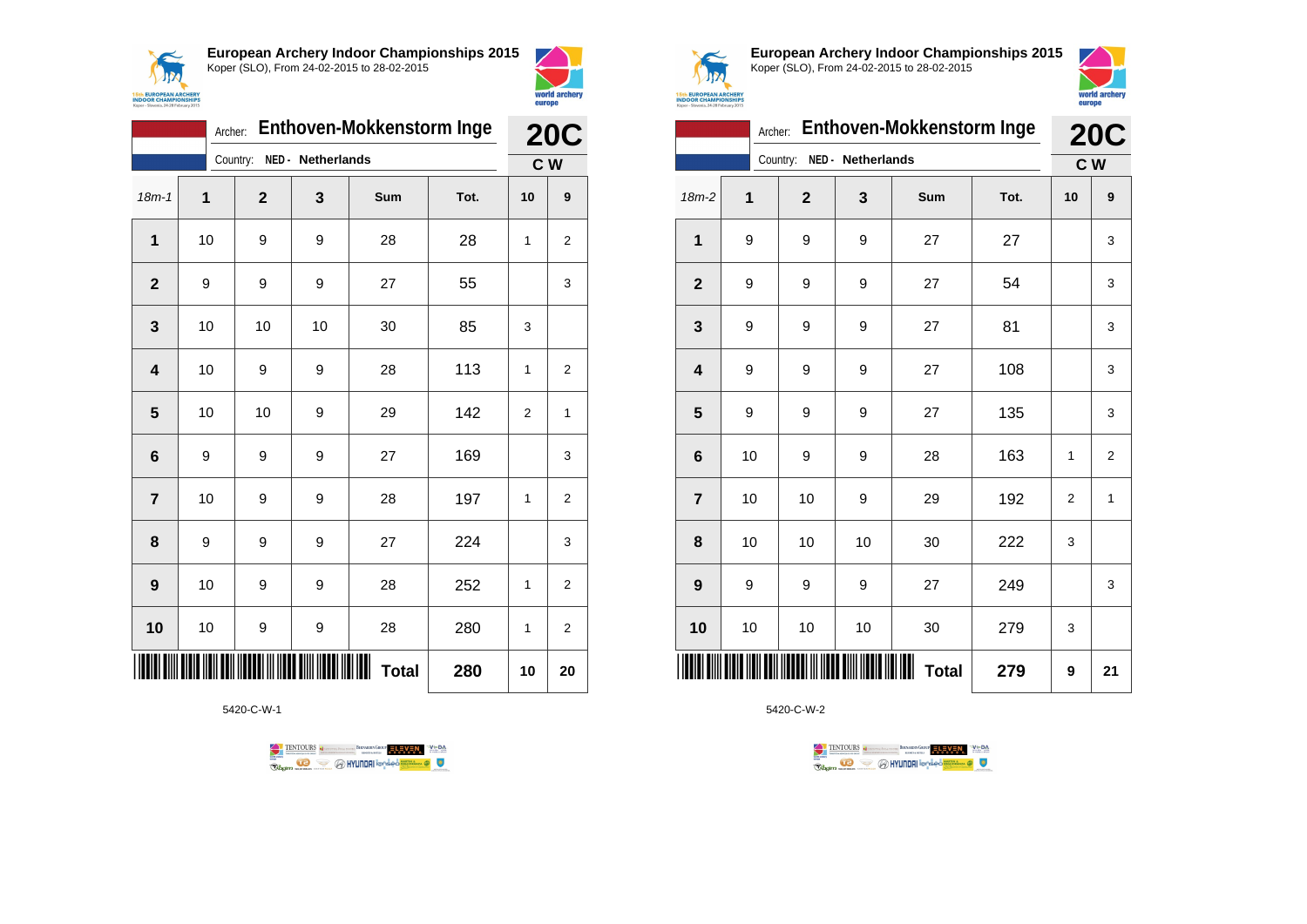



|                | Vinogradova Mariia<br>Archer:     |                                             |    |                           |      |                |                |
|----------------|-----------------------------------|---------------------------------------------|----|---------------------------|------|----------------|----------------|
|                | Country: RUS - Russian Federation |                                             |    |                           |      |                |                |
| $18m - 1$      | 1                                 | $\overline{2}$                              | 3  | Sum                       | Tot. | 10             | 9              |
| 1              | 10                                | 9                                           | 9  | 28                        | 28   | 1              | $\overline{2}$ |
| $\overline{2}$ | 10                                | 9                                           | 9  | 28                        | 56   | 1              | $\overline{2}$ |
| 3              | 10                                | 10                                          | 10 | 30                        | 86   | 3              |                |
| 4              | 10                                | 10                                          | 9  | 29                        | 115  | $\overline{2}$ | 1              |
| 5              | 10                                | 10                                          | 10 | 30                        | 145  | 3              |                |
| 6              | 10                                | 10                                          | 10 | 30                        | 175  | 3              |                |
| $\overline{7}$ | 10                                | 10                                          | 9  | 29                        | 204  | $\overline{2}$ | 1              |
| 8              | 10                                | 9                                           | 9  | 28                        | 232  | 1              | 2              |
| 9              | 10                                | 10                                          | 10 | 30                        | 262  | 3              |                |
| 10             | 10                                | 10                                          | 9  | 29                        | 291  | $\overline{2}$ | 1              |
|                |                                   | <u>                                    </u> |    | <b>            T</b> otal | 291  | 21             | 9              |

11647-C-W-1





**European Archery Indoor Championships 2015** Koper (SLO), From 24-02-2015 to 28-02-2015



|                         |    |                                   |    | Archer: Vinogradova Mariia |      |                | <b>20D</b>     |
|-------------------------|----|-----------------------------------|----|----------------------------|------|----------------|----------------|
|                         |    | Country: RUS - Russian Federation |    |                            |      |                | C W            |
| 18m-2                   | 1  | $\mathbf{2}$                      | 3  | Sum                        | Tot. | 10             | 9              |
| 1                       | 10 | 10                                | 9  | 29                         | 29   | $\overline{2}$ | $\mathbf{1}$   |
| $\overline{2}$          | 10 | 10                                | 9  | 29                         | 58   | $\overline{2}$ | $\mathbf{1}$   |
| 3                       | 10 | 10                                | 9  | 29                         | 87   | $\overline{2}$ | $\mathbf{1}$   |
| $\overline{\mathbf{4}}$ | 10 | 10                                | 9  | 29                         | 116  | $\overline{2}$ | $\mathbf{1}$   |
| 5                       | 10 | 10                                | 9  | 29                         | 145  | $\overline{2}$ | $\mathbf{1}$   |
| $6\phantom{1}6$         | 10 | 10                                | 10 | 30                         | 175  | 3              |                |
| $\overline{7}$          | 10 | 10                                | 9  | 29                         | 204  | $\overline{2}$ | $\mathbf{1}$   |
| 8                       | 10 | 9                                 | 9  | 28                         | 232  | 1              | $\overline{2}$ |
| 9                       | 10 | 10                                | 10 | 30                         | 262  | 3              |                |
| 10                      | 10 | 10                                | 9  | 29                         | 291  | $\overline{2}$ | $\mathbf{1}$   |
|                         |    |                                   |    |                            | 291  | 21             | 9              |

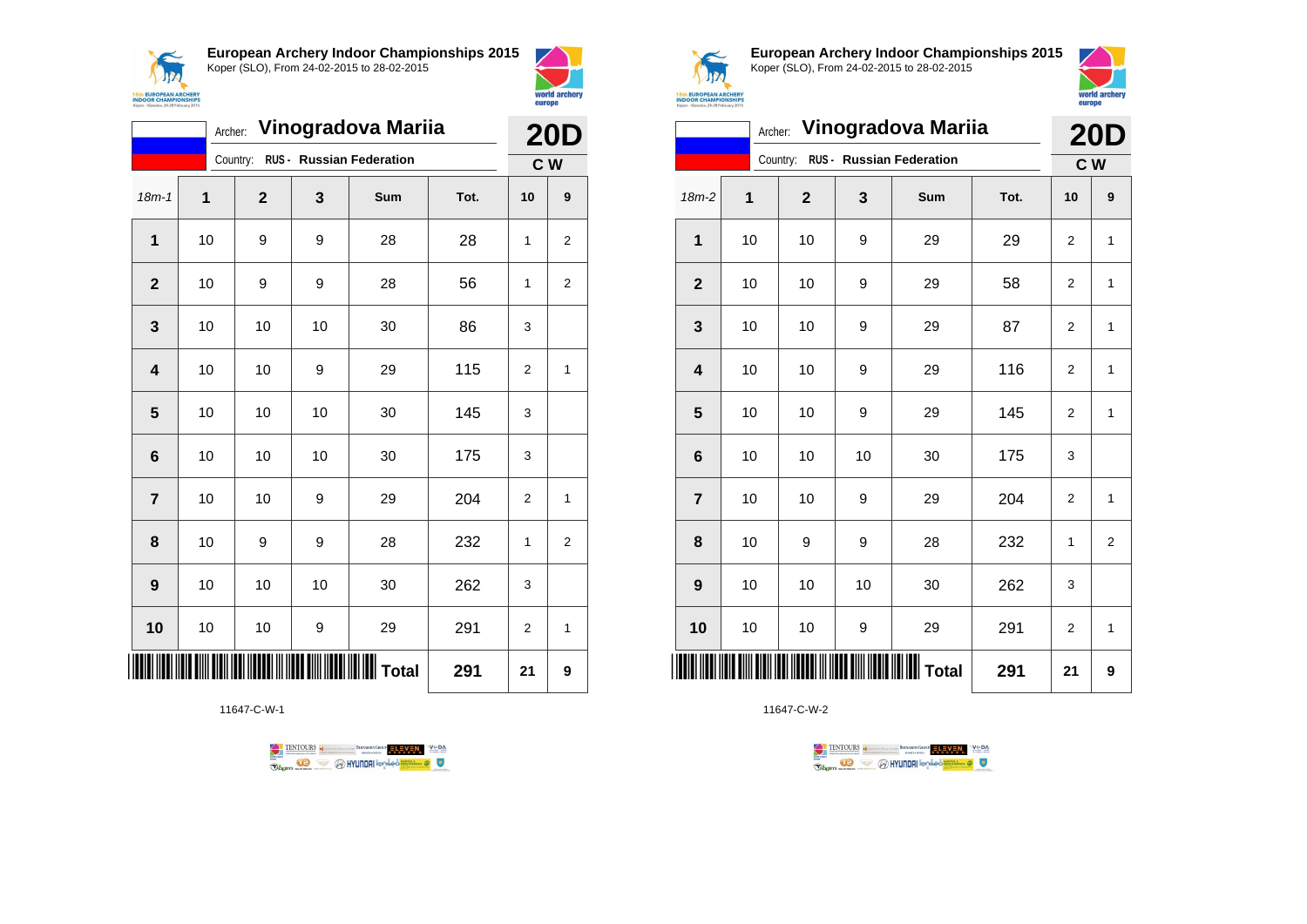

**European Archery Indoor Championships 2015**

Koper (SLO), From 24-02-2015 to 28-02-2015



|                         | Dyakova Viktoriya<br>Archer: |                |                      |                   |      |                |                  |
|-------------------------|------------------------------|----------------|----------------------|-------------------|------|----------------|------------------|
|                         |                              | Country:       | <b>UKR</b> - Ukraine |                   |      | C W            |                  |
| $18m - 1$               | $\overline{1}$               | $\overline{2}$ | 3                    | Sum               | Tot. | 10             | $\boldsymbol{9}$ |
| $\mathbf 1$             | 10                           | 9              | 9                    | 28                | 28   | 1              | $\overline{2}$   |
| $\overline{2}$          | 10                           | 10             | 9                    | 29                | 57   | $\overline{2}$ | 1                |
| 3                       | 10                           | 10             | 9                    | 29                | 86   | $\overline{2}$ | 1                |
| $\overline{\mathbf{4}}$ | 10                           | 10             | 10                   | 30                | 116  | 3              |                  |
| 5                       | 10                           | 9              | 9                    | 28                | 144  | 1              | $\overline{2}$   |
| 6                       | 10                           | 10             | 10                   | 30                | 174  | 3              |                  |
| $\overline{7}$          | 10                           | 10             | 9                    | 29                | 203  | $\overline{2}$ | 1                |
| 8                       | 10                           | 9              | 9                    | 28                | 231  | 1              | 2                |
| 9                       | 10                           | 9              | 9                    | 28                | 259  | 1              | $\overline{c}$   |
| 10                      | 10                           | 10             | 9                    | 29                | 288  | $\overline{2}$ | 1                |
|                         |                              |                |                      | Ш<br><b>Total</b> | 288  | 18             | 12               |

7376-C-W-1





**European Archery Indoor Championships 2015** Koper (SLO), From 24-02-2015 to 28-02-2015



|                         | Dyakova Viktoriya<br>Archer: |                                  |    |              |      |                         |                  |
|-------------------------|------------------------------|----------------------------------|----|--------------|------|-------------------------|------------------|
|                         |                              | <b>UKR</b> - Ukraine<br>Country: |    |              |      | C W                     |                  |
| $18m-2$                 | 1                            | $\overline{2}$                   | 3  | Sum          | Tot. | 10                      | $\boldsymbol{9}$ |
| 1                       | 10                           | 10                               | 9  | 29           | 29   | $\overline{2}$          | 1                |
| $\mathbf{2}$            | 10                           | 9                                | 9  | 28           | 57   | 1                       | $\mathbf 2$      |
| $\mathbf 3$             | 9                            | 9                                | 9  | 27           | 84   |                         | 3                |
| $\overline{\mathbf{4}}$ | 10                           | 9                                | 9  | 28           | 112  | 1                       | $\overline{2}$   |
| $\overline{\mathbf{5}}$ | 10                           | 9                                | 9  | 28           | 140  | 1                       | $\overline{2}$   |
| $\bf 6$                 | 10                           | 9                                | 9  | 28           | 168  | 1                       | $\overline{2}$   |
| $\overline{7}$          | 10                           | 10                               | 10 | 30           | 198  | 3                       |                  |
| 8                       | 10                           | 10                               | 9  | 29           | 227  | $\overline{\mathbf{c}}$ | 1                |
| 9                       | 10                           | 9                                | 9  | 28           | 255  | 1                       | $\overline{2}$   |
| 10                      | 10                           | 10                               | 10 | 30           | 285  | 3                       |                  |
|                         |                              |                                  |    | <b>Total</b> | 285  | 15                      | 15               |

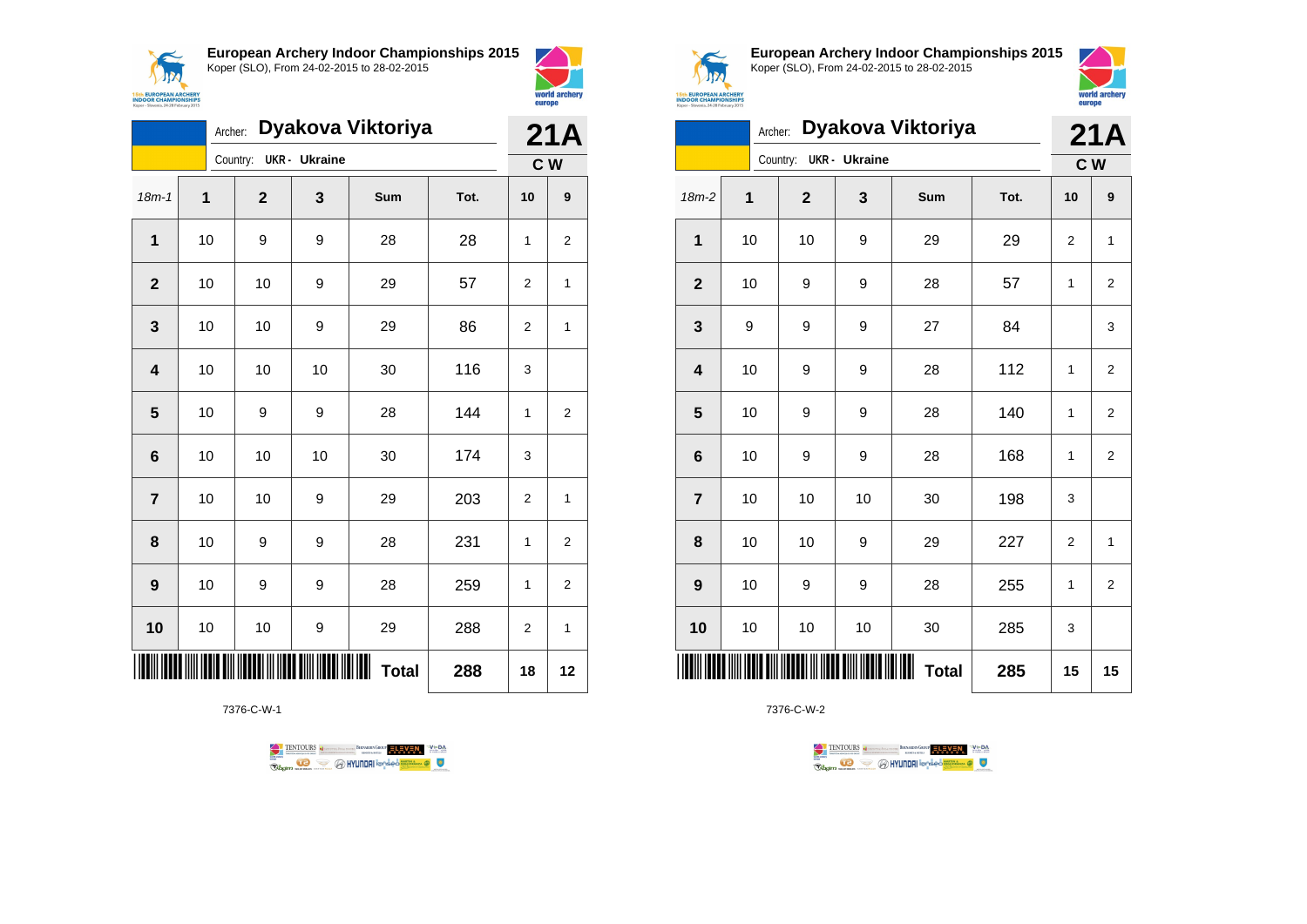

**European Archery Indoor Championships 2015**



|                         |    | Archer: Spano Viviana |   |                                               |      |                |                |  |  |  |
|-------------------------|----|-----------------------|---|-----------------------------------------------|------|----------------|----------------|--|--|--|
|                         |    | Country: ITA - Italy  |   |                                               |      |                | 21B<br>C W     |  |  |  |
| $18m - 1$               | 1  | $\overline{2}$        | 3 | Sum                                           | Tot. | 10             | 9              |  |  |  |
| 1                       | 10 | 9                     | 9 | 28                                            | 28   | 1              | $\overline{2}$ |  |  |  |
| $\overline{\mathbf{2}}$ | 10 | 9                     | 9 | 28                                            | 56   | 1              | 2              |  |  |  |
| 3                       | 10 | 10                    | 9 | 29                                            | 85   | $\overline{2}$ | 1              |  |  |  |
| $\overline{\mathbf{4}}$ | 10 | 10                    | 9 | 29                                            | 114  | $\overline{2}$ | 1              |  |  |  |
| 5                       | 10 | 10                    | 9 | 29                                            | 143  | $\overline{2}$ | 1              |  |  |  |
| $6\phantom{1}6$         | 10 | 10                    | 9 | 29                                            | 172  | $\overline{2}$ | $\mathbf{1}$   |  |  |  |
| $\overline{7}$          | 10 | 10                    | 9 | 29                                            | 201  | $\overline{2}$ | 1              |  |  |  |
| 8                       | 10 | 9                     | 9 | 28                                            | 229  | 1              | 2              |  |  |  |
| 9                       | 10 | 9                     | 9 | 28                                            | 257  | 1              | 2              |  |  |  |
| 10                      | 10 | 9                     | 9 | 28                                            | 285  | 1              | $\overline{2}$ |  |  |  |
| IIII                    |    |                       |   | <b>                                </b> Total | 285  | 15             | 15             |  |  |  |

16297-C-W-1





world archery<br>europe

**European Archery Indoor Championships 2015** Koper (SLO), From 24-02-2015 to 28-02-2015



| Koper - Slovenia, 24-28 February 2015 |         |                      |                      |                           |      | europe         |                |
|---------------------------------------|---------|----------------------|----------------------|---------------------------|------|----------------|----------------|
|                                       | Archer: |                      | <b>Spano Viviana</b> |                           |      | 21B            |                |
|                                       |         | Country: ITA - Italy |                      |                           |      |                | C W            |
| 18m-2                                 | 1       | $\overline{2}$       | 3                    | Sum                       | Tot. | 10             | 9              |
| 1                                     | 10      | 9                    | 9                    | 28                        | 28   | 1              | $\overline{2}$ |
| $\mathbf{2}$                          | 10      | 10                   | 9                    | 29                        | 57   | $\overline{2}$ | 1              |
| 3                                     | 9       | 9                    | 9                    | 27                        | 84   |                | 3              |
| 4                                     | 10      | 9                    | 9                    | 28                        | 112  | 1              | $\overline{2}$ |
| 5                                     | 9       | 9                    | 9                    | 27                        | 139  |                | 3              |
| 6                                     | 9       | 9                    | 9                    | 27                        | 166  |                | 3              |
| $\overline{\mathbf{r}}$               | 9       | 9                    | 9                    | 27                        | 193  |                | 3              |
| 8                                     | 10      | 10                   | 10                   | 30                        | 223  | 3              |                |
| 9                                     | 10      | 10                   | 10                   | 30                        | 253  | 3              |                |
| 10                                    | 10      | 9                    | 9                    | 28                        | 281  | $\mathbf{1}$   | $\overline{2}$ |
| ║║║                                   |         |                      |                      | <b>            </b> Total | 281  | 11             | 19             |

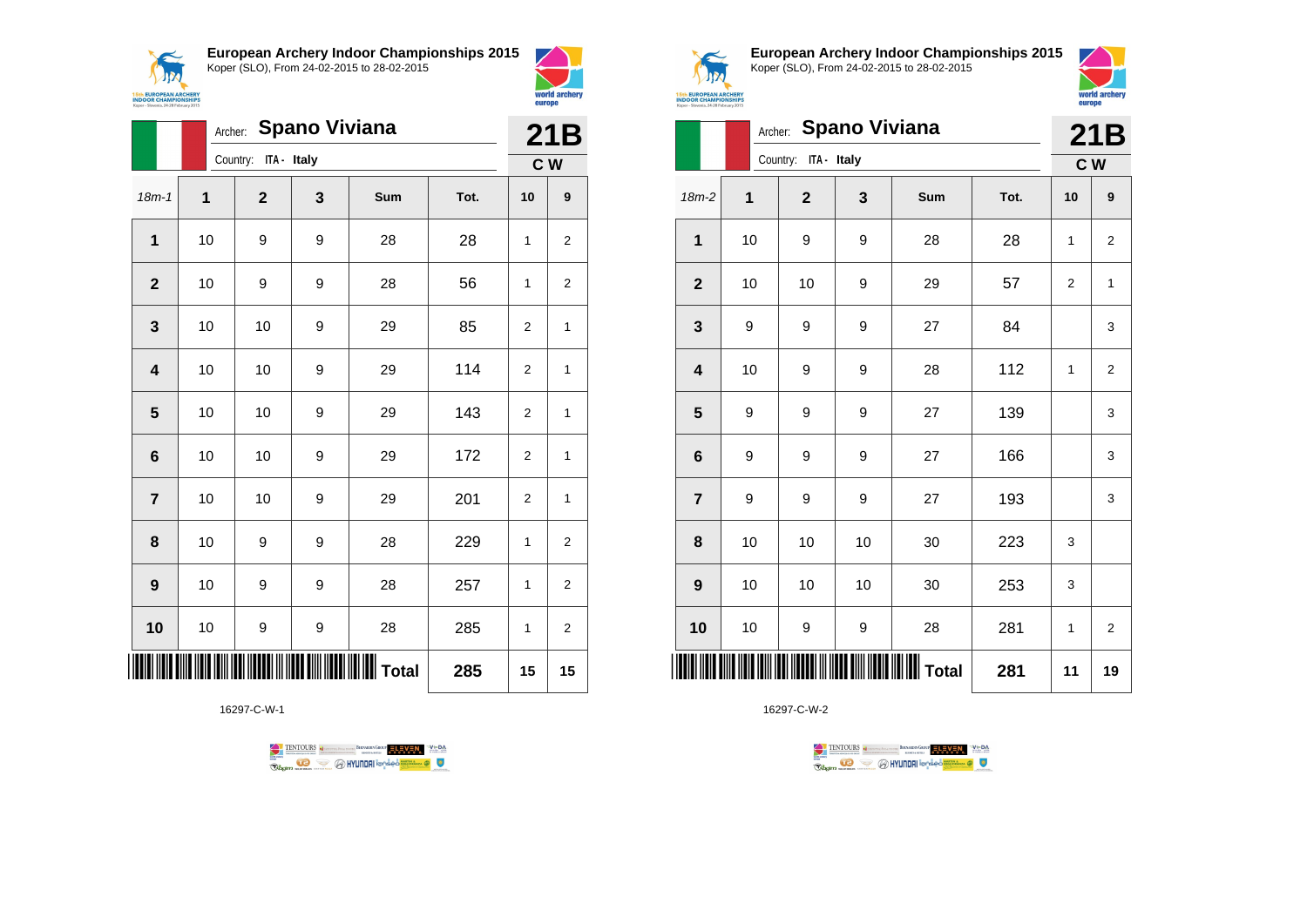



|                         |    | Archer: Greenwood Hope Lauren | <b>21C</b> |          |      |                |                |
|-------------------------|----|-------------------------------|------------|----------|------|----------------|----------------|
|                         |    | Country: GBR - Great Britain  |            |          |      | C W            |                |
| $18m-1$                 | 1  | $\mathbf{2}$                  | 3          | Sum      | Tot. | 10             | 9              |
| 1                       | 10 | 9                             | 9          | 28       | 28   | 1              | $\overline{2}$ |
| $\overline{\mathbf{2}}$ | 10 | 9                             | 9          | 28       | 56   | 1              | 2              |
| 3                       | 10 | 10                            | 9          | 29       | 85   | $\overline{2}$ | 1              |
| 4                       | 10 | 9                             | 9          | 28       | 113  | 1              | $\overline{2}$ |
| 5                       | 10 | 9                             | 9          | 28       | 141  | 1              | $\overline{2}$ |
| 6                       | 10 | 9                             | 9          | 28       | 169  | 1              | $\overline{2}$ |
| $\overline{7}$          | 10 | 9                             | 9          | 28       | 197  | 1              | $\overline{2}$ |
| 8                       | 9  | 9                             | 9          | 27       | 224  |                | 3              |
| 9                       | 9  | 9                             | 8          | 26       | 250  |                | 2              |
| 10                      | 9  | 9                             | 9          | 27       | 277  |                | 3              |
|                         |    |                               |            | ∭∭ Total | 277  | 8              | 21             |

15832-C-W-1





**European Archery Indoor Championships 2015** Koper (SLO), From 24-02-2015 to 28-02-2015



| <b>Greenwood Hope Lauren</b><br>Archer:<br><b>21C</b><br>Country:<br><b>GBR</b> - Great Britain<br>C W<br>1<br>$18m-2$<br>$\overline{2}$<br>3<br><b>Sum</b><br>Tot.<br>10<br>9<br>1<br>10<br>9<br>9<br>28<br>28<br>1<br>$\overline{2}$<br>$\overline{2}$<br>56<br>10<br>9<br>28<br>9<br>1<br>2<br>3<br>10<br>10<br>86<br>10<br>30<br>3<br>114<br>4<br>10<br>9<br>9<br>28<br>$\overline{2}$<br>1<br>142<br>5<br>10<br>28<br>9<br>9<br>1<br>2<br>10<br>171<br>6<br>10<br>9<br>29<br>$\overline{2}$<br>$\mathbf{1}$<br>$\overline{7}$<br>9<br>27<br>198<br>9<br>9<br>3<br>10<br>10<br>10<br>30<br>228<br>8<br>3<br>256<br>9<br>10<br>9<br>9<br>28<br>1<br>$\overline{2}$<br>10<br>10<br>10<br>9<br>29<br>285<br>2<br>1<br><b>III III T</b> otal<br>285<br>15<br>15 | <b>INDOOR CHAMPIONSHIPS</b><br>Koper - Slovenia, 24-28 February 2015 |  |  | europe | world archery |
|-----------------------------------------------------------------------------------------------------------------------------------------------------------------------------------------------------------------------------------------------------------------------------------------------------------------------------------------------------------------------------------------------------------------------------------------------------------------------------------------------------------------------------------------------------------------------------------------------------------------------------------------------------------------------------------------------------------------------------------------------------------------|----------------------------------------------------------------------|--|--|--------|---------------|
|                                                                                                                                                                                                                                                                                                                                                                                                                                                                                                                                                                                                                                                                                                                                                                 |                                                                      |  |  |        |               |
|                                                                                                                                                                                                                                                                                                                                                                                                                                                                                                                                                                                                                                                                                                                                                                 |                                                                      |  |  |        |               |
|                                                                                                                                                                                                                                                                                                                                                                                                                                                                                                                                                                                                                                                                                                                                                                 |                                                                      |  |  |        |               |
|                                                                                                                                                                                                                                                                                                                                                                                                                                                                                                                                                                                                                                                                                                                                                                 |                                                                      |  |  |        |               |
|                                                                                                                                                                                                                                                                                                                                                                                                                                                                                                                                                                                                                                                                                                                                                                 |                                                                      |  |  |        |               |
|                                                                                                                                                                                                                                                                                                                                                                                                                                                                                                                                                                                                                                                                                                                                                                 |                                                                      |  |  |        |               |
|                                                                                                                                                                                                                                                                                                                                                                                                                                                                                                                                                                                                                                                                                                                                                                 |                                                                      |  |  |        |               |
|                                                                                                                                                                                                                                                                                                                                                                                                                                                                                                                                                                                                                                                                                                                                                                 |                                                                      |  |  |        |               |
|                                                                                                                                                                                                                                                                                                                                                                                                                                                                                                                                                                                                                                                                                                                                                                 |                                                                      |  |  |        |               |
|                                                                                                                                                                                                                                                                                                                                                                                                                                                                                                                                                                                                                                                                                                                                                                 |                                                                      |  |  |        |               |
|                                                                                                                                                                                                                                                                                                                                                                                                                                                                                                                                                                                                                                                                                                                                                                 |                                                                      |  |  |        |               |
|                                                                                                                                                                                                                                                                                                                                                                                                                                                                                                                                                                                                                                                                                                                                                                 |                                                                      |  |  |        |               |
|                                                                                                                                                                                                                                                                                                                                                                                                                                                                                                                                                                                                                                                                                                                                                                 |                                                                      |  |  |        |               |
|                                                                                                                                                                                                                                                                                                                                                                                                                                                                                                                                                                                                                                                                                                                                                                 |                                                                      |  |  |        |               |

TENTOURS **(i)** ARANGUS GOUP **ELEVEN** WELL

**B** MYUNDAI Tonsed **Williams 9** 

15832-C-W-2

Rogen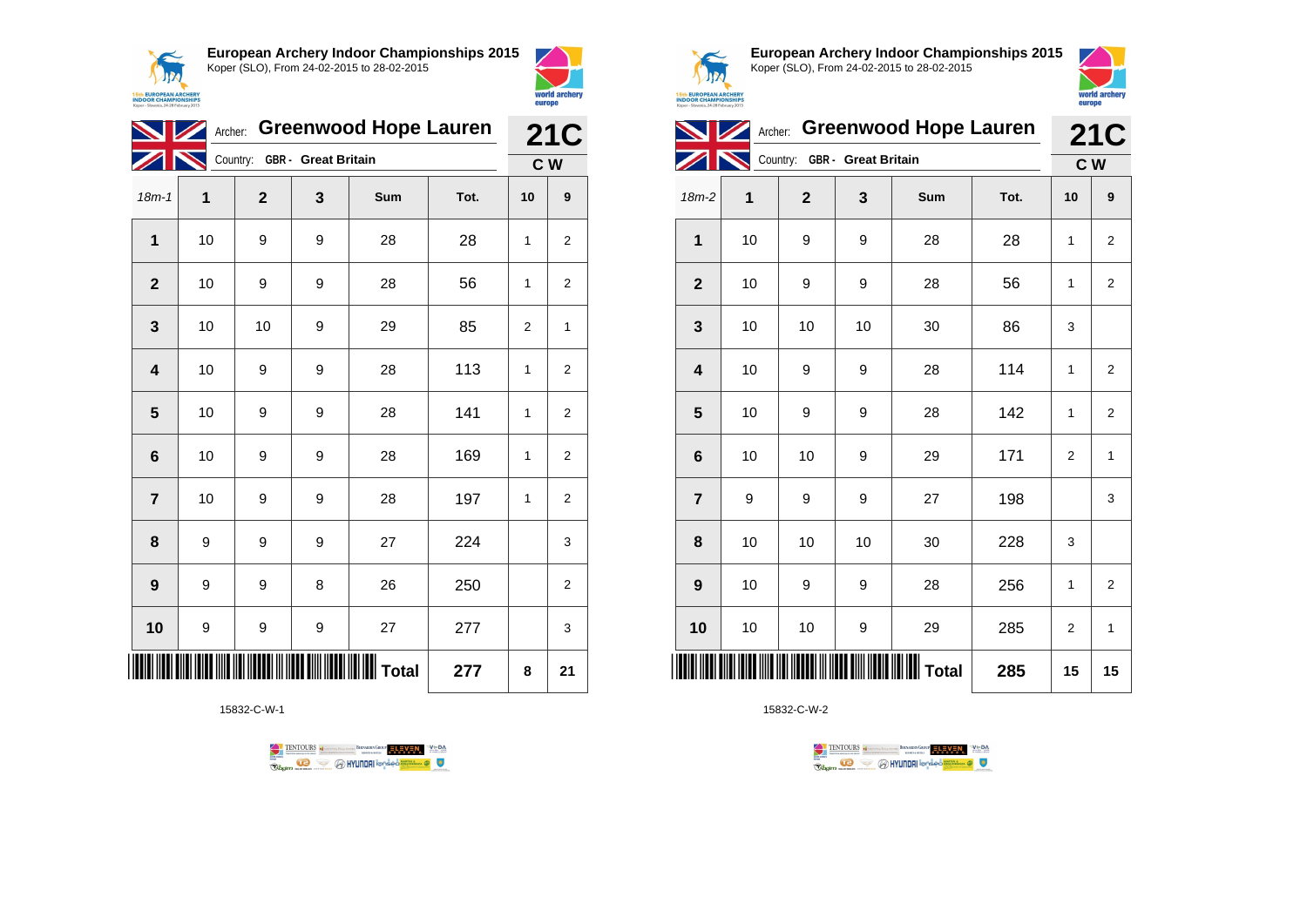



|                  |                           | Archer:      |    | Loginova Albina                   |      | 21D            |              |  |  |
|------------------|---------------------------|--------------|----|-----------------------------------|------|----------------|--------------|--|--|
|                  |                           |              |    | Country: RUS - Russian Federation |      | C W            |              |  |  |
| $18m - 1$        | 1                         | $\mathbf{2}$ | 3  | Sum                               | Tot. | 10             | 9            |  |  |
| 1                | 10                        | 10           | 10 | 30                                | 30   | 3              |              |  |  |
| $\overline{2}$   | 10                        | 10           | 9  | 29                                | 59   | $\overline{2}$ | 1            |  |  |
| 3                | 10                        | 10           | 9  | 29                                | 88   | 2              | 1            |  |  |
| 4                | 10                        | 10           | 9  | 29                                | 117  | $\overline{2}$ | $\mathbf{1}$ |  |  |
| 5                | 10                        | 10           | 10 | 30                                | 147  | 3              |              |  |  |
| 6                | 10                        | 10           | 10 | 30                                | 177  | 3              |              |  |  |
| $\overline{7}$   | 10                        | 10           | 9  | 29                                | 206  | $\overline{2}$ | 1            |  |  |
| 8                | 10                        | 10           | 9  | 29                                | 235  | 2              | 1            |  |  |
| $\boldsymbol{9}$ | 10                        | 10           | 9  | 29                                | 264  | $\overline{2}$ | 1            |  |  |
| 10               | 10                        | 10           | 10 | 30                                | 294  | 3              |              |  |  |
|                  | ∭∭<br><b>Total</b><br>294 |              |    |                                   |      |                |              |  |  |

4249-C-W-1





**European Archery Indoor Championships 2015** Koper (SLO), From 24-02-2015 to 28-02-2015



|                         | Loginova Albina<br>Archer: |              |    |                          |      |                |                |  |  |
|-------------------------|----------------------------|--------------|----|--------------------------|------|----------------|----------------|--|--|
|                         |                            | Country:     |    | RUS - Russian Federation |      | c <sub>w</sub> |                |  |  |
| 18m-2                   | 1                          | $\mathbf{2}$ | 3  | Sum                      | Tot. | 10             | 9              |  |  |
| 1                       | 10                         | 10           | 10 | 30                       | 30   | 3              |                |  |  |
| $\mathbf{2}$            | 10                         | 9            | 9  | 28                       | 58   | 1              | $\overline{2}$ |  |  |
| $\mathbf{3}$            | 10                         | 10           | 10 | 30                       | 88   | 3              |                |  |  |
| $\overline{\mathbf{4}}$ | 10                         | 9            | 9  | 28                       | 116  | 1              | $\overline{2}$ |  |  |
| 5                       | 10                         | 9            | 9  | 28                       | 144  | 1              | $\overline{2}$ |  |  |
| $\bf 6$                 | 10                         | 10           | 10 | 30                       | 174  | 3              |                |  |  |
| $\overline{7}$          | 10                         | 10           | 9  | 29                       | 203  | $\overline{2}$ | 1              |  |  |
| 8                       | 10                         | 10           | 9  | 29                       | 232  | 2              | 1              |  |  |
| 9                       | 9                          | 9            | 9  | 27                       | 259  |                | 3              |  |  |
| 10                      | 10                         | 10           | 9  | 29                       | 288  | $\overline{2}$ | 1              |  |  |
| IIII                    |                            |              |    | Ш<br><b>Total</b>        | 288  | 18             | 12             |  |  |

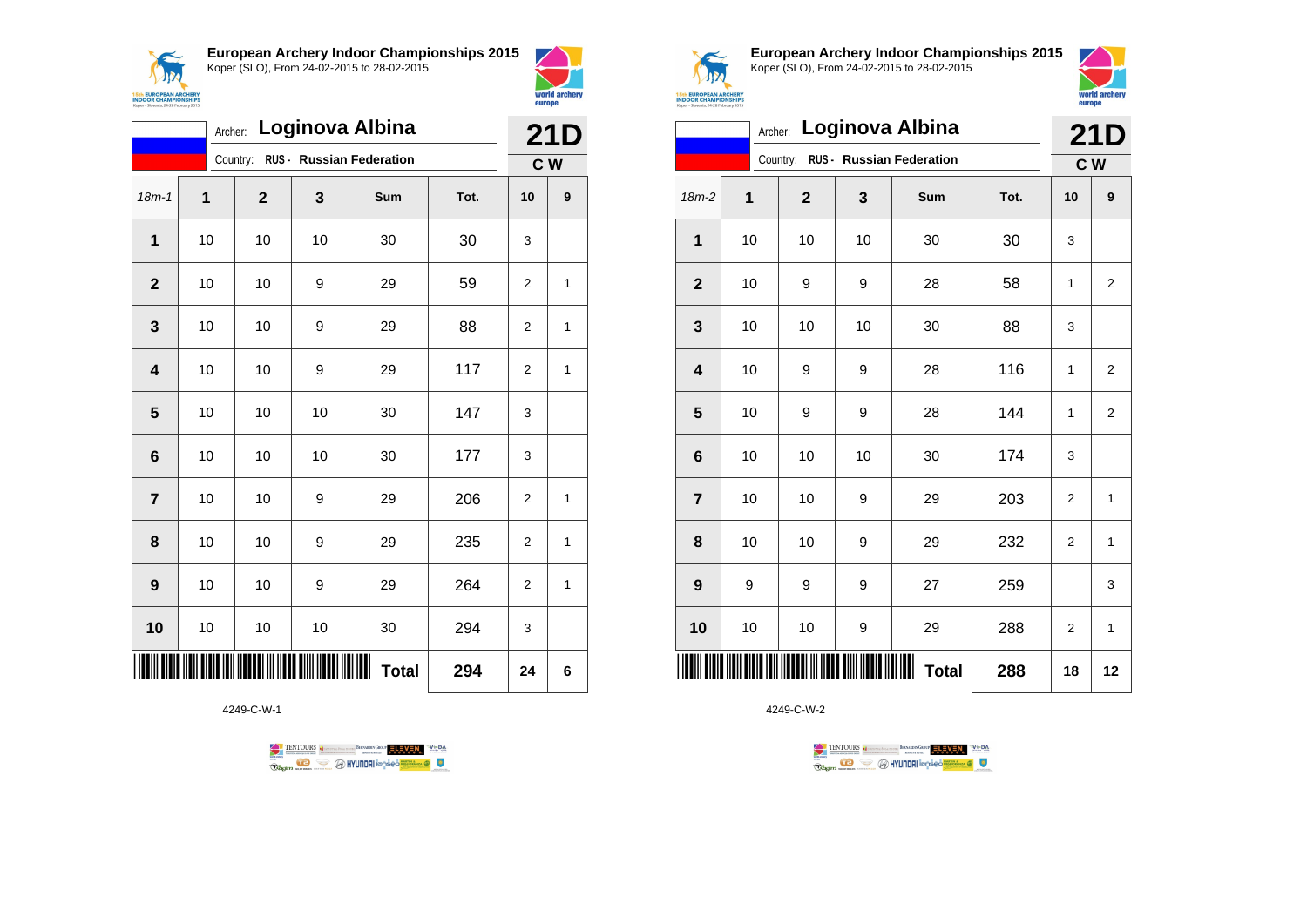$\tilde{\phantom{m}}$ 1174 **15th EUROPEAN ARCH<br>INDOOR CHAMPIONS**<br>Koper - Slovenia, 24-28 Februar **European Archery Indoor Championships 2015**



Koper (SLO), From 24-02-2015 to 28-02-2015 world archery europe

|                         | Archer:     |             | <b>Olesen Maria</b> |     |      |    | <b>22A</b>       |
|-------------------------|-------------|-------------|---------------------|-----|------|----|------------------|
|                         |             | Country:    | DEN - Denmark       |     |      |    | C W              |
| $18m - 1$               | $\mathbf 1$ | $\mathbf 2$ | 3                   | Sum | Tot. | 10 | $\boldsymbol{9}$ |
| $\mathbf{1}$            | 9           | 9           | 9                   | 27  | 27   |    | 3                |
| $\mathbf{2}$            | 10          | 9           | 9                   | 28  | 55   | 1  | 2                |
| $\mathbf 3$             | 9           | 9           | 9                   | 27  | 82   |    | 3                |
| $\overline{\mathbf{4}}$ | 10          | 10          | 9                   | 29  | 111  | 2  | 1                |
| $\overline{\mathbf{5}}$ | 10          | 9           | 9                   | 28  | 139  | 1  | 2                |
| 6                       | 10          | 9           | 9                   | 28  | 167  | 1  | $\overline{2}$   |
| $\overline{\mathbf{r}}$ | 9           | 9           | 9                   | 27  | 194  |    | 3                |
| 8                       | 10          | 10          | 9                   | 29  | 223  | 2  | 1                |
| 9                       | 10          | 9           | 9                   | 28  | 251  | 1  | $\overline{2}$   |
| 10                      | 9           | 9           | 9                   | 27  | 278  |    | 3                |
|                         |             |             | 278                 | 8   | 22   |    |                  |

16315-C-W-1





**European Archery Indoor Championships 2015** Koper (SLO), From 24-02-2015 to 28-02-2015



| <b>UROPEAN ARCHERY</b>                                      |  |
|-------------------------------------------------------------|--|
| <b><i>R CHAMPIONSHIPS</i></b><br>kwenia 24-28 February 2015 |  |

|                         | 22A |                        |   |       |      |                |                  |
|-------------------------|-----|------------------------|---|-------|------|----------------|------------------|
|                         |     | Country: DEN - Denmark |   |       |      |                | C W              |
| $18m-2$                 | 1   | $\mathbf 2$            | 3 | Sum   | Tot. | 10             | $\boldsymbol{9}$ |
| 1                       | 10  | 9                      | 9 | 28    | 28   | $\mathbf{1}$   | $\overline{2}$   |
| $\overline{\mathbf{2}}$ | 10  | 9                      | 9 | 28    | 56   | 1              | $\overline{2}$   |
| 3                       | 10  | 9                      | 9 | 28    | 84   | 1              | 2                |
| 4                       | 10  | 10                     | 9 | 29    | 113  | $\overline{2}$ | $\mathbf{1}$     |
| 5                       | 10  | 9                      | 9 | 28    | 141  | 1              | $\overline{2}$   |
| 6                       | 10  | 10                     | 9 | 29    | 170  | $\overline{c}$ | $\mathbf{1}$     |
| $\overline{7}$          | 9   | 9                      | 9 | 27    | 197  |                | 3                |
| 8                       | 10  | 9                      | 9 | 28    | 225  | 1              | 2                |
| 9                       | 9   | 9                      | 9 | 27    | 252  |                | 3                |
| 10                      | 9   | 9                      | 9 | 27    | 279  |                | 3                |
| ║║║                     |     |                        |   | Total | 279  | 9              | 21               |

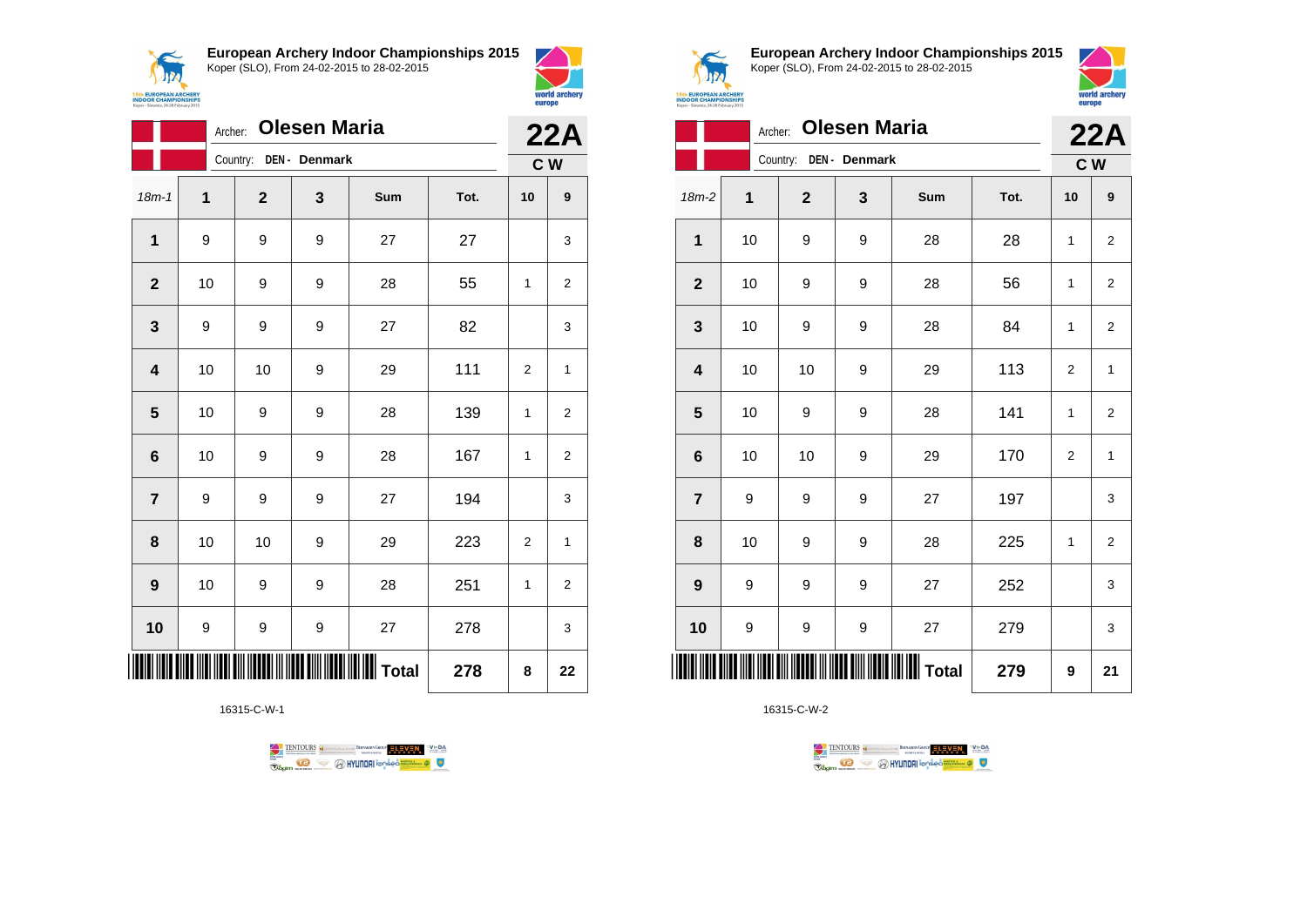**15th EUROPEAN ARCHERY**<br>**INDOOR CHAMPIONSHIPS**<br>Koper - Slovenia, 24-28 February 2015

**European Archery Indoor Championships 2015**



|                         |    | Archer:               | <b>Svensen June</b> |              |      | 22B            |                  |
|-------------------------|----|-----------------------|---------------------|--------------|------|----------------|------------------|
|                         |    | Country: NOR - Norway |                     |              |      |                | C W              |
| $18m - 1$               | 1  | $\mathbf{2}$          | 3                   | Sum          | Tot. | 10             | $\boldsymbol{9}$ |
| $\mathbf 1$             | 10 | 9                     | 9                   | 28           | 28   | 1              | $\overline{2}$   |
| $\mathbf{2}$            | 10 | 9                     | 9                   | 28           | 56   | 1              | $\overline{2}$   |
| 3                       | 10 | 10                    | 9                   | 29           | 85   | 2              | 1                |
| $\overline{\mathbf{4}}$ | 10 | 10                    | 9                   | 29           | 114  | $\overline{2}$ | 1                |
| 5                       | 10 | 9                     | 9                   | 28           | 142  | 1              | $\overline{2}$   |
| $6\phantom{1}6$         | 10 | 9                     | 9                   | 28           | 170  | 1              | $\overline{2}$   |
| $\overline{7}$          | 10 | 10                    | 9                   | 29           | 199  | $\overline{2}$ | 1                |
| 8                       | 9  | 9                     | 9                   | 27           | 226  |                | 3                |
| $\boldsymbol{9}$        | 10 | 9                     | 9                   | 28           | 254  | 1              | $\boldsymbol{2}$ |
| 10                      | 10 | 9                     | 9                   | 28           | 282  | 1              | 2                |
|                         |    |                       |                     | <b>Total</b> | 282  | 12             | 18               |

1228-C-W-1





world archery

europe

**European Archery Indoor Championships 2015** Koper (SLO), From 24-02-2015 to 28-02-2015



| <b>INDOOR CHAMPIONSHIPS</b><br>Coper - Slovenia, 24-28 February 2015 |         |                       |                     |              |      | europe         |                |
|----------------------------------------------------------------------|---------|-----------------------|---------------------|--------------|------|----------------|----------------|
|                                                                      | Archer: |                       | <b>Svensen June</b> |              |      |                | 22B            |
|                                                                      |         | Country: NOR - Norway |                     |              |      |                | C W            |
| $18m-2$                                                              | 1       | $\mathbf 2$           | 3                   | Sum          | Tot. | 10             | 9              |
| $\mathbf{1}$                                                         | 10      | 10                    | 10                  | 30           | 30   | 3              |                |
| $\mathbf{2}$                                                         | 10      | 10                    | 10                  | 30           | 60   | 3              |                |
| $\overline{\mathbf{3}}$                                              | 10      | 9                     | 9                   | 28           | 88   | 1              | $\overline{2}$ |
| $\overline{\mathbf{4}}$                                              | 10      | 10                    | 10                  | 30           | 118  | 3              |                |
| $5\phantom{1}$                                                       | 10      | 10                    | 10                  | 30           | 148  | 3              |                |
| $6\phantom{1}$                                                       | 10      | 10                    | 9                   | 29           | 177  | $\overline{2}$ | $\mathbf{1}$   |
| $\overline{7}$                                                       | 10      | 10                    | 10                  | 30           | 207  | 3              |                |
| 8                                                                    | 10      | 9                     | 8                   | 27           | 234  | 1              | $\mathbf{1}$   |
| 9                                                                    | 10      | 9                     | 9                   | 28           | 262  | 1              | $\overline{2}$ |
| 10                                                                   | 10      | 9                     | 9                   | 28           | 290  | 1              | $\overline{2}$ |
|                                                                      |         |                       |                     | <b>Total</b> | 290  | 21             | 8              |

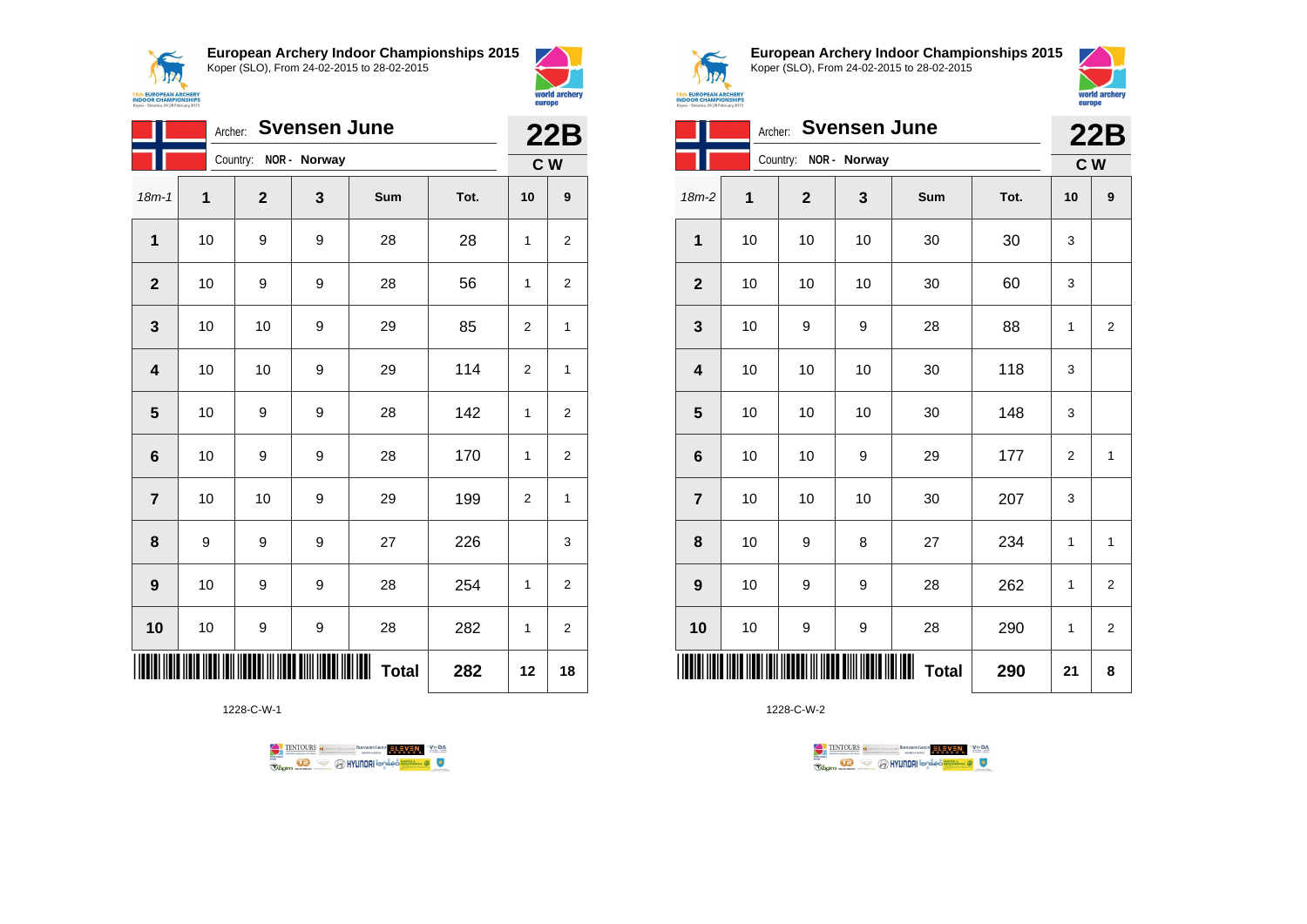**AN 15th EUROPEAN ARCHERY**<br>INDOOR CHAMPIONSHIPS<br>Koper - Slovenia, 24-28 February 2015 **European Archery Indoor Championships 2015**





|                         |    | <b>22C</b>                   |    |     |      |    |                |  |
|-------------------------|----|------------------------------|----|-----|------|----|----------------|--|
|                         |    | Country: GBR - Great Britain |    |     |      |    | C W            |  |
| $18m - 1$               | 1  | $\mathbf 2$                  | 3  | Sum | Tot. | 10 | 9              |  |
| 1                       | 10 | 10                           | 10 | 30  | 30   | 3  |                |  |
| $\mathbf{2}$            | 10 | 9                            | 9  | 28  | 58   | 1  | 2              |  |
| $\mathbf{3}$            | 10 | 10                           | 10 | 30  | 88   | 3  |                |  |
| $\overline{\mathbf{4}}$ | 10 | 9                            | 9  | 28  | 116  | 1  | 2              |  |
| 5                       | 10 | 9                            | 9  | 28  | 144  | 1  | $\overline{2}$ |  |
| $6\phantom{1}$          | 10 | 9                            | 9  | 28  | 172  | 1  | 2              |  |
| $\overline{7}$          | 10 | 9                            | 8  | 27  | 199  | 1  | 1              |  |
| 8                       | 10 | 9                            | 9  | 28  | 227  | 1  | 2              |  |
| $\boldsymbol{9}$        | 9  | 9                            | 9  | 27  | 254  |    | 3              |  |
| 10                      | 10 | 9                            | 9  | 28  | 282  | 1  | $\overline{2}$ |  |
|                         |    | 282                          | 13 | 16  |      |    |                |  |

16117-C-W-1





**European Archery Indoor Championships 2015** Koper (SLO), From 24-02-2015 to 28-02-2015



| <b>ROPEAN ARCHERY</b><br><b>R CHAMPIONSHIPS</b><br>weeia. 24-28 February 2015 |  |
|-------------------------------------------------------------------------------|--|
|                                                                               |  |

| <b>Corless Susan</b><br>Archer: |    |                              |    |                                              |      | <b>22C</b>     |                |
|---------------------------------|----|------------------------------|----|----------------------------------------------|------|----------------|----------------|
|                                 |    | Country: GBR - Great Britain |    |                                              |      | C W            |                |
| $18m-2$                         | 1  | $\mathbf{2}$                 | 3  | Sum                                          | Tot. | 10             | 9              |
| $\mathbf{1}$                    | 10 | 10                           | 9  | 29                                           | 29   | 2              | $\mathbf{1}$   |
| $\mathbf{2}$                    | 10 | 10                           | 9  | 29                                           | 58   | $\overline{2}$ | $\mathbf{1}$   |
| 3                               | 10 | 9                            | 9  | 28                                           | 86   | 1              | 2              |
| $\overline{\mathbf{4}}$         | 10 | 10                           | 9  | 29                                           | 115  | $\overline{2}$ | $\mathbf{1}$   |
| 5                               | 10 | 10                           | 9  | 29                                           | 144  | $\overline{2}$ | $\mathbf{1}$   |
| $6\phantom{1}6$                 | 10 | 10                           | 9  | 29                                           | 173  | $\overline{2}$ | $\mathbf{1}$   |
| $\overline{7}$                  | 10 | 9                            | 9  | 28                                           | 201  | 1              | $\overline{2}$ |
| 8                               | 10 | 10                           | 9  | 29                                           | 230  | $\overline{2}$ | $\mathbf{1}$   |
| 9                               | 10 | 10                           | 9  | 29                                           | 259  | $\overline{2}$ | $\mathbf{1}$   |
| 10                              | 10 | 10                           | 10 | 30                                           | 289  | 3              |                |
| ║║                              |    |                              |    | <b>    </b>                            Total | 289  | 19             | 11             |

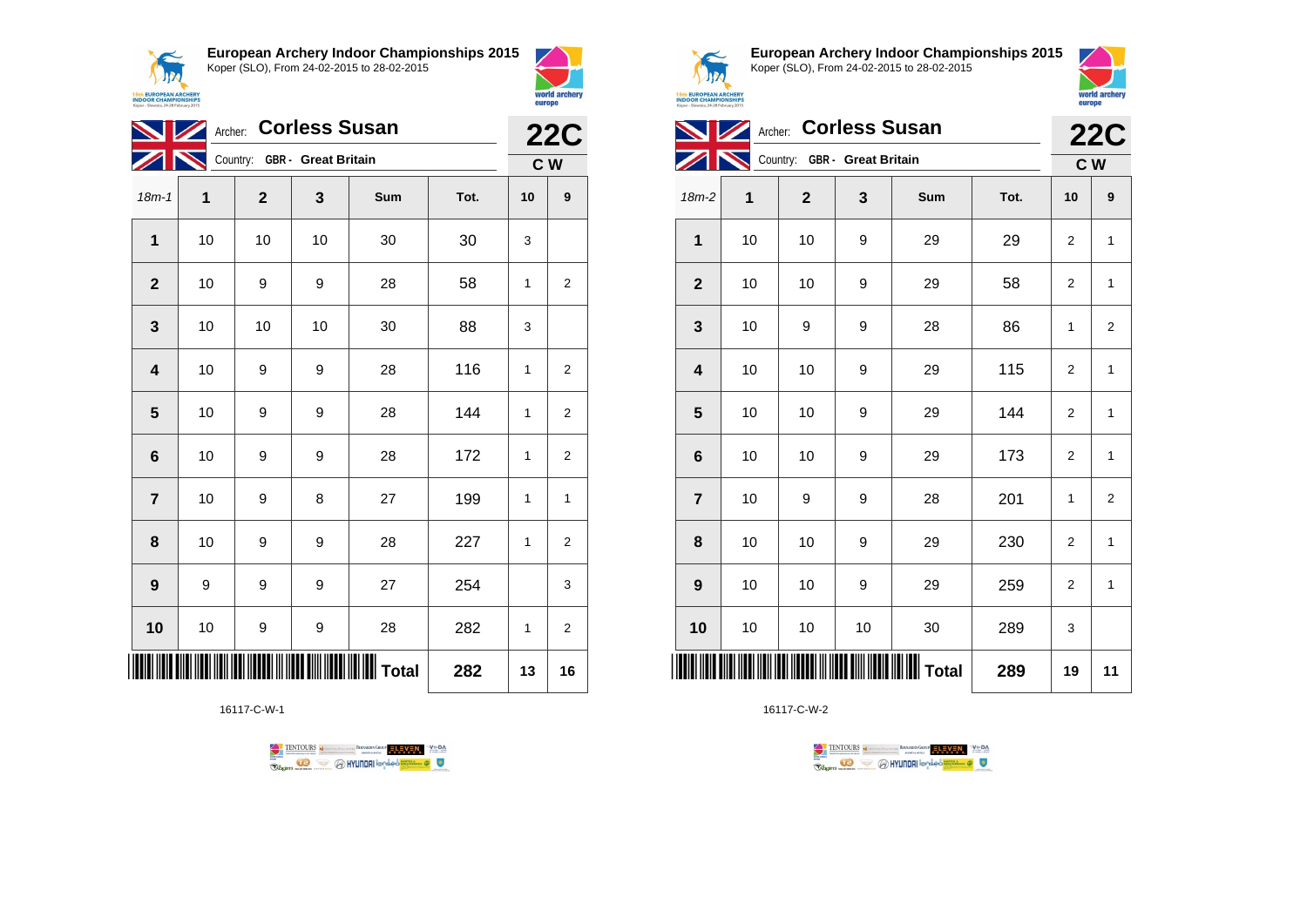



|                         | Oleksejenko Julia<br>Archer: |              |              |                   |      |                | <b>22D</b>       |  |
|-------------------------|------------------------------|--------------|--------------|-------------------|------|----------------|------------------|--|
|                         |                              | Country:     | LAT - Latvia |                   |      |                | C W              |  |
| $18m-1$                 | $\overline{1}$               | $\mathbf{2}$ | 3            | Sum               | Tot. | 10             | $\boldsymbol{9}$ |  |
| $\mathbf 1$             | 10                           | 10           | 9            | 29                | 29   | $\overline{2}$ | 1                |  |
| $\overline{2}$          | 10                           | 10           | 10           | 30                | 59   | 3              |                  |  |
| 3                       | 10                           | 10           | 10           | 30                | 89   | 3              |                  |  |
| $\overline{\mathbf{4}}$ | 10                           | 10           | 10           | 30                | 119  | 3              |                  |  |
| 5                       | 10                           | 10           | 9            | 29                | 148  | $\overline{2}$ | $\overline{1}$   |  |
| 6                       | 10                           | 10           | 10           | 30                | 178  | 3              |                  |  |
| $\overline{7}$          | 10                           | 10           | 9            | 29                | 207  | $\overline{2}$ | 1                |  |
| 8                       | 10                           | 9            | 9            | 28                | 235  | 1              | 2                |  |
| 9                       | 10                           | 9            | 9            | 28                | 263  | 1              | $\overline{c}$   |  |
| 10                      | 10                           | 10           | 9            | 29                | 292  | $\overline{2}$ | 1                |  |
|                         |                              |              |              | Ш<br><b>Total</b> | 292  | 22             | 8                |  |

3213-C-W-1





**European Archery Indoor Championships 2015** Koper (SLO), From 24-02-2015 to 28-02-2015



|                         | <b>22D</b> |                |              |              |      |                |    |
|-------------------------|------------|----------------|--------------|--------------|------|----------------|----|
|                         |            | Country:       | LAT - Latvia |              |      | C W            |    |
| $18m-2$                 | 1          | $\overline{2}$ | 3            | Sum          | Tot. | 10             | 9  |
| 1                       | 10         | 10             | 10           | 30           | 30   | 3              |    |
| $\mathbf{2}$            | 10         | 10             | 9            | 29           | 59   | $\overline{2}$ | 1  |
| $\mathbf{3}$            | 10         | 10             | 9            | 29           | 88   | $\overline{2}$ | 1  |
| $\overline{\mathbf{4}}$ | 10         | 10             | 9            | 29           | 117  | $\overline{2}$ | 1  |
| 5                       | 10         | 10             | 9            | 29           | 146  | $\overline{2}$ | 1  |
| $\bf 6$                 | 10         | 10             | 9            | 29           | 175  | 2              | 1  |
| $\overline{7}$          | 10         | 10             | 9            | 29           | 204  | $\overline{2}$ | 1  |
| 8                       | 10         | 10             | 9            | 29           | 233  | 2              | 1  |
| 9                       | 10         | 10             | 9            | 29           | 262  | $\overline{2}$ | 1  |
| 10                      | 9          | 9              | 9            | 27           | 289  |                | 3  |
| Ⅲ                       |            |                |              | <b>Total</b> | 289  | 19             | 11 |

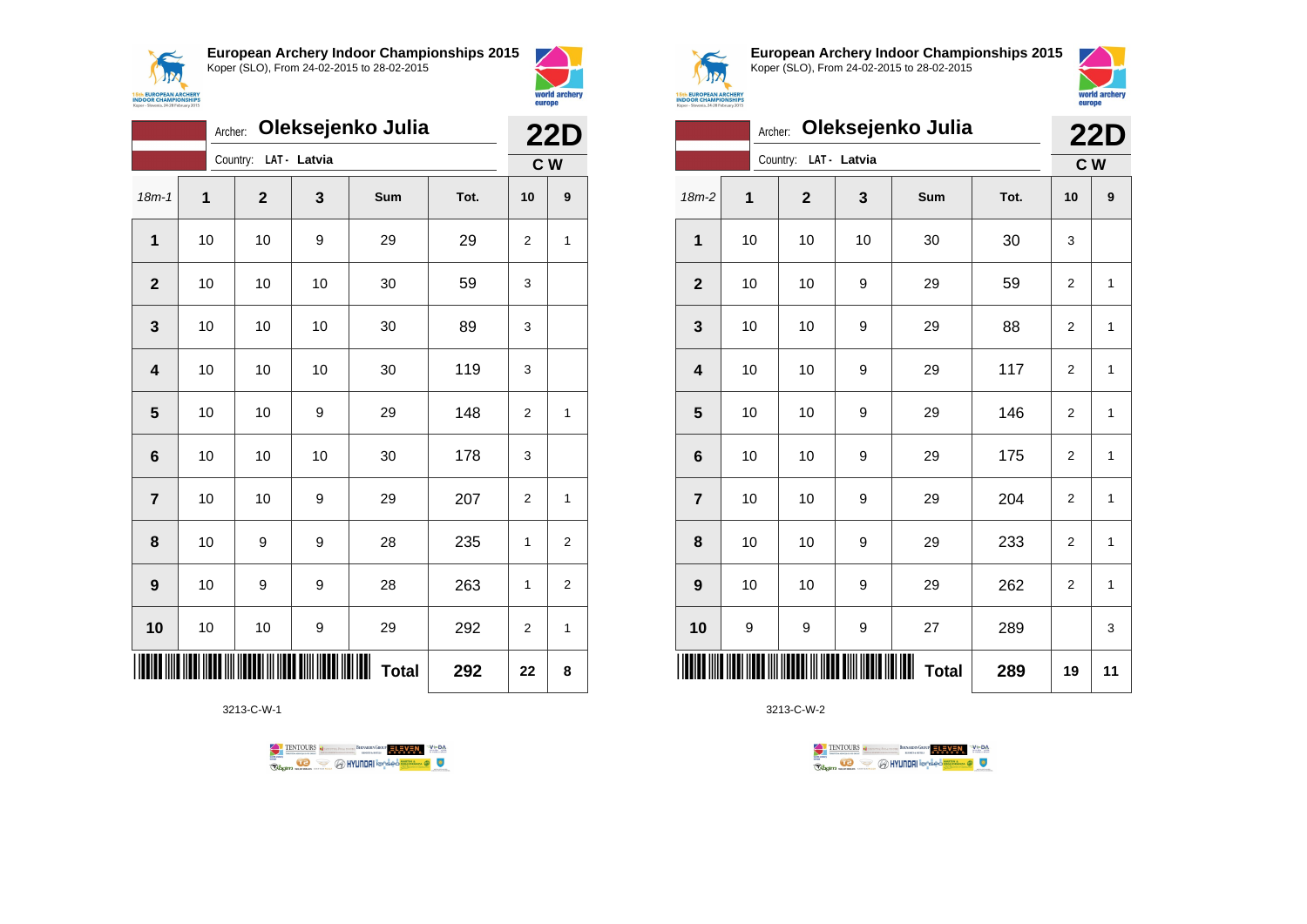$\epsilon$ **APA 15th EUROPEAN ARCHER<br>INDOOR CHAMPIONSHIP**<br>Koper - Slovenia, 24-28 February 201 **European Archery Indoor Championships 2015**





|                 | <b>Anear Erika</b><br>Archer: |                                                  |               |     |      |                |                  |  |
|-----------------|-------------------------------|--------------------------------------------------|---------------|-----|------|----------------|------------------|--|
|                 |                               | Country:                                         | DEN - Denmark |     |      | 23A            | C W              |  |
| $18m - 1$       | 1                             | $\mathbf{2}$                                     | 3             | Sum | Tot. | 10             | $\boldsymbol{9}$ |  |
| $\mathbf{1}$    | 10                            | 10                                               | 10            | 30  | 30   | 3              |                  |  |
| $\mathbf{2}$    | 10                            | 10                                               | 9             | 29  | 59   | 2              | $\mathbf{1}$     |  |
| 3               | 10                            | 10                                               | 10            | 30  | 89   | 3              |                  |  |
| 4               | 10                            | 10                                               | 9             | 29  | 118  | $\overline{2}$ | $\mathbf{1}$     |  |
| 5               | 10                            | 10                                               | 9             | 29  | 147  | 2              | $\mathbf{1}$     |  |
| $6\phantom{1}6$ | 10                            | 10                                               | 9             | 29  | 176  | 2              | $\mathbf{1}$     |  |
| $\overline{7}$  | 10                            | 10                                               | 10            | 30  | 206  | 3              |                  |  |
| 8               | 10                            | 10                                               | 9             | 29  | 235  | $\overline{2}$ | $\mathbf{1}$     |  |
| 9               | 10                            | 9                                                | 9             | 28  | 263  | 1              | $\overline{2}$   |  |
| 10              | 9                             | 9                                                | 9             | 27  | 290  |                | 3                |  |
|                 |                               | <b>                                   </b> Total | 290           | 20  | 10   |                |                  |  |

16292-C-W-1





**European Archery Indoor Championships 2015** Koper (SLO), From 24-02-2015 to 28-02-2015



|                  | th EUROPEAN ARCHERY<br><b>DOOR CHAMPIONSHIPS</b><br>per - Slovenia, 24-28 February 2015 |                                               |    |     |      |                |          |  |  |
|------------------|-----------------------------------------------------------------------------------------|-----------------------------------------------|----|-----|------|----------------|----------|--|--|
|                  |                                                                                         | Archer: Anear Erika<br>Country: DEN - Denmark |    |     |      |                | 23A      |  |  |
| $18m-2$          | 1                                                                                       | $\overline{2}$                                | 3  | Sum | Tot. | 10             | C W<br>9 |  |  |
| $\mathbf{1}$     | 10                                                                                      | 10                                            | 9  | 29  | 29   | 2              | 1        |  |  |
| $\boldsymbol{2}$ | 10                                                                                      | 9                                             | 9  | 28  | 57   | 1              | 2        |  |  |
| $\mathbf{3}$     | 10                                                                                      | 10                                            | 9  | 29  | 86   | 2              | 1        |  |  |
| 4                | 10                                                                                      | 10                                            | 9  | 29  | 115  | $\overline{2}$ | 1        |  |  |
| 5                | 10                                                                                      | 10                                            | 10 | 30  | 145  | 3              |          |  |  |
| 6                | 10                                                                                      | 10                                            | 10 | 30  | 175  | 3              |          |  |  |
| $\overline{7}$   | 10                                                                                      | 10                                            | 9  | 29  | 204  | 2              | 1        |  |  |
| 8                | 10                                                                                      | 10                                            | 9  | 29  | 233  | 2              | 1        |  |  |
| $\boldsymbol{9}$ | 10                                                                                      | 10                                            | 9  | 29  | 262  | 2              | 1        |  |  |
|                  |                                                                                         |                                               |    |     |      |                |          |  |  |

**10** | 10 | 10 | 30 | 292 | 3

\*16292-C-W-2\* **Total 292 22 8**

TENTOURS & COMPANY MARKED WORDER TO BE SAMED WORD

**Example 2** @ HYUNDAI lansed **State 4** U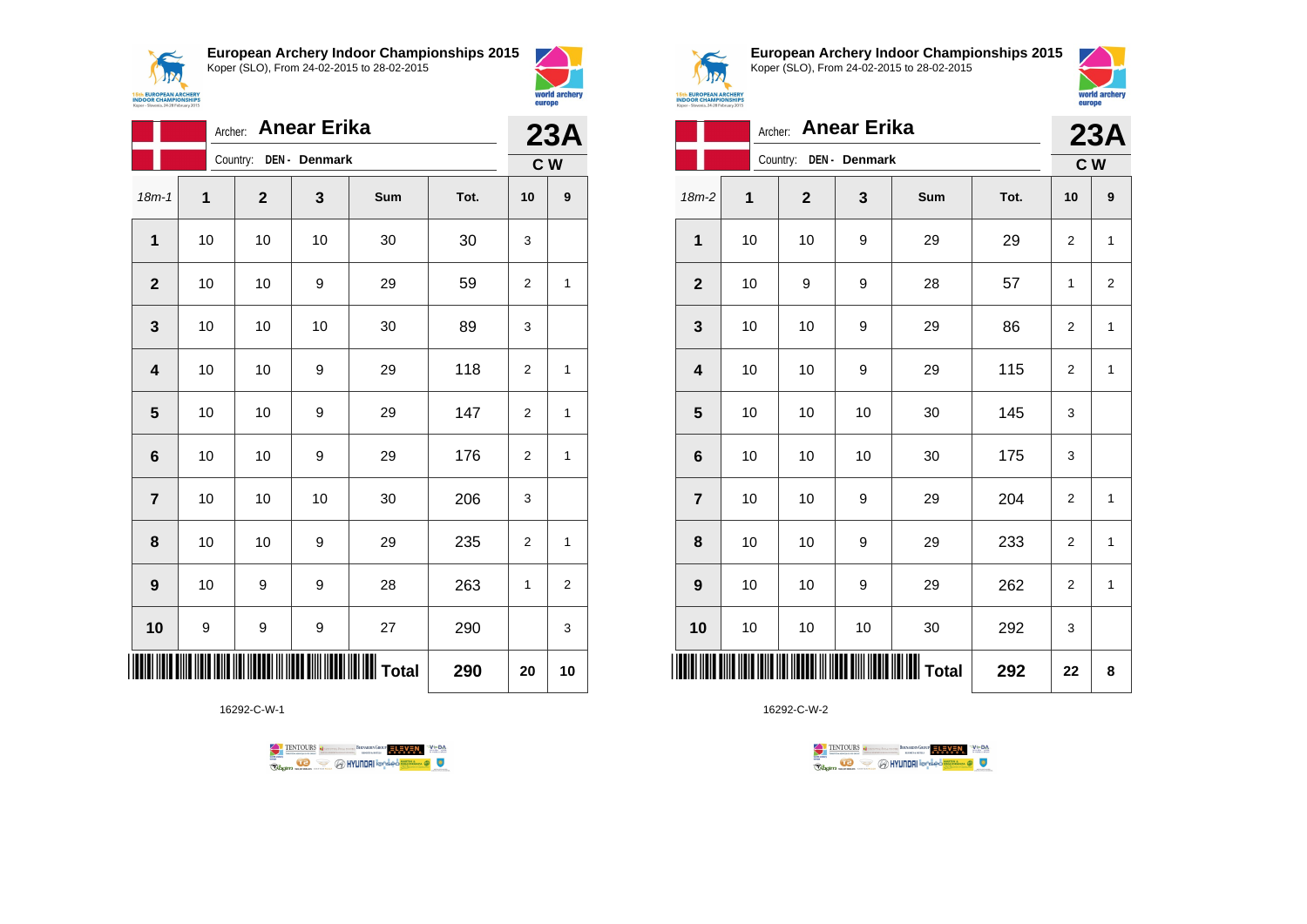



|                 | <b>Grydeland Runa</b><br>Archer: |                       |    |                        |      |    |                |  |
|-----------------|----------------------------------|-----------------------|----|------------------------|------|----|----------------|--|
|                 |                                  | Country: NOR - Norway |    |                        |      |    | C <sub>W</sub> |  |
| $18m - 1$       | 1                                | $\mathbf{2}$          | 3  | Sum                    | Tot. | 10 | 9              |  |
| $\mathbf{1}$    | 10                               | 10                    | 9  | 29                     | 29   | 2  | 1              |  |
| $\overline{2}$  | 10                               | 9                     | 9  | 28                     | 57   | 1  | 2              |  |
| 3               | 10                               | 9                     | 9  | 28                     | 85   | 1  | $\overline{2}$ |  |
| 4               | 10                               | 9                     | 9  | 28                     | 113  | 1  | $\overline{2}$ |  |
| 5               | 9                                | 9                     | 9  | 27                     | 140  |    | 3              |  |
| $6\phantom{1}6$ | 9                                | 9                     | 9  | 27                     | 167  |    | 3              |  |
| $\overline{7}$  | $\boldsymbol{9}$                 | 9                     | 9  | 27                     | 194  |    | 3              |  |
| 8               | 9                                | 9                     | 9  | 27                     | 221  |    | 3              |  |
| 9               | 10                               | 9                     | 9  | 28                     | 249  | 1  | 2              |  |
| 10              | 10                               | 10                    | 10 | 30                     | 279  | 3  |                |  |
|                 |                                  |                       |    | IIIIII<br><b>Total</b> | 279  | 9  | 21             |  |

8093-C-W-1





**European Archery Indoor Championships 2015** Koper (SLO), From 24-02-2015 to 28-02-2015



|                         | <b>Grydeland Runa</b><br>Archer: |                |              |              |      |                |                |
|-------------------------|----------------------------------|----------------|--------------|--------------|------|----------------|----------------|
|                         |                                  | Country:       | NOR - Norway |              |      |                | C W            |
| $18m-2$                 | 1                                | $\overline{2}$ | 3            | Sum          | Tot. | 10             | 9              |
| 1                       | 10                               | 9              | 9            | 28           | 28   | 1              | $\overline{2}$ |
| $\mathbf{2}$            | 10                               | 9              | 9            | 28           | 56   | 1              | $\overline{2}$ |
| 3                       | 10                               | 10             | 9            | 29           | 85   | $\overline{2}$ | 1              |
| $\overline{\mathbf{4}}$ | 10                               | 9              | 9            | 28           | 113  | 1              | $\overline{2}$ |
| 5                       | 10                               | 10             | 9            | 29           | 142  | $\overline{2}$ | 1              |
| $6\phantom{1}6$         | 10                               | 9              | 9            | 28           | 170  | 1              | $\overline{2}$ |
| $\overline{7}$          | 10                               | 9              | 9            | 28           | 198  | 1              | $\overline{2}$ |
| 8                       | 10                               | 10             | 9            | 29           | 227  | $\overline{2}$ | 1              |
| 9                       | 10                               | 10             | 9            | 29           | 256  | $\overline{2}$ | 1              |
| 10                      | 10                               | 10             | 9            | 29           | 285  | $\overline{2}$ | $\mathbf{1}$   |
| ║║                      |                                  |                |              | <b>Total</b> | 285  | 15             | 15             |

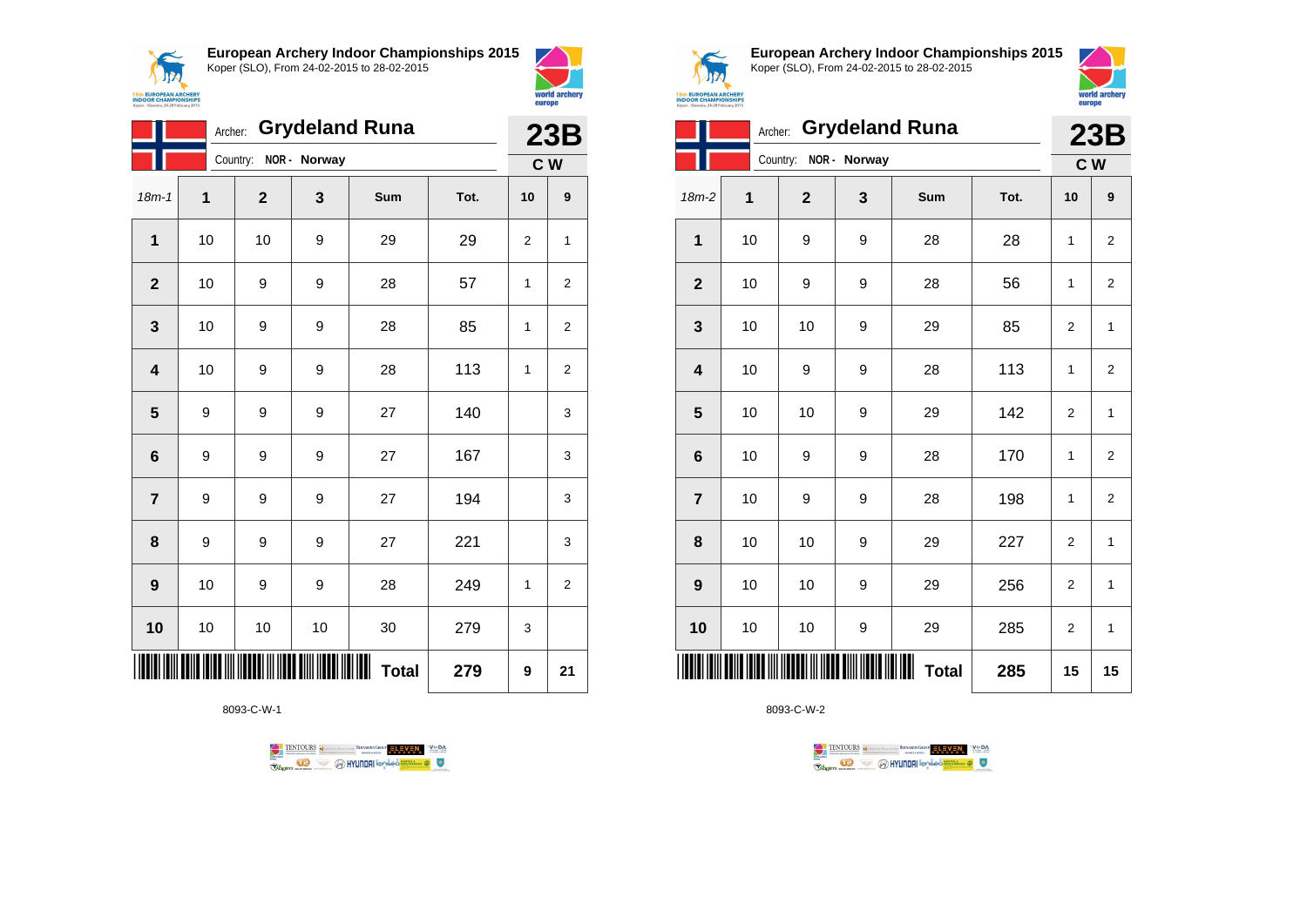**15th EUROPEAN ARCHERY**<br>**INDOOR CHAMPIONSHIPS**<br>Koper - Slovenia, 24-28 February 2015

**European Archery Indoor Championships 2015** Koper (SLO), From 24-02-2015 to 28-02-2015





| Ą                       | Cerne Toja<br>Archer: |                         |    |                   |      |                |                  |  |
|-------------------------|-----------------------|-------------------------|----|-------------------|------|----------------|------------------|--|
|                         |                       | Country: SLO - Slovenia |    |                   |      |                | C W              |  |
| $18m - 1$               | 1                     | $\mathbf{2}$            | 3  | Sum               | Tot. | 10             | $\boldsymbol{9}$ |  |
| 1                       | 10                    | 10                      | 9  | 29                | 29   | 2              | 1                |  |
| $\mathbf{2}$            | 10                    | 10                      | 9  | 29                | 58   | $\overline{2}$ | 1                |  |
| 3                       | 10                    | 9                       | 9  | 28                | 86   | 1              | $\overline{2}$   |  |
| $\overline{\mathbf{4}}$ | 10                    | 9                       | 9  | 28                | 114  | 1              | $\overline{2}$   |  |
| 5                       | 10                    | 10                      | 9  | 29                | 143  | $\overline{2}$ | $\mathbf{1}$     |  |
| $6\phantom{1}$          | 10                    | 10                      | 9  | 29                | 172  | 2              | 1                |  |
| $\overline{7}$          | 10                    | 10                      | 9  | 29                | 201  | 2              | $\mathbf{1}$     |  |
| 8                       | 10                    | 10                      | 9  | 29                | 230  | $\overline{2}$ | $\mathbf{1}$     |  |
| $\boldsymbol{9}$        | 10                    | 10                      | 10 | 30                | 260  | 3              |                  |  |
| 10                      | 10                    | 10                      | 9  | 29                | 289  | 2              | 1                |  |
|                         |                       |                         |    | ∭<br><b>Total</b> | 289  | 19             | 11               |  |

7117-C-W-1





**European Archery Indoor Championships 2015** Koper (SLO), From 24-02-2015 to 28-02-2015



| 217                                                      |  |
|----------------------------------------------------------|--|
| <b>EUROPEAN ARCHERY</b>                                  |  |
| <b>OR CHAMPIONSHIPS</b><br>Slovenia, 24-28 February 2015 |  |

| <b>Cerne Toja</b><br>Archer: |    |                         |              |              |      | <b>23C</b>     |              |
|------------------------------|----|-------------------------|--------------|--------------|------|----------------|--------------|
|                              |    | Country: SLO - Slovenia |              |              |      | C W            |              |
| $18m-2$                      | 1  | $\mathbf 2$             | $\mathbf{3}$ | Sum          | Tot. | 10             | 9            |
| 1                            | 10 | 10                      | 9            | 29           | 29   | $\overline{2}$ | $\mathbf{1}$ |
| $\mathbf{2}$                 | 10 | 10                      | 9            | 29           | 58   | $\overline{2}$ | 1            |
| $\mathbf{3}$                 | 10 | 10                      | 10           | 30           | 88   | 3              |              |
| $\overline{\mathbf{4}}$      | 10 | 10                      | 9            | 29           | 117  | 2              | 1            |
| $5\phantom{1}$               | 10 | 10                      | 9            | 29           | 146  | 2              | 1            |
| $\bf 6$                      | 10 | 10                      | 10           | 30           | 176  | 3              |              |
| $\overline{7}$               | 10 | 10                      | 9            | 29           | 205  | $\overline{2}$ | 1            |
| 8                            | 10 | 10                      | 10           | 30           | 235  | 3              |              |
| $\boldsymbol{9}$             | 10 | 10                      | 10           | 30           | 265  | 3              |              |
| 10                           | 10 | 10                      | 10           | 30           | 295  | 3              |              |
| ║║                           |    |                         |              | <b>Total</b> | 295  | 25             | 5            |

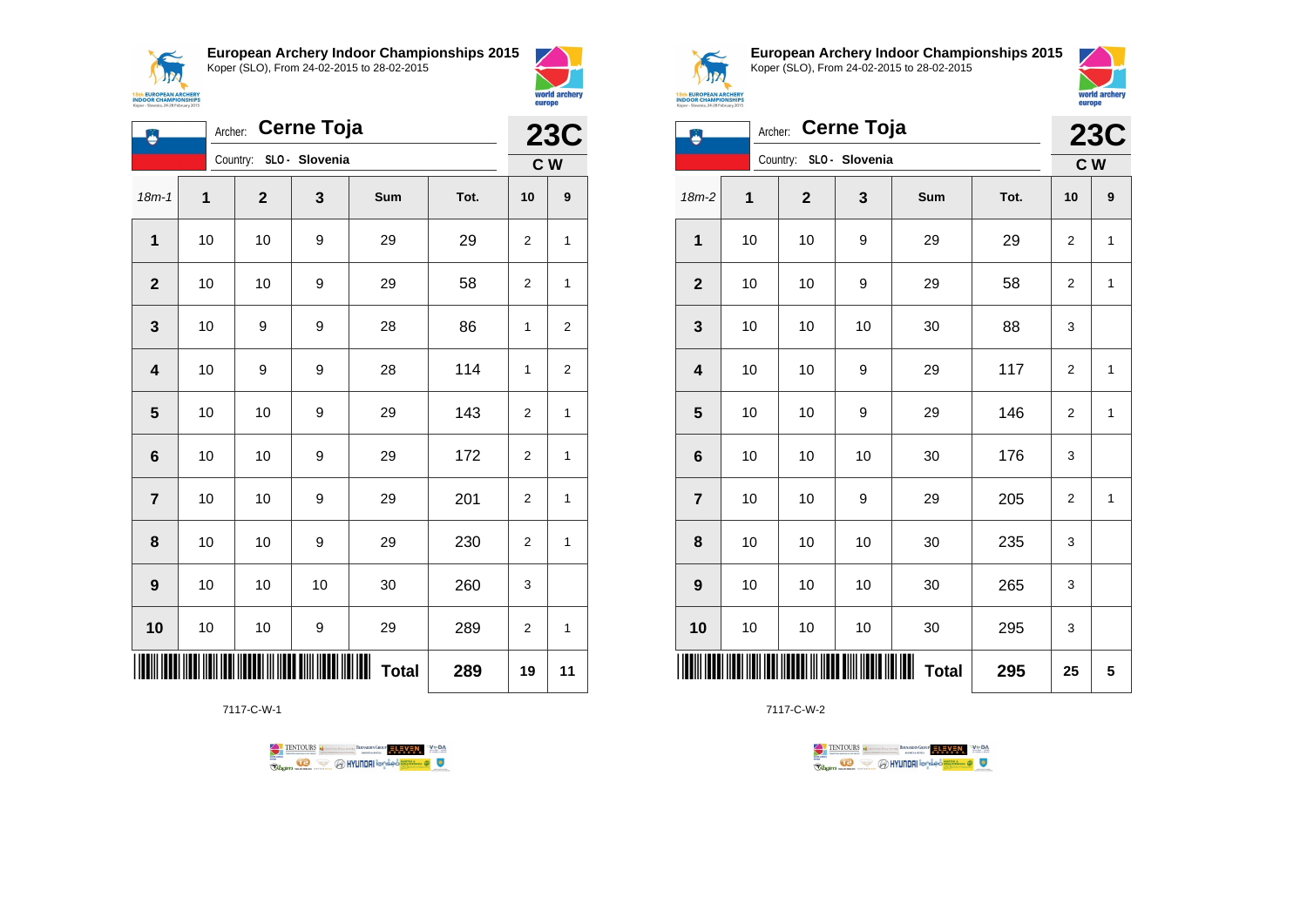**15th EUROPEAN ARCHERY**<br>**INDOOR CHAMPIONSHIPS**<br>Koper - Slovenia, 24-28 February 2015

**European Archery Indoor Championships 2015** Koper (SLO), From 24-02-2015 to 28-02-2015



|                         |      | <b>Prieels Sarah</b><br>Archer:                                                                                       |    |                        |      |                |                |  |
|-------------------------|------|-----------------------------------------------------------------------------------------------------------------------|----|------------------------|------|----------------|----------------|--|
|                         |      | Country: BEL - Belgium                                                                                                |    |                        |      | C W            |                |  |
| $18m-1$                 | 1    | $\mathbf{2}$                                                                                                          | 3  | Sum                    | Tot. | 10             | 9              |  |
| 1                       | 10   | 10                                                                                                                    | 10 | 30                     | 30   | 3              |                |  |
| $\mathbf{2}$            | 10   | 10                                                                                                                    | 9  | 29                     | 59   | 2              | 1              |  |
| 3                       | 10   | 10                                                                                                                    | 10 | 30                     | 89   | 3              |                |  |
| $\overline{\mathbf{4}}$ | 10   | 10                                                                                                                    | 9  | 29                     | 118  | $\overline{2}$ | $\overline{1}$ |  |
| 5                       | 10   | 10                                                                                                                    | 10 | 30                     | 148  | 3              |                |  |
| 6                       | 10   | 10                                                                                                                    | 9  | 29                     | 177  | $\overline{2}$ | 1              |  |
| $\overline{7}$          | $10$ | 10                                                                                                                    | 9  | 29                     | 206  | $\overline{2}$ | 1              |  |
| 8                       | 10   | 10                                                                                                                    | 10 | 30                     | 236  | 3              |                |  |
| 9                       | 10   | 10                                                                                                                    | 10 | 30                     | 266  | 3              |                |  |
| 10                      | 10   | 10                                                                                                                    | 10 | 30                     | 296  | 3              |                |  |
|                         |      | <u> AITIN AITIN AITIN AITIN AITIN AITIN AITIN AITIN AITIN AITIN AITIN AITIN AITIN AITIN AITIN AITIN AITIN AITIN A</u> |    | IIIIII<br><b>Total</b> | 296  | 26             | 4              |  |

6646-C-W-1





**European Archery Indoor Championships 2015** Koper (SLO), From 24-02-2015 to 28-02-2015



| <b>NARCHERY</b><br><b>PIONSHIPS</b><br>8 February 2015 |         |                      |
|--------------------------------------------------------|---------|----------------------|
|                                                        | Archer: | <b>Prieels Sarah</b> |

|                         | Archer: |                        | <b>Prieels Sarah</b> |              |      |    | <b>24A</b>     |
|-------------------------|---------|------------------------|----------------------|--------------|------|----|----------------|
|                         |         | Country: BEL - Belgium |                      |              |      |    | C W            |
| $18m-2$                 | 1       | $\mathbf{2}$           | 3                    | Sum          | Tot. | 10 | 9              |
| 1                       | 10      | 10                     | 9                    | 29           | 29   | 2  | 1              |
| $\mathbf{2}$            | 10      | 9                      | 9                    | 28           | 57   | 1  | $\overline{2}$ |
| $\mathbf{3}$            | 10      | 10                     | 9                    | 29           | 86   | 2  | 1              |
| $\overline{\mathbf{4}}$ | 10      | 9                      | 9                    | 28           | 114  | 1  | $\overline{2}$ |
| 5                       | 10      | 10                     | 10                   | 30           | 144  | 3  |                |
| $\bf 6$                 | 10      | 10                     | 10                   | 30           | 174  | 3  |                |
| $\overline{7}$          | 10      | 10                     | 10                   | 30           | 204  | 3  |                |
| 8                       | 10      | 10                     | 10                   | 30           | 234  | 3  |                |
| 9                       | 10      | 9                      | 9                    | 28           | 262  | 1  | $\overline{2}$ |
| 10                      | 10      | 9                      | 9                    | 28           | 290  | 1  | 2              |
| ║║║                     |         |                        |                      | <b>Total</b> | 290  | 20 | 10             |

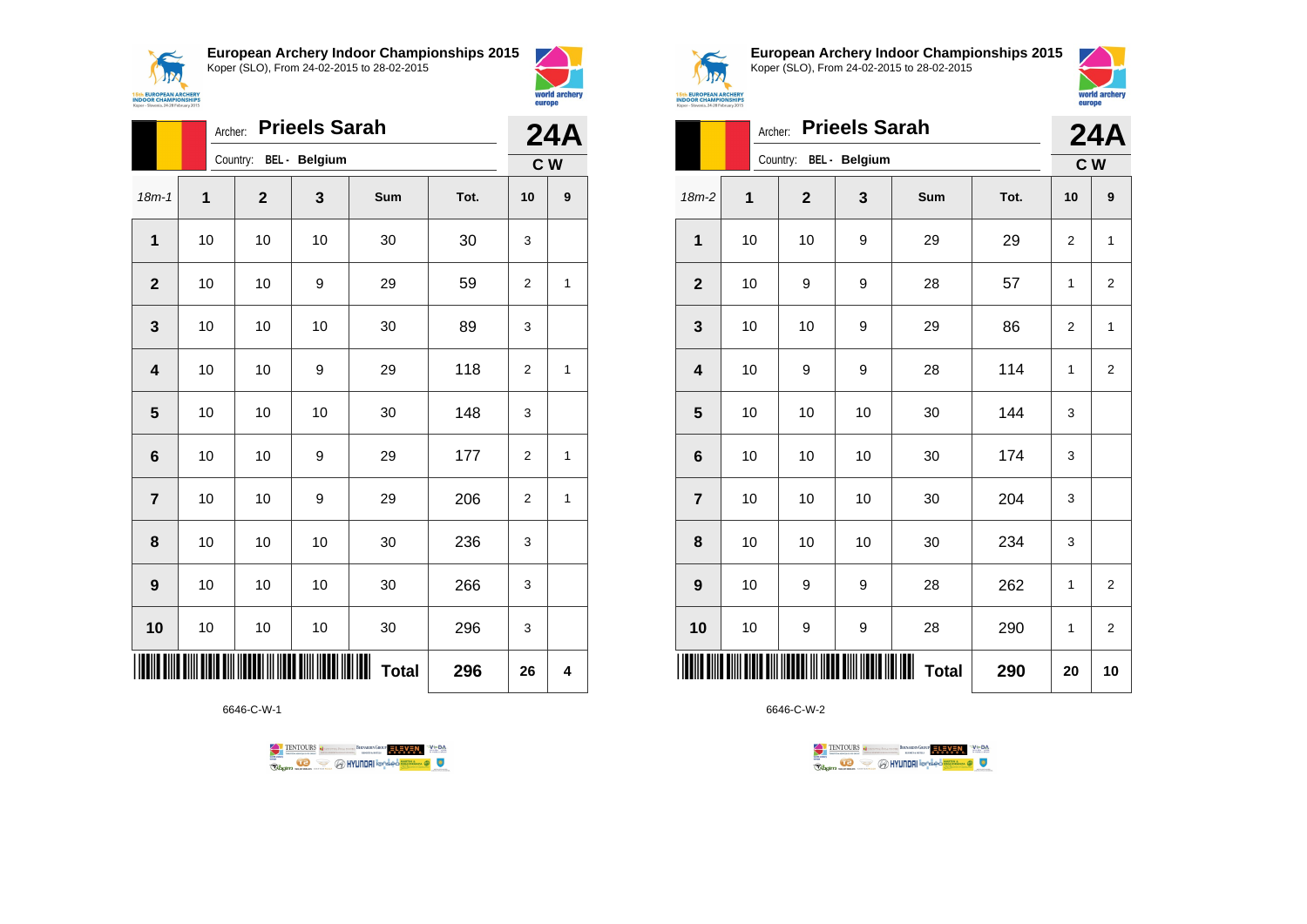



| ക<br>X                  |                  | Archer: |                       |                | Ljubinkovic Marija        |      |    | 24B            |
|-------------------------|------------------|---------|-----------------------|----------------|---------------------------|------|----|----------------|
|                         |                  |         | Country: SRB - Serbia |                |                           |      |    | C <sub>W</sub> |
| $18m - 1$               | 1                |         | $\overline{2}$        | 3              | Sum                       | Tot. | 10 | 9              |
| 1                       | 9                |         | 9                     | 6              | 24                        | 24   |    | 2              |
| $\mathbf{2}$            | 10               |         | 9                     | 9              | 28                        | 52   | 1  | $\overline{2}$ |
| 3                       | 10               |         | 9                     | 9              | 28                        | 80   | 1  | $\overline{2}$ |
| $\overline{\mathbf{4}}$ | $\boldsymbol{9}$ |         | 9                     | $\overline{7}$ | 25                        | 105  |    | 2              |
| $\overline{\mathbf{5}}$ | 10               |         | 9                     | 8              | 27                        | 132  | 1  | 1              |
| $6\phantom{1}$          | 10               |         | 9                     | $\overline{7}$ | 26                        | 158  | 1  | 1              |
| $\overline{7}$          | 10               |         | 10                    | 9              | 29                        | 187  | 2  | 1              |
| 8                       | 10               |         | 9                     | 9              | 28                        | 215  | 1  | 2              |
| 9                       | 10               |         | 9                     | 8              | 27                        | 242  | 1  | 1              |
| 10                      | $\boldsymbol{9}$ |         | 9                     | 9              | 27                        | 269  |    | 3              |
|                         |                  |         |                       |                | <b>III</b> IIIIIIII Total | 269  | 8  | 17             |

15576-C-W-1





**European Archery Indoor Championships 2015** Koper (SLO), From 24-02-2015 to 28-02-2015



| ക<br>W          |    | Archer:               |   | Ljubinkovic Marija |      |                | <b>24B</b>     |
|-----------------|----|-----------------------|---|--------------------|------|----------------|----------------|
|                 |    | Country: SRB - Serbia |   |                    |      |                | C <sub>W</sub> |
| $18m-2$         | 1  | $\mathbf 2$           | 3 | Sum                | Tot. | 10             | 9              |
| $\mathbf 1$     | 10 | 10                    | 8 | 28                 | 28   | $\overline{2}$ |                |
| $\mathbf{2}$    | 10 | 9                     | 9 | 28                 | 56   | 1              | 2              |
| 3               | 9  | 9                     | 9 | 27                 | 83   |                | 3              |
| 4               | 10 | 9                     | 9 | 28                 | 111  | 1              | $\overline{2}$ |
| 5               | 10 | 8                     | 8 | 26                 | 137  | 1              |                |
| $6\phantom{1}6$ | 10 | 10                    | 9 | 29                 | 166  | $\overline{2}$ | $\mathbf{1}$   |
| $\overline{7}$  | 9  | 9                     | 9 | 27                 | 193  |                | 3              |
| 8               | 9  | 9                     | 8 | 26                 | 219  |                | $\overline{2}$ |
| 9               | 10 | 9                     | 9 | 28                 | 247  | 1              | $\overline{2}$ |
| 10              | 10 | 9                     | 9 | 28                 | 275  | 1              | $\overline{2}$ |
| ║║              |    |                       |   |                    | 275  | 9              | 17             |

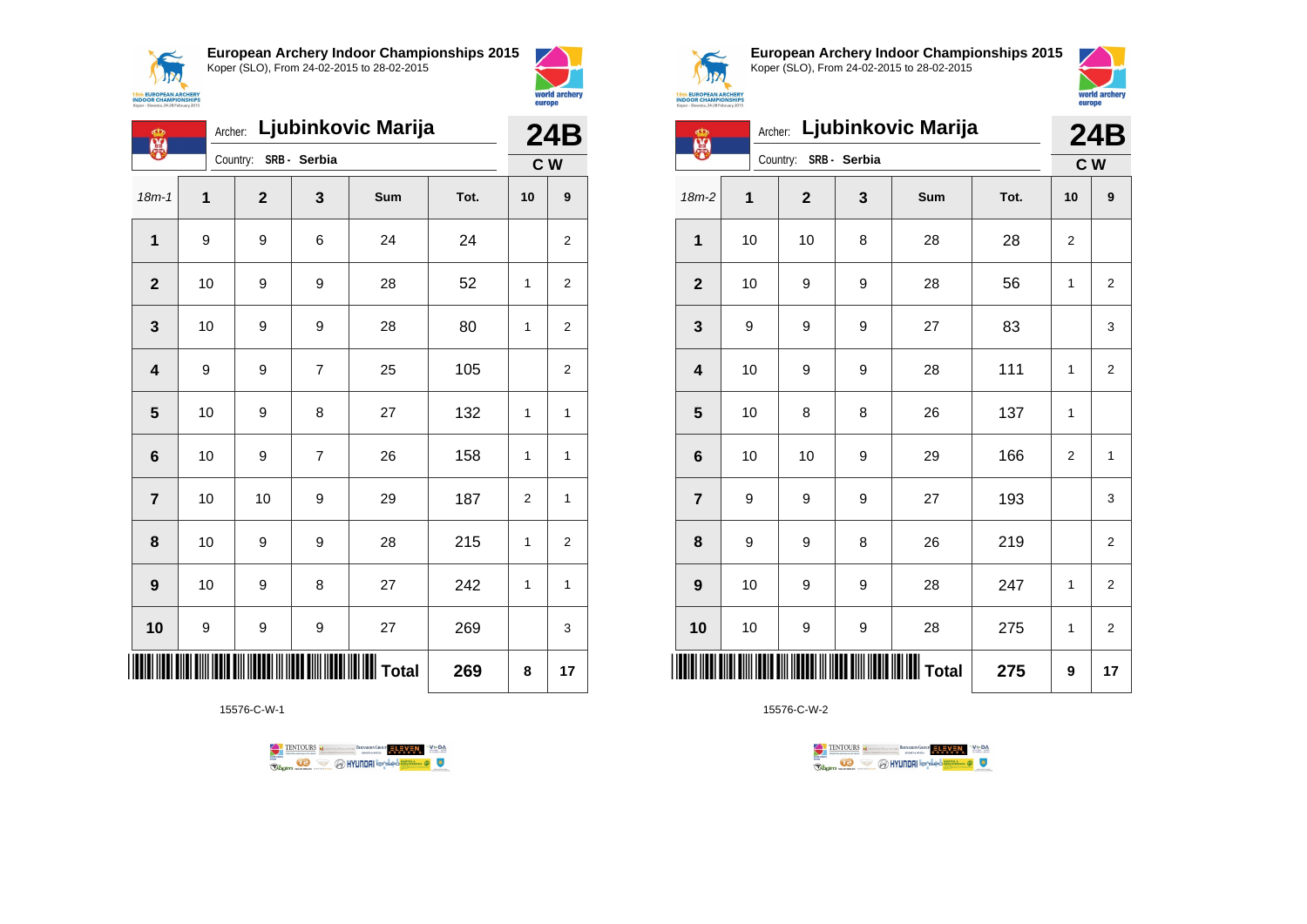



|                         | Archer: |              |                 | Kizeliauskaite Inga |      |                | <b>24C</b>     |
|-------------------------|---------|--------------|-----------------|---------------------|------|----------------|----------------|
|                         |         | Country:     | LTU - Lithuania |                     |      |                | C <sub>W</sub> |
| $18m - 1$               | 1       | $\mathbf{2}$ | 3               | Sum                 | Tot. | 10             | 9              |
| 1                       | 10      | 9            | 9               | 28                  | 28   | 1              | 2              |
| $\overline{2}$          | 9       | 9            | 9               | 27                  | 55   |                | 3              |
| 3                       | 9       | 9            | 9               | 27                  | 82   |                | 3              |
| $\overline{\mathbf{4}}$ | 10      | 10           | 9               | 29                  | 111  | $\overline{2}$ | 1              |
| 5                       | 10      | 9            | 9               | 28                  | 139  | $\mathbf{1}$   | 2              |
| 6                       | 10      | 10           | 9               | 29                  | 168  | 2              | 1              |
| $\overline{7}$          | 10      | 9            | 9               | 28                  | 196  | $\mathbf{1}$   | $\overline{2}$ |
| 8                       | 10      | 9            | 9               | 28                  | 224  | 1              | 2              |
| 9                       | 10      | 10           | 9               | 29                  | 253  | $\overline{2}$ | 1              |
| 10                      | 10      | 10           | 9               | 29                  | 282  | $\overline{2}$ | 1              |
|                         |         |              |                 | ⊪<br><b>Total</b>   | 282  | 12             | 18             |

9283-C-W-1





**European Archery Indoor Championships 2015** Koper (SLO), From 24-02-2015 to 28-02-2015



|                         | Archer: |                          |    | Kizeliauskaite Inga |      |                | <b>24C</b>     |
|-------------------------|---------|--------------------------|----|---------------------|------|----------------|----------------|
|                         |         | Country: LTU - Lithuania |    |                     |      |                | C W            |
| 18m-2                   | 1       | $\overline{2}$           | 3  | Sum                 | Tot. | 10             | 9              |
| 1                       | 10      | 10                       | 10 | 30                  | 30   | 3              |                |
| $\overline{2}$          | 10      | 10                       | 9  | 29                  | 59   | $\overline{2}$ | 1              |
| 3                       | 10      | 9                        | 9  | 28                  | 87   | 1              | $\overline{2}$ |
| $\overline{\mathbf{4}}$ | 10      | 10                       | 9  | 29                  | 116  | $\overline{c}$ | 1              |
| $\overline{\mathbf{5}}$ | 10      | 9                        | 9  | 28                  | 144  | 1              | $\overline{2}$ |
| $6\phantom{1}6$         | 10      | 10                       | 10 | 30                  | 174  | 3              |                |
| $\overline{7}$          | 10      | 10                       | 10 | 30                  | 204  | 3              |                |
| 8                       | 10      | 10                       | 9  | 29                  | 233  | 2              | 1              |
| 9                       | 10      | 10                       | 10 | 30                  | 263  | 3              |                |
| 10                      | 10      | 10                       | 9  | 29                  | 292  | $\overline{2}$ | 1              |
|                         |         |                          |    | <b>Total</b>        | 292  | 22             | 8              |

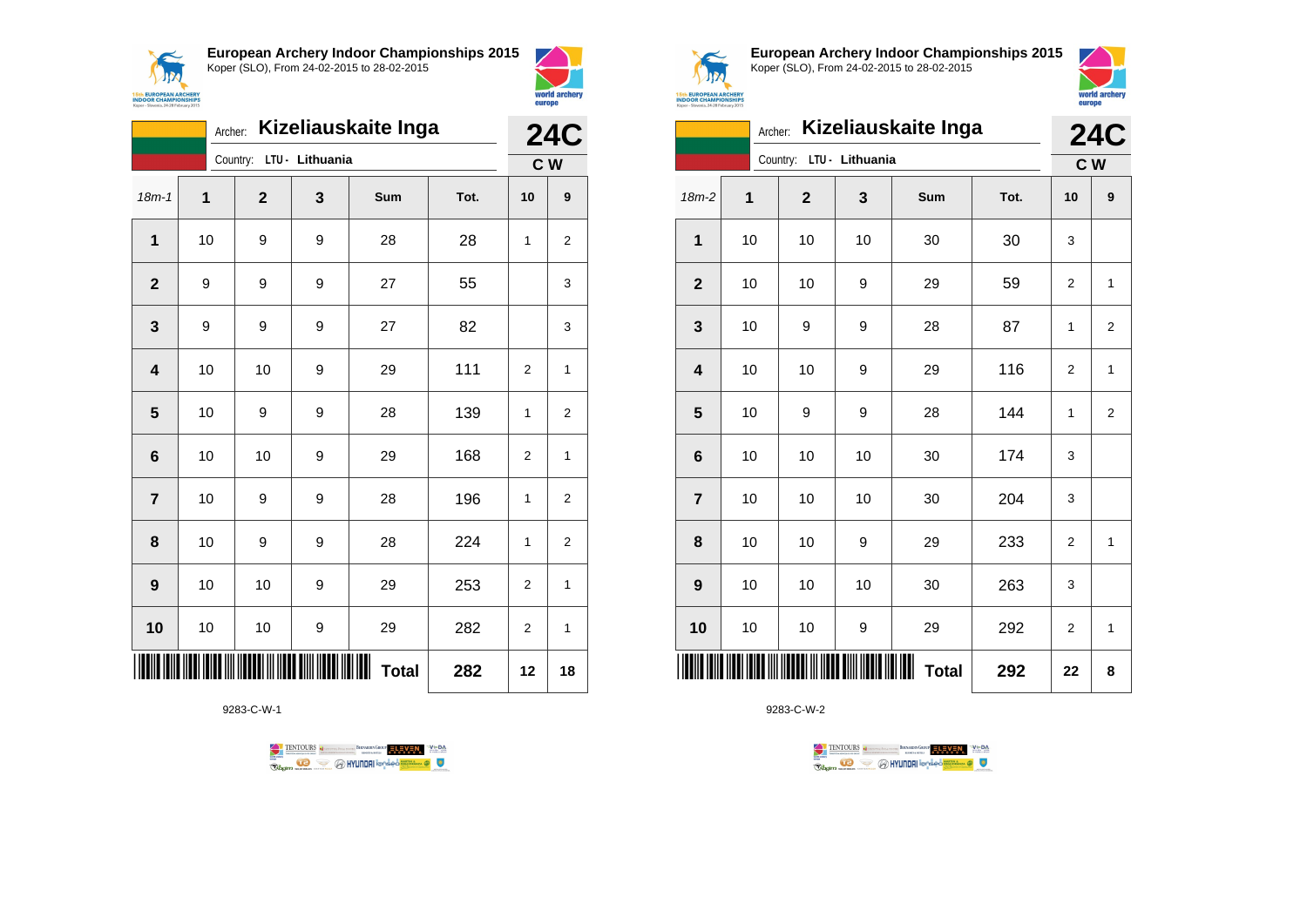



|                |    | Archer:      |              | Szalanska Katarzyna |      |                | <b>25A</b>       |
|----------------|----|--------------|--------------|---------------------|------|----------------|------------------|
|                |    | Country:     | POL - Poland |                     |      |                | C W              |
| $18m - 1$      | 1  | $\mathbf{2}$ | 3            | Sum                 | Tot. | 10             | $\boldsymbol{9}$ |
| $\mathbf 1$    | 10 | 10           | 9            | 29                  | 29   | 2              | 1                |
| $\overline{2}$ | 10 | 10           | 10           | 30                  | 59   | 3              |                  |
| 3              | 10 | 9            | 9            | 28                  | 87   | 1              | 2                |
| 4              | 9  | 9            | 9            | 27                  | 114  |                | 3                |
| 5              | 10 | 10           | 10           | 30                  | 144  | 3              |                  |
| 6              | 10 | 10           | 10           | 30                  | 174  | 3              |                  |
| $\overline{7}$ | 10 | 10           | 9            | 29                  | 203  | $\overline{2}$ | 1                |
| 8              | 10 | 10           | 9            | 29                  | 232  | $\overline{2}$ | 1                |
| 9              | 10 | 10           | 9            | 29                  | 261  | $\overline{2}$ | 1                |
| 10             | 10 | 10           | 9            | 29                  | 290  | $\overline{2}$ | 1                |
|                |    |              |              | ∭<br><b>Total</b>   | 290  | 20             | 10               |

7619-C-W-1





**European Archery Indoor Championships 2015** Koper (SLO), From 24-02-2015 to 28-02-2015



|                         |    | Archer:               |    | Szalanska Katarzyna |      |                | <b>25A</b>     |
|-------------------------|----|-----------------------|----|---------------------|------|----------------|----------------|
|                         |    | Country: POL - Poland |    |                     |      | C W            |                |
| $18m-2$                 | 1  | $\overline{2}$        | 3  | Sum                 | Tot. | 10             | 9              |
| 1                       | 10 | 10                    | 9  | 29                  | 29   | $\overline{2}$ | 1              |
| $\mathbf{2}$            | 10 | 10                    | 9  | 29                  | 58   | $\overline{2}$ | 1              |
| $\mathbf{3}$            | 10 | 10                    | 9  | 29                  | 87   | 2              | 1              |
| $\overline{\mathbf{4}}$ | 10 | 9                     | 9  | 28                  | 115  | $\mathbf{1}$   | $\overline{c}$ |
| $\overline{\mathbf{5}}$ | 10 | 10                    | 9  | 29                  | 144  | 2              | 1              |
| $\bf 6$                 | 10 | 10                    | 10 | 30                  | 174  | 3              |                |
| $\overline{7}$          | 9  | 9                     | 9  | 27                  | 201  |                | 3              |
| 8                       | 9  | 9                     | 9  | 27                  | 228  |                | 3              |
| 9                       | 10 | 10                    | 9  | 29                  | 257  | $\overline{2}$ | 1              |
| 10                      | 10 | 10                    | 9  | 29                  | 286  | $\overline{2}$ | 1              |
| IIII                    |    |                       |    | <b>Total</b>        | 286  | 16             | 14             |

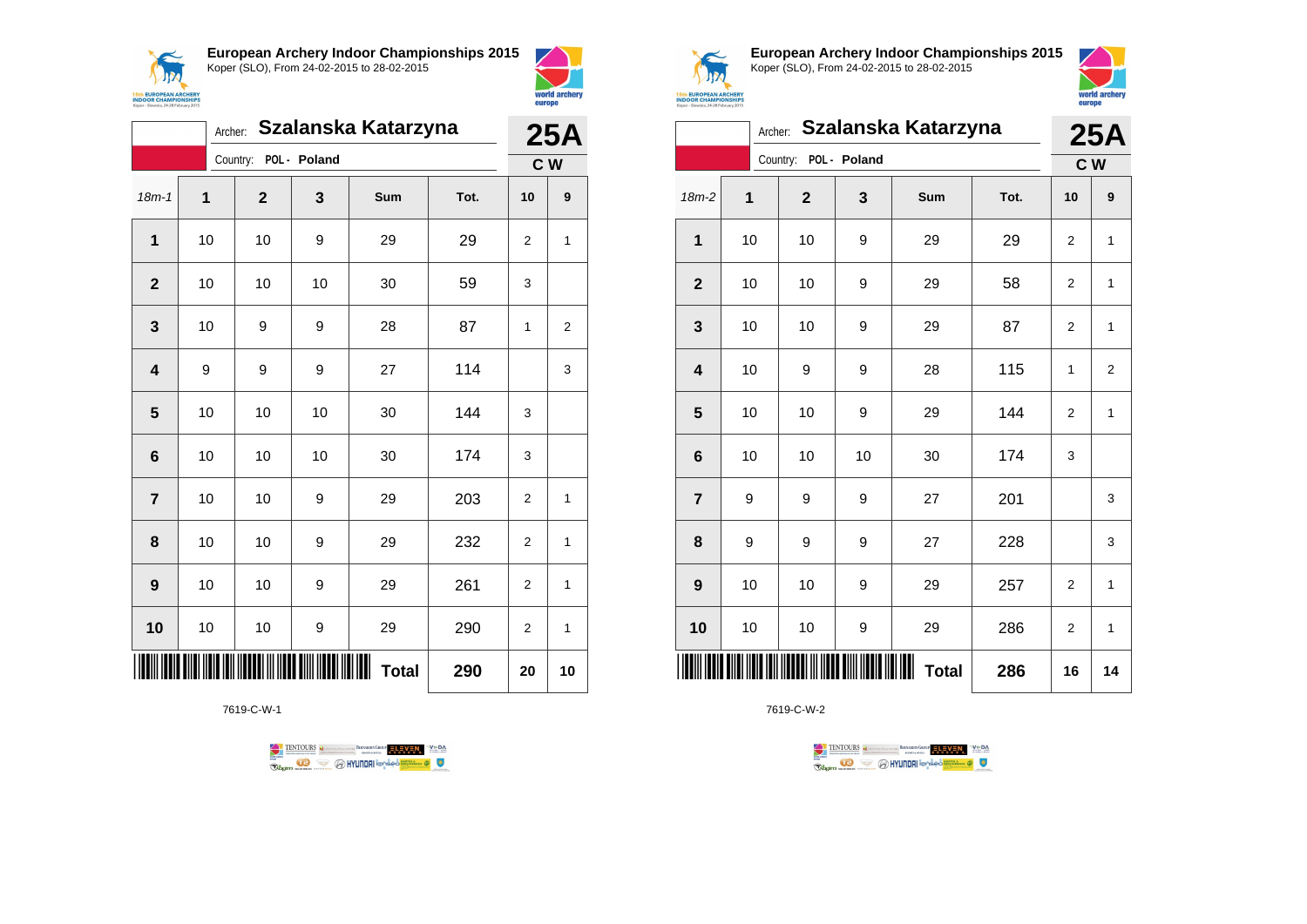



|                | Archer: |                       |                            | <b>Vandionant Sandrine</b> |      |                | 25B              |
|----------------|---------|-----------------------|----------------------------|----------------------------|------|----------------|------------------|
|                |         | Country: FRA - France |                            |                            |      |                | C W              |
| $18m - 1$      | 1       | $\mathbf{2}$          | 3                          | Sum                        | Tot. | 10             | $\boldsymbol{9}$ |
| $\mathbf{1}$   | 10      | 10                    | 9                          | 29                         | 29   | $\overline{2}$ | 1                |
| $\overline{2}$ | 10      | 10                    | 10                         | 30                         | 59   | 3              |                  |
| 3              | 10      | 10                    | 9                          | 29                         | 88   | 2              | 1                |
| 4              | 10      | 10                    | 9                          | 29                         | 117  | $\overline{2}$ | 1                |
| 5              | 10      | 10                    | 10                         | 30                         | 147  | 3              |                  |
| 6              | 10      | 10                    | 9                          | 29                         | 176  | $\overline{2}$ | 1                |
| $\overline{7}$ | 10      | 10                    | 9                          | 29                         | 205  | $\overline{2}$ | 1                |
| 8              | 10      | 10                    | 9                          | 29                         | 234  | $\overline{2}$ | 1                |
| 9              | 10      | 10                    | 9                          | 29                         | 263  | $\overline{2}$ | 1                |
| 10             | 10      | 10                    | 9                          | 29                         | 292  | 2              | 1                |
|                |         |                       | <b>TIT DINI NDARIT KAN</b> | <b>Total</b>               | 292  | 22             | 8                |

1482-C-W-1





**European Archery Indoor Championships 2015** Koper (SLO), From 24-02-2015 to 28-02-2015



|                         |    |                       |    | Archer: Vandionant Sandrine |      |                | <b>25B</b>     |
|-------------------------|----|-----------------------|----|-----------------------------|------|----------------|----------------|
|                         |    | Country: FRA - France |    |                             |      | C W            |                |
| $18m-2$                 | 1  | $\mathbf{2}$          | 3  | Sum                         | Tot. | 10             | 9              |
| $\mathbf{1}$            | 10 | 10                    | 10 | 30                          | 30   | 3              |                |
| $\mathbf{2}$            | 10 | 10                    | 10 | 30                          | 60   | 3              |                |
| 3                       | 10 | 9                     | 9  | 28                          | 88   | 1              | 2              |
| $\overline{\mathbf{4}}$ | 10 | 9                     | 9  | 28                          | 116  | 1              | $\overline{2}$ |
| 5                       | 10 | 10                    | 10 | 30                          | 146  | 3              |                |
| $6\phantom{1}6$         | 10 | 10                    | 9  | 29                          | 175  | $\overline{2}$ | $\mathbf{1}$   |
| $\overline{7}$          | 10 | 10                    | 9  | 29                          | 204  | 2              | 1              |
| 8                       | 10 | 10                    | 10 | 30                          | 234  | 3              |                |
| 9                       | 10 | 10                    | 9  | 29                          | 263  | $\overline{2}$ | 1              |
| 10                      | 10 | 10                    | 9  | 29                          | 292  | $\overline{2}$ | $\mathbf{1}$   |
| IIII                    |    |                       |    | Ш<br><b>Total</b>           | 292  | 22             | 8              |